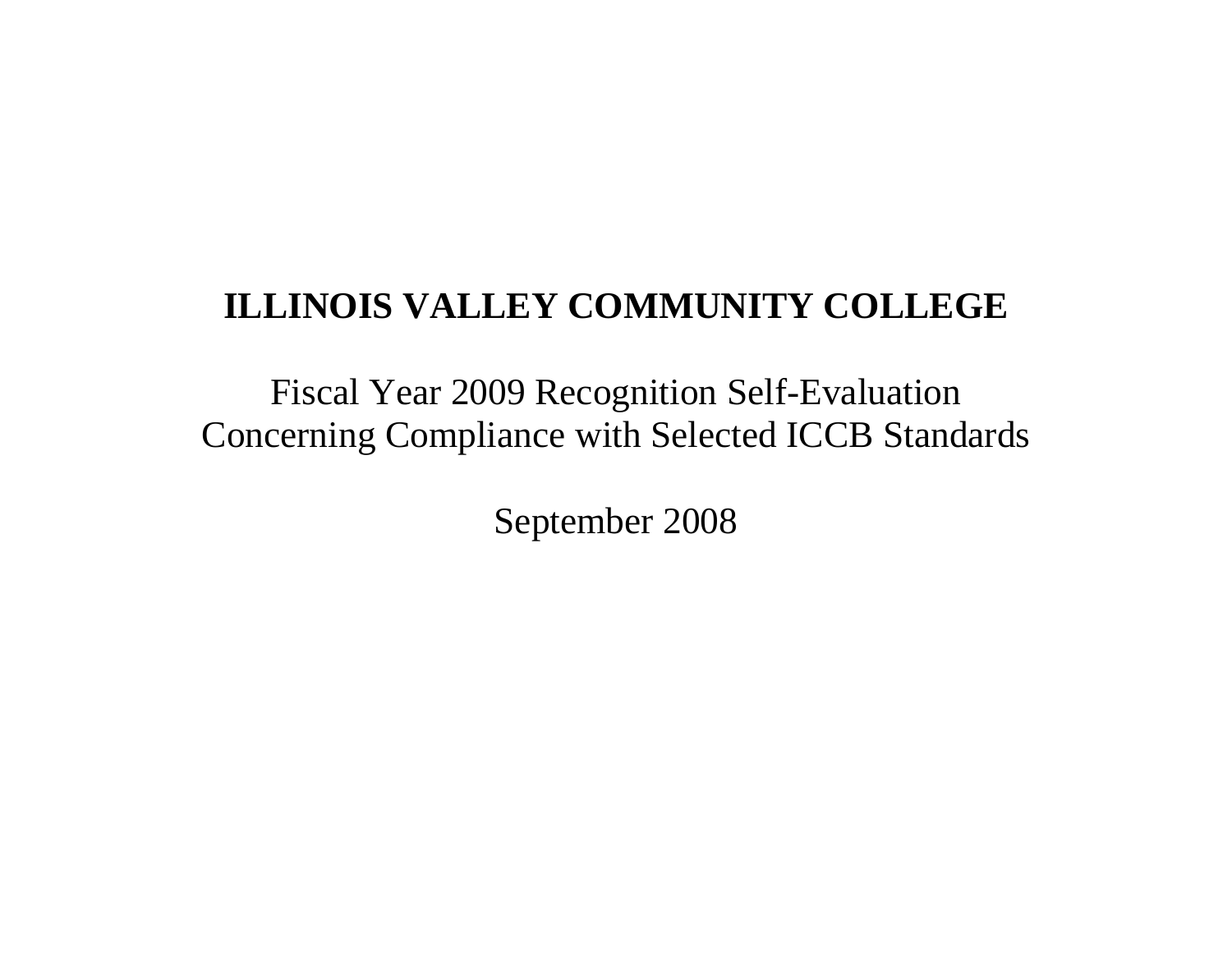## TABLE OF CONTENTS

#### **Standard 1. Instruction**

| State Laws and Regulations and |  |
|--------------------------------|--|
|                                |  |
|                                |  |
|                                |  |
|                                |  |
|                                |  |
|                                |  |
|                                |  |
|                                |  |
|                                |  |
|                                |  |

### **Standard 2. Student Services/Academic Support**

#### **Standard 3. Finance/Facilities**

| 3 d. Facilities |
|-----------------|

#### **Standard 4. Accountability**

### **Attachment A**

|--|--|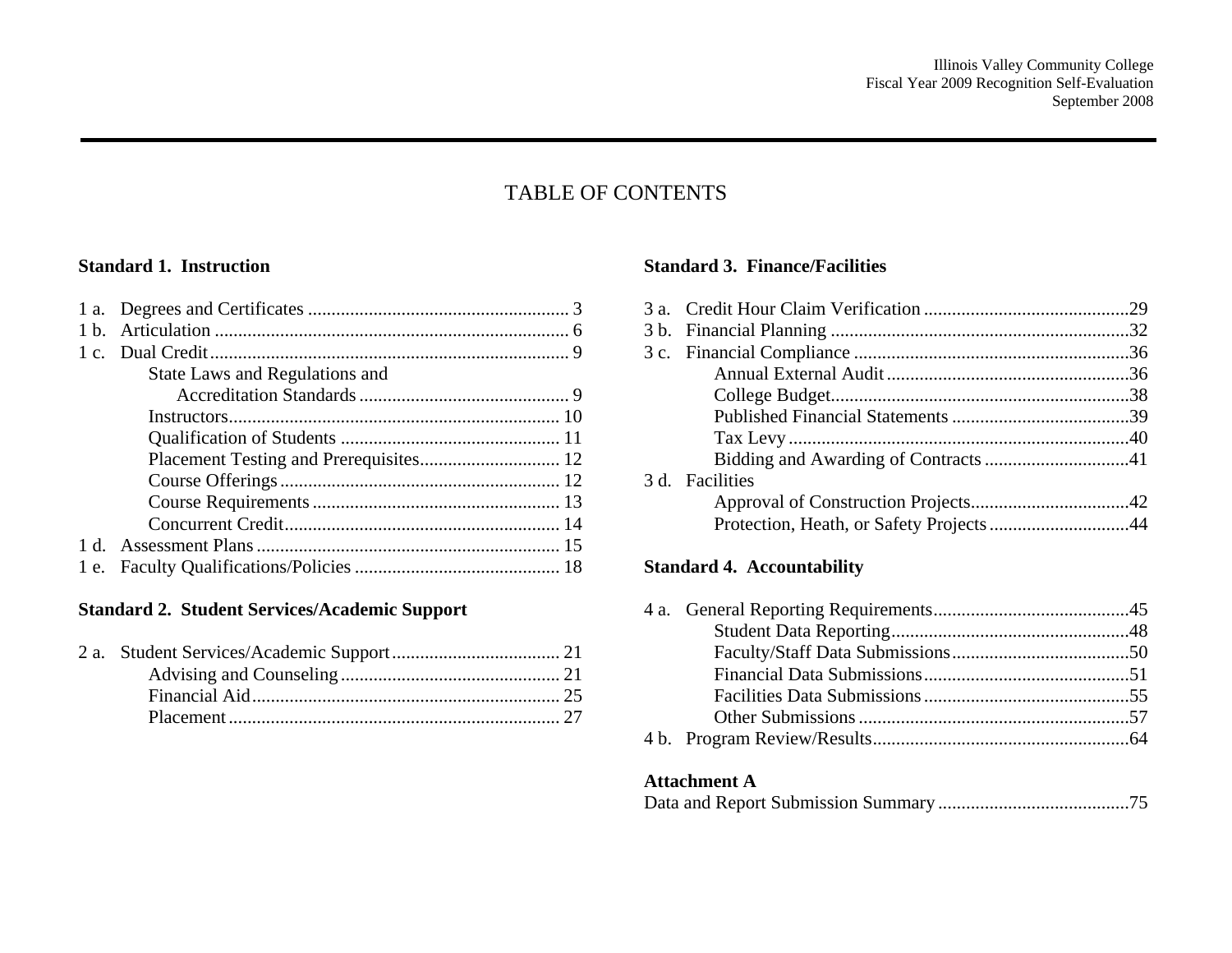#### **Illinois Community College Board RECOGNITION STANDARDS FISCAL YEAR 2009**

| <b>STANDARD</b>       |                                                                                                                                                                                                                                                                                                                                                                                                                                                                                                                                                                                               | INDICATORS OF COMPLIANCE/QUALITY                            |                                                                                                                                                                                                                                                                                                                                                                                                                                                                                                                                                                                                                                                                                                                                                      |
|-----------------------|-----------------------------------------------------------------------------------------------------------------------------------------------------------------------------------------------------------------------------------------------------------------------------------------------------------------------------------------------------------------------------------------------------------------------------------------------------------------------------------------------------------------------------------------------------------------------------------------------|-------------------------------------------------------------|------------------------------------------------------------------------------------------------------------------------------------------------------------------------------------------------------------------------------------------------------------------------------------------------------------------------------------------------------------------------------------------------------------------------------------------------------------------------------------------------------------------------------------------------------------------------------------------------------------------------------------------------------------------------------------------------------------------------------------------------------|
| <b>1. INSTRUCTION</b> |                                                                                                                                                                                                                                                                                                                                                                                                                                                                                                                                                                                               |                                                             |                                                                                                                                                                                                                                                                                                                                                                                                                                                                                                                                                                                                                                                                                                                                                      |
|                       | 1a. Degrees and Certificates<br>A college shall award associate degrees and<br>certificates in accordance with units of<br>instruction approved by the ICCB. The<br>criteria for approval of new units of<br>instruction also are required for existing<br>programs offered by community colleges.<br>When a college no longer offers an<br>approved unit of instruction to additional<br>new students, that unit of instruction shall<br>be reported to the ICCB and shall be<br>removed from the college catalog and other<br>documents advertising the program<br>offerings to the public. | <b>Indicators of Compliance:</b><br>a)<br><b>Procedure:</b> | The college awards associate degrees and certificates in accordance with units of<br>instruction approved by the ICCB.<br>The IR office randomly selected 110 student transcripts for<br>graduates in degree and/or certificate programs for FY04-<br>FY08. Transcripts were evaluated using the degree audit system<br>for compliance with graduation requirements and proper<br>identification of the degree/certificate on the transcript. Those<br>students earning CNA certificates or Truck Driver Training<br>certificates were evaluated manually due to the simplicity of the<br>program. For students with multiple graduations, the degree or<br>certificate earned in the term indicated on the random selection<br>sheet was evaluated. |
|                       |                                                                                                                                                                                                                                                                                                                                                                                                                                                                                                                                                                                               | <b>Findings:</b>                                            | All 110 students were in compliance and met all requirements<br>for the degree or certificate conferred. However, there were 5<br>students with waivers not in the automated degree audit system<br>and 6 Sheridan Correctional students who have no degree audit<br>in the system.                                                                                                                                                                                                                                                                                                                                                                                                                                                                  |
|                       |                                                                                                                                                                                                                                                                                                                                                                                                                                                                                                                                                                                               | <b>Action:</b>                                              | The graduation process includes multiple double-checks,<br>which is evident by the 100% compliance. However, the Degree<br>Audit team membership has declined to 2 members, which is<br>part of the reason that all of the electronic waivers have not<br>been entered into the system. It is being recommended that the<br>team increase its membership within the next 2 years to a total<br>membership of at least 5. This timeline is extended because of<br>the large amount of training necessary for team members.                                                                                                                                                                                                                            |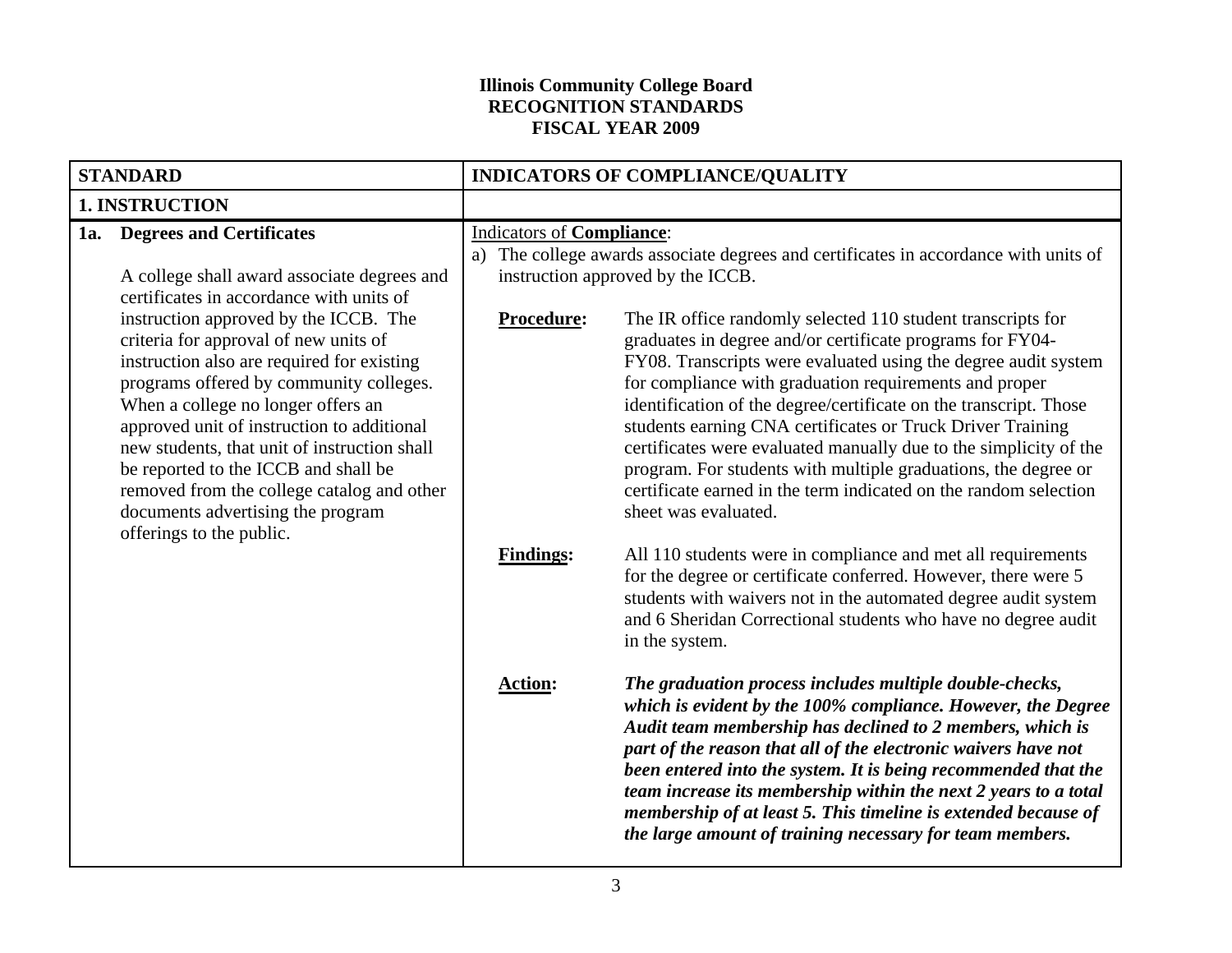| 1a. | <b>Degrees and Certificates</b> |                                | b) All degrees and certificates will meet credit hour ranges and general education                                                                                                                                                                                                                                                                                                                                                                                                                                                                    |  |
|-----|---------------------------------|--------------------------------|-------------------------------------------------------------------------------------------------------------------------------------------------------------------------------------------------------------------------------------------------------------------------------------------------------------------------------------------------------------------------------------------------------------------------------------------------------------------------------------------------------------------------------------------------------|--|
|     | (continued)                     | requirements for new programs. |                                                                                                                                                                                                                                                                                                                                                                                                                                                                                                                                                       |  |
|     |                                 | Procedure:                     | Admissions and Records reviewed all programs in the 2005-<br>2007 and 2007-2009 catalog to determine if all degrees listed<br>were compliant with the January 2008 Program Approval<br>Manual.                                                                                                                                                                                                                                                                                                                                                        |  |
|     |                                 | <b>Findings:</b>               | All areas were in compliance for each of the transfer degrees—<br>with some of our requirements being at or higher than the<br>required hours. In the general guidelines for associate degrees,<br>there were two areas that needed further clarification (see action<br>below) to determine compliance. All areas were in compliance<br>for the AAS degrees. Reviewed three transfer degrees, 20 AAS<br>degrees, and 41 certificates using the basic structure in both of<br>the catalogs and the guidelines in the ICCB Program Approval<br>Manual. |  |
|     |                                 | <b>Action:</b>                 | Found clarification for the following gray areas:                                                                                                                                                                                                                                                                                                                                                                                                                                                                                                     |  |
|     |                                 |                                | <b>For Admission Requirements for Transfer Degrees (ICCB</b><br>$\bullet$<br>Program Approval Manual, page 186 and found clarifying<br>information in the Program Manual, page 193.):<br>Community colleges can use high school transcripts,<br>placement tests or remedial or college coursework taken<br>prior to the time a student applies for admission to a<br>transfer to meet these requirements and must be taken prior<br>to transfer. We are in compliance in this area.                                                                   |  |
|     |                                 |                                | <b>For GPA required for Graduation - the ICCB Manual</b><br>$\bullet$<br>states a 2.5 is required for graduation for teacher<br>preparation programs. This is not a graduation<br>requirement for IVCC, but is required at the point of<br>transfer. All education guidesheets provided by counseling<br>state this as a minimum requirement for entrance into the<br>teacher preparation program at the transfer level.                                                                                                                              |  |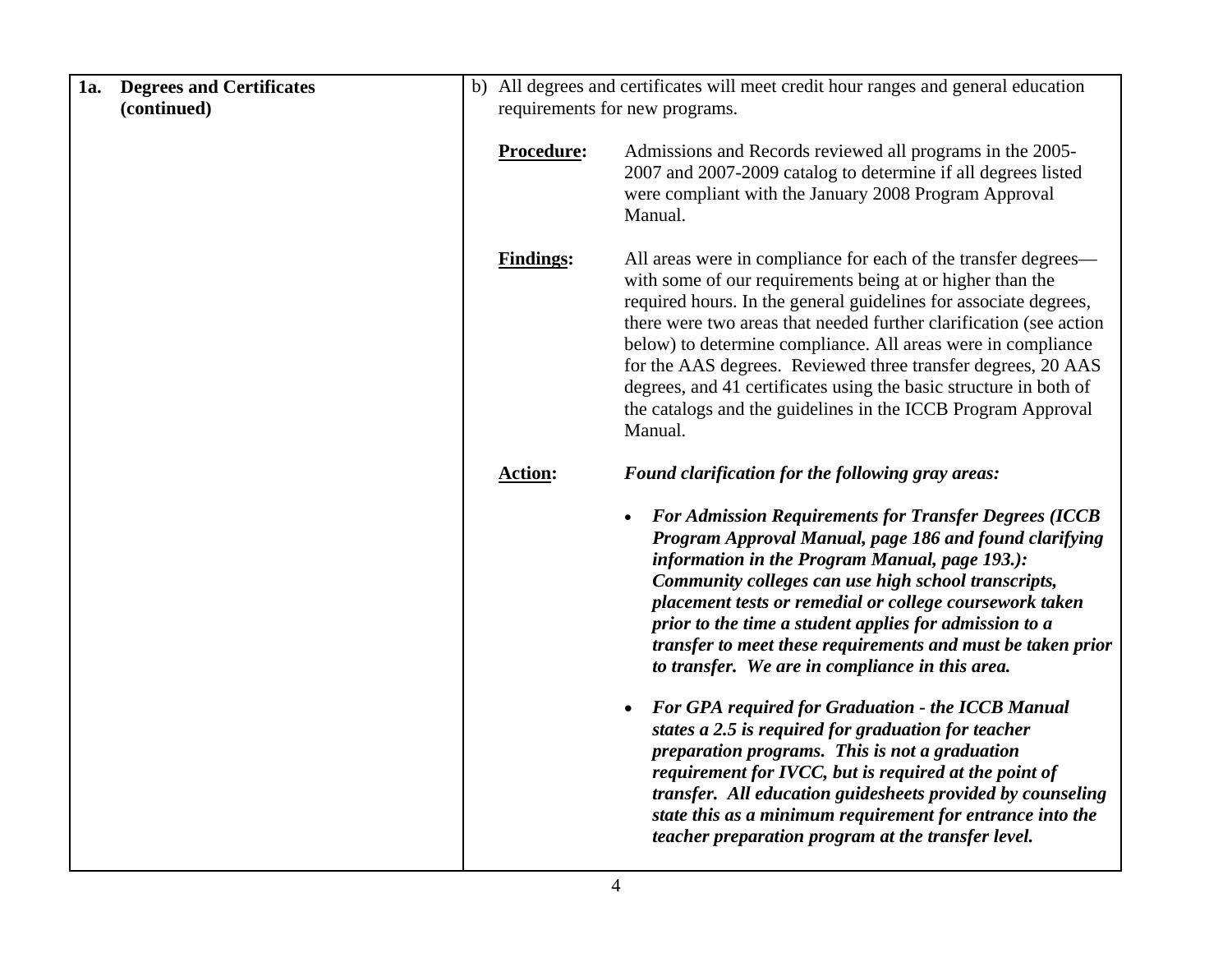| 1a.<br><b>Degrees and Certificates</b><br>(continued) | students will be classified as inactive (I) or withdrawn (W) on the ICCB<br>Curriculum Master File.                                                                                                                                                                        | c) Programs that are not in the catalog and in which the college is not enrolling |  |  |
|-------------------------------------------------------|----------------------------------------------------------------------------------------------------------------------------------------------------------------------------------------------------------------------------------------------------------------------------|-----------------------------------------------------------------------------------|--|--|
|                                                       | Procedure:<br>Generated a list of all academic programs (active and inactive).<br>Compared this list to the ICCB Curriculum Master File. Checked<br>all inactive programs for any students enrolled in the program.                                                        |                                                                                   |  |  |
|                                                       | <b>Findings:</b><br>The listings for the Active list from ICCB were a 100% match<br>with what is in our Colleague System. A list of students in<br>inactive programs generated a list of 13 students. Each student<br>was examined, with results on the individual sheets. |                                                                                   |  |  |
|                                                       | <b>Action:</b><br>The Career Education office has a quarterly process for<br>checking and verifying that the programs are in-line with what<br>is reported to the ICCB. This is evidenced by the 100% match<br>of our listed programs with the ICCB listed programs.       |                                                                                   |  |  |
|                                                       | For the 13 students, all had their program ended and a new<br>program was added, if necessary. This process will become one<br>of our regular data-cleanup items on a yearly basis to ensure<br>accurate programs for students.                                            |                                                                                   |  |  |
|                                                       |                                                                                                                                                                                                                                                                            |                                                                                   |  |  |
|                                                       |                                                                                                                                                                                                                                                                            |                                                                                   |  |  |
|                                                       |                                                                                                                                                                                                                                                                            |                                                                                   |  |  |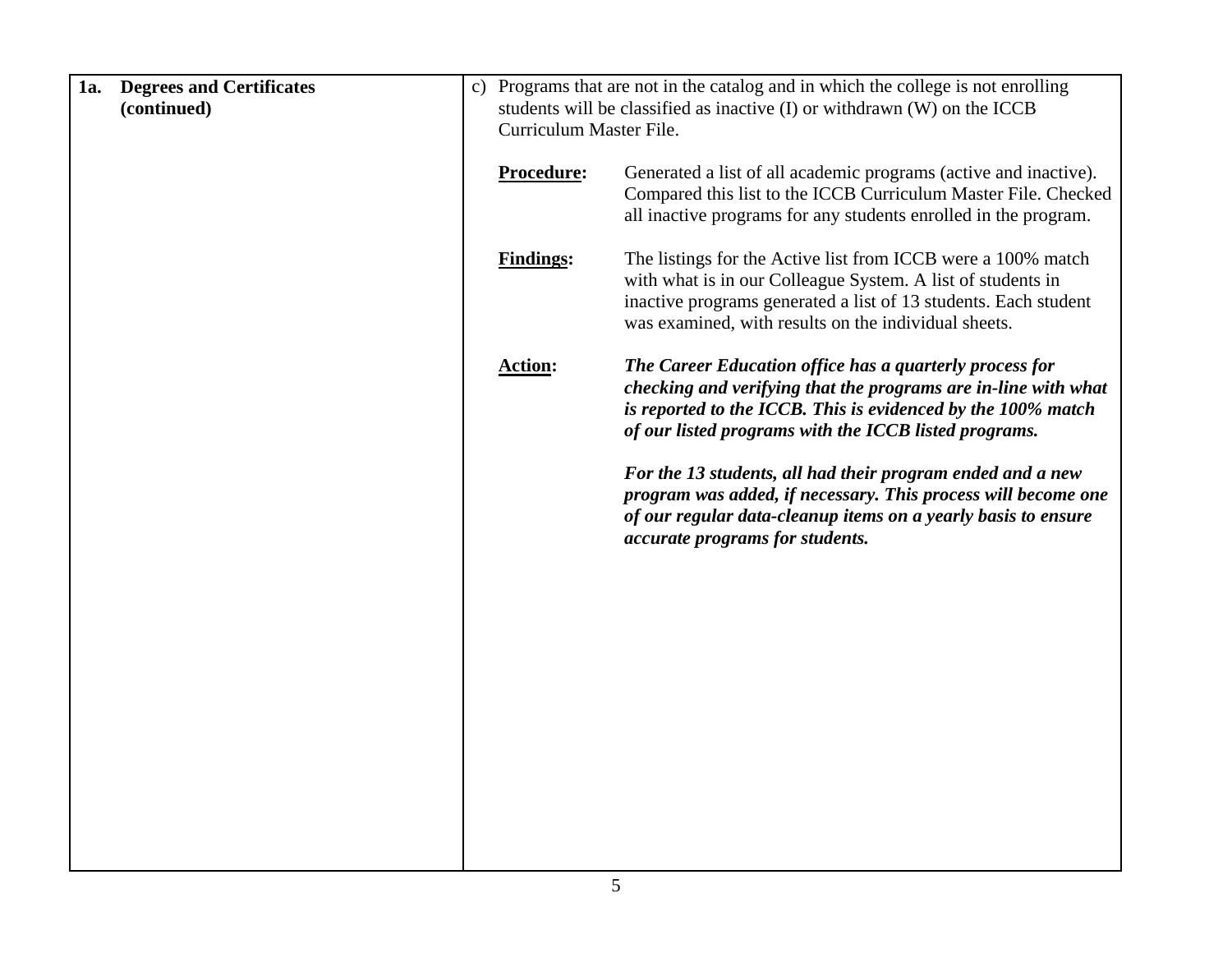| $1b$ . | <b>Articulation</b>                                                                                                                                                                       | <b>Indicators of Compliance:</b>                                                                                                  |                                                                                                                                                                                                                                                      |  |
|--------|-------------------------------------------------------------------------------------------------------------------------------------------------------------------------------------------|-----------------------------------------------------------------------------------------------------------------------------------|------------------------------------------------------------------------------------------------------------------------------------------------------------------------------------------------------------------------------------------------------|--|
|        | Course designed to meet lower-division<br>baccalaureate degree requirements shall be                                                                                                      | The district's AA, AS, AFA, AES, and AAT degree requirements allow only<br>a)<br>courses that have been articulated for transfer. |                                                                                                                                                                                                                                                      |  |
|        | applicable to associate transfer degrees. For<br>each baccalaureate course offered, the<br>college shall either obtain approval for the<br>course to be listed as a statewide articulated | Procedure:                                                                                                                        | IVCC offers several baccalaureate transfer degrees to include<br>the Associate of Arts, Associate of Science, Associate of<br>Engineering Science, and Associate of Arts in Teaching in the                                                          |  |
|        | transfer course by a general education or<br>baccalaureate major panel of the Illinois<br>Articulation Initiative or maintain current<br>written articulation agreements or transfer      |                                                                                                                                   | major of Early Childhood Education; all of which are<br>designed to meet lower-division baccalaureate degree<br>requirements.                                                                                                                        |  |
|        | equivalency documents with:<br>A) at least three Illinois public universities,<br><sub>or</sub><br>B) at least three baccalaureate degree-                                                | <b>Findings:</b>                                                                                                                  | The college supports and is a member of the Illinois Articulation<br>Initiative (IAI) system that is designed to meet lower-division<br>baccalaureate requirements, and adheres to rigorous approval<br>standards for accepted, articulated courses. |  |
|        | granting institutions to which a majority<br>(51%) of the college's students,<br>majoring in the field for which the<br>course is required, transfer.                                     | <b>Action:</b>                                                                                                                    | No action required.                                                                                                                                                                                                                                  |  |
|        |                                                                                                                                                                                           |                                                                                                                                   |                                                                                                                                                                                                                                                      |  |
|        |                                                                                                                                                                                           |                                                                                                                                   |                                                                                                                                                                                                                                                      |  |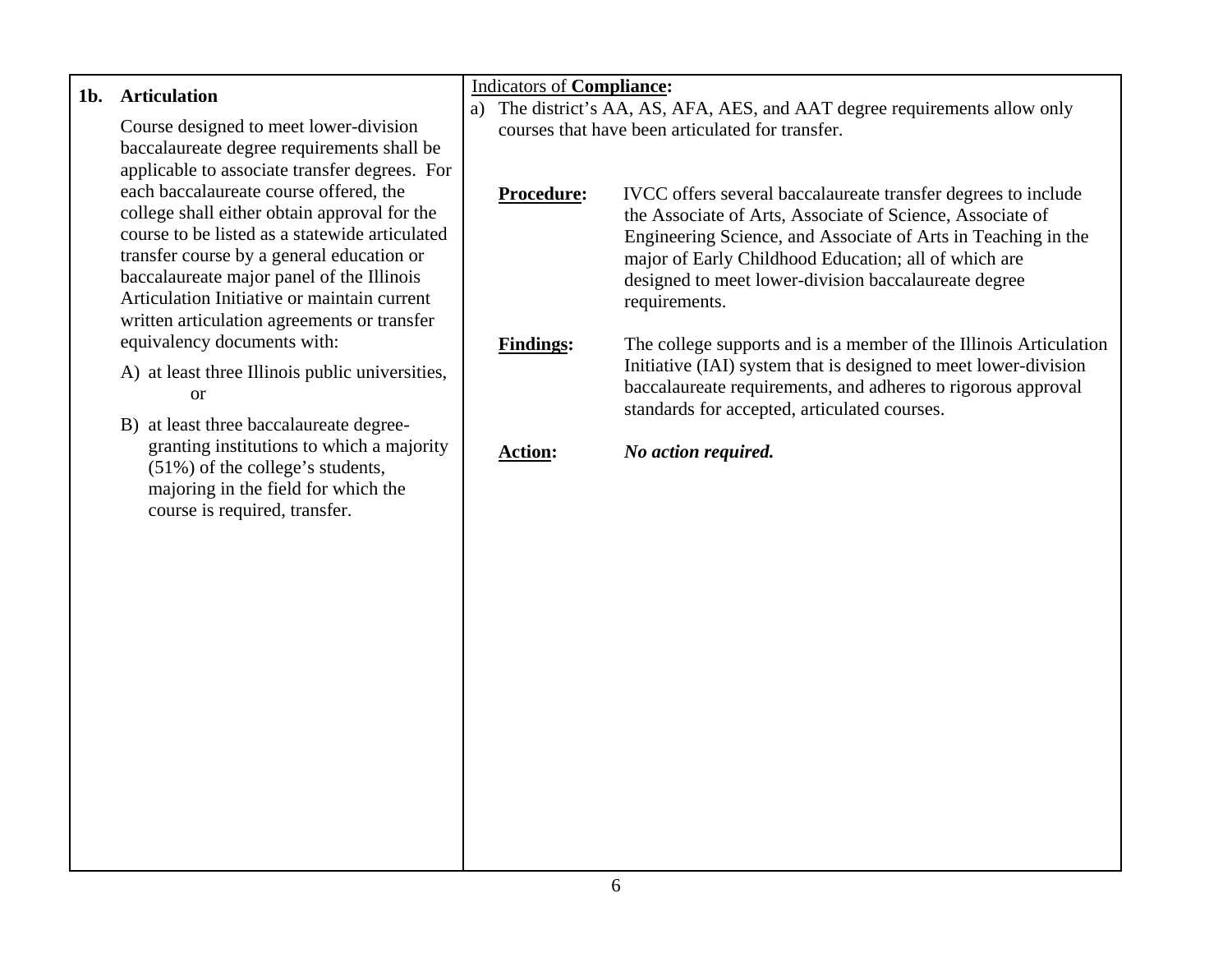| 1b.<br><b>Articulation</b> | <b>Indicators of Quality:</b>                                                        |                                                                                                                                                                                                                                                                                                                                                                                                                                                                                                                                                                                                                                                                                                                                                                                                                                                                                                                                                                                                                                                                                                                                                      |  |
|----------------------------|--------------------------------------------------------------------------------------|------------------------------------------------------------------------------------------------------------------------------------------------------------------------------------------------------------------------------------------------------------------------------------------------------------------------------------------------------------------------------------------------------------------------------------------------------------------------------------------------------------------------------------------------------------------------------------------------------------------------------------------------------------------------------------------------------------------------------------------------------------------------------------------------------------------------------------------------------------------------------------------------------------------------------------------------------------------------------------------------------------------------------------------------------------------------------------------------------------------------------------------------------|--|
| (continued)                | a) The college has adopted the general education core for its baccalaureate transfer |                                                                                                                                                                                                                                                                                                                                                                                                                                                                                                                                                                                                                                                                                                                                                                                                                                                                                                                                                                                                                                                                                                                                                      |  |
|                            | degrees.                                                                             |                                                                                                                                                                                                                                                                                                                                                                                                                                                                                                                                                                                                                                                                                                                                                                                                                                                                                                                                                                                                                                                                                                                                                      |  |
|                            | Procedure:                                                                           | Members of the college's curriculum Committee, Faculty, and<br>Deans have reviewed the general education core and are<br>currently assessing the general education goals for its<br>baccalaureate transfer degrees.                                                                                                                                                                                                                                                                                                                                                                                                                                                                                                                                                                                                                                                                                                                                                                                                                                                                                                                                  |  |
|                            | <b>Findings:</b>                                                                     | IVCC is an active member of the Illinois Articulation Initiative<br>and follows the approval process for statewide, articulated<br>general education courses. This process adheres to the following<br>guidelines and procedures: only courses approved by the general<br>education panels of the Illinois Articulation Initiative are allowed<br>to be listed as IVCC's general education core; a syllabus of<br>every course that IVCC has that is coded as 1.1, or as a general<br>education listing, is sent to the majority of senior universities to<br>which our students transfer for articulation; at least three Illinois<br>public universities must approve, in writing (Form 13), that they<br>will accept IVCC's courses before IVCC will offer the course;<br>only courses approved by the IVCC Curriculum Committee will<br>be articulated; courses articulated to meet IAI GECC<br>requirements must past the standards set for the course before<br>approval is submitted to the appropriate IAI panel; and yearly<br>updates take place in order to determine any curriculum or<br>course changes related to course articulation. |  |
|                            | <b>Action:</b>                                                                       | <b>IVCC</b> will continue to be an active participant in the IAI and<br>fully comply with recommendations and processes set forth by<br><b>ICCB</b> and <b>IBHE</b> .                                                                                                                                                                                                                                                                                                                                                                                                                                                                                                                                                                                                                                                                                                                                                                                                                                                                                                                                                                                |  |
|                            |                                                                                      |                                                                                                                                                                                                                                                                                                                                                                                                                                                                                                                                                                                                                                                                                                                                                                                                                                                                                                                                                                                                                                                                                                                                                      |  |
|                            |                                                                                      |                                                                                                                                                                                                                                                                                                                                                                                                                                                                                                                                                                                                                                                                                                                                                                                                                                                                                                                                                                                                                                                                                                                                                      |  |
|                            |                                                                                      |                                                                                                                                                                                                                                                                                                                                                                                                                                                                                                                                                                                                                                                                                                                                                                                                                                                                                                                                                                                                                                                                                                                                                      |  |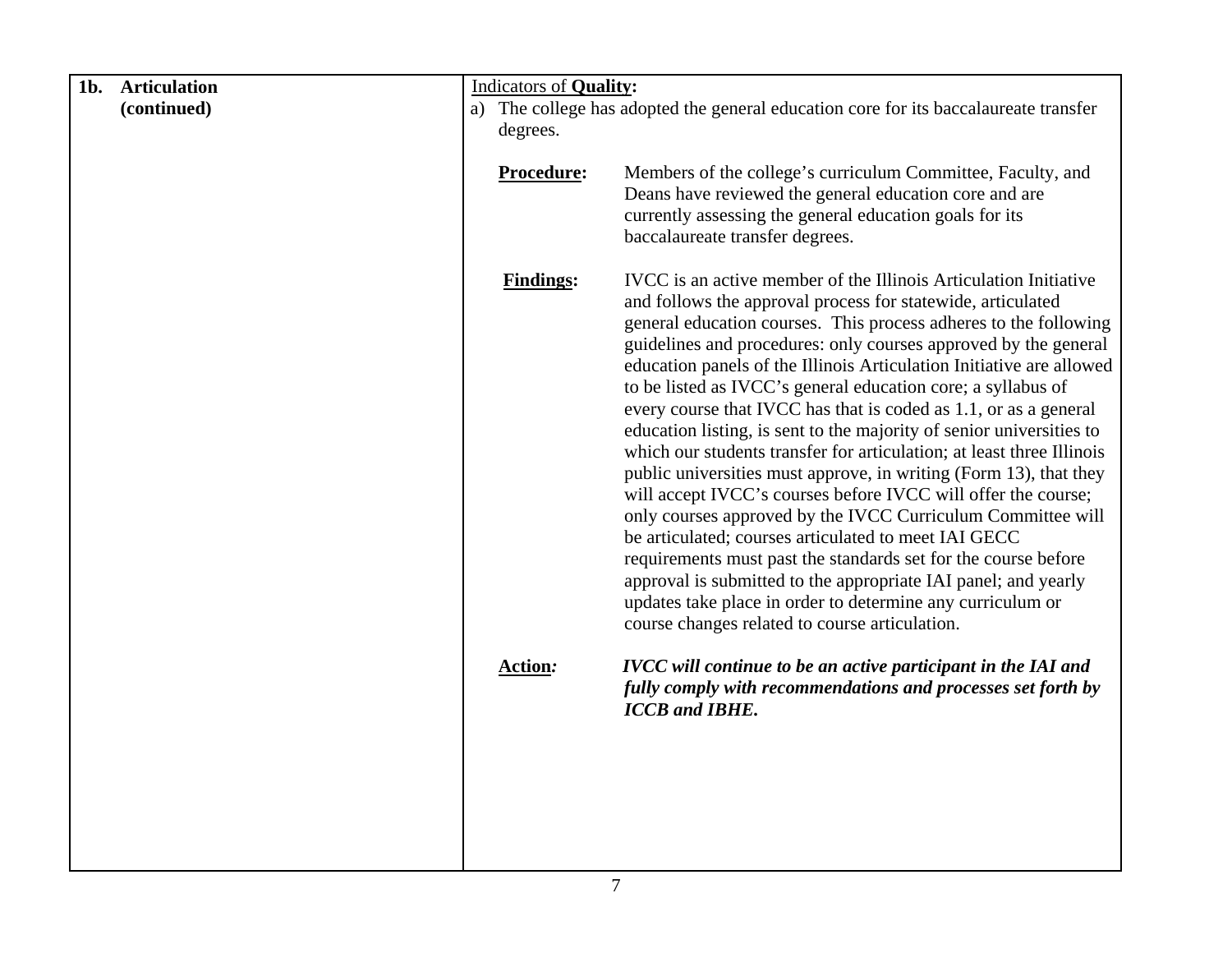| $1b$ .<br><b>Articulation</b> |                                                                              | b) The college has adopted the major-specific curriculum models for its                                                                                                                                                                                                                                                                                                                       |
|-------------------------------|------------------------------------------------------------------------------|-----------------------------------------------------------------------------------------------------------------------------------------------------------------------------------------------------------------------------------------------------------------------------------------------------------------------------------------------------------------------------------------------|
| (continued)                   | baccalaureate/transfer degree majors to facilitate transfer to corresponding |                                                                                                                                                                                                                                                                                                                                                                                               |
|                               | baccalaureate programs.                                                      |                                                                                                                                                                                                                                                                                                                                                                                               |
|                               | Procedure:                                                                   | The Transfer Coordinator, members of the College's Curriculum<br>Committee, Faculty, and Deans ensure IVCC participation in<br>major-specific curriculum models for seamless transfer by<br>reviewing all relative compliance factors and degree of<br>participation in major specific curriculum models that facilitate a<br>seamless transfer to corresponding baccalaureate degree majors. |
|                               | <b>Findings:</b>                                                             | IVCC is an active member of the Illinois Articulation Initiative<br>and adheres to all major-specific guidelines and procedures. The<br>College has adopted the major-specific curriculum model for its<br>baccalaureate/transfer degree majors that support a seamless<br>transition from IVCC's degree programs to corresponding<br>baccalaureate programs.                                 |
|                               | <b>Action:</b>                                                               | <b>IVCC</b> will continue to be an active participant in the IAI<br>and fully comply with recommendations and processes set<br>forth by ICCB and IBHE. We will also continue to follow<br>the major-specific curriculum models.                                                                                                                                                               |
|                               |                                                                              |                                                                                                                                                                                                                                                                                                                                                                                               |
|                               |                                                                              |                                                                                                                                                                                                                                                                                                                                                                                               |
|                               |                                                                              |                                                                                                                                                                                                                                                                                                                                                                                               |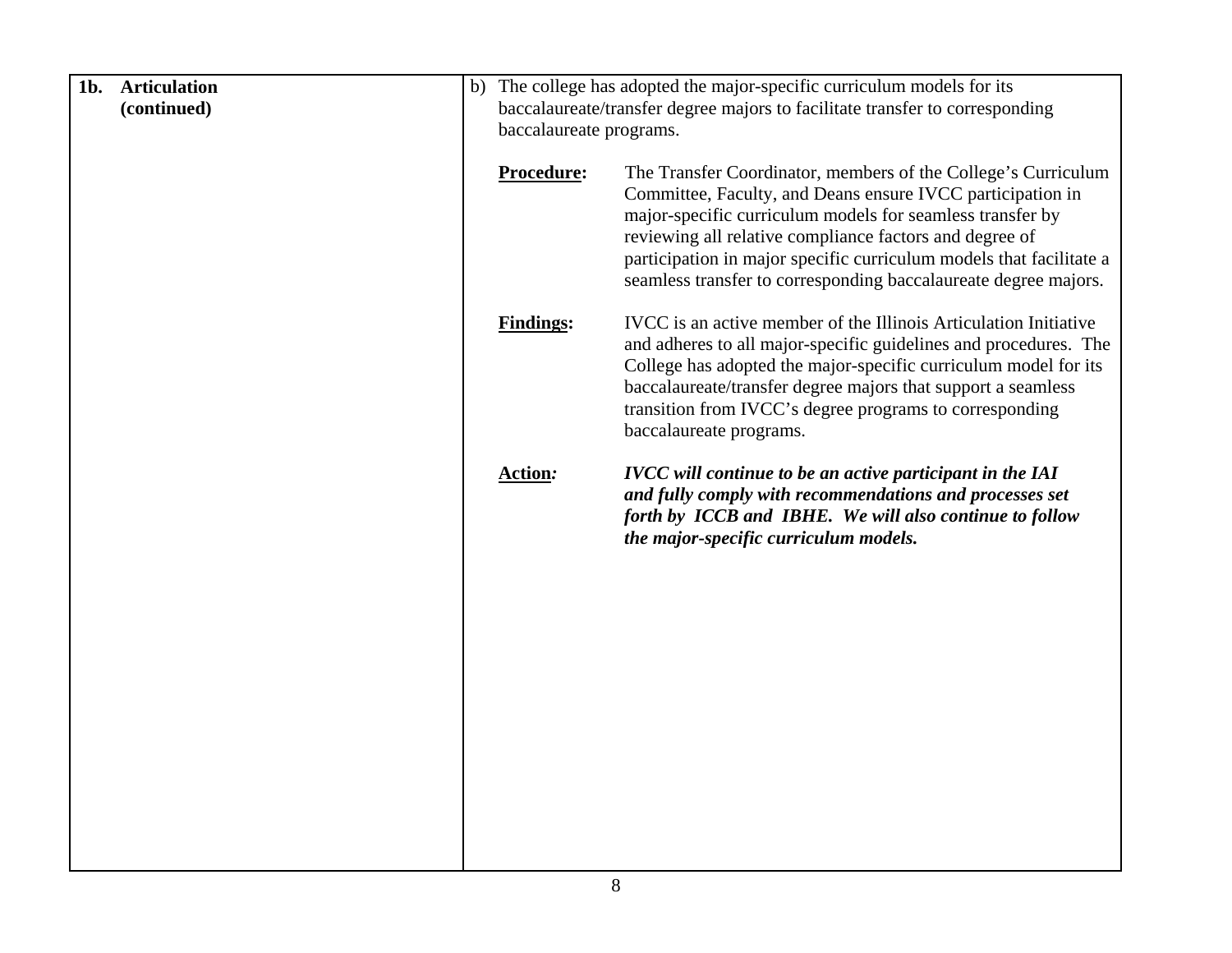| 1c. | <b>Dual Credit</b>                            |           |                                  |                                                                                |  |
|-----|-----------------------------------------------|-----------|----------------------------------|--------------------------------------------------------------------------------|--|
|     |                                               |           | <b>Indicators of Compliance:</b> |                                                                                |  |
|     |                                               | $\bullet$ |                                  | College conforms to all state laws and regulations and accreditation standards |  |
|     | Courses offered by the college for high       |           |                                  |                                                                                |  |
|     | school students during the regular school     |           | Procedure:                       | The Dual Credit Coordinator reviewed College processes and                     |  |
|     | day at the secondary school shall be college- |           |                                  | results to assure compliance with State Laws and Regulations                   |  |
|     | level and shall meet the following            |           |                                  | and Accreditation Standards.                                                   |  |
|     | requirements.                                 |           |                                  |                                                                                |  |
|     |                                               |           | <b>Findings:</b>                 | The College has determined that policies, regulations,                         |  |
|     | A) State Laws and Regulations and             |           |                                  | instructional procedures and academic standards are in place and               |  |
|     | Accreditation Standards. All State laws,      |           |                                  | applied to students, faculty, and staff associated with dual credit            |  |
|     | ICCB regulations, accreditation               |           |                                  | courses. The College has established formal Dual Credit                        |  |
|     | standards specified by the North Central      |           |                                  | agreements with some participating secondary schools to assist                 |  |
|     | Association and local college policies        |           |                                  | with program oversight. However, all participating secondary                   |  |
|     |                                               |           |                                  |                                                                                |  |
|     | that apply to courses, instructional          |           |                                  | school sites do not have formal, written agreements.                           |  |
|     | procedures and academic standards at          |           |                                  |                                                                                |  |
|     | the college apply to college-level            |           |                                  | The College does hold an annual meeting with Division Deans,                   |  |
|     | courses offered by the college on             |           |                                  | dual credit faculty, and secondary school site dual credit                     |  |
|     | campus, at off-campus sites, and at           |           |                                  | coordinators or designated representatives to review dual credit               |  |
|     | secondary schools. These policies,            |           |                                  | policies and procedures.                                                       |  |
|     | regulations, instructional procedures and     |           |                                  |                                                                                |  |
|     | academic standards apply to students,         |           | <b>Action:</b>                   | The Dual Credit Coordinator and Associate Vice President for                   |  |
|     | faculty and staff associated with these       |           |                                  | <b>Career and Technical Education will continue to review and</b>              |  |
|     | courses.                                      |           |                                  | implement dual credit documentation to support compliance                      |  |
|     |                                               |           |                                  | with State Laws and Regulations and Accreditation Standards.                   |  |
|     |                                               |           |                                  | In addition, formalizing written agreements with all                           |  |
|     |                                               |           |                                  | participating secondary schools is needed.                                     |  |
|     |                                               |           |                                  |                                                                                |  |
|     |                                               |           |                                  |                                                                                |  |
|     |                                               |           |                                  |                                                                                |  |
|     |                                               |           |                                  |                                                                                |  |
|     |                                               |           |                                  |                                                                                |  |
|     |                                               |           |                                  |                                                                                |  |
|     |                                               |           |                                  |                                                                                |  |
|     |                                               |           |                                  |                                                                                |  |
|     |                                               |           |                                  |                                                                                |  |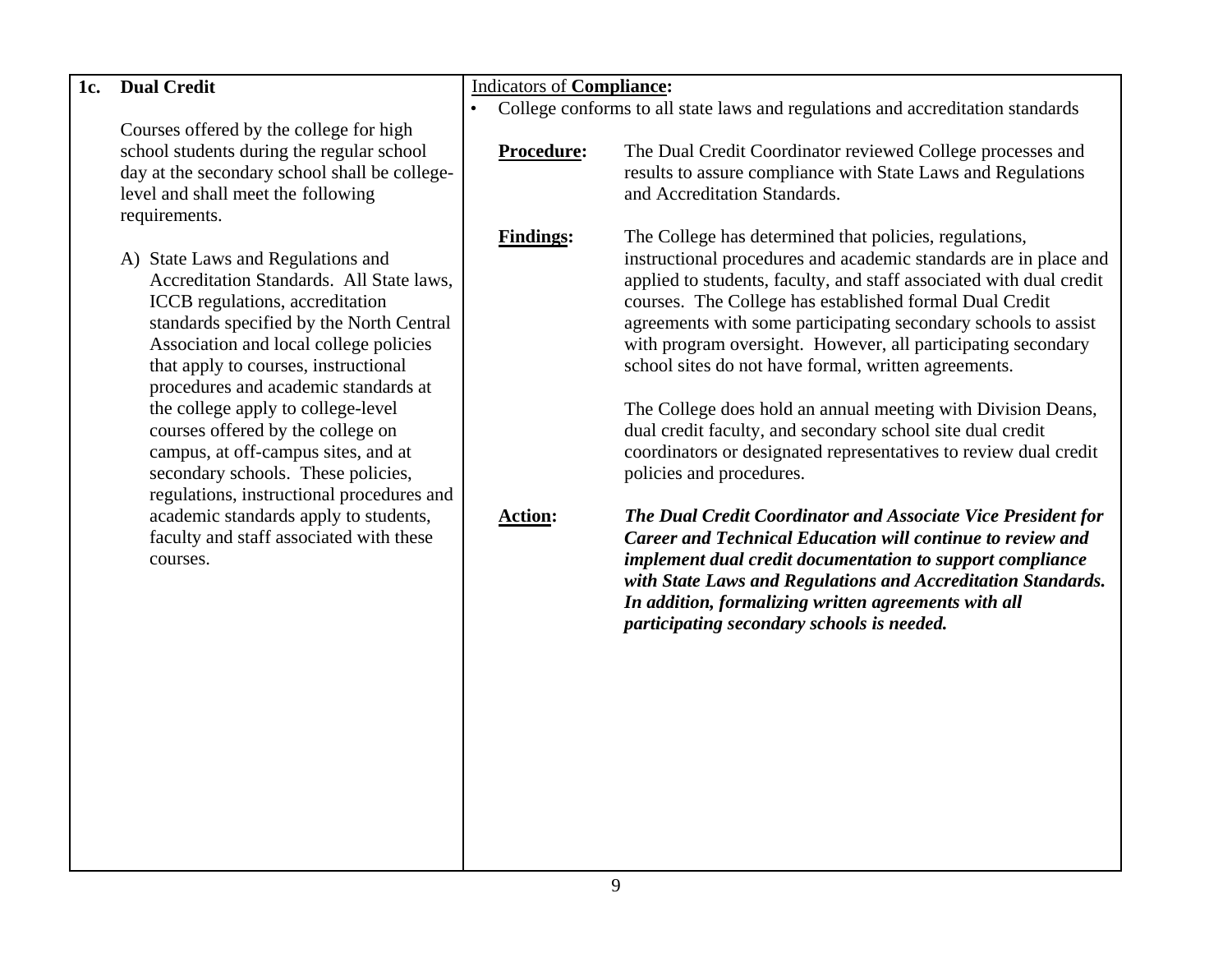B) Instructors. The instructors for these courses shall be selected, employed and evaluated by the college. They shall be selected from full-time faculty and/or from adjunct faculty with appropriate credentials and demonstrated teaching competencies at the college level.

 $\bullet$ Faculty hold required credentials

**Procedure:** There is policy is in place for hiring faculty for all dual credit courses. Deans have reviewed dual credit faculty files. Courses taught by adjunct faculty have student evaluations conducted during each semester. Courses taught by full-time IVCC faculty have student evaluations and administrative evaluations conducted per the IVCC Tenure and Post-Tenure Guidelines.

**Findings:** Faculty teaching dual credit courses must hold a Master's degree in the subject area, with exception. If the faculty member does not hold a Master's degree, he/she may possess a Bachelor's degree in the subject area with 18 or more graduate hours in the same subject area. If an instructor does not have 18 credit hours beyond the Bachelor's degree, he/she is assigned a full-time faculty mentor. An instructor who holds a Master's degree in a closely related subject area may also qualify to teach a dual credit course with prior approval of the appropriate Dean or Vice President for Academic Affairs. For career and technical education (CTE) dual credit courses, a Bachelor's degree in the subject area is required and the instructors must meet annually with the corresponding college instructor through our PCCS (Tech Prep) agreements.

> All dual credit faculty currently teaching have appropriate credentials. On-site instructor observations/evaluations by administration are conducted on an as-needed basis. Some divisions have not been regularly administering student evaluations to the dual credit secondary course sections.

**Action:** *The College will work to assure that student evaluations are administered to all dual credit offerings.*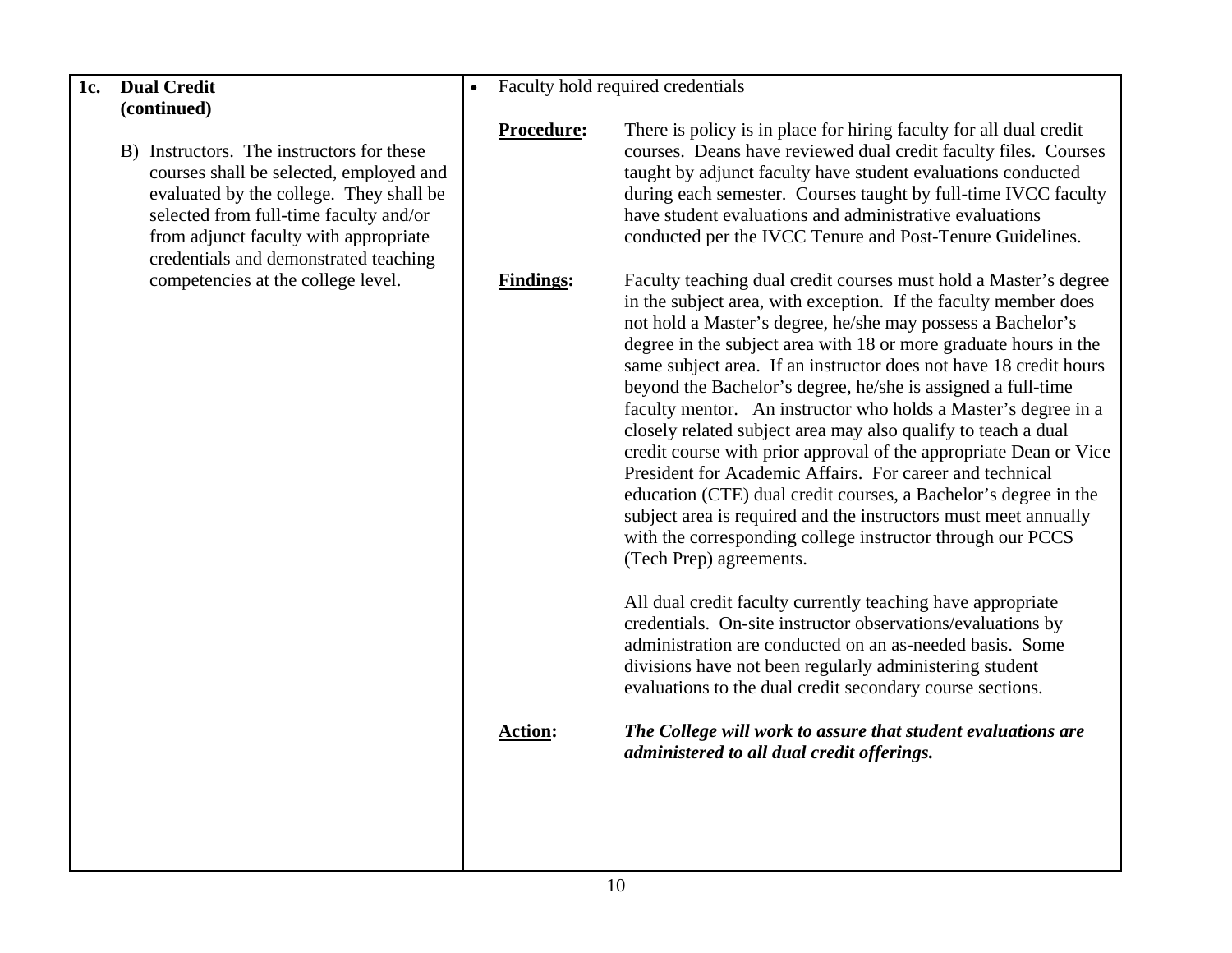- C) Qualification of Students. Students accepted for enrollment in college-level courses must have appropriate academic qualifications, a high level of motivation and adequate time to devote to studying a college-level course. The students' course selections shall be made in consultation with high school counselors and/or principals and ordinarily are restricted to students in the junior and senior years of high school. The students shall meet all college criteria and follow all college procedures for enrolling in courses.
- • Students enrolled in college-level courses meet the academic requirements of the course.
	- **Procedure:** Dual credit enrollment is open to high school juniors and seniors, provided they meet the College's general admission guidelines and the specific course prerequisites, when applicable. Findings: The process for course selection is made in collaboration between the College Dual Credit Coordinator and high school personnel. Student enrollment processes in dual credit courses is overseen by the Dual Credit Coordinator and the Office of Admissions and Records. Dual credit students meet all prerequisites and possess satisfactory placement scores for enrollment.
	- **Action:** *No action required.*
- Process for course selection is made in consultation with high school personnel.
	- **Procedure:** Dual Credit Coordinator reviewed the process for dual credit course selection.
	- **Findings:** The Dual Credit Coordinator in collaboration with the high school personnel has developed a rotation of courses to offer at secondary sites. Some schools have agreed to a suggested rotation, whereas others have yet to adopt the suggested rotation.
	- **Action:** *The College will strive to have all secondary sites adopt a twoyear rotation of courses offered, so that dual credit students have a balanced credit load when enrolling at post-secondary sites.*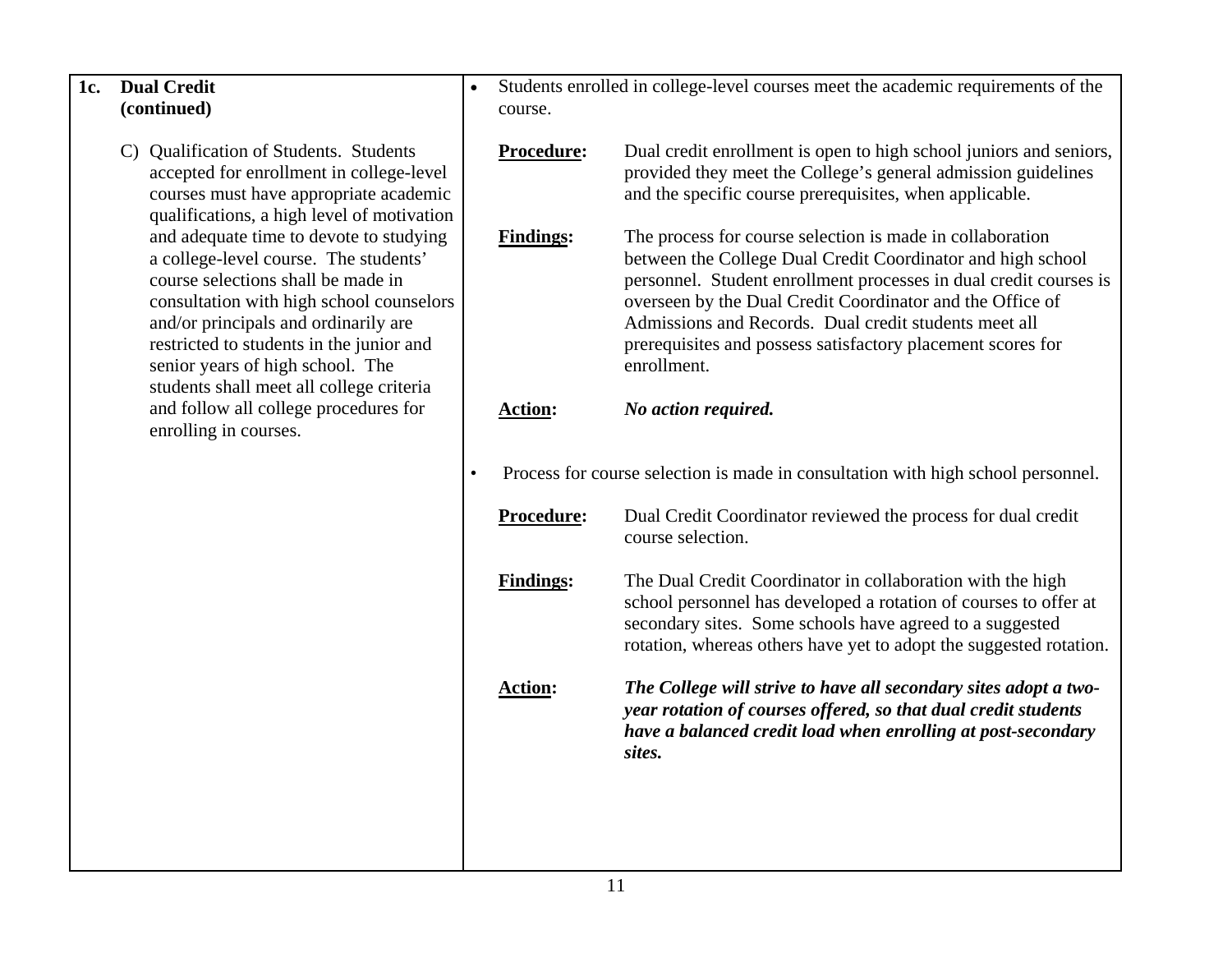D) Placement Testing and Prerequisites. Students enrolling in college-level courses must satisfy course placement tests or course prerequisites when applicable to assure that they have the same qualifications and preparation as other college students.

E) Course Offerings. Courses shall be selected from transfer courses that have been articulated with senior institutions in Illinois or from the first-year courses in ICCB approved associate in applied science degree programs.

•Students satisfied course placement tests or prerequisites

**Procedure:** The Dual Credit Coordinator performed a review of all students enrolled in dual credit courses from the fall 2004 through spring 2008 semesters to be certain that dual credit students have the same preparation as other college students. The Dual Credit Coordinator repeats such review before each academic semester. **Findings:** Students enrolled in dual credit transfer courses have met the existing prerequisite or placement score requirements for their respective courses. Students have either used ACT sub-scores or proper placement exam scores to place into dual credit courses. Students enrolled in CTE dual credit are placed through academic advising in collaboration with the high school instructors. **Action:** *No action required.*  • Courses meet course type requirements for dual credit as specified. **Procedure:** The Dual Credit Coordinator has reviewed course offerings from the fall 2004 through spring 2008 semesters. Findings: Courses have been selected according to transferability and meeting IAI standards. CTE courses are selected according to requirements for specific AAS degrees and/or certificates. **Action:** *Annual review by the Dual Credit Coordinator and Associate Vice President for Career and Technical Education will verify courses continuing to transfer to senior institutions and meet degree or certificate requirements, when applicable.*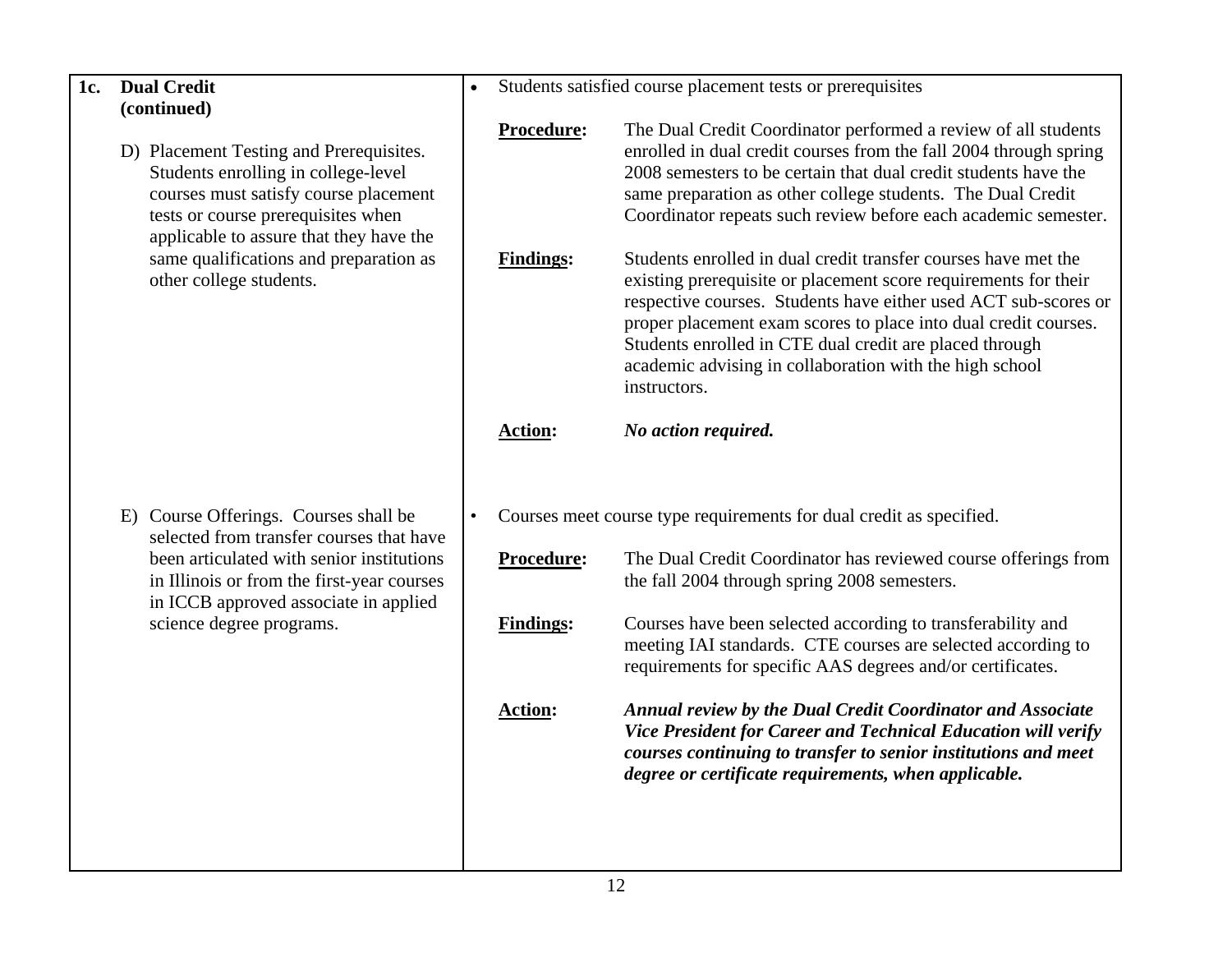F) Course Requirements. The course outlines utilized for these courses shall be the same as for courses offered on campus and at other off-campus sites and shall contain the content articulated with colleges and universities in the State. Course prerequisites, descriptions, outlines, requirements, learning outcomes and methods of evaluating students shall be the same as for on-campus offerings.

•Courses meet requirements as specified.

**Procedure:** Course requirements are reviewed by division Deans and by the Vice President for Academic Affairs.

**Findings:** Dual credit courses for transfer offered at secondary school sites are identical to the on-campus counterparts in terms of prerequisites, descriptions, outlines, learning outcomes, and methods for assessing students. The secondary school sites may use their own textbooks only if approved by the appropriate Dean prior to the beginning of the class, otherwise they are required to use the same textbook as on-campus classes. All dual credit instructors are responsible for submitting a course syllabus and the Dean is responsible for reviewing the syllabus each semester and monitoring the learning outcomes and methods of assessment.

> Through PCCS agreements, CTE courses for dual credit must demonstrate at least a minimum 80% coverage of the same competencies. These high school offerings all use their own books which have been approved by the Dean and the corresponding College instructor. In addition, the high school instructors must meet annually with the appropriate Dean and corresponding College instructors to ensure that the course is meeting the college level standards and to review and approve methods of assessment.

**Action:** *No action required.*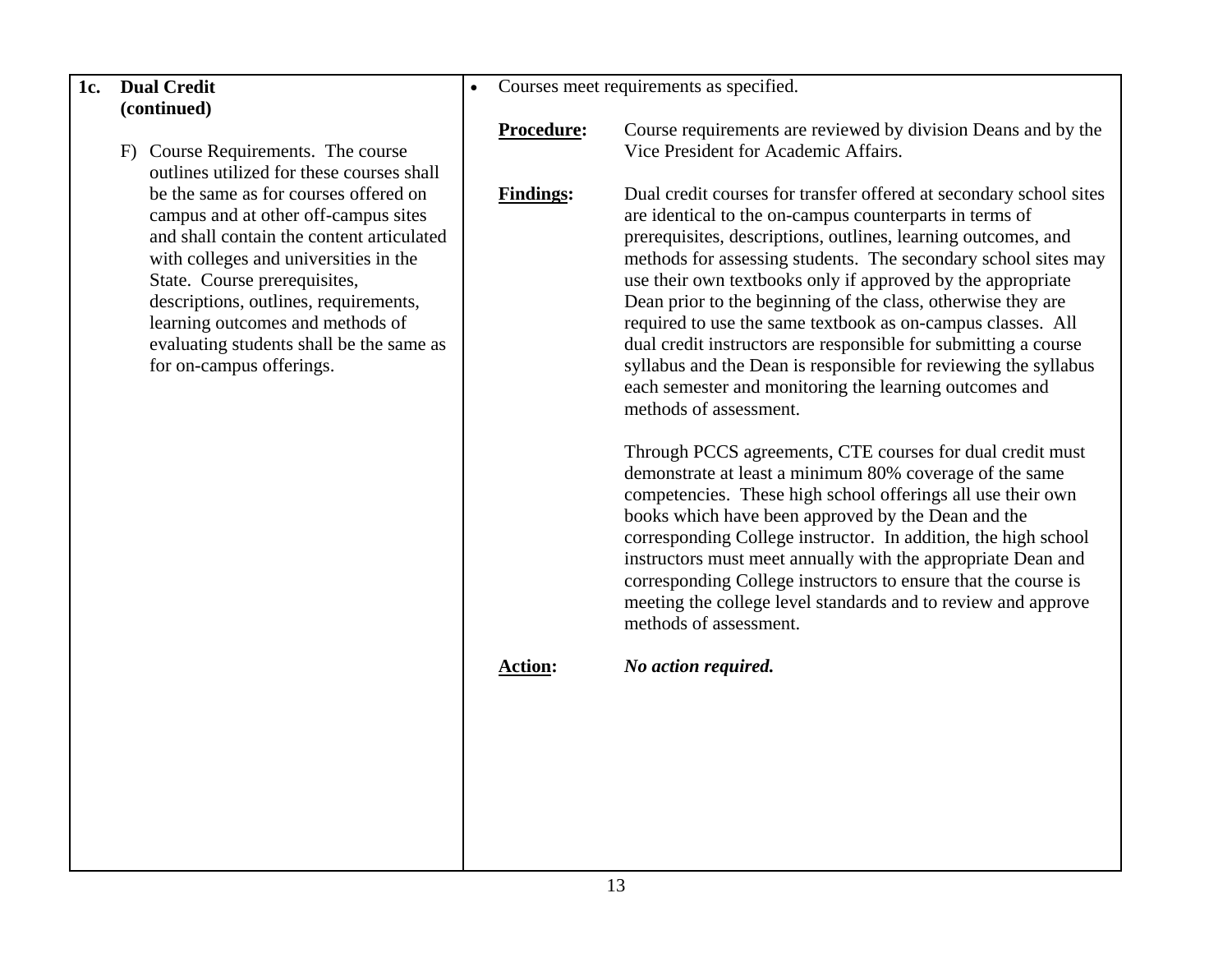| 1c. | <b>Dual Credit</b><br>(continued)                                                                                           | $\bullet$ | followed.        | Proper documentation of college/school policies and practices exists and is being                                                                                                                                                                                                                                                                  |
|-----|-----------------------------------------------------------------------------------------------------------------------------|-----------|------------------|----------------------------------------------------------------------------------------------------------------------------------------------------------------------------------------------------------------------------------------------------------------------------------------------------------------------------------------------------|
|     | G) Concurrent Credit. The determination<br>of whether a college course is offered<br>for concurrent high school and college |           | Procedure:       | The Dual Credit Coordinator has reviewed the documented<br>College/high school policies.                                                                                                                                                                                                                                                           |
|     | credit shall be made at the secondary<br>level, according to the school's policies<br>and practices of the district.        |           | <b>Findings:</b> | The secondary schools make the determination of whether or not<br>a college course is offered for concurrent (dual) credit. Some<br>schools opt for concurrent (dual) credit, others do not and those<br>courses are treated as dual enrollment courses (college credit<br>only).                                                                  |
|     |                                                                                                                             |           | <b>Action:</b>   | The Dual Credit Coordinator will continually review this<br>process annually and will document compliance via formalized<br>agreements. The Dual Credit Coordinator will also allow the<br>secondary school sites to determine whether a college course is<br>offered for concurrent (dual) credit or dual enrollment so as to<br>foster autonomy. |
|     |                                                                                                                             |           |                  |                                                                                                                                                                                                                                                                                                                                                    |
|     |                                                                                                                             |           |                  |                                                                                                                                                                                                                                                                                                                                                    |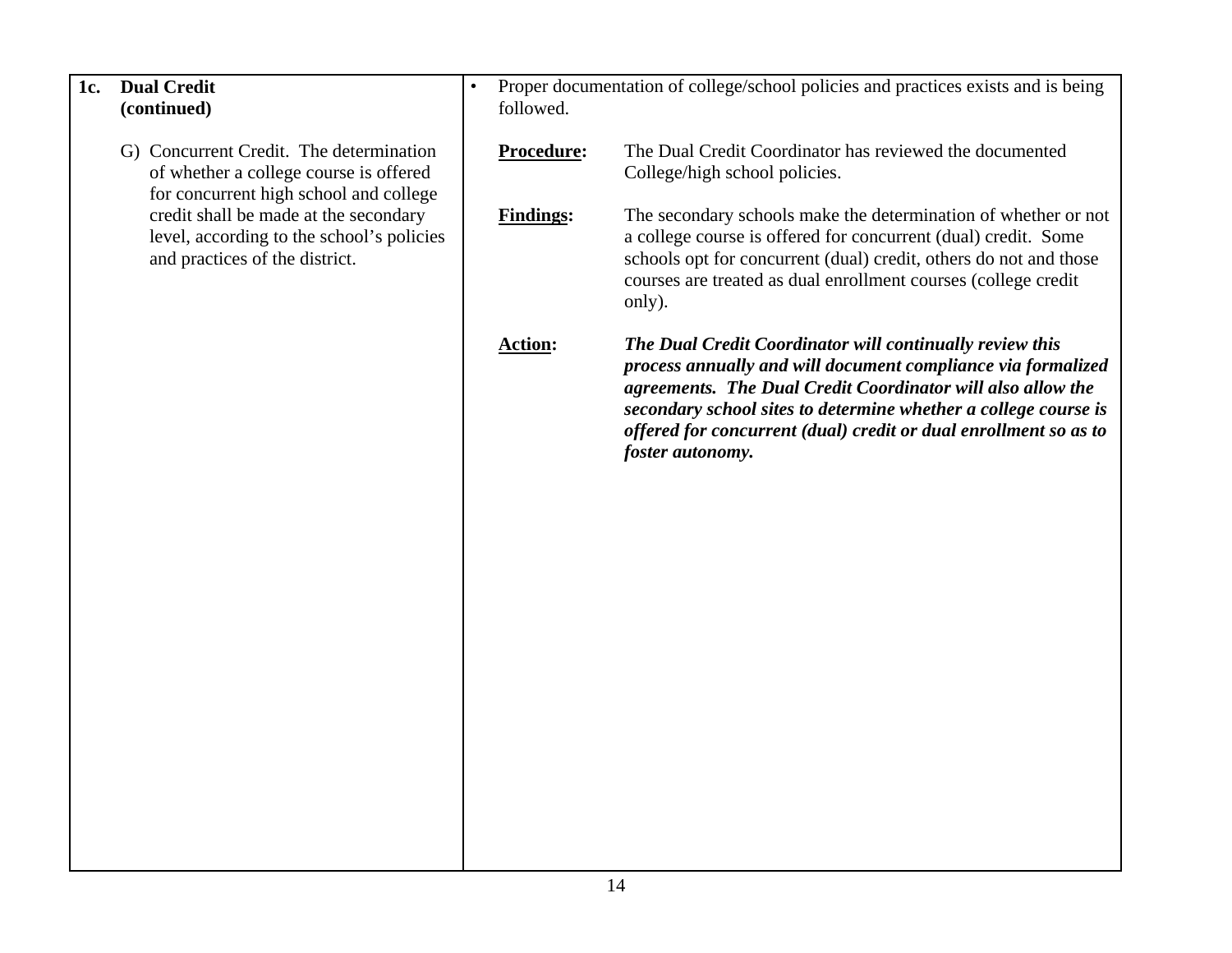| The college has in place a systematic process to assess student learning in each<br>degree and certificate program it offers.<br>A system of evaluating and recording<br>student performance in courses shall be in<br>effect as per district policies and shall be<br>Procedure:<br>College staff reviewed the history and status of the College's<br>available for review.<br>assessment of student learning process.<br>Illinois colleges and universities will hold<br><b>Findings:</b><br>On April 20-22, 1998, IVCC was visited by an NCA Evaluation<br>students to even higher expectations for<br>Team, which recommended reaccredidation for 10 years. The<br>learning and will be accountable for the<br>team also recommended that IVCC submit a progress report on<br>quality of academic programs and the<br>Assessment of Student Learning (ASL) to NCA by June of 2001.<br>assessment of student learning. All<br>The report that was submitted and accepted by NCA responded<br>academic programs will systematically<br>to the specific recommendations contained in the NCA team<br>assess student learning and use assessment<br>report. IVCC's Plan for Assessment of Student Learning<br>results to improve programs.<br>focused on three levels of implementation: classroom, program,<br>and institution. Since that time, we have continued to review our<br>progress in implementing our assessment plan, to engage our<br>faculty and administrators in an evaluation of our progress, and<br>to identify strengths and areas for improvement. In November<br>2002, the College was accepted into AQIP. When IVCC staff<br>attended our second Strategy Forum in February of 2008 as a<br>follow up to receiving our Systems Appraisal Feedback Report,<br>the Strategy Forum Team clearly identified assessment and the<br>related area of key performance indicators as quality<br>infrastructure areas for improvement. The College has started a<br>new AQIP Action Project with the goal of developing and<br>deploying a comprehensive, college-wide system for the | 1d. Assessment Plans | <b>Indicators of Compliance:</b> |                                                         |
|-----------------------------------------------------------------------------------------------------------------------------------------------------------------------------------------------------------------------------------------------------------------------------------------------------------------------------------------------------------------------------------------------------------------------------------------------------------------------------------------------------------------------------------------------------------------------------------------------------------------------------------------------------------------------------------------------------------------------------------------------------------------------------------------------------------------------------------------------------------------------------------------------------------------------------------------------------------------------------------------------------------------------------------------------------------------------------------------------------------------------------------------------------------------------------------------------------------------------------------------------------------------------------------------------------------------------------------------------------------------------------------------------------------------------------------------------------------------------------------------------------------------------------------------------------------------------------------------------------------------------------------------------------------------------------------------------------------------------------------------------------------------------------------------------------------------------------------------------------------------------------------------------------------------------------------------------------------------------------------------------------------------------------------------------------------------------------------------------------|----------------------|----------------------------------|---------------------------------------------------------|
|                                                                                                                                                                                                                                                                                                                                                                                                                                                                                                                                                                                                                                                                                                                                                                                                                                                                                                                                                                                                                                                                                                                                                                                                                                                                                                                                                                                                                                                                                                                                                                                                                                                                                                                                                                                                                                                                                                                                                                                                                                                                                                     |                      |                                  |                                                         |
|                                                                                                                                                                                                                                                                                                                                                                                                                                                                                                                                                                                                                                                                                                                                                                                                                                                                                                                                                                                                                                                                                                                                                                                                                                                                                                                                                                                                                                                                                                                                                                                                                                                                                                                                                                                                                                                                                                                                                                                                                                                                                                     |                      |                                  |                                                         |
|                                                                                                                                                                                                                                                                                                                                                                                                                                                                                                                                                                                                                                                                                                                                                                                                                                                                                                                                                                                                                                                                                                                                                                                                                                                                                                                                                                                                                                                                                                                                                                                                                                                                                                                                                                                                                                                                                                                                                                                                                                                                                                     |                      |                                  |                                                         |
|                                                                                                                                                                                                                                                                                                                                                                                                                                                                                                                                                                                                                                                                                                                                                                                                                                                                                                                                                                                                                                                                                                                                                                                                                                                                                                                                                                                                                                                                                                                                                                                                                                                                                                                                                                                                                                                                                                                                                                                                                                                                                                     |                      |                                  |                                                         |
|                                                                                                                                                                                                                                                                                                                                                                                                                                                                                                                                                                                                                                                                                                                                                                                                                                                                                                                                                                                                                                                                                                                                                                                                                                                                                                                                                                                                                                                                                                                                                                                                                                                                                                                                                                                                                                                                                                                                                                                                                                                                                                     |                      |                                  |                                                         |
|                                                                                                                                                                                                                                                                                                                                                                                                                                                                                                                                                                                                                                                                                                                                                                                                                                                                                                                                                                                                                                                                                                                                                                                                                                                                                                                                                                                                                                                                                                                                                                                                                                                                                                                                                                                                                                                                                                                                                                                                                                                                                                     |                      |                                  |                                                         |
|                                                                                                                                                                                                                                                                                                                                                                                                                                                                                                                                                                                                                                                                                                                                                                                                                                                                                                                                                                                                                                                                                                                                                                                                                                                                                                                                                                                                                                                                                                                                                                                                                                                                                                                                                                                                                                                                                                                                                                                                                                                                                                     |                      |                                  |                                                         |
|                                                                                                                                                                                                                                                                                                                                                                                                                                                                                                                                                                                                                                                                                                                                                                                                                                                                                                                                                                                                                                                                                                                                                                                                                                                                                                                                                                                                                                                                                                                                                                                                                                                                                                                                                                                                                                                                                                                                                                                                                                                                                                     |                      |                                  |                                                         |
|                                                                                                                                                                                                                                                                                                                                                                                                                                                                                                                                                                                                                                                                                                                                                                                                                                                                                                                                                                                                                                                                                                                                                                                                                                                                                                                                                                                                                                                                                                                                                                                                                                                                                                                                                                                                                                                                                                                                                                                                                                                                                                     |                      |                                  |                                                         |
|                                                                                                                                                                                                                                                                                                                                                                                                                                                                                                                                                                                                                                                                                                                                                                                                                                                                                                                                                                                                                                                                                                                                                                                                                                                                                                                                                                                                                                                                                                                                                                                                                                                                                                                                                                                                                                                                                                                                                                                                                                                                                                     |                      |                                  |                                                         |
|                                                                                                                                                                                                                                                                                                                                                                                                                                                                                                                                                                                                                                                                                                                                                                                                                                                                                                                                                                                                                                                                                                                                                                                                                                                                                                                                                                                                                                                                                                                                                                                                                                                                                                                                                                                                                                                                                                                                                                                                                                                                                                     |                      |                                  |                                                         |
|                                                                                                                                                                                                                                                                                                                                                                                                                                                                                                                                                                                                                                                                                                                                                                                                                                                                                                                                                                                                                                                                                                                                                                                                                                                                                                                                                                                                                                                                                                                                                                                                                                                                                                                                                                                                                                                                                                                                                                                                                                                                                                     |                      |                                  |                                                         |
|                                                                                                                                                                                                                                                                                                                                                                                                                                                                                                                                                                                                                                                                                                                                                                                                                                                                                                                                                                                                                                                                                                                                                                                                                                                                                                                                                                                                                                                                                                                                                                                                                                                                                                                                                                                                                                                                                                                                                                                                                                                                                                     |                      |                                  |                                                         |
|                                                                                                                                                                                                                                                                                                                                                                                                                                                                                                                                                                                                                                                                                                                                                                                                                                                                                                                                                                                                                                                                                                                                                                                                                                                                                                                                                                                                                                                                                                                                                                                                                                                                                                                                                                                                                                                                                                                                                                                                                                                                                                     |                      |                                  |                                                         |
|                                                                                                                                                                                                                                                                                                                                                                                                                                                                                                                                                                                                                                                                                                                                                                                                                                                                                                                                                                                                                                                                                                                                                                                                                                                                                                                                                                                                                                                                                                                                                                                                                                                                                                                                                                                                                                                                                                                                                                                                                                                                                                     |                      |                                  |                                                         |
|                                                                                                                                                                                                                                                                                                                                                                                                                                                                                                                                                                                                                                                                                                                                                                                                                                                                                                                                                                                                                                                                                                                                                                                                                                                                                                                                                                                                                                                                                                                                                                                                                                                                                                                                                                                                                                                                                                                                                                                                                                                                                                     |                      |                                  |                                                         |
|                                                                                                                                                                                                                                                                                                                                                                                                                                                                                                                                                                                                                                                                                                                                                                                                                                                                                                                                                                                                                                                                                                                                                                                                                                                                                                                                                                                                                                                                                                                                                                                                                                                                                                                                                                                                                                                                                                                                                                                                                                                                                                     |                      |                                  |                                                         |
|                                                                                                                                                                                                                                                                                                                                                                                                                                                                                                                                                                                                                                                                                                                                                                                                                                                                                                                                                                                                                                                                                                                                                                                                                                                                                                                                                                                                                                                                                                                                                                                                                                                                                                                                                                                                                                                                                                                                                                                                                                                                                                     |                      |                                  |                                                         |
|                                                                                                                                                                                                                                                                                                                                                                                                                                                                                                                                                                                                                                                                                                                                                                                                                                                                                                                                                                                                                                                                                                                                                                                                                                                                                                                                                                                                                                                                                                                                                                                                                                                                                                                                                                                                                                                                                                                                                                                                                                                                                                     |                      |                                  |                                                         |
|                                                                                                                                                                                                                                                                                                                                                                                                                                                                                                                                                                                                                                                                                                                                                                                                                                                                                                                                                                                                                                                                                                                                                                                                                                                                                                                                                                                                                                                                                                                                                                                                                                                                                                                                                                                                                                                                                                                                                                                                                                                                                                     |                      |                                  |                                                         |
|                                                                                                                                                                                                                                                                                                                                                                                                                                                                                                                                                                                                                                                                                                                                                                                                                                                                                                                                                                                                                                                                                                                                                                                                                                                                                                                                                                                                                                                                                                                                                                                                                                                                                                                                                                                                                                                                                                                                                                                                                                                                                                     |                      |                                  |                                                         |
|                                                                                                                                                                                                                                                                                                                                                                                                                                                                                                                                                                                                                                                                                                                                                                                                                                                                                                                                                                                                                                                                                                                                                                                                                                                                                                                                                                                                                                                                                                                                                                                                                                                                                                                                                                                                                                                                                                                                                                                                                                                                                                     |                      |                                  |                                                         |
|                                                                                                                                                                                                                                                                                                                                                                                                                                                                                                                                                                                                                                                                                                                                                                                                                                                                                                                                                                                                                                                                                                                                                                                                                                                                                                                                                                                                                                                                                                                                                                                                                                                                                                                                                                                                                                                                                                                                                                                                                                                                                                     |                      |                                  |                                                         |
|                                                                                                                                                                                                                                                                                                                                                                                                                                                                                                                                                                                                                                                                                                                                                                                                                                                                                                                                                                                                                                                                                                                                                                                                                                                                                                                                                                                                                                                                                                                                                                                                                                                                                                                                                                                                                                                                                                                                                                                                                                                                                                     |                      |                                  |                                                         |
|                                                                                                                                                                                                                                                                                                                                                                                                                                                                                                                                                                                                                                                                                                                                                                                                                                                                                                                                                                                                                                                                                                                                                                                                                                                                                                                                                                                                                                                                                                                                                                                                                                                                                                                                                                                                                                                                                                                                                                                                                                                                                                     |                      |                                  |                                                         |
|                                                                                                                                                                                                                                                                                                                                                                                                                                                                                                                                                                                                                                                                                                                                                                                                                                                                                                                                                                                                                                                                                                                                                                                                                                                                                                                                                                                                                                                                                                                                                                                                                                                                                                                                                                                                                                                                                                                                                                                                                                                                                                     |                      |                                  |                                                         |
|                                                                                                                                                                                                                                                                                                                                                                                                                                                                                                                                                                                                                                                                                                                                                                                                                                                                                                                                                                                                                                                                                                                                                                                                                                                                                                                                                                                                                                                                                                                                                                                                                                                                                                                                                                                                                                                                                                                                                                                                                                                                                                     |                      |                                  |                                                         |
|                                                                                                                                                                                                                                                                                                                                                                                                                                                                                                                                                                                                                                                                                                                                                                                                                                                                                                                                                                                                                                                                                                                                                                                                                                                                                                                                                                                                                                                                                                                                                                                                                                                                                                                                                                                                                                                                                                                                                                                                                                                                                                     |                      |                                  | assessment of general education goals. Another new AQIP |
| Action Project is reviewing current and defining new                                                                                                                                                                                                                                                                                                                                                                                                                                                                                                                                                                                                                                                                                                                                                                                                                                                                                                                                                                                                                                                                                                                                                                                                                                                                                                                                                                                                                                                                                                                                                                                                                                                                                                                                                                                                                                                                                                                                                                                                                                                |                      |                                  |                                                         |
| performance measures/targets which will become key                                                                                                                                                                                                                                                                                                                                                                                                                                                                                                                                                                                                                                                                                                                                                                                                                                                                                                                                                                                                                                                                                                                                                                                                                                                                                                                                                                                                                                                                                                                                                                                                                                                                                                                                                                                                                                                                                                                                                                                                                                                  |                      |                                  |                                                         |
| performance indicators for institutional assessment. IVCC sent a                                                                                                                                                                                                                                                                                                                                                                                                                                                                                                                                                                                                                                                                                                                                                                                                                                                                                                                                                                                                                                                                                                                                                                                                                                                                                                                                                                                                                                                                                                                                                                                                                                                                                                                                                                                                                                                                                                                                                                                                                                    |                      |                                  |                                                         |
| cross-functional team of faculty, staff, and administration to the                                                                                                                                                                                                                                                                                                                                                                                                                                                                                                                                                                                                                                                                                                                                                                                                                                                                                                                                                                                                                                                                                                                                                                                                                                                                                                                                                                                                                                                                                                                                                                                                                                                                                                                                                                                                                                                                                                                                                                                                                                  |                      |                                  |                                                         |
| "Making a Difference in Student Learning: Assessment as a                                                                                                                                                                                                                                                                                                                                                                                                                                                                                                                                                                                                                                                                                                                                                                                                                                                                                                                                                                                                                                                                                                                                                                                                                                                                                                                                                                                                                                                                                                                                                                                                                                                                                                                                                                                                                                                                                                                                                                                                                                           |                      |                                  |                                                         |
| Core Strategy" conference sponsored by the Higher Learning                                                                                                                                                                                                                                                                                                                                                                                                                                                                                                                                                                                                                                                                                                                                                                                                                                                                                                                                                                                                                                                                                                                                                                                                                                                                                                                                                                                                                                                                                                                                                                                                                                                                                                                                                                                                                                                                                                                                                                                                                                          |                      |                                  |                                                         |
| Commission in July of 2008.                                                                                                                                                                                                                                                                                                                                                                                                                                                                                                                                                                                                                                                                                                                                                                                                                                                                                                                                                                                                                                                                                                                                                                                                                                                                                                                                                                                                                                                                                                                                                                                                                                                                                                                                                                                                                                                                                                                                                                                                                                                                         |                      |                                  |                                                         |
|                                                                                                                                                                                                                                                                                                                                                                                                                                                                                                                                                                                                                                                                                                                                                                                                                                                                                                                                                                                                                                                                                                                                                                                                                                                                                                                                                                                                                                                                                                                                                                                                                                                                                                                                                                                                                                                                                                                                                                                                                                                                                                     |                      |                                  |                                                         |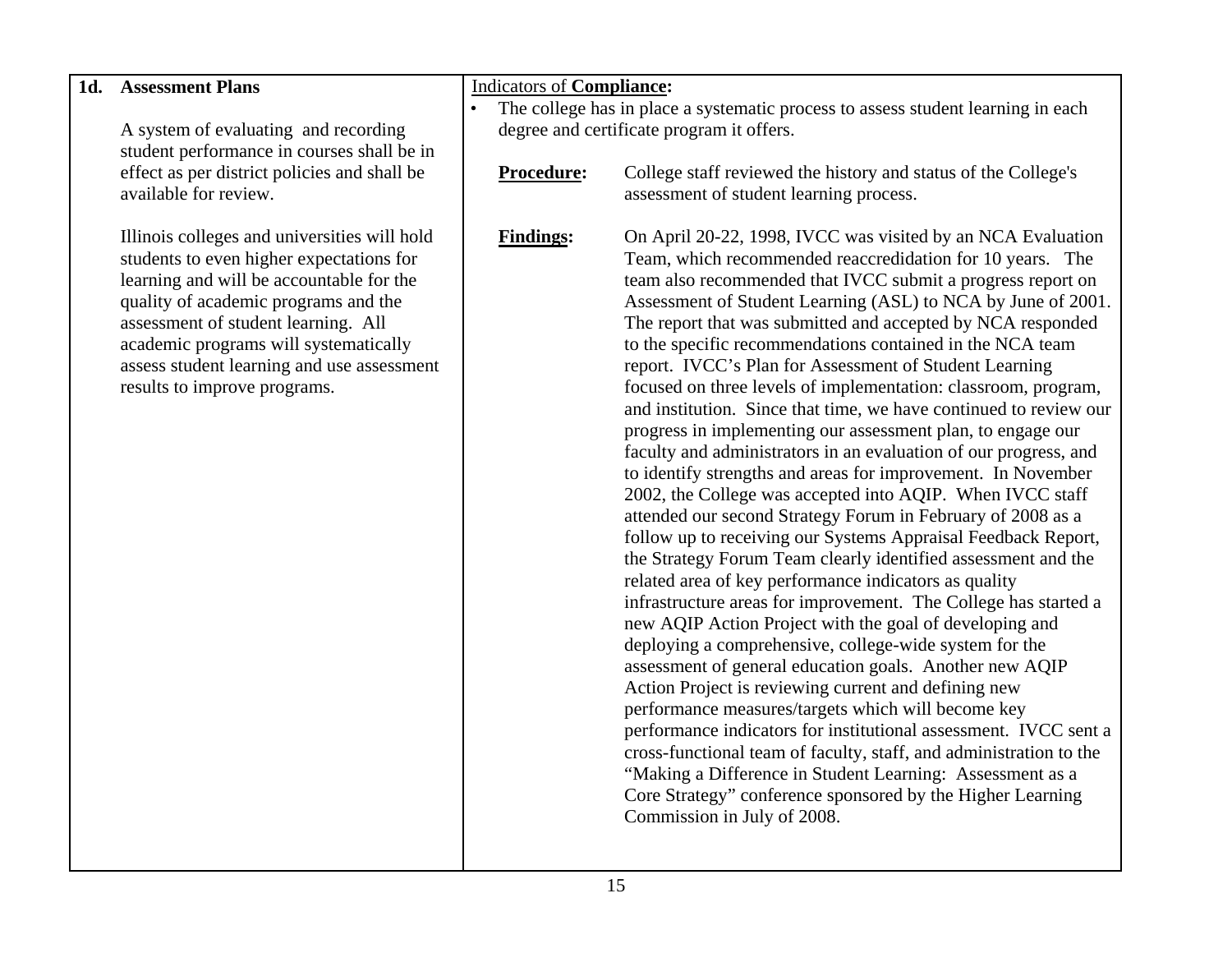| <b>Assessment Plans</b><br>1d. |                | For FY 09, IVCC has implemented a revised, comprehensive          |
|--------------------------------|----------------|-------------------------------------------------------------------|
| (continued)                    |                | CTE program assessment process. Of the 23 AAS degree              |
|                                |                | program areas, faculty program coordinators representing 19 of    |
|                                |                | the AAS program areas, and 2 representing certificate programs    |
|                                |                | have attended a workshop on the revised assessment process.       |
|                                |                | Fifteen total programs have measurable program level outcomes     |
|                                |                | identified. Some aspects of the review process will take place    |
|                                |                | annually and others once, at a minimum, during the five-year      |
|                                |                | review cycle.                                                     |
|                                |                |                                                                   |
|                                | <b>Action:</b> | When the current AQIP Action Projects are completed, the          |
|                                |                | College will be able to better define the assessment of student   |
|                                |                | learning process in terms of timelines, key process steps,        |
|                                |                | measures/targets, and people involved. A formal updated           |
|                                |                | Assessment Plan needs be completed to better document all         |
|                                |                | aspects of revised assessment processes. In the fall of 2009, the |
|                                |                | team that attended the Assessment Conference will be making       |
|                                |                | recommendations for strategies for implementing assessment        |
|                                |                | strategies across the campus.                                     |
|                                |                |                                                                   |
|                                |                |                                                                   |
|                                |                |                                                                   |
|                                |                |                                                                   |
|                                |                |                                                                   |
|                                |                |                                                                   |
|                                |                |                                                                   |
|                                |                |                                                                   |
|                                |                |                                                                   |
|                                |                |                                                                   |
|                                |                |                                                                   |
|                                |                |                                                                   |
|                                |                |                                                                   |
|                                |                |                                                                   |
|                                |                |                                                                   |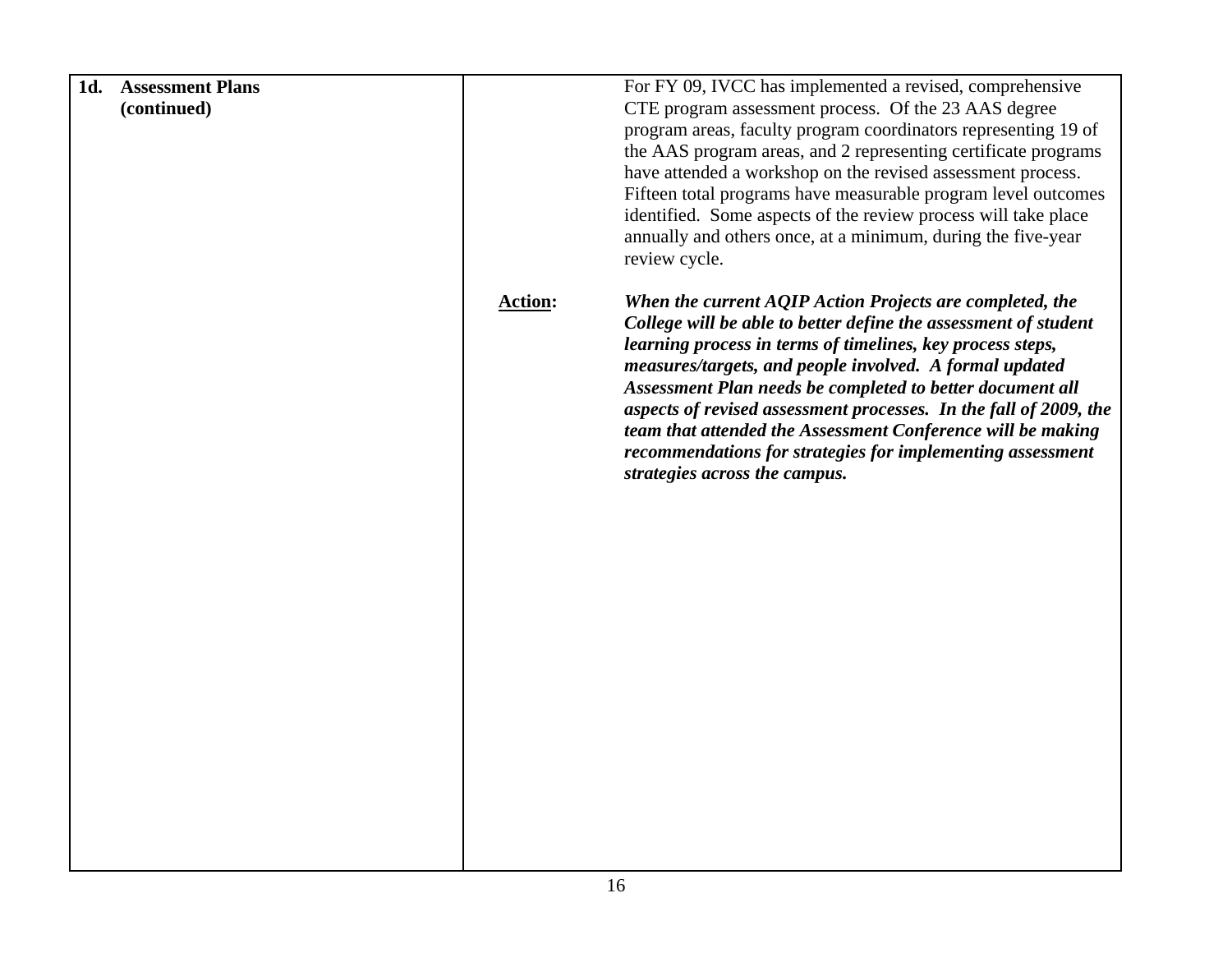| 1d. | <b>Assessment Plans</b> | $\bullet$ |                                                                | The college regularly utilizes data from the assessment of student learning for the                                      |
|-----|-------------------------|-----------|----------------------------------------------------------------|--------------------------------------------------------------------------------------------------------------------------|
|     | (continued)             |           | improvement of the curriculum, teaching, and student learning. |                                                                                                                          |
|     |                         |           |                                                                |                                                                                                                          |
|     |                         |           | Procedure:                                                     | Staff reviewed data used in the assessment of student learning.                                                          |
|     |                         |           |                                                                |                                                                                                                          |
|     |                         |           | <b>Findings:</b>                                               | Since the fall of 2004, 13 of 19 new full-time faculty and 10                                                            |
|     |                         |           |                                                                | part-time faculty completed a course on Classroom Assessment                                                             |
|     |                         |           |                                                                | Techniques (CATs) and now use data that they gather for                                                                  |
|     |                         |           |                                                                | improvement of curriculum, teaching, and student learning at the                                                         |
|     |                         |           |                                                                | classroom level. Nearly one half of the full-time faculty have                                                           |
|     |                         |           |                                                                | now completed the CATs course and a CATs session is now a<br>part of our Adjunct Faculty Development Academy. Accredited |
|     |                         |           |                                                                | CTE programs such as the nursing, dental assisting, and                                                                  |
|     |                         |           |                                                                | automotive technology have already implemented collecting                                                                |
|     |                         |           |                                                                | assessment data and are using it for program improvement. Data                                                           |
|     |                         |           |                                                                | on student success and retention at the subject/department level                                                         |
|     |                         |           |                                                                | is regularly gathered, analyzed, and shared with Deans and                                                               |
|     |                         |           |                                                                | faculty for use in improvement planning.                                                                                 |
|     |                         |           | <b>Action:</b>                                                 | Continue to better define measurable outcomes and means of                                                               |
|     |                         |           |                                                                | gathering data as well as the implementation process for                                                                 |
|     |                         |           |                                                                | improvement. Continue department/division level                                                                          |
|     |                         |           |                                                                | conversations regarding assessment and continuous quality                                                                |
|     |                         |           |                                                                | improvement.                                                                                                             |
|     |                         |           |                                                                |                                                                                                                          |
|     |                         |           |                                                                |                                                                                                                          |
|     |                         |           |                                                                |                                                                                                                          |
|     |                         |           |                                                                |                                                                                                                          |
|     |                         |           |                                                                |                                                                                                                          |
|     |                         |           |                                                                |                                                                                                                          |
|     |                         |           |                                                                |                                                                                                                          |
|     |                         |           |                                                                |                                                                                                                          |
|     |                         |           |                                                                |                                                                                                                          |
|     |                         |           |                                                                |                                                                                                                          |
|     |                         |           |                                                                |                                                                                                                          |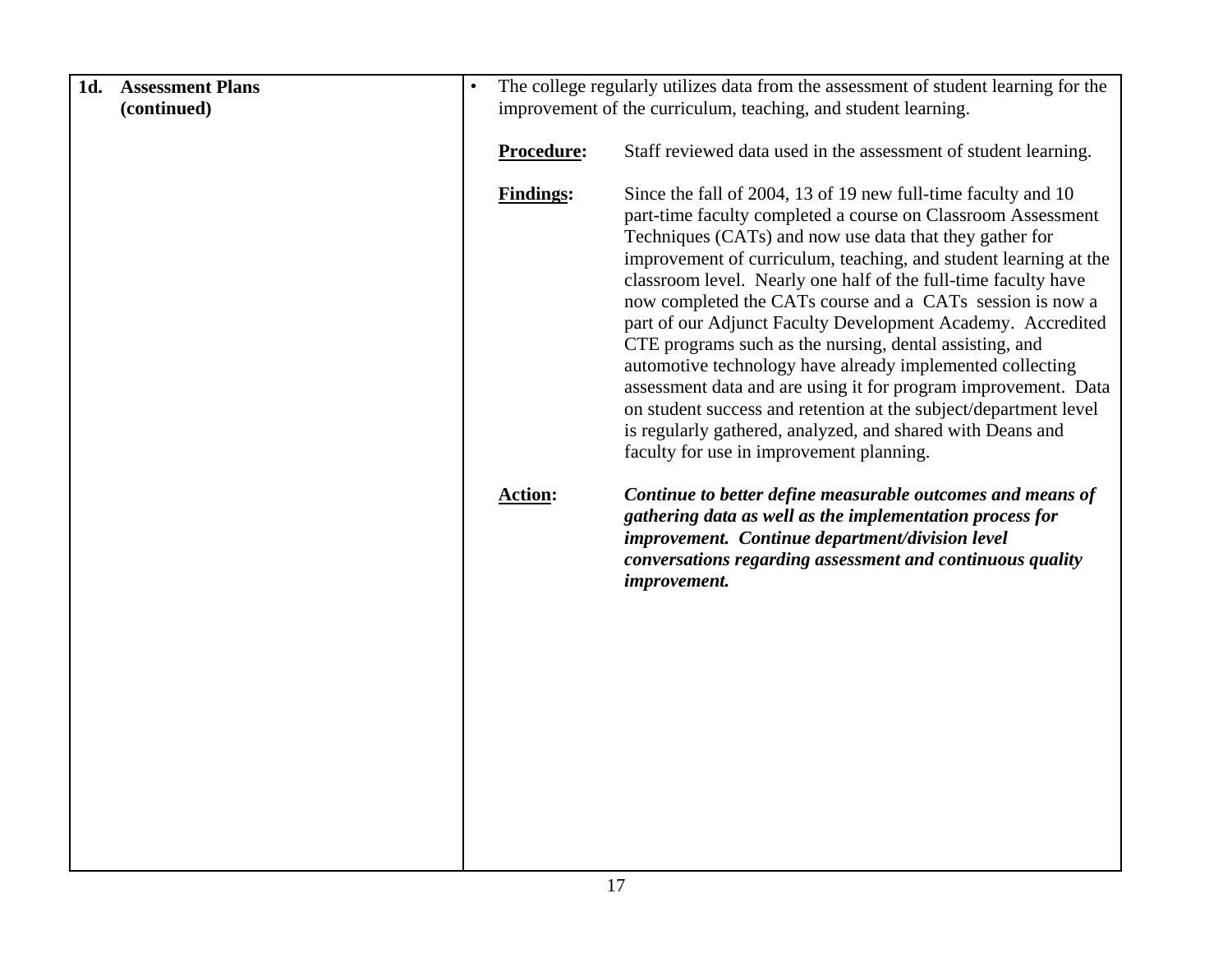#### **1e. Faculty Qualifications/Policies**

Professional staff shall be educated and prepared in accordance with generally accepted standards and practices for teaching, supervising, counseling and administering the curriculum or supporting system to which they are assigned. Such preparation may include collegiate study and professional experience. Graduate work through the master's degree in the assigned field or area of responsibility is expected, except in such areas in which the work experience and related training is the principal learning medium.

Indicators of **Compliance:** 

• Faculty preparation is in accordance with ICCB rule.

**Procedure:** Records of 26% (21) of full-time and 26% (36) of the part-time instructors who taught for the College in the spring of 2008 were randomly selected and checked for appropriate qualifications. For the part-time faculty, we verified the courses taught and compared the education credentials required to the instructor's records.

**Findings:** Of the 21 full-time instructors (26%) that were checked, 19 were found to have either the appropriate master's degree for baccalaureate courses or bachelor's for occupational courses. One instructor did not have the master's or baccalaureate degree for occupational courses, but the instructor is a computer laboratory instructor and has an associate degree in computer information systems and appropriate work experience. The other exception possesses an associate degree in computer-aided engineering and design along with direct industry experience and teaches in the occupational computer-aided engineering and design program. The work experience along with the associate degree is considered an appropriate qualification for computer software and computer-aided engineering and design courses.

> Of the 36 part-time instructors (26%) that were checked, 23 were found to have either the master's degree for baccalaureate courses or bachelor's for occupational, developmental, or adult education courses. Of the 13 part-time instructors who do not meet the master's or baccalaureate educational requirements, four of them have no records to indicate minimum educational requirements; two of them teach transfer courses. The other nine part-time instructors have education credentials below a bachelor's degree and all of them teach courses in the occupational and technical fields or adult education. The work experience of these instructors along with their respective education is considered an appropriate qualification for most occupational and technical courses. One instructor teaches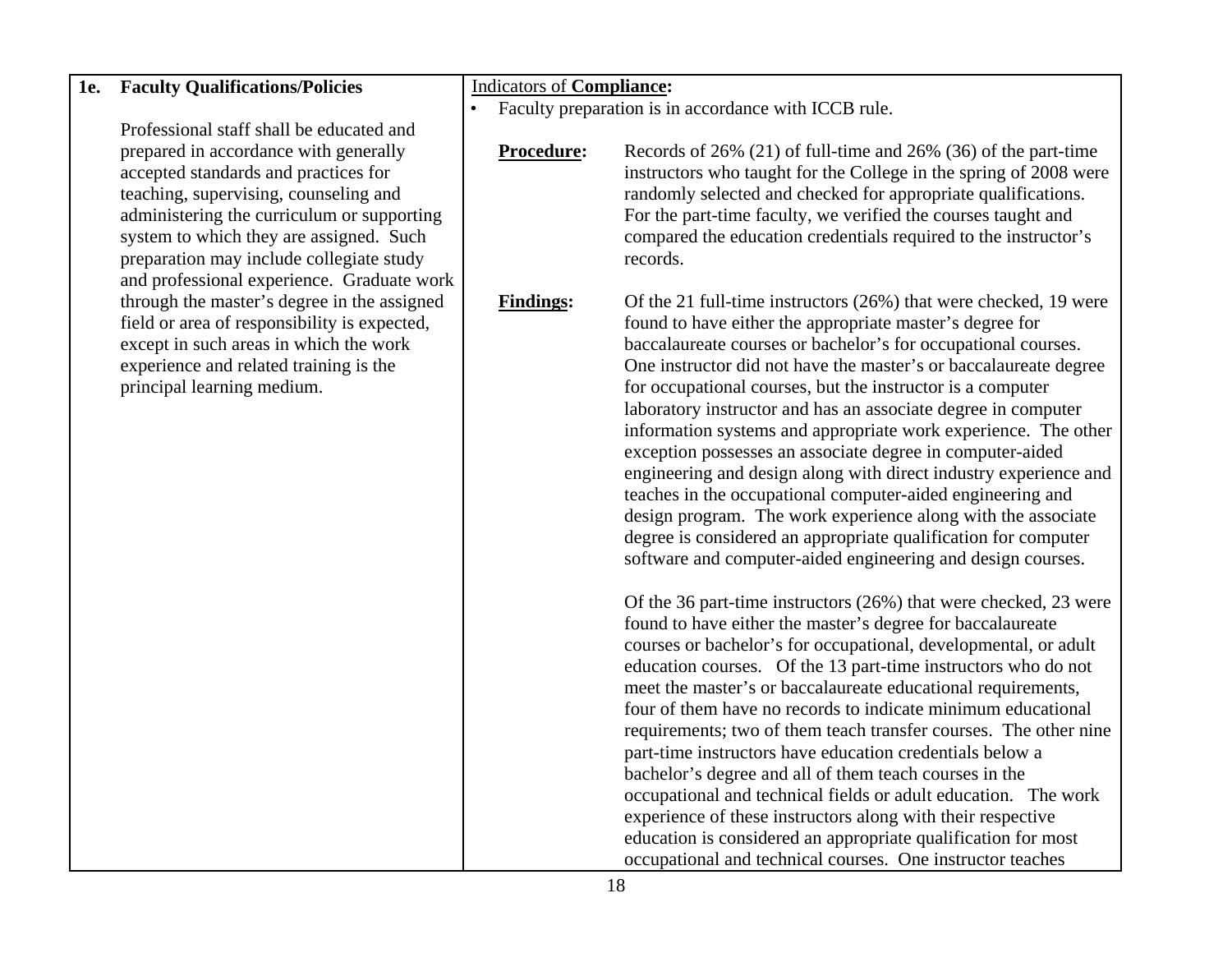| <b>Faculty Qualifications/Policies</b><br><b>1e.</b> |                | electrical courses and is a journeyman electrician and graduate of                                                                                                                                                                                                                                                                                                                                                                                                                                                                                  |
|------------------------------------------------------|----------------|-----------------------------------------------------------------------------------------------------------------------------------------------------------------------------------------------------------------------------------------------------------------------------------------------------------------------------------------------------------------------------------------------------------------------------------------------------------------------------------------------------------------------------------------------------|
| (continued)                                          |                | an electrical training institute. Another instructor teaches                                                                                                                                                                                                                                                                                                                                                                                                                                                                                        |
|                                                      |                | Printing Technology and has direct work experience as a                                                                                                                                                                                                                                                                                                                                                                                                                                                                                             |
|                                                      |                | pressman; the college does not have the equipment to provide                                                                                                                                                                                                                                                                                                                                                                                                                                                                                        |
|                                                      |                | students with hands-on training. Four instructors are in the                                                                                                                                                                                                                                                                                                                                                                                                                                                                                        |
|                                                      |                | health profession area and teach EMT and dental assisting                                                                                                                                                                                                                                                                                                                                                                                                                                                                                           |
|                                                      |                | classes. These four instructors possess the required certification                                                                                                                                                                                                                                                                                                                                                                                                                                                                                  |
|                                                      |                | and/or associate degree along with work experience in their field.                                                                                                                                                                                                                                                                                                                                                                                                                                                                                  |
|                                                      |                | Two instructors are in the Career and Technical division and                                                                                                                                                                                                                                                                                                                                                                                                                                                                                        |
|                                                      |                | have earned an associate degree and teach courses for the applied                                                                                                                                                                                                                                                                                                                                                                                                                                                                                   |
|                                                      |                | science degree. One of these instructors teaches computer                                                                                                                                                                                                                                                                                                                                                                                                                                                                                           |
|                                                      |                | information systems and has direct work experience in the field                                                                                                                                                                                                                                                                                                                                                                                                                                                                                     |
|                                                      |                | and the other instructor teaches criminal justice classes and has                                                                                                                                                                                                                                                                                                                                                                                                                                                                                   |
|                                                      |                | more than 24 years experience in the law enforcement field. The                                                                                                                                                                                                                                                                                                                                                                                                                                                                                     |
|                                                      |                | ninth instructor teaches English as a Second Language classes                                                                                                                                                                                                                                                                                                                                                                                                                                                                                       |
|                                                      |                | and is teaching her native language and holds a Certificate in                                                                                                                                                                                                                                                                                                                                                                                                                                                                                      |
|                                                      |                | Business Administration Profession from her home country.                                                                                                                                                                                                                                                                                                                                                                                                                                                                                           |
|                                                      | <b>Action:</b> | Based on the College's review of faculty credentials, the full-<br>time instructors have all met the education requirements.<br>Records of some of the part-time instructors are not available<br>to verify credentials. The records for these instructors will be<br>attained to verify qualifications. The College will not continue<br>to engage the services of any part-time instructor whose<br>records are unavailable to verify if they meet the College's<br>educational guidelines and/or work experience for the<br>respective position. |
|                                                      |                |                                                                                                                                                                                                                                                                                                                                                                                                                                                                                                                                                     |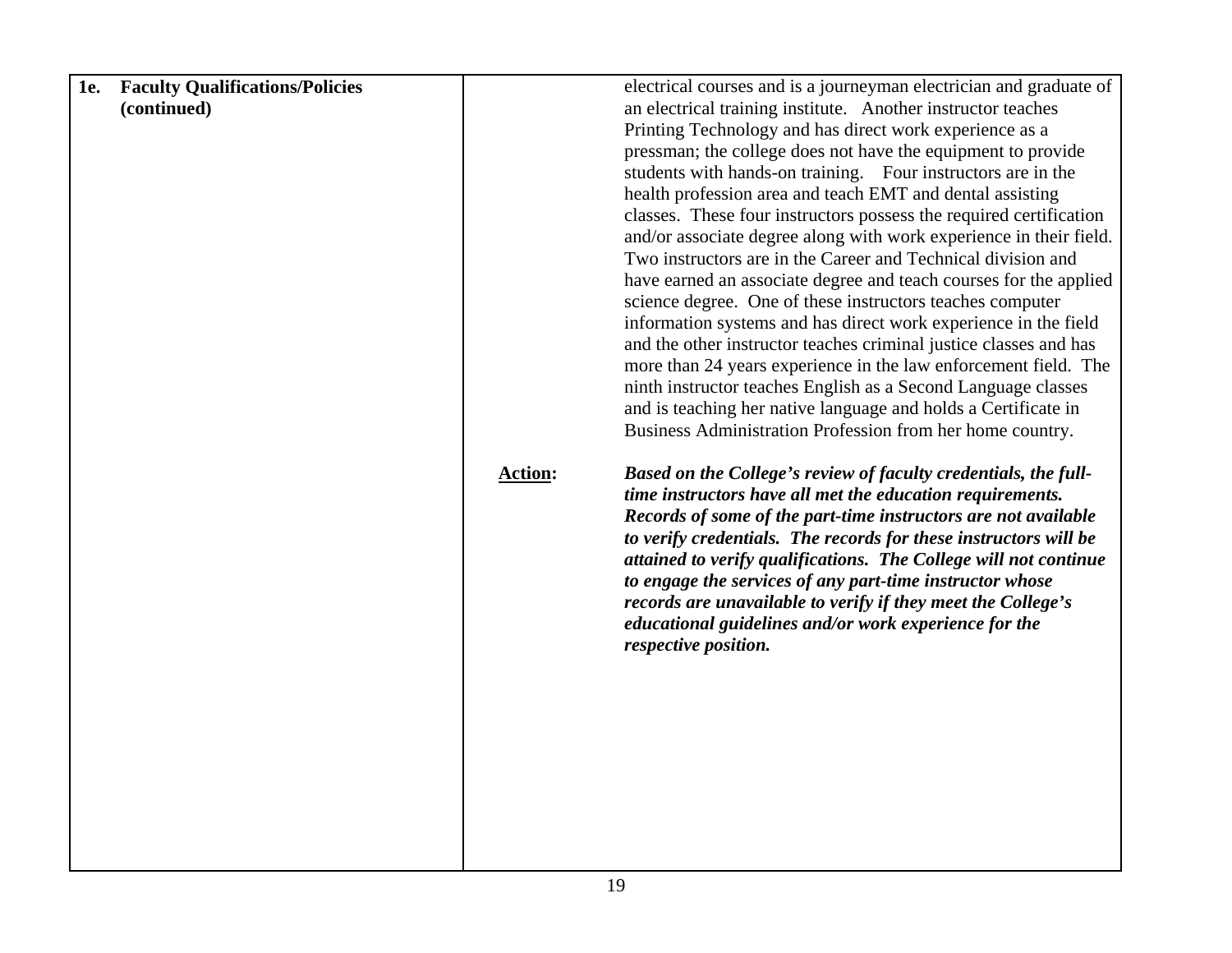| <b>1e.</b> | <b>Faculty Qualifications/Policies</b> |                                                                                         | <b>Indicators of Quality:</b>                                      |                                                                                                                                                                                                                                                                                                                                                                                                                                                                 |
|------------|----------------------------------------|-----------------------------------------------------------------------------------------|--------------------------------------------------------------------|-----------------------------------------------------------------------------------------------------------------------------------------------------------------------------------------------------------------------------------------------------------------------------------------------------------------------------------------------------------------------------------------------------------------------------------------------------------------|
|            | (continued)                            | College has a staffed Faculty Development Center where faculty can receive<br>$\bullet$ |                                                                    |                                                                                                                                                                                                                                                                                                                                                                                                                                                                 |
|            |                                        |                                                                                         | professional development such as hands-on technology and pedagogy. |                                                                                                                                                                                                                                                                                                                                                                                                                                                                 |
|            |                                        |                                                                                         |                                                                    |                                                                                                                                                                                                                                                                                                                                                                                                                                                                 |
|            |                                        |                                                                                         | <b>Findings:</b>                                                   | The College has a Center for Excellence in Teaching, Learning<br>and Assessment (CETLA) and provides training to adjunct<br>faculty through AFDA (Adjunct Faculty Development<br>Academy), training for all faculty at the Faculty Summer<br>Institute for Technology, Classroom Assessment Techniques and<br>general workshops. CETLA is staffed with two part-time<br>employees who have master's degrees, one in psychology and<br>the other in engineering. |
|            |                                        |                                                                                         | <b>Action:</b>                                                     | No action required.                                                                                                                                                                                                                                                                                                                                                                                                                                             |
|            |                                        |                                                                                         |                                                                    |                                                                                                                                                                                                                                                                                                                                                                                                                                                                 |
|            |                                        |                                                                                         |                                                                    |                                                                                                                                                                                                                                                                                                                                                                                                                                                                 |
|            |                                        |                                                                                         |                                                                    |                                                                                                                                                                                                                                                                                                                                                                                                                                                                 |
|            |                                        |                                                                                         |                                                                    |                                                                                                                                                                                                                                                                                                                                                                                                                                                                 |
|            |                                        |                                                                                         |                                                                    |                                                                                                                                                                                                                                                                                                                                                                                                                                                                 |
|            |                                        |                                                                                         |                                                                    |                                                                                                                                                                                                                                                                                                                                                                                                                                                                 |
|            |                                        |                                                                                         |                                                                    |                                                                                                                                                                                                                                                                                                                                                                                                                                                                 |
|            |                                        |                                                                                         |                                                                    |                                                                                                                                                                                                                                                                                                                                                                                                                                                                 |
|            |                                        |                                                                                         |                                                                    |                                                                                                                                                                                                                                                                                                                                                                                                                                                                 |
|            |                                        |                                                                                         |                                                                    |                                                                                                                                                                                                                                                                                                                                                                                                                                                                 |
|            |                                        |                                                                                         |                                                                    |                                                                                                                                                                                                                                                                                                                                                                                                                                                                 |
|            |                                        |                                                                                         |                                                                    |                                                                                                                                                                                                                                                                                                                                                                                                                                                                 |
|            |                                        |                                                                                         |                                                                    |                                                                                                                                                                                                                                                                                                                                                                                                                                                                 |
|            |                                        |                                                                                         |                                                                    |                                                                                                                                                                                                                                                                                                                                                                                                                                                                 |
|            |                                        |                                                                                         |                                                                    |                                                                                                                                                                                                                                                                                                                                                                                                                                                                 |
|            |                                        |                                                                                         |                                                                    |                                                                                                                                                                                                                                                                                                                                                                                                                                                                 |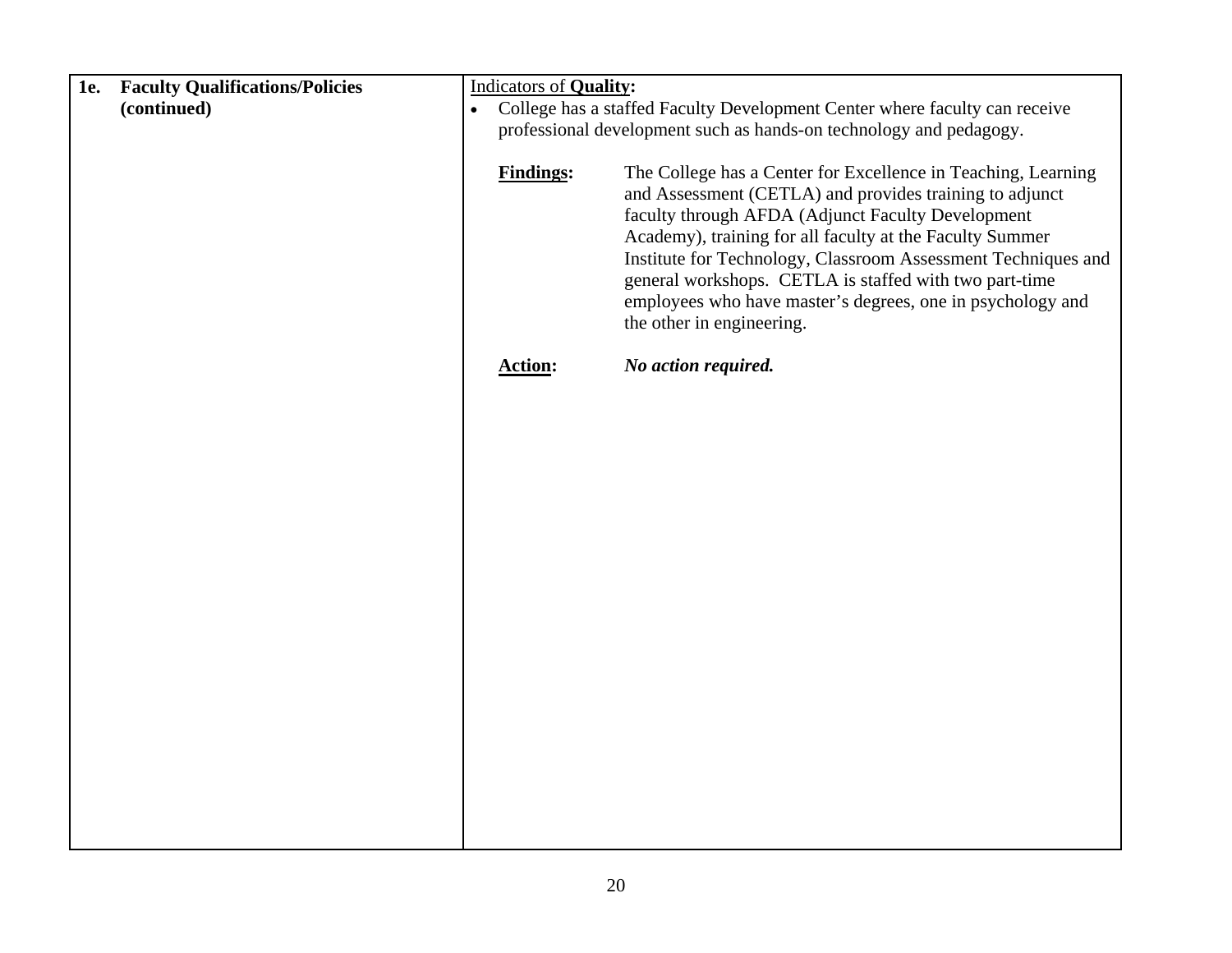| 2:  | STUDENT SERVICES/ACADEMIC                                                                                                                                                                                                                                   |                                                                     |                                                                                                                                                                                                                                                                                                                                                                                                                                                                                                                                                                                                                                                                                                                                                                                                                                                                                                                                                                                                                                                                                                                                                                                                                                                                 |
|-----|-------------------------------------------------------------------------------------------------------------------------------------------------------------------------------------------------------------------------------------------------------------|---------------------------------------------------------------------|-----------------------------------------------------------------------------------------------------------------------------------------------------------------------------------------------------------------------------------------------------------------------------------------------------------------------------------------------------------------------------------------------------------------------------------------------------------------------------------------------------------------------------------------------------------------------------------------------------------------------------------------------------------------------------------------------------------------------------------------------------------------------------------------------------------------------------------------------------------------------------------------------------------------------------------------------------------------------------------------------------------------------------------------------------------------------------------------------------------------------------------------------------------------------------------------------------------------------------------------------------------------|
|     | <b>SUPPORT</b>                                                                                                                                                                                                                                              |                                                                     |                                                                                                                                                                                                                                                                                                                                                                                                                                                                                                                                                                                                                                                                                                                                                                                                                                                                                                                                                                                                                                                                                                                                                                                                                                                                 |
| 2a. | <b>Student Services/Academic Support.</b><br>Student services including, but not limited<br>to, advising and counseling, financial aid,                                                                                                                     | <b>Indicators of Compliance:</b><br>$\bullet$<br>career counseling. | College has a comprehensive and organized program of academic advising and                                                                                                                                                                                                                                                                                                                                                                                                                                                                                                                                                                                                                                                                                                                                                                                                                                                                                                                                                                                                                                                                                                                                                                                      |
|     | and placement, shall be provided by the<br>college in a manner convenient to students<br>as defined below.<br>a) Advising and Counseling. The college<br>shall have a comprehensive and organized<br>program of academic advising and career<br>counseling. | Procedure:                                                          | The Council for Advancement of Standard's (CAS) Program<br>Self-Assessment was used to gain informed perspectives on the<br>strengths and challenges of IVCC's counseling, advisement, and<br>career counseling services, as well as to help formulate a plan for<br>enhanced services. Collaborative efforts from cross-functional<br>teams consisting of the Dean of Student Development/Director<br>of Counseling, the Coordinator of Career Services, two<br>counselors, the Director of Financial Aid, the Administrative<br>Assistants to the Counseling and Career Services Offices, and<br>two IVCC students led to the development of an action plan for<br>enhanced and continued quality services. Additionally, all<br>counselors, as well as the Coordinator of Career Services, are<br>kept abreast of new trends and information with regard to<br>academic advising and career counseling via attendance at<br>various articulation and professional conferences, trainings,<br>workshops, seminars, and meetings with appropriate external<br>and internal staff. Weekly staff meetings are also held to train<br>and update all staff. Accurate, quality advisement and career<br>counseling are manifestations of the above learning venues. |
|     |                                                                                                                                                                                                                                                             | <b>Findings:</b>                                                    | The IVCC Counseling Center and the Career Services office<br>provide comprehensive support services to enhance the<br>educational learning environment for all IVCC students and<br>community members. Services that are provided<br>include academic advisement and planning, career and<br>personal counseling, and transfer services. IVCC Counselors<br>impart developmental advising support which include, but is<br>not limited to career and educational planning, interpretations<br>of assessments, strategies to address academic difficulties,<br>preparation for university transfer, or entry into the workforce,<br>and assistance in planning class schedules. Through                                                                                                                                                                                                                                                                                                                                                                                                                                                                                                                                                                          |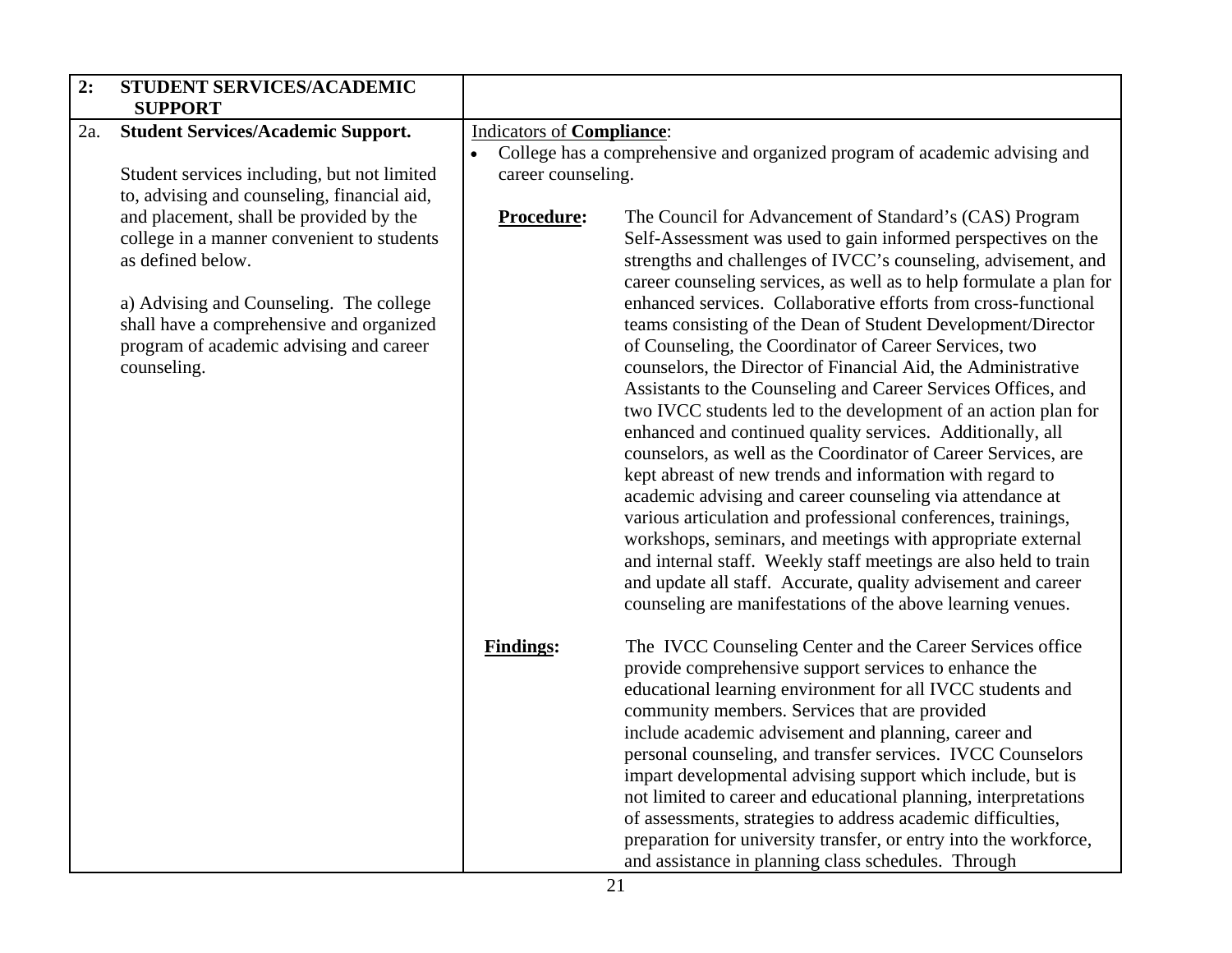| 2a. | <b>Student Services/Academic Support</b> |         | comprehensive academic advising and career counseling,               |
|-----|------------------------------------------|---------|----------------------------------------------------------------------|
|     | (continued)                              |         | counselors and our Career Services staff facilitate the              |
|     |                                          |         | exploration of the student's educational goals by introducing        |
|     |                                          |         | degree guide sheets and electronic resources, exploring major        |
|     |                                          |         | fields of study, understanding general education requirements,       |
|     |                                          |         | and mapping the path, timeline, expense, and personal                |
|     |                                          |         | resources needed to meet the student's educational goal.             |
|     |                                          |         | Our team of Counseling Center and Career Services staff also         |
|     |                                          |         | help students explore and clarify their understanding of             |
|     |                                          |         | personal qualities that influence their career choice, and assist    |
|     |                                          |         |                                                                      |
|     |                                          |         | with identifying their personal interest, skills, and abilities that |
|     |                                          |         | match an educational plan to their personal and career               |
|     |                                          |         | interests. To facilitate the career exploration process, our staff   |
|     |                                          |         | utilizes such resources as the Myers Briggs Type Indicator and       |
|     |                                          |         | STRONG personality interest inventories, as well as the highly       |
|     |                                          |         | effective Career Cruising computerized, interactive resource that    |
|     |                                          |         | is designed to help individuals of all ages find the right career,   |
|     |                                          |         | explore career options, and plan future education and training.      |
|     |                                          | Action: | No action required.                                                  |
|     |                                          |         |                                                                      |
|     |                                          |         |                                                                      |
|     |                                          |         |                                                                      |
|     |                                          |         |                                                                      |
|     |                                          |         |                                                                      |
|     |                                          |         |                                                                      |
|     |                                          |         |                                                                      |
|     |                                          |         |                                                                      |
|     |                                          |         |                                                                      |
|     |                                          |         |                                                                      |
|     |                                          |         |                                                                      |
|     |                                          |         |                                                                      |
|     |                                          |         |                                                                      |
|     |                                          |         |                                                                      |
|     |                                          |         |                                                                      |
|     |                                          |         |                                                                      |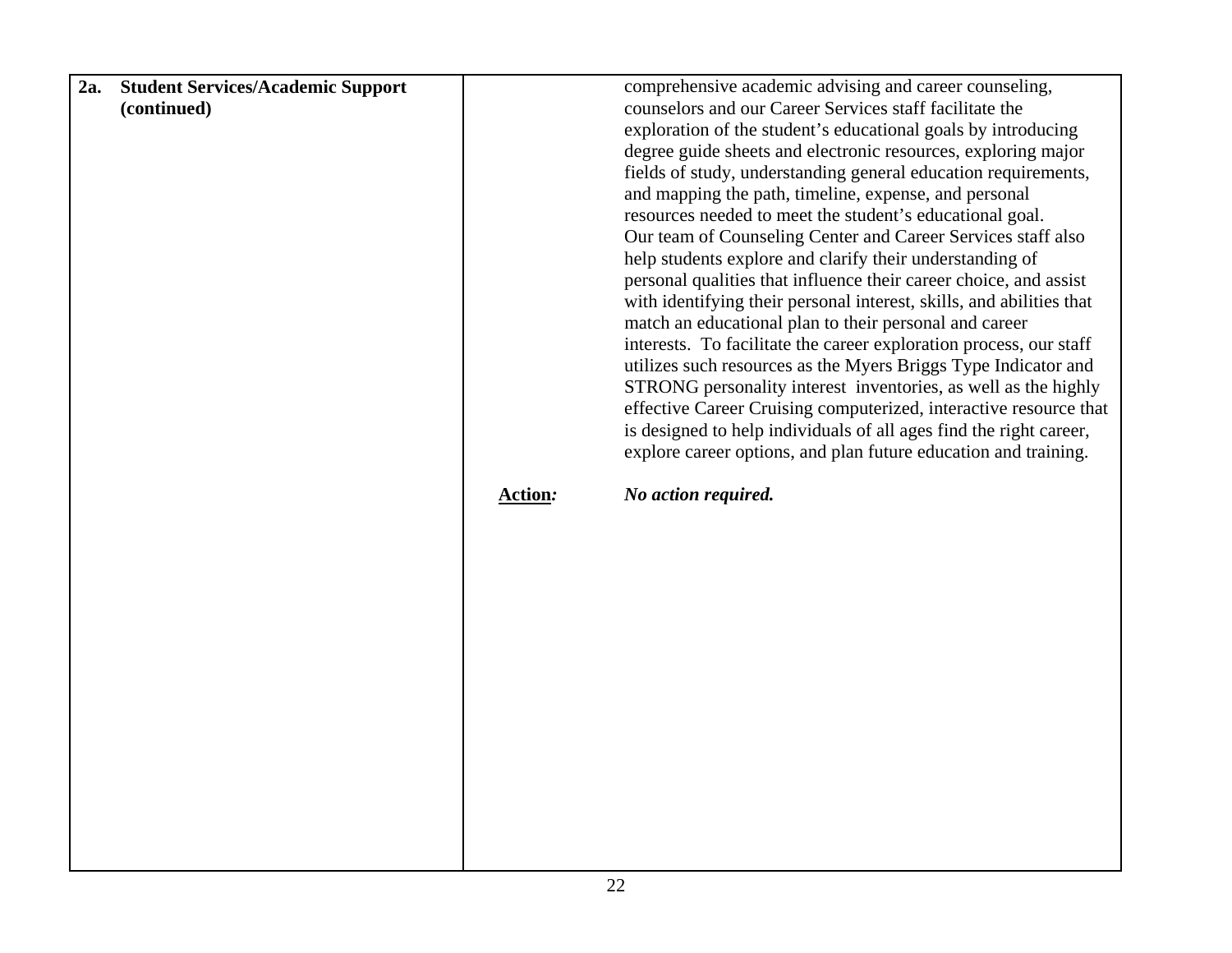| 2a. | <b>Student Services/Academic Support</b> | <b>Indicators of Quality:</b>  |                                                                                                                                                                                                                                                                                                                                                                                                                                                                                                                                                                                                                                                                                                                                                                                                                                                                                                                                                                                                                                                                                                                                                                                                                                                                                                                                                                                                                                             |
|-----|------------------------------------------|--------------------------------|---------------------------------------------------------------------------------------------------------------------------------------------------------------------------------------------------------------------------------------------------------------------------------------------------------------------------------------------------------------------------------------------------------------------------------------------------------------------------------------------------------------------------------------------------------------------------------------------------------------------------------------------------------------------------------------------------------------------------------------------------------------------------------------------------------------------------------------------------------------------------------------------------------------------------------------------------------------------------------------------------------------------------------------------------------------------------------------------------------------------------------------------------------------------------------------------------------------------------------------------------------------------------------------------------------------------------------------------------------------------------------------------------------------------------------------------|
|     | (continued)                              |                                | Student Service/Academic Support facilities are easily accessible to students.                                                                                                                                                                                                                                                                                                                                                                                                                                                                                                                                                                                                                                                                                                                                                                                                                                                                                                                                                                                                                                                                                                                                                                                                                                                                                                                                                              |
|     |                                          | Procedure:<br><b>Findings:</b> | The Counseling administrative staff reviewed all procedures<br>for scheduling appointments and counselor accessibility.<br>Counselors are conveniently accessible for students.                                                                                                                                                                                                                                                                                                                                                                                                                                                                                                                                                                                                                                                                                                                                                                                                                                                                                                                                                                                                                                                                                                                                                                                                                                                             |
|     |                                          |                                | Appointments are available Monday through Thursday 8:00 a.m.<br>- 7:00 p.m., and Friday 8:00 a.m. - 4:00 p.m. throughout the year,<br>except during "ALL-Walk-IN" periods. Walk-ins are available<br>year round from 8:00 a.m. to 7:00 p.m., Monday through<br>Thursday, and Friday from 8:00 a.m. to 4:00 p.m. Students have<br>the opportunity to meet with a Counselor on a first-come, first-<br>serve basis. Well over 7,000 appointment sessions with students<br>and community members have been held via our convenient<br>appointment options. Due to the increased volume of evening<br>students wanting to utilize our late afternoon and evening walk-<br>in appointment option, resources to offer more of this service for<br>evening students is needed. Call-back Counselors are available<br>on a daily basis. The sole responsibility of a counselor in this<br>role is to immediately serve students who call in with questions<br>relative to academic advisement and career<br>counseling. Callers enjoy the convenience of not being<br>transferred from one college representative to another, and being<br>able to immediately connect with a counselor to get their<br>questions answered in a timely manner. Counselors are available<br>daily to service students who utilize technological sources to ask<br>questions and to receive academic advisement and career<br>counseling (e.g., e-mail and internet). |
|     |                                          | <b>Action:</b>                 | <b>IVCC</b> is in the process of hiring additional counseling<br>personnel to provide more walk-in services to IVCC's growing<br>population of non-traditional/adult, evening students.                                                                                                                                                                                                                                                                                                                                                                                                                                                                                                                                                                                                                                                                                                                                                                                                                                                                                                                                                                                                                                                                                                                                                                                                                                                     |
|     |                                          |                                |                                                                                                                                                                                                                                                                                                                                                                                                                                                                                                                                                                                                                                                                                                                                                                                                                                                                                                                                                                                                                                                                                                                                                                                                                                                                                                                                                                                                                                             |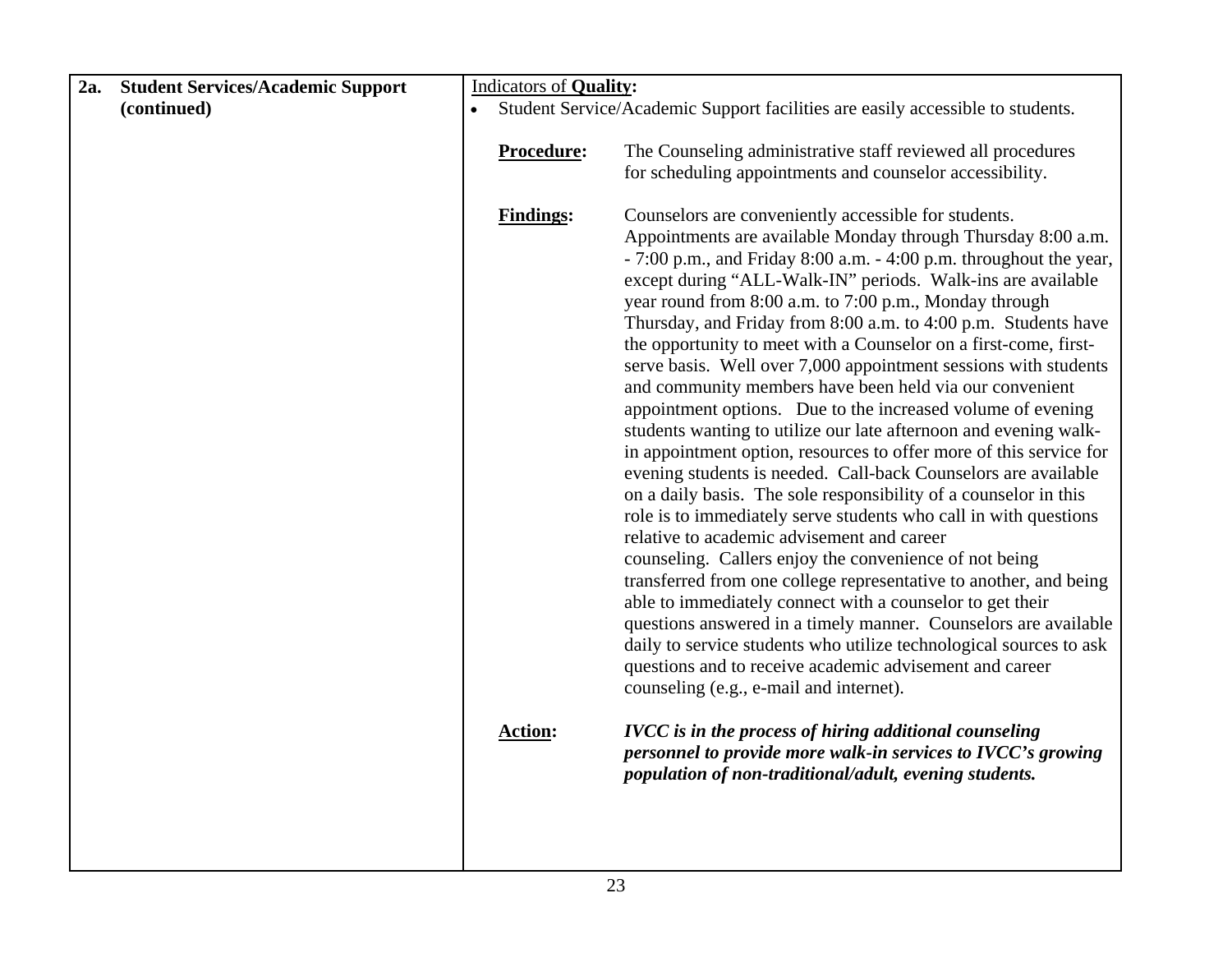| 2a. | <b>Student Services/Academic Support</b> | $\bullet$ |                  | Services are available at hours/days convenient for students (evenings/weekends).                                                                                                                                                                                                                                                                                                                                                                                                                                                                                                                                                                                                                                                                                                                                                                                                                                                                                                                                                                                                                                                                                                                                                 |
|-----|------------------------------------------|-----------|------------------|-----------------------------------------------------------------------------------------------------------------------------------------------------------------------------------------------------------------------------------------------------------------------------------------------------------------------------------------------------------------------------------------------------------------------------------------------------------------------------------------------------------------------------------------------------------------------------------------------------------------------------------------------------------------------------------------------------------------------------------------------------------------------------------------------------------------------------------------------------------------------------------------------------------------------------------------------------------------------------------------------------------------------------------------------------------------------------------------------------------------------------------------------------------------------------------------------------------------------------------|
|     | (continued)                              |           | Procedure:       | The counseling administrative staff reviewed all schedules                                                                                                                                                                                                                                                                                                                                                                                                                                                                                                                                                                                                                                                                                                                                                                                                                                                                                                                                                                                                                                                                                                                                                                        |
|     |                                          |           |                  | relative to the hours of operation and service in light of student<br>convenience.                                                                                                                                                                                                                                                                                                                                                                                                                                                                                                                                                                                                                                                                                                                                                                                                                                                                                                                                                                                                                                                                                                                                                |
|     |                                          |           | <b>Findings:</b> | Advising and counseling services are conveniently available to<br>students during daytime and evening hours, and on weekends<br>via the Internet. Appointments are available Monday through<br>Thursday 8:00 a.m. - 7:00 p.m., and Friday 8:00 a.m. - 4:00 p.m.<br>throughout the year, except during ALL-Walk-IN" periods.<br>Walk-ins are available year round from 8:00 a.m. to 7:00 p.m.,<br>Monday through Thursday, and Friday from 8:00 a.m. to 4:00<br>p.m. Students have the opportunity to meet with a counselor on<br>a first-come, first-serve basis. Call-back counselors are available<br>on a daily basis. The sole responsibility of a counselor in this<br>role is to immediately serve students who call in with questions<br>relative to academic advisement and career counseling. Callers<br>enjoy the convenience of not being transferred from one college<br>representative to another, and being able to immediately connect<br>with a counselor to get their questions answered in a timely<br>manner. Counselors are available daily to service students who<br>utilize technological sources to ask questions and to receive<br>academic advisement and career counseling (e.g. e-mail,<br>internet). |
|     |                                          |           | <b>Action:</b>   | No action required.                                                                                                                                                                                                                                                                                                                                                                                                                                                                                                                                                                                                                                                                                                                                                                                                                                                                                                                                                                                                                                                                                                                                                                                                               |
|     |                                          |           |                  |                                                                                                                                                                                                                                                                                                                                                                                                                                                                                                                                                                                                                                                                                                                                                                                                                                                                                                                                                                                                                                                                                                                                                                                                                                   |
|     |                                          |           |                  |                                                                                                                                                                                                                                                                                                                                                                                                                                                                                                                                                                                                                                                                                                                                                                                                                                                                                                                                                                                                                                                                                                                                                                                                                                   |
|     |                                          |           |                  |                                                                                                                                                                                                                                                                                                                                                                                                                                                                                                                                                                                                                                                                                                                                                                                                                                                                                                                                                                                                                                                                                                                                                                                                                                   |
|     |                                          |           |                  |                                                                                                                                                                                                                                                                                                                                                                                                                                                                                                                                                                                                                                                                                                                                                                                                                                                                                                                                                                                                                                                                                                                                                                                                                                   |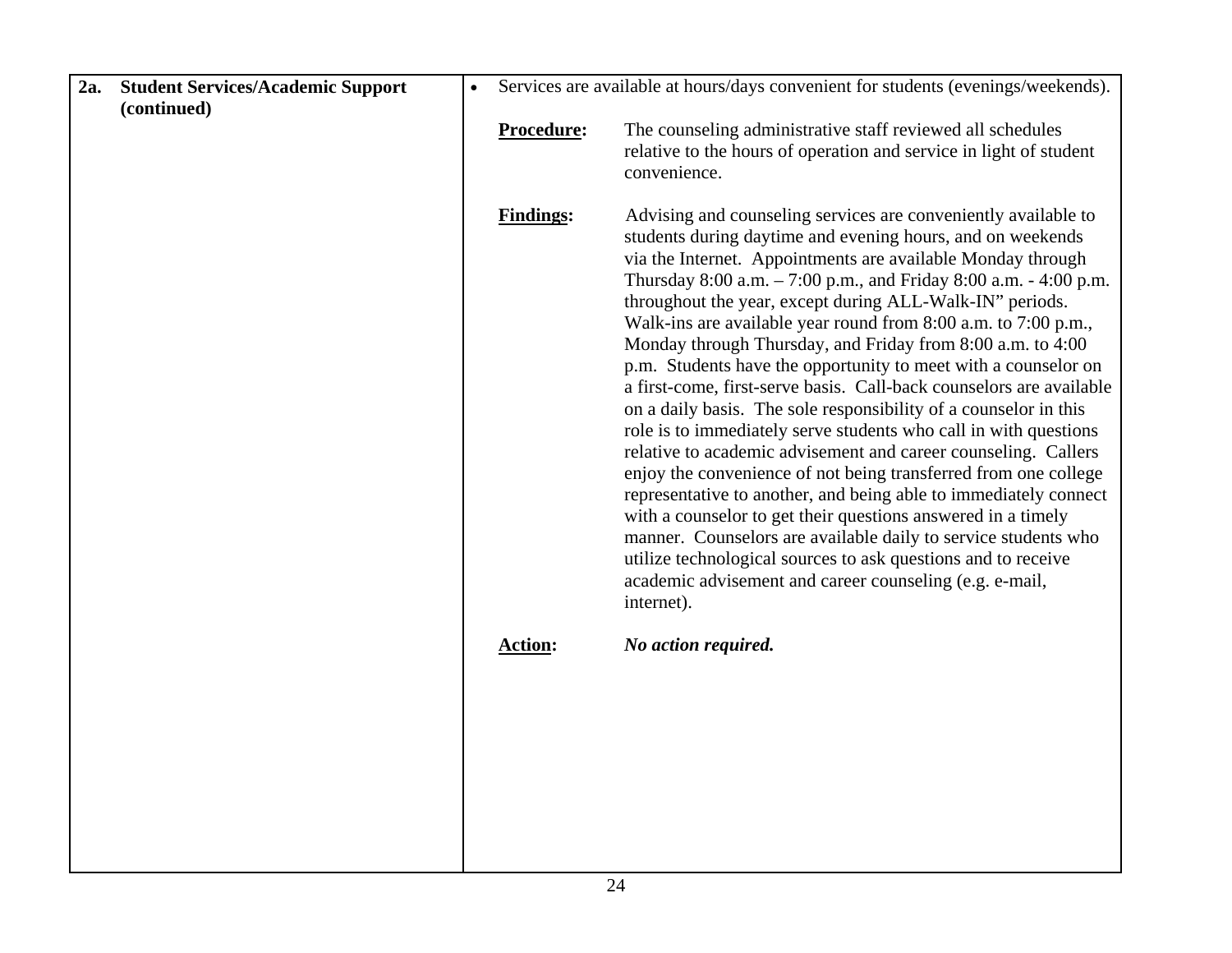| 2a. | <b>Student Services/Academic Support</b>                                                                                | <b>Indicators of Compliance:</b>   |                                                                                                                                                                                                                                                                                                                                                                                                                                                                                                                                                                                                                                                                                                                                                                                                                                                                                                                                                                                                                                                                                                                                    |  |
|-----|-------------------------------------------------------------------------------------------------------------------------|------------------------------------|------------------------------------------------------------------------------------------------------------------------------------------------------------------------------------------------------------------------------------------------------------------------------------------------------------------------------------------------------------------------------------------------------------------------------------------------------------------------------------------------------------------------------------------------------------------------------------------------------------------------------------------------------------------------------------------------------------------------------------------------------------------------------------------------------------------------------------------------------------------------------------------------------------------------------------------------------------------------------------------------------------------------------------------------------------------------------------------------------------------------------------|--|
|     | (continued)                                                                                                             | $\bullet$                          | College provides a financial aid program which provides students with                                                                                                                                                                                                                                                                                                                                                                                                                                                                                                                                                                                                                                                                                                                                                                                                                                                                                                                                                                                                                                                              |  |
|     |                                                                                                                         |                                    | information about and access to available financial support.                                                                                                                                                                                                                                                                                                                                                                                                                                                                                                                                                                                                                                                                                                                                                                                                                                                                                                                                                                                                                                                                       |  |
|     | b) Financial Aid. The college shall provide                                                                             |                                    |                                                                                                                                                                                                                                                                                                                                                                                                                                                                                                                                                                                                                                                                                                                                                                                                                                                                                                                                                                                                                                                                                                                                    |  |
|     | a financial aid program which provides<br>students with information about and<br>access to available financial support. | Procedure:                         | The Council for Advancement of Standard's (CAS) Program<br>Self-Assessment was used to gain informed perspectives on the<br>strengths and challenges of IVCC's Financial Aid program, as<br>well as to help formulate a plan for enhanced services.<br>Collaborative efforts from a cross-functional team consisting of<br>the Director of Financial Aid, the Dean of Student Development,<br>two Financial Aid Counselors, the Administrative Assistant to<br>the Financial Aid office, and one IVCC student reviewed the<br>Financial Aid program for enhanced and continued quality<br>services.                                                                                                                                                                                                                                                                                                                                                                                                                                                                                                                                |  |
|     |                                                                                                                         | <b>Findings:</b><br><b>Action:</b> | The college has an effective financial aid program that provides<br>students with information about and access to available<br>financial support via the college's Financial Aid website, which<br>boasts a wealth of information on the financial aid application<br>process, the various types of financial aid available, financial<br>planning for college, scholarships, and veterans' educational<br>assistance. Students may also find valuable financial aid<br>resources and links via the website, as well as downloadable<br>forms that are needed for financial and scholarship applications.<br>Moreover, the Financial Aid office hosts several informational<br>sessions that are held both on campus and within the community<br>to ensure that the information reaches internal and external<br>constituents. Brochures and fliers with information on financial<br>aid and scholarships are also given to students, parents, and<br>others within the community via the office staff's participation in<br>New Student Orientations, several college fairs, and other<br>outreach events.<br>No action required. |  |
|     |                                                                                                                         |                                    |                                                                                                                                                                                                                                                                                                                                                                                                                                                                                                                                                                                                                                                                                                                                                                                                                                                                                                                                                                                                                                                                                                                                    |  |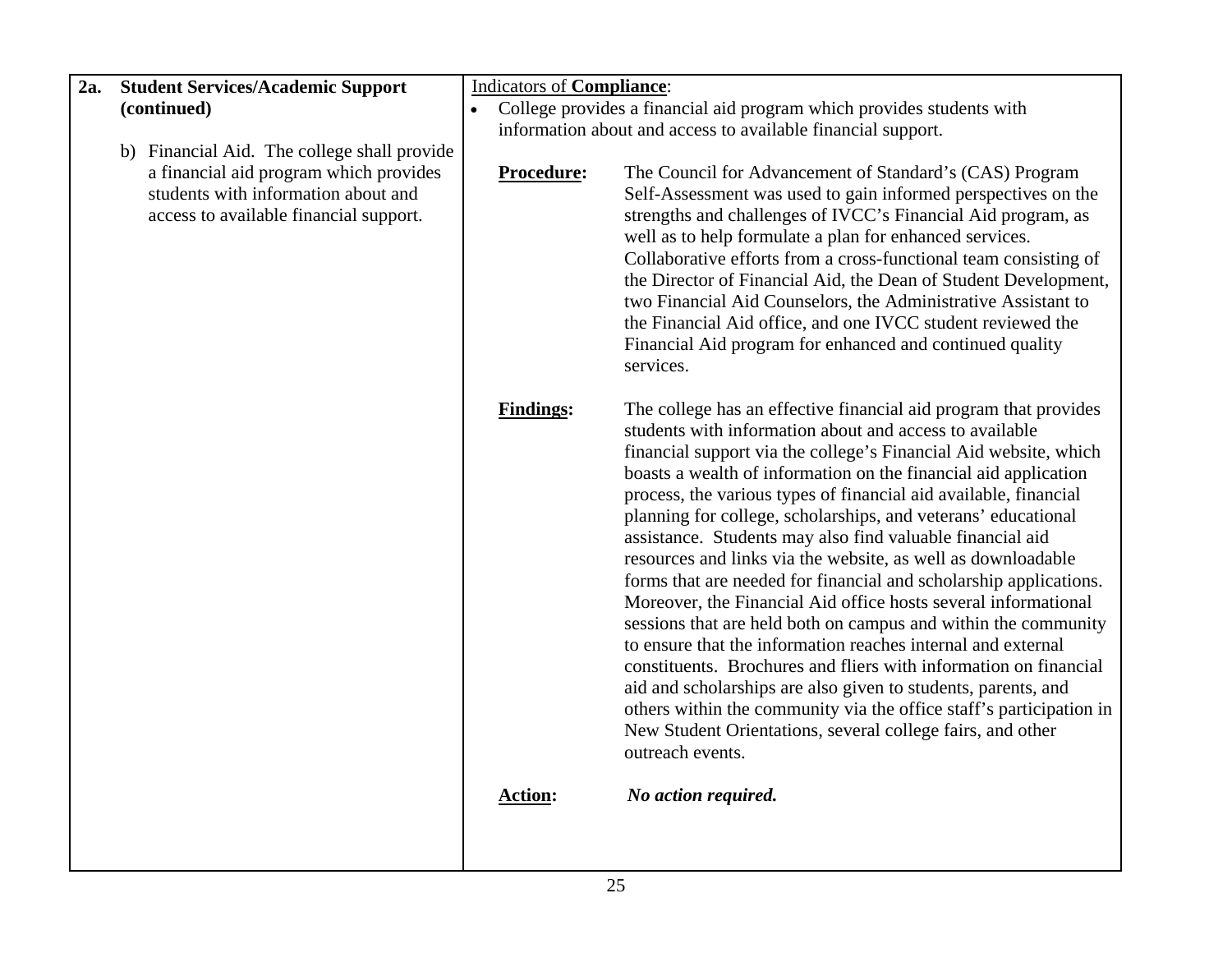| 2a. | <b>Student Services/Academic Support</b> |           | <b>Indicators of Quality:</b>  |                                                                                                                                                                                                                                                                                                                                          |
|-----|------------------------------------------|-----------|--------------------------------|------------------------------------------------------------------------------------------------------------------------------------------------------------------------------------------------------------------------------------------------------------------------------------------------------------------------------------------|
|     | (continued)                              | $\bullet$ |                                | Student Service/Academic Support facilities are easily accessible to students.                                                                                                                                                                                                                                                           |
|     |                                          |           | Procedure:<br><b>Findings:</b> | The Financial Aid administrative staff reviewed all procedures<br>for scheduling appointments and accessibility.<br>The Financial Aid office has convenient operational times<br>and is centrally located for maximum visibility and accessibility.<br>The office offers extended evening hours by appointment and<br>during peak times. |
|     |                                          |           | <b>Action:</b>                 | No action required.                                                                                                                                                                                                                                                                                                                      |
|     |                                          |           |                                |                                                                                                                                                                                                                                                                                                                                          |
|     |                                          |           |                                | Services are available at hours/days convenient for students (evenings/weekends).                                                                                                                                                                                                                                                        |
|     |                                          |           | Procedure:                     | The Financial Aid administrative staff reviewed all schedules<br>relative to the hours of operation and service in light of student<br>convenience.                                                                                                                                                                                      |
|     |                                          |           | <b>Findings:</b>               | The Financial Aid office has convenient operational times<br>and is centrally located for maximum visibility and accessibility.<br>The Office offers extended evening hours by appointment and<br>during peak times.                                                                                                                     |
|     |                                          |           | <b>Action:</b>                 | No action required.                                                                                                                                                                                                                                                                                                                      |
|     |                                          |           |                                |                                                                                                                                                                                                                                                                                                                                          |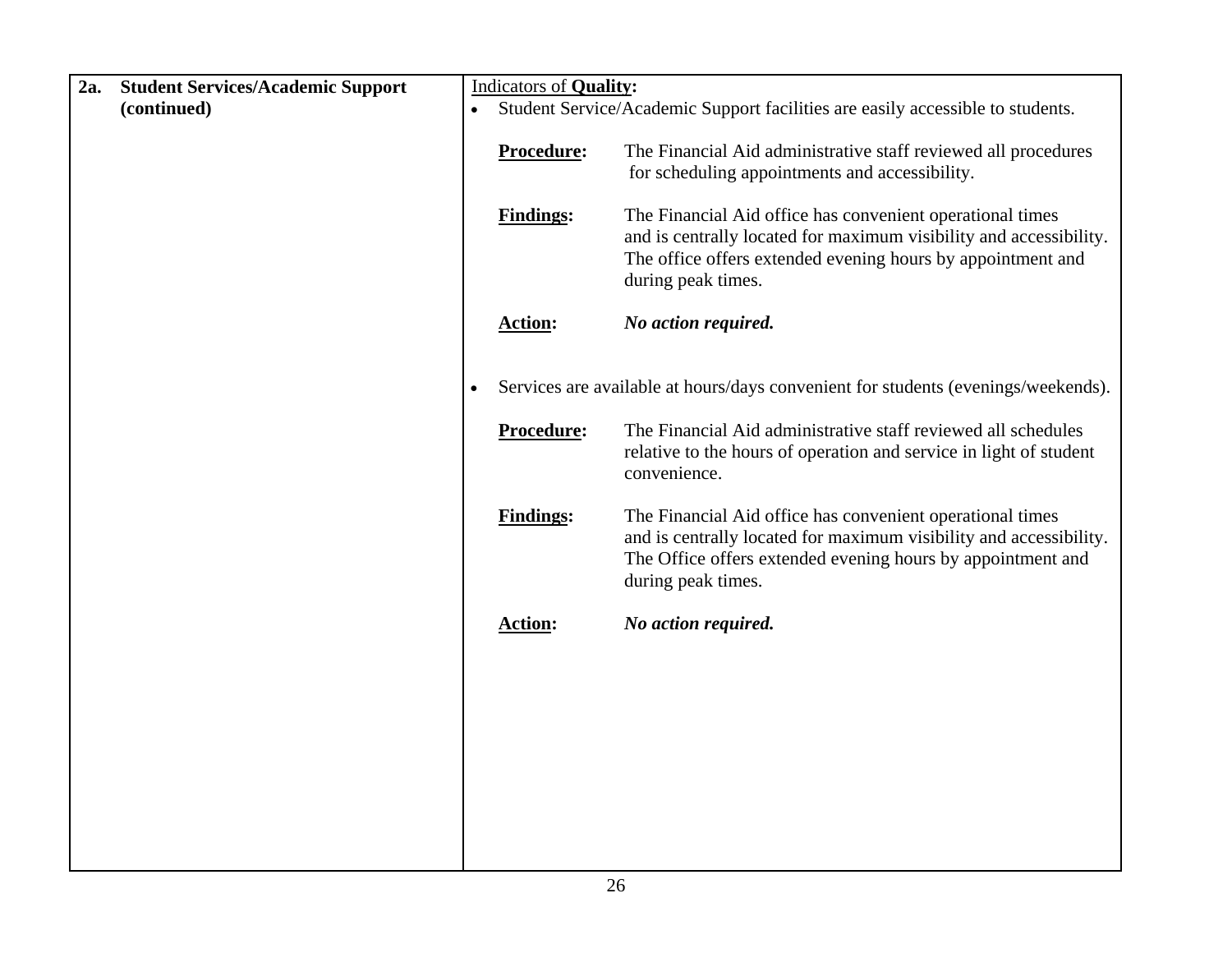| 2a. | <b>Student Services/Academic Support</b>                                        | <b>Indicators of Compliance:</b> |                                                                                                                                                                                                                                                                                                                                                                                                                                                                                                                                                                                                                                                                                                                                                                                |  |
|-----|---------------------------------------------------------------------------------|----------------------------------|--------------------------------------------------------------------------------------------------------------------------------------------------------------------------------------------------------------------------------------------------------------------------------------------------------------------------------------------------------------------------------------------------------------------------------------------------------------------------------------------------------------------------------------------------------------------------------------------------------------------------------------------------------------------------------------------------------------------------------------------------------------------------------|--|
|     | (continued)                                                                     | $\bullet$                        | College provides job placement services for students.                                                                                                                                                                                                                                                                                                                                                                                                                                                                                                                                                                                                                                                                                                                          |  |
|     | c) Placement. The college shall provide<br>job placement services for students. | Procedure:                       | The Council for Advancement of Standard's (CAS) Program<br>Self-Assessment was used to gain informed perspectives on the<br>strengths and challenges of IVCC's Career Services office, as<br>well as to help formulate a plan for enhanced services.<br>Collaborative efforts from a cross-functional team led to the<br>development of an action plan for enhanced and continued<br>quality services.                                                                                                                                                                                                                                                                                                                                                                         |  |
|     |                                                                                 | <b>Findings:</b>                 | The Career Services Office and the Dislocated Workers Center<br>serve as viable and effective resources for all students and the<br>community. The Career Services Office offers services that<br>include, but are not limited to, job fairs and on-campus<br>recruitment, occupational, career, and labor market information,<br>resume writing assistance, employee networking, mock<br>interviews, and workshops on job search and career planning<br>topics. Students may also pursue several internship<br>opportunities that are available and listed with the College's<br>Career Services office and our program coordinators to various<br>academic disciplines. A computerized job search bank<br>containing thousands of internships is also available to students. |  |
|     |                                                                                 |                                  | The Dislocated Workers Center, which is a branch of the local<br>integrated workforce system, provides employment related<br>services to both employers and job seekers. Individuals served at<br>the Center can enroll in college training programs and/or receive<br>job search assistance. For employers, the Center offers referrals,<br>pre-screening of applicants, and on-the-job training. All<br>professional services are at no expense to either the business or<br>individual and are completely confidential.                                                                                                                                                                                                                                                     |  |
|     |                                                                                 | <b>Action:</b>                   | No action required.                                                                                                                                                                                                                                                                                                                                                                                                                                                                                                                                                                                                                                                                                                                                                            |  |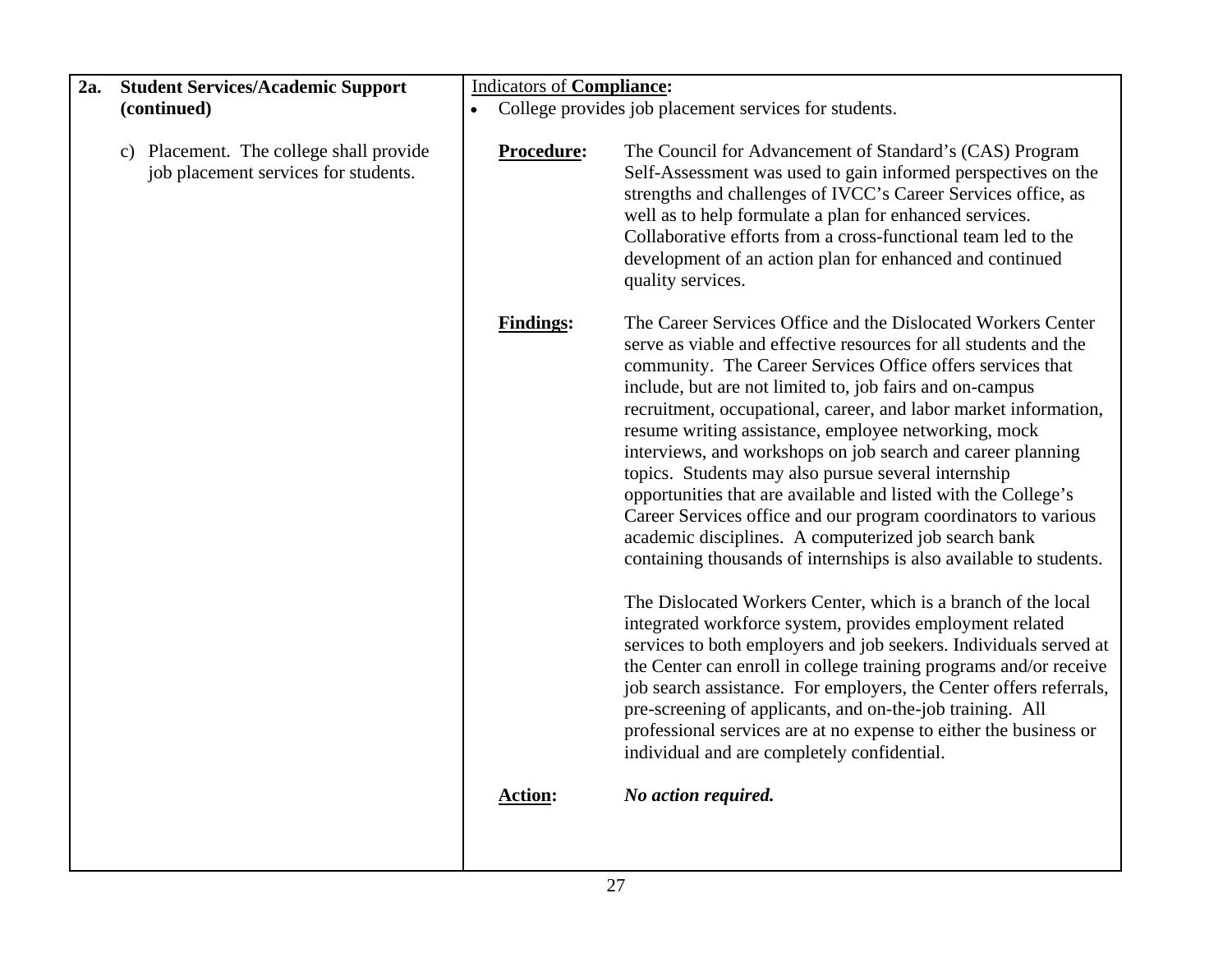| 2a.<br><b>Student Services/Academic Support</b> |                   | <b>Indicators of Quality:</b>                                                                                                                                                                                                                                                                                                                                                                                                                                                                                                                                                                                                      |  |  |
|-------------------------------------------------|-------------------|------------------------------------------------------------------------------------------------------------------------------------------------------------------------------------------------------------------------------------------------------------------------------------------------------------------------------------------------------------------------------------------------------------------------------------------------------------------------------------------------------------------------------------------------------------------------------------------------------------------------------------|--|--|
| (continued)                                     | $\bullet$         | Student Service/Academic Support facilities are easily accessible to students.                                                                                                                                                                                                                                                                                                                                                                                                                                                                                                                                                     |  |  |
|                                                 | Procedure:        | A team of Career Services staff reviewed the guidelines and<br>procedures for appointments and general accessibility of office<br>personnel.                                                                                                                                                                                                                                                                                                                                                                                                                                                                                       |  |  |
|                                                 | <b>Findings:</b>  | The Career Services office is located on the second of three<br>levels in the path of a highly traveled area that links two of<br>IVCC's Main Campus corridors. While the location of the office<br>is easily accessible to students, the accessibility can be increased<br>further if it were situated near the front of the facility along with<br>all other student service offices. Students can find information<br>regarding the Office's location and services offered via the<br>College's Career Services website, the College Catalog, fliers<br>and brochures, Student Handbook, and partnership<br>agencies/employers. |  |  |
|                                                 | <b>Action:</b>    | Career Services is included in the one-stop shop concept of our<br>recently revised Master Facilities Plan. Career Services is<br>slated as one of the hub of student service offices that will<br>comprise a one-stop Community Instructional Center.                                                                                                                                                                                                                                                                                                                                                                             |  |  |
|                                                 | weekends).        | Services are available at hours/days convenient for students (evenings,                                                                                                                                                                                                                                                                                                                                                                                                                                                                                                                                                            |  |  |
|                                                 | <b>Procedure:</b> | The Career Services staff reviewed the guidelines and<br>procedures for appointments and general accessibility of office<br>personnel.                                                                                                                                                                                                                                                                                                                                                                                                                                                                                             |  |  |
|                                                 | <b>Findings:</b>  | The Career Services staff are available by appointment and on a<br>walk-in basis, Monday through Friday from 8 a.m. to 4:30 p.m.<br>and evenings by appointment. Students and community<br>members may also access important information and resources<br>via the office website at any time.                                                                                                                                                                                                                                                                                                                                      |  |  |
|                                                 | <b>Action:</b>    | No action required.                                                                                                                                                                                                                                                                                                                                                                                                                                                                                                                                                                                                                |  |  |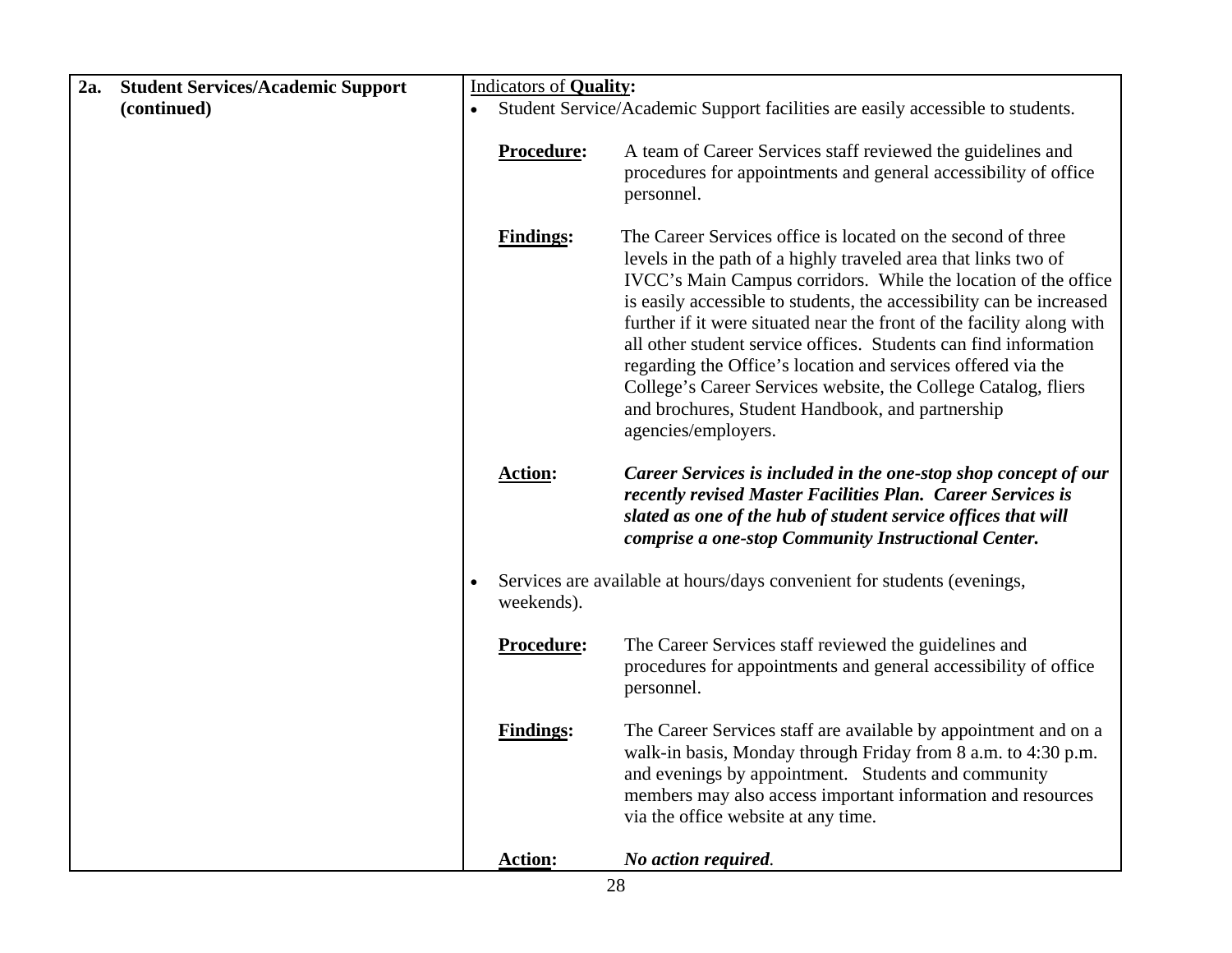| <b>3: FINANCE/FACILITIES</b> |                                                                        |                                                                           |                                                                                                                                                                                                                                                                                                                                                                                                                                                                                                                 |  |
|------------------------------|------------------------------------------------------------------------|---------------------------------------------------------------------------|-----------------------------------------------------------------------------------------------------------------------------------------------------------------------------------------------------------------------------------------------------------------------------------------------------------------------------------------------------------------------------------------------------------------------------------------------------------------------------------------------------------------|--|
| 3a.                          | <b>Credit Hour Claim Verification</b>                                  | <b>Indicators of Compliance:</b>                                          |                                                                                                                                                                                                                                                                                                                                                                                                                                                                                                                 |  |
|                              |                                                                        | a) Agreement between district's state grant (SU and SR) claim records and |                                                                                                                                                                                                                                                                                                                                                                                                                                                                                                                 |  |
|                              | ICCB credit hour grants shall be based on                              |                                                                           | information provided on certified midterm class lists.                                                                                                                                                                                                                                                                                                                                                                                                                                                          |  |
|                              | the number of credit hours, or equivalent, of                          |                                                                           |                                                                                                                                                                                                                                                                                                                                                                                                                                                                                                                 |  |
|                              | students who have been certified as being in<br>attendance at midterm. | Procedure:                                                                | The IR department pulled random courses from 04/fall through<br>08/spring. Ten midterms for fall and spring semesters and five<br>midterms for summer semesters were reviewed. Each midterm<br>roster was compared to the ICCB claims. When necessary, either<br>grade rosters were run, or the IT department was called in to<br>verify academically withdrawn students or other issues.                                                                                                                       |  |
|                              |                                                                        | <b>Findings:</b>                                                          | All credit hour claims matched up with the midterms, however<br>this was a very difficult process to verify. For the 04/fall and<br>05/spring semesters, we did not have the academically<br>withdrawn list into the IR database, so it was a much more<br>manual process. After 05/spring, we added that information into<br>the IR system. The most challenging issue is that this process is<br>still manual and involves a lot of review at the end of the<br>semester for academically withdrawn students. |  |
|                              |                                                                        | <b>Action:</b>                                                            | We are currently piloting a process this fall to have faculty<br>enter midterm verifications into our Colleague system. This<br>will allow us improved accuracy from the reporting side to pull<br>the verifications and compare them to the academically<br>withdrawn students. It will also make auditing and verification<br>easier and more accurate utilizing the system software. The<br>Process is scheduled to be in place for all faculty by fall 2009.                                                |  |
|                              |                                                                        |                                                                           |                                                                                                                                                                                                                                                                                                                                                                                                                                                                                                                 |  |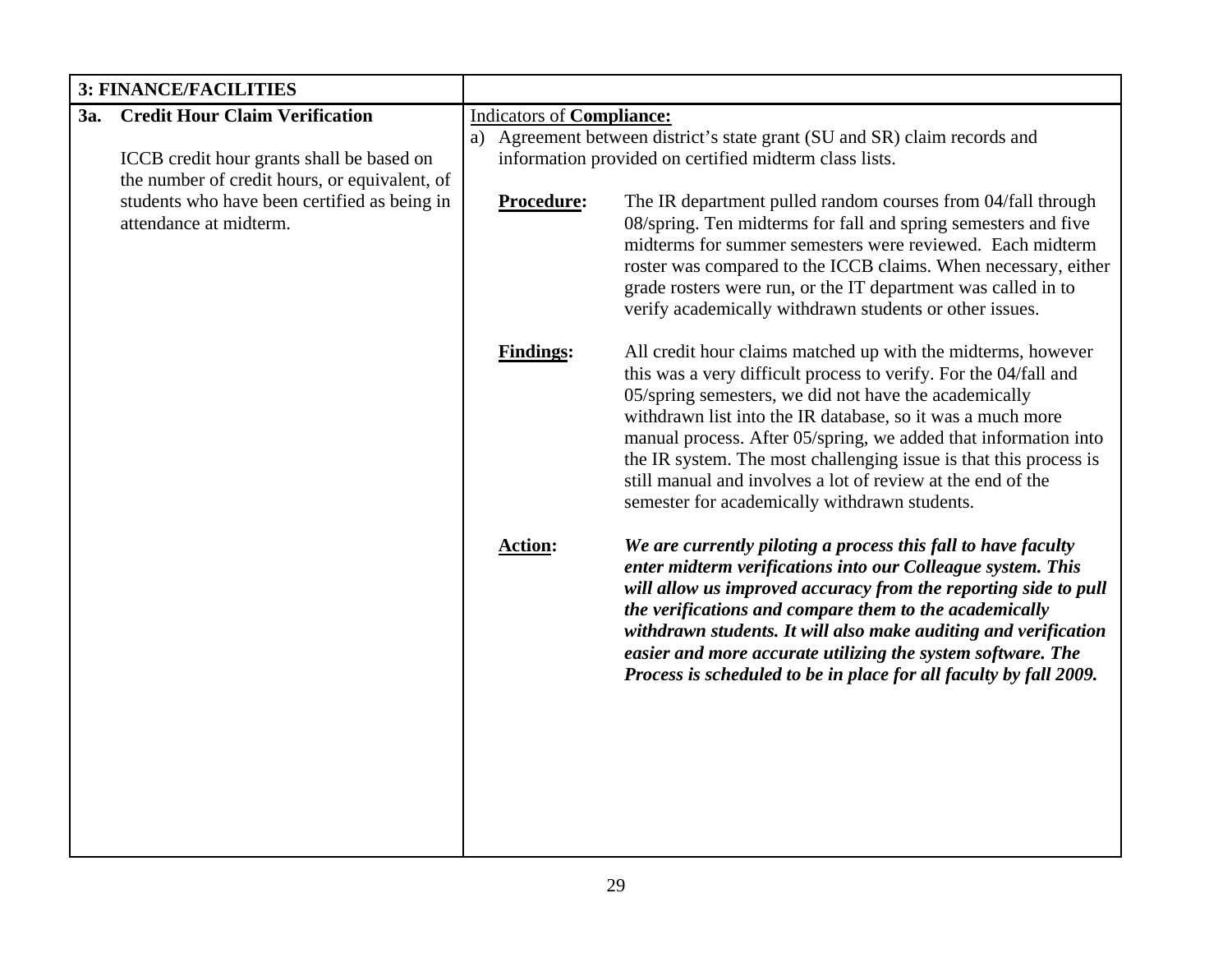| 3a. | <b>Credit Hour Claim Verification</b> | b) Documented and verifiable process for determining residency |                                                                                                                                                                                                                                                                                                                                                                                                                                                                                                                                                                                                                                                                                                          |
|-----|---------------------------------------|----------------------------------------------------------------|----------------------------------------------------------------------------------------------------------------------------------------------------------------------------------------------------------------------------------------------------------------------------------------------------------------------------------------------------------------------------------------------------------------------------------------------------------------------------------------------------------------------------------------------------------------------------------------------------------------------------------------------------------------------------------------------------------|
|     | (Continued)                           |                                                                |                                                                                                                                                                                                                                                                                                                                                                                                                                                                                                                                                                                                                                                                                                          |
|     |                                       | Procedure:                                                     | Reviewed existing procedures for coding and determining<br>residency.                                                                                                                                                                                                                                                                                                                                                                                                                                                                                                                                                                                                                                    |
|     |                                       | <b>Findings:</b>                                               | In the Admissions Office, we enter information from the<br>Admission Form as it is provided by the student. If a student<br>provides an in-district address, we accept that unless we receive<br>returned mail or if there is any reason to question this address. If<br>a student provides an out-of-district address and then wants to<br>change it to an in-district address, or if they give an in-district<br>address, but are a recent graduate of an out-of-district high<br>school, they must provide the proper documentation to the<br>Cashier Department. The cashiers are the only ones who change<br>a person from out-of-district to in-district in the administrative<br>software system. |
|     |                                       | <b>Action:</b>                                                 | We recently updated our procedures in 2007 to address the<br>changing from out-of-district to in-district process in order to<br>ensure that students provided the appropriate documentation<br>and were coded correctly. This procedure is effective and does<br>not require any modification at this time. However, it does need<br>to be transferred from email form to a documented procedure,<br>which was done as a result of this audit.                                                                                                                                                                                                                                                          |
|     |                                       |                                                                |                                                                                                                                                                                                                                                                                                                                                                                                                                                                                                                                                                                                                                                                                                          |
|     |                                       |                                                                |                                                                                                                                                                                                                                                                                                                                                                                                                                                                                                                                                                                                                                                                                                          |
|     |                                       |                                                                |                                                                                                                                                                                                                                                                                                                                                                                                                                                                                                                                                                                                                                                                                                          |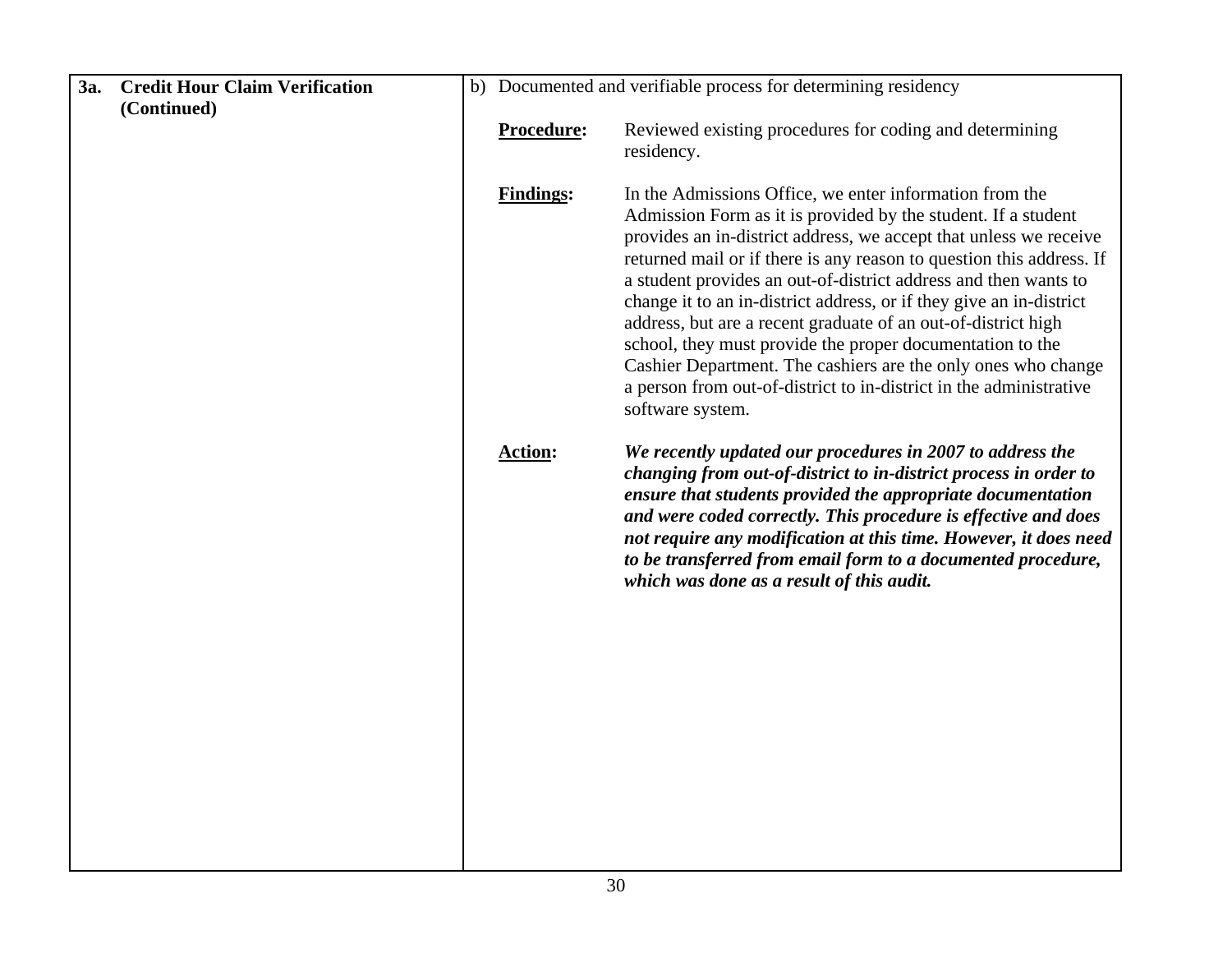| 3a. | <b>Credit Hour Claim Verification</b> | <b>Indicators of Quality:</b>                                                 |                                                                                                                                                                                                                                                                                                                                                                                                                                                                          |  |  |
|-----|---------------------------------------|-------------------------------------------------------------------------------|--------------------------------------------------------------------------------------------------------------------------------------------------------------------------------------------------------------------------------------------------------------------------------------------------------------------------------------------------------------------------------------------------------------------------------------------------------------------------|--|--|
|     | (Continued)                           | Good interdepartmental communication regarding the impact on the claims<br>a) |                                                                                                                                                                                                                                                                                                                                                                                                                                                                          |  |  |
|     |                                       |                                                                               | process and district policies, procedures, and practices                                                                                                                                                                                                                                                                                                                                                                                                                 |  |  |
|     |                                       |                                                                               |                                                                                                                                                                                                                                                                                                                                                                                                                                                                          |  |  |
|     |                                       | Procedure:                                                                    | As part of the audit, we reviewed our residency policy and as a<br>result created a documented procedure for all involved. In<br>addition, we issued a brief five-question survey to<br>Admissions/Records, Cashier, IT, and IR staff members to<br>determine their perception of areas of improvement and areas of<br>satisfaction with communication. Staff used a Likert Scale and<br>an open ended section.                                                          |  |  |
|     |                                       | <b>Findings:</b>                                                              | Actual results are summarized and included in our resources.<br>In the areas of interdepartmental communication regarding<br>residency, scores were favorable and suggest that changes in<br>recent years have improved this process tremendously. In the<br>areas of communication and documentation on apportionment,<br>the scores were less favorable, with several scores of one and<br>more variance between the scores.                                           |  |  |
|     |                                       | <b>Action:</b>                                                                | The responses from IT show that the documentation is in<br>place, but it seems that the Admissions/Records and Cashier<br>departments do not have knowledge of this documentation.<br>There is not as much input from Admissions/Records in this<br>area, but we will share this information across the departments<br>to increase knowledge. This will be a topic at our Module<br>Leads meeting in October, with resulting decisions to be<br>documented in the files. |  |  |
|     |                                       |                                                                               |                                                                                                                                                                                                                                                                                                                                                                                                                                                                          |  |  |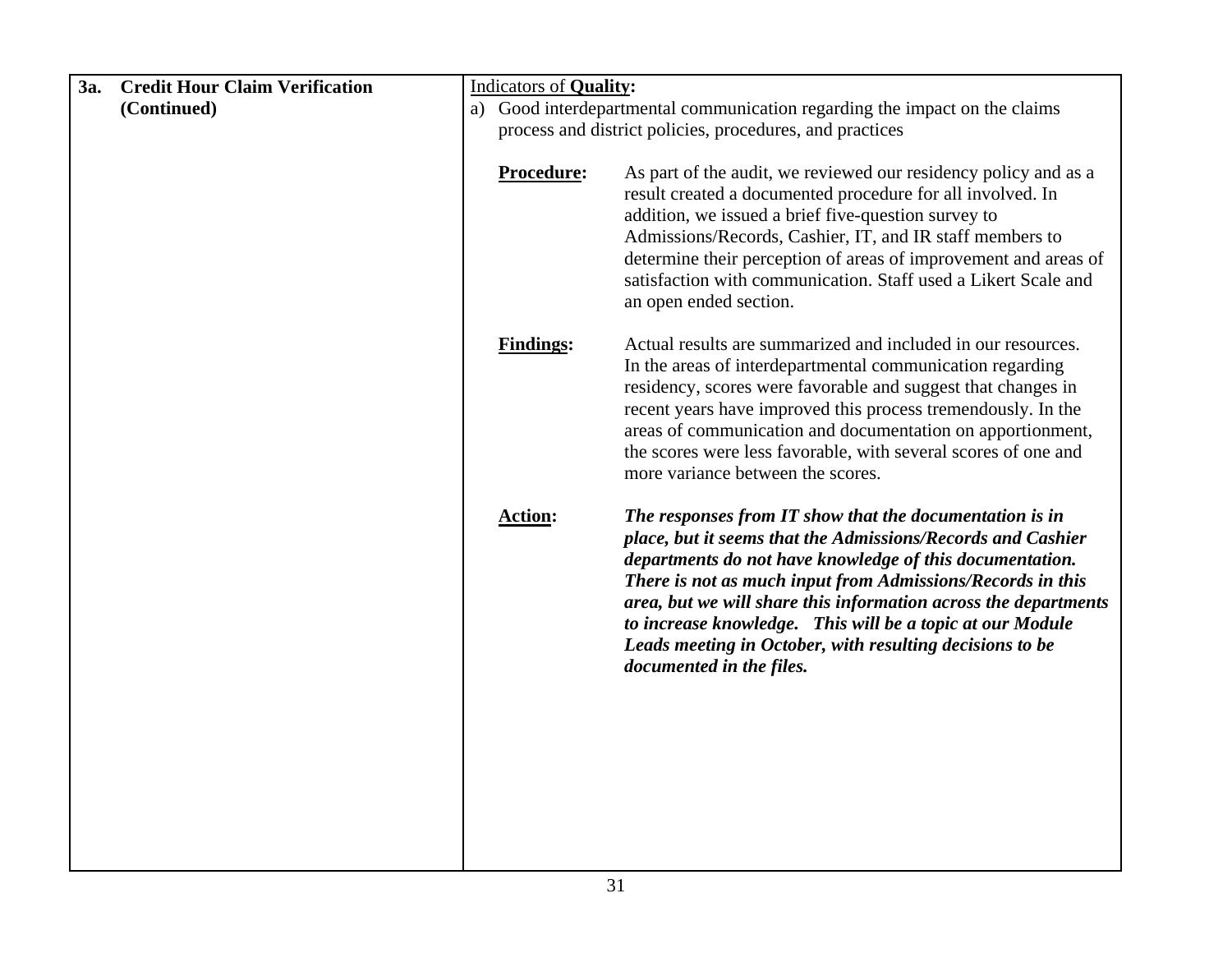| 3b. | <b>Financial Planning</b>                  | <b>Indicators of Compliance:</b> |                                                                                       |                                                                                                                                                                                                                                                                                                                                                                                                                                                                                                                                                                                                              |
|-----|--------------------------------------------|----------------------------------|---------------------------------------------------------------------------------------|--------------------------------------------------------------------------------------------------------------------------------------------------------------------------------------------------------------------------------------------------------------------------------------------------------------------------------------------------------------------------------------------------------------------------------------------------------------------------------------------------------------------------------------------------------------------------------------------------------------|
|     |                                            |                                  | a) Existence of long-range plans and contingency plans for reduced state or local tax |                                                                                                                                                                                                                                                                                                                                                                                                                                                                                                                                                                                                              |
|     | Financial planning for current and future  |                                  | revenues                                                                              |                                                                                                                                                                                                                                                                                                                                                                                                                                                                                                                                                                                                              |
|     | operations shall provide for both a sound  |                                  |                                                                                       |                                                                                                                                                                                                                                                                                                                                                                                                                                                                                                                                                                                                              |
|     | educational program and the prudent use of |                                  | <b>Findings:</b>                                                                      | Long-range planning and contingency plans are addressed in the                                                                                                                                                                                                                                                                                                                                                                                                                                                                                                                                               |
|     | public funds.                              |                                  |                                                                                       | five-year financial forecast.                                                                                                                                                                                                                                                                                                                                                                                                                                                                                                                                                                                |
|     |                                            |                                  | Action:                                                                               | Annually, the college prepares a five-year financial forecast<br>that includes consideration of the college mission and strategic<br>plan. The forecast includes historical information that is used<br>to make projections regarding future funding levels and<br>expenditures. Input is received from department and division<br>managers on items that may have a significant budget impact<br>in future years. This financial planning document assists the<br>college with developing annual operating and capital budgets.<br>The forecast is reviewed by board members and college<br>administrators. |
|     |                                            |                                  |                                                                                       | b) Monies in the working cash fund principal have not been used as current revenue.                                                                                                                                                                                                                                                                                                                                                                                                                                                                                                                          |
|     |                                            |                                  | <b>Findings:</b>                                                                      | Audits were reviewed and monies in the working cash fund<br>principal have not been used as current revenue.                                                                                                                                                                                                                                                                                                                                                                                                                                                                                                 |
|     |                                            |                                  | Action:                                                                               | No action required.                                                                                                                                                                                                                                                                                                                                                                                                                                                                                                                                                                                          |
|     |                                            | c)                               |                                                                                       | Interest transferred from working cash fund to education or operations and<br>maintenance funds authorized through separate board resolution                                                                                                                                                                                                                                                                                                                                                                                                                                                                 |
|     |                                            |                                  | <b>Findings:</b>                                                                      | Board resolutions were reviewed. Interest was transferred once<br>per year to the education fund after authorization from the board<br>of trustees in FY2007 and FY2008. In previous years the<br>transfer was made without board of trustee authorization.                                                                                                                                                                                                                                                                                                                                                  |
|     |                                            |                                  | <b>Action:</b>                                                                        | No action required.                                                                                                                                                                                                                                                                                                                                                                                                                                                                                                                                                                                          |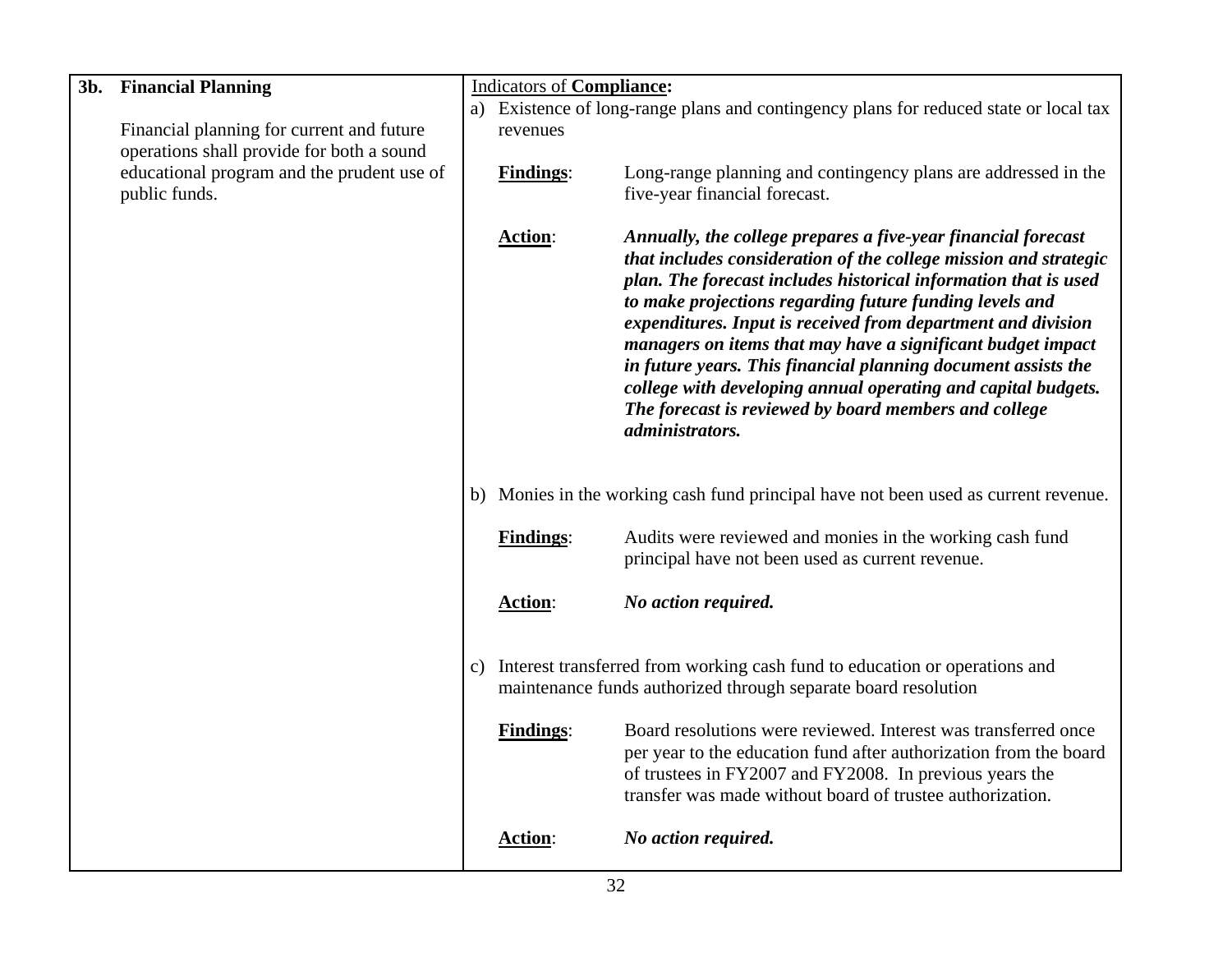| 3b.<br><b>Financial Planning</b> | <b>Indicators of Quality:</b>                                                    |                                                                                                                                                                                                                                                                                   |  |  |
|----------------------------------|----------------------------------------------------------------------------------|-----------------------------------------------------------------------------------------------------------------------------------------------------------------------------------------------------------------------------------------------------------------------------------|--|--|
| (continued)                      | a) Trends in past and current operating balances compared to peer group averages |                                                                                                                                                                                                                                                                                   |  |  |
|                                  | <b>Findings:</b>                                                                 | IVCC's fund balance levels as a percent of operating revenue<br>have consistently ranged from 31%-40%, making for a very<br>sound financial basis. Several colleges in the peer group have<br>seen more change in fund balances, the most significant of which<br>were decreases. |  |  |
|                                  | <b>Action:</b>                                                                   | No action required.                                                                                                                                                                                                                                                               |  |  |
|                                  |                                                                                  |                                                                                                                                                                                                                                                                                   |  |  |
|                                  |                                                                                  | b) Magnitudes and trends of indebtedness compared to peer group averages                                                                                                                                                                                                          |  |  |
|                                  | <b>Findings:</b>                                                                 | Based on a review of peer colleges' indebtedness levels and<br>viability ratios, IVCC's magnitudes and trends in indebtedness<br>appear reasonable.                                                                                                                               |  |  |
|                                  | <b>Action:</b>                                                                   | No action required. IVCC will incorporate management of<br>indebtedness into future long-range financial plans.                                                                                                                                                                   |  |  |
|                                  |                                                                                  |                                                                                                                                                                                                                                                                                   |  |  |
|                                  |                                                                                  |                                                                                                                                                                                                                                                                                   |  |  |
|                                  |                                                                                  |                                                                                                                                                                                                                                                                                   |  |  |
|                                  |                                                                                  |                                                                                                                                                                                                                                                                                   |  |  |
|                                  |                                                                                  |                                                                                                                                                                                                                                                                                   |  |  |
|                                  |                                                                                  |                                                                                                                                                                                                                                                                                   |  |  |
|                                  |                                                                                  |                                                                                                                                                                                                                                                                                   |  |  |
|                                  |                                                                                  |                                                                                                                                                                                                                                                                                   |  |  |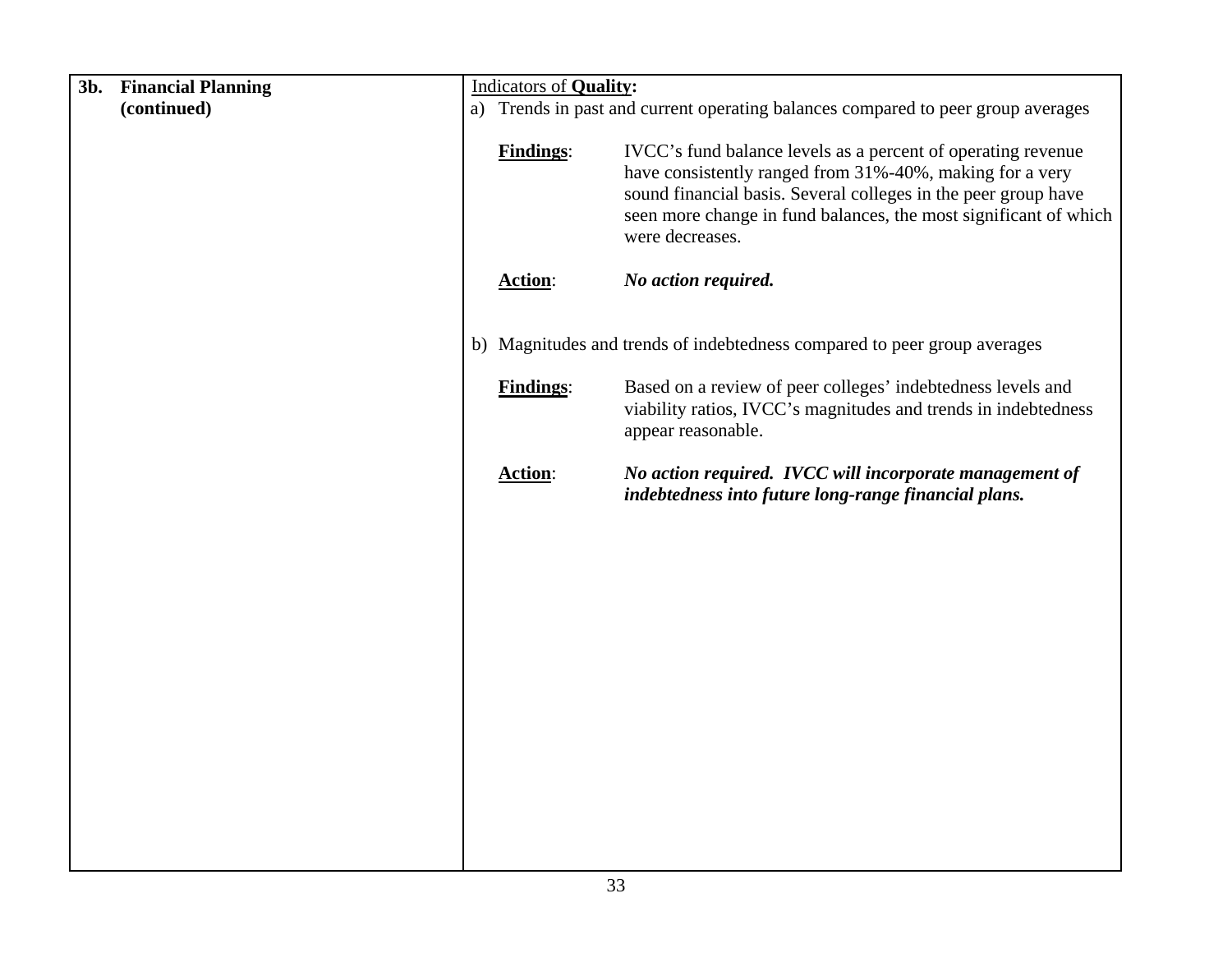| 3b. | <b>Financial Planning</b> |                                                | c) Review and integration of long-range financial plans into overall college mission                                                                                                                                                                                                                                                                                                                                   |
|-----|---------------------------|------------------------------------------------|------------------------------------------------------------------------------------------------------------------------------------------------------------------------------------------------------------------------------------------------------------------------------------------------------------------------------------------------------------------------------------------------------------------------|
|     | (continued)               |                                                |                                                                                                                                                                                                                                                                                                                                                                                                                        |
|     |                           | <b>Findings:</b>                               | The college has initiated a comprehensive strategic planning<br>process that is based on the principles of continuous quality<br>improvement, is data-driven, integrates the planning and budget<br>development processes, and establishes measures of institutional<br>effectiveness. Strategic planning is a three-year process with<br>annual input into the operating budget.                                      |
|     |                           |                                                | A Strategic Leadership and Planning Council was appointed by<br>the president in 2005 with campus-wide representation. That<br>same year, the college engaged in an in-depth environmental<br>scan, which resulted in identification of trends and related<br>implications affecting the college and community.                                                                                                        |
|     |                           | <b>Action:</b>                                 | The plan was adopted by board members in FY08.                                                                                                                                                                                                                                                                                                                                                                         |
|     |                           | strategic planning process<br><b>Findings:</b> | d) Review integration of facilities master plan into overall college mission and<br>The college architect assisted with a facilities Master Plan in<br>2005. The recommendations included in the Master Plan will be<br>incorporated into the budget-planning process.<br>Recommendations were based on current facilities utilization,<br>staff and community feedback, the college's mission, and<br>strategic plan. |
|     |                           | <b>Action:</b>                                 | No action required.                                                                                                                                                                                                                                                                                                                                                                                                    |
|     |                           |                                                |                                                                                                                                                                                                                                                                                                                                                                                                                        |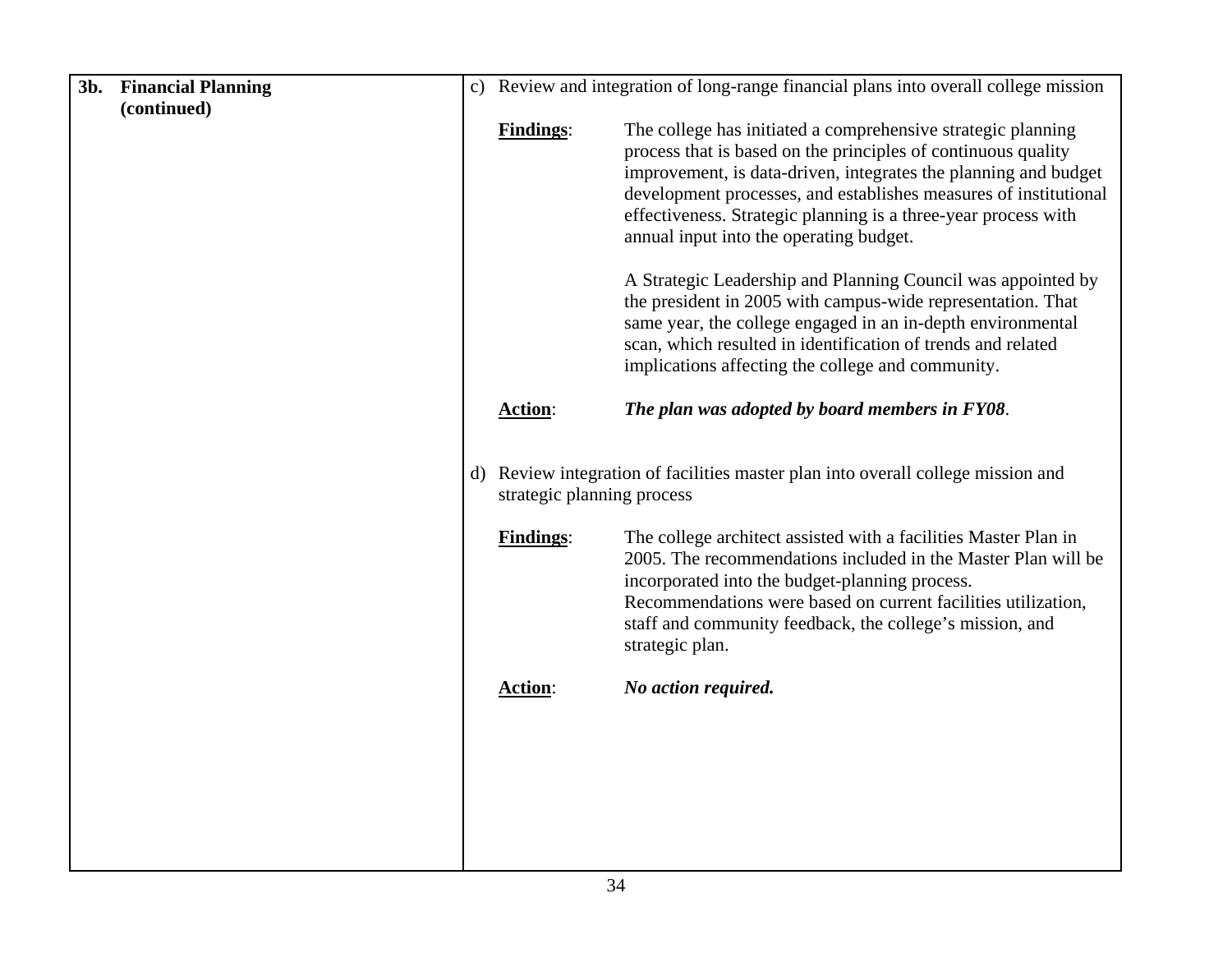| 3b. | <b>Financial Planning</b> | e)                   | All college departments are included in the financial planning and accountability |                                                                                                                                                                                                                                                                                                                                                                                                                                                                                                                                                                                          |
|-----|---------------------------|----------------------|-----------------------------------------------------------------------------------|------------------------------------------------------------------------------------------------------------------------------------------------------------------------------------------------------------------------------------------------------------------------------------------------------------------------------------------------------------------------------------------------------------------------------------------------------------------------------------------------------------------------------------------------------------------------------------------|
|     | (continued)               |                      | process.                                                                          |                                                                                                                                                                                                                                                                                                                                                                                                                                                                                                                                                                                          |
|     |                           |                      | <b>Findings:</b>                                                                  | In January, the administration's budget council—consisting of<br>the Vice President for Business Services & Finance, Vice<br>President for Academic Affairs, Vice President for Student<br>Services, Director of Continuing Education, Associate Vice<br>President for Career and Technical Education, Director of                                                                                                                                                                                                                                                                       |
|     |                           |                      |                                                                                   | Information Technology, and the Controller—meet to establish<br>overall budgetary guidelines. Budget worksheets with<br>instructions are then distributed to departmental budget officers<br>who are responsible for developing each department's annual<br>operating budget.                                                                                                                                                                                                                                                                                                            |
|     |                           |                      |                                                                                   | As budget worksheets are received, they are organized by<br>department, and budget meetings are then scheduled with the<br>budget council. These meetings allow for open discussion and<br>requests on allocations, additional funding, additional positions,<br>and capital expenditures. The budget council then prioritizes the<br>requests and the Controller compiles information from the<br>budget worksheets along with recommendations from the budget<br>council into one main budget file. Once finalized, this file<br>becomes the basis for the tentative and final budget. |
|     |                           |                      |                                                                                   | Budget officers are required to report quarterly on variances.                                                                                                                                                                                                                                                                                                                                                                                                                                                                                                                           |
|     |                           |                      | Action:                                                                           | No action required.                                                                                                                                                                                                                                                                                                                                                                                                                                                                                                                                                                      |
|     |                           | $\ddot{\phantom{1}}$ | every three months.                                                               | Board received report on financial conditions of the institution no less than once                                                                                                                                                                                                                                                                                                                                                                                                                                                                                                       |
|     |                           |                      | <b>Findings:</b>                                                                  | The monthly board agenda includes a report on financial<br>conditions.                                                                                                                                                                                                                                                                                                                                                                                                                                                                                                                   |
|     |                           |                      | <b>Action:</b>                                                                    | No action required.                                                                                                                                                                                                                                                                                                                                                                                                                                                                                                                                                                      |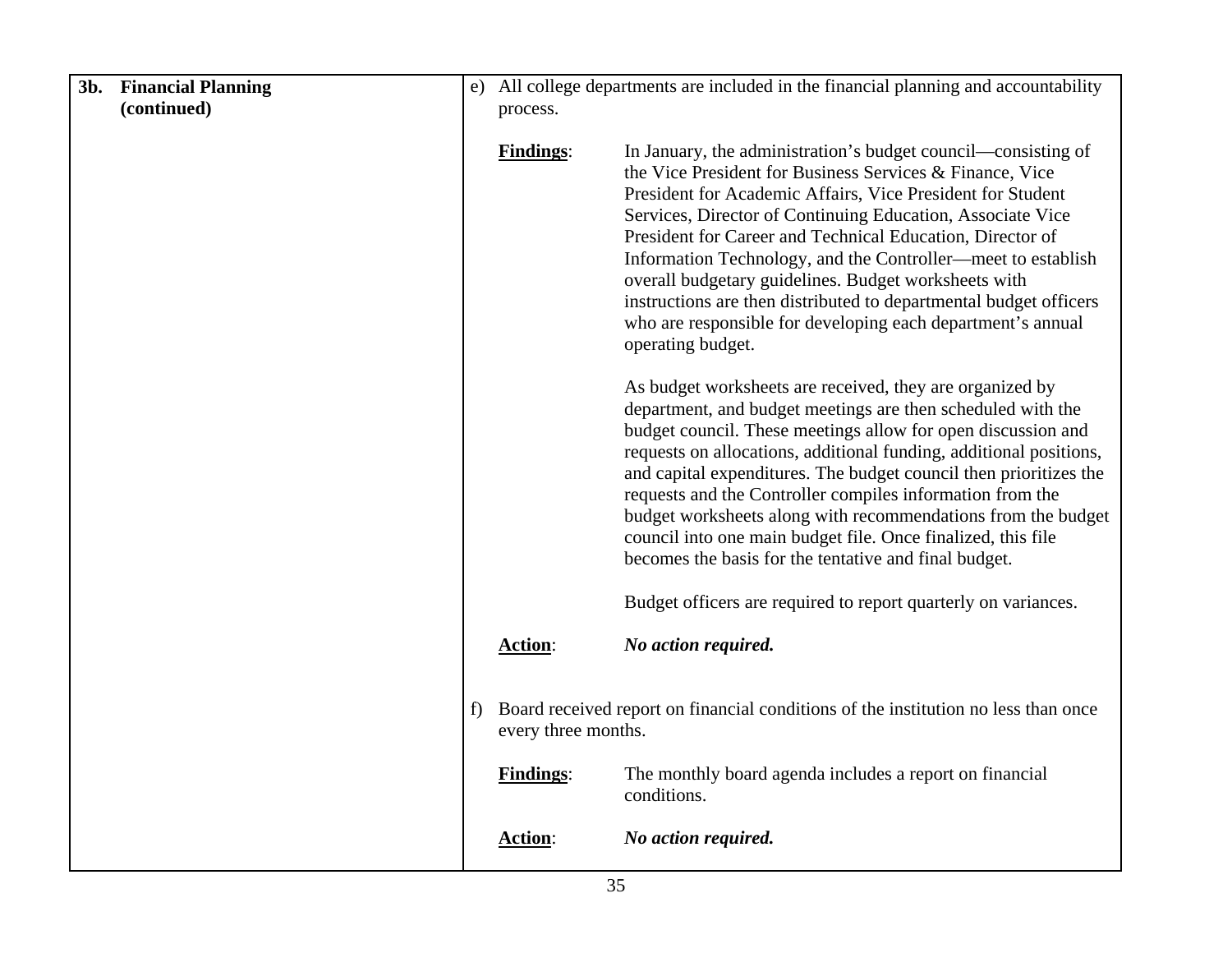| 3c. | <b>Financial Compliance</b>                                                               |    | <b>Indicators of Compliance:</b>                                              |                                                                                                                                                                                                     |
|-----|-------------------------------------------------------------------------------------------|----|-------------------------------------------------------------------------------|-----------------------------------------------------------------------------------------------------------------------------------------------------------------------------------------------------|
|     |                                                                                           |    | a) Audit has been completed as prescribed in the Act and Administrative Rules |                                                                                                                                                                                                     |
|     | Part A: Annual External Audit<br>The district shall complete an annual<br>external audit. |    | <b>Findings:</b>                                                              | An external annual audit has been completed as prescribed in the<br>Act and Administrative Rules.                                                                                                   |
|     |                                                                                           |    | <b>Action:</b>                                                                | No action required.                                                                                                                                                                                 |
|     |                                                                                           |    | <b>Indicators of Quality:</b>                                                 |                                                                                                                                                                                                     |
|     |                                                                                           |    |                                                                               | a) Recipient of GFOA financial statement award                                                                                                                                                      |
|     |                                                                                           |    | <b>Findings:</b>                                                              | IVCC has received an award on its Comprehensive Annual<br>Financial Report every year since 1994.                                                                                                   |
|     |                                                                                           |    | <b>Actions:</b>                                                               | No action required.                                                                                                                                                                                 |
|     |                                                                                           |    |                                                                               | b) Process and procedures in place to ensure accurate financial data are available.                                                                                                                 |
|     |                                                                                           |    | <b>Findings:</b>                                                              | The College has extensive processes and procedures in place to<br>ensure accurate financial data are available. External audits for<br>the current and past fiscal years have unqualified opinions. |
|     |                                                                                           |    | Action:                                                                       | No action required.                                                                                                                                                                                 |
|     |                                                                                           | C) |                                                                               | Audit management letter has no (or few) recommendations                                                                                                                                             |
|     |                                                                                           |    | <b>Findings:</b>                                                              | The audit management letter for FY2007 had no findings.<br>FY2003-FY2006 audit management letters had<br>recommendations that were implemented.                                                     |
|     |                                                                                           |    | Action:                                                                       | No action required.                                                                                                                                                                                 |
|     |                                                                                           |    |                                                                               |                                                                                                                                                                                                     |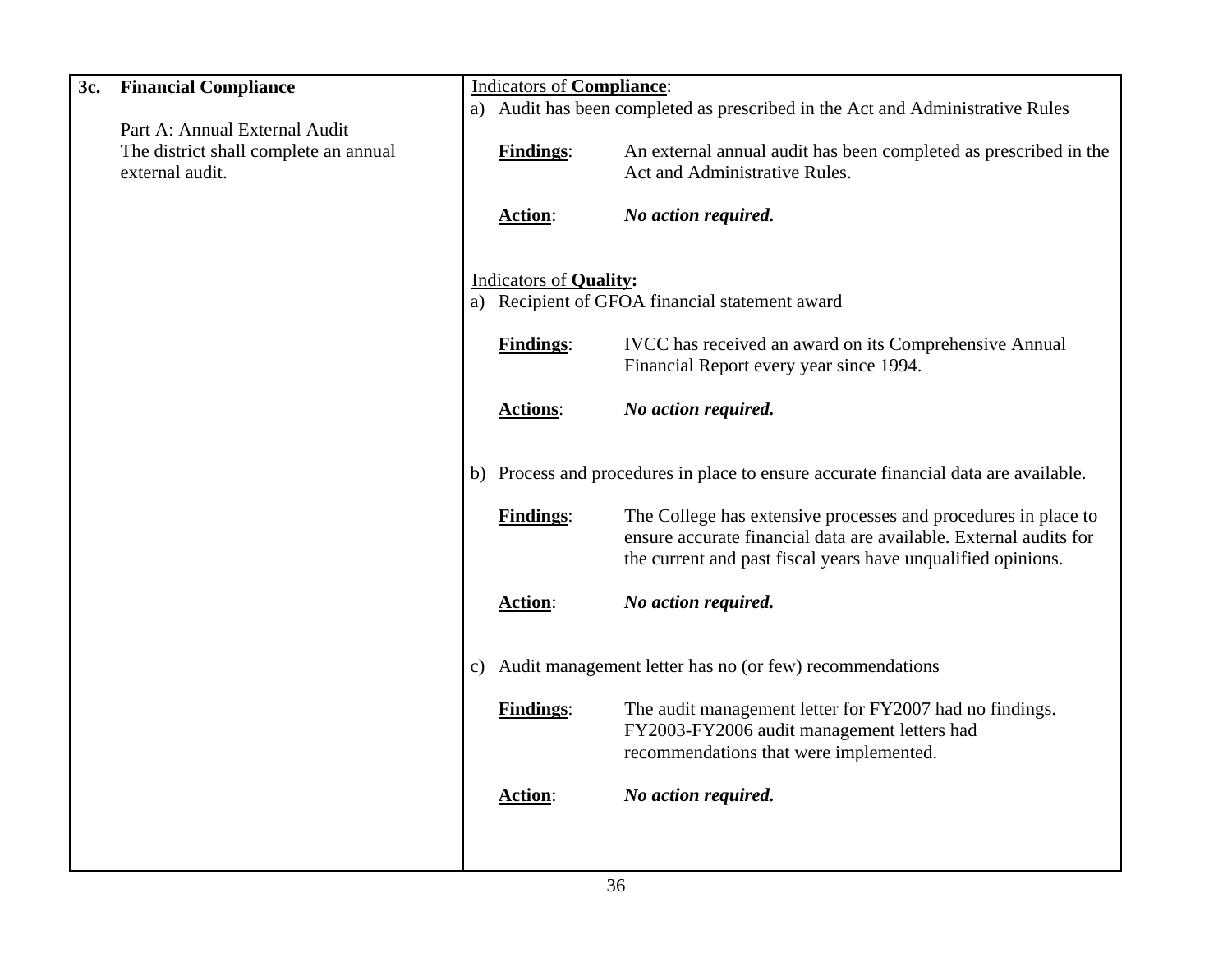| 3c. | <b>Financial Compliance</b>   |    |                  | d) Controls in place to safeguard revenues and assets             |
|-----|-------------------------------|----|------------------|-------------------------------------------------------------------|
|     | (continued)                   |    | <b>Findings:</b> | The FY2007 Auditor's Report on Internal Control Over              |
|     | Part A: Annual External Audit |    |                  | Financial Control and Reporting noted no matters involving        |
|     | (continued)                   |    |                  | internal controls that were determined to be material weaknesses. |
|     |                               |    | <b>Action:</b>   | No action required.                                               |
|     |                               | e) |                  | Timely and appropriate action to correct audit findings           |
|     |                               |    | <b>Findings:</b> | No audit findings were reported.                                  |
|     |                               |    | <b>Action:</b>   | No action required.                                               |
|     |                               |    |                  |                                                                   |
|     |                               |    |                  |                                                                   |
|     |                               |    |                  |                                                                   |
|     |                               |    |                  |                                                                   |
|     |                               |    |                  |                                                                   |
|     |                               |    |                  |                                                                   |
|     |                               |    |                  |                                                                   |
|     |                               |    |                  |                                                                   |
|     |                               |    |                  |                                                                   |
|     |                               |    |                  |                                                                   |
|     |                               |    |                  |                                                                   |
|     |                               |    |                  |                                                                   |
|     |                               |    |                  |                                                                   |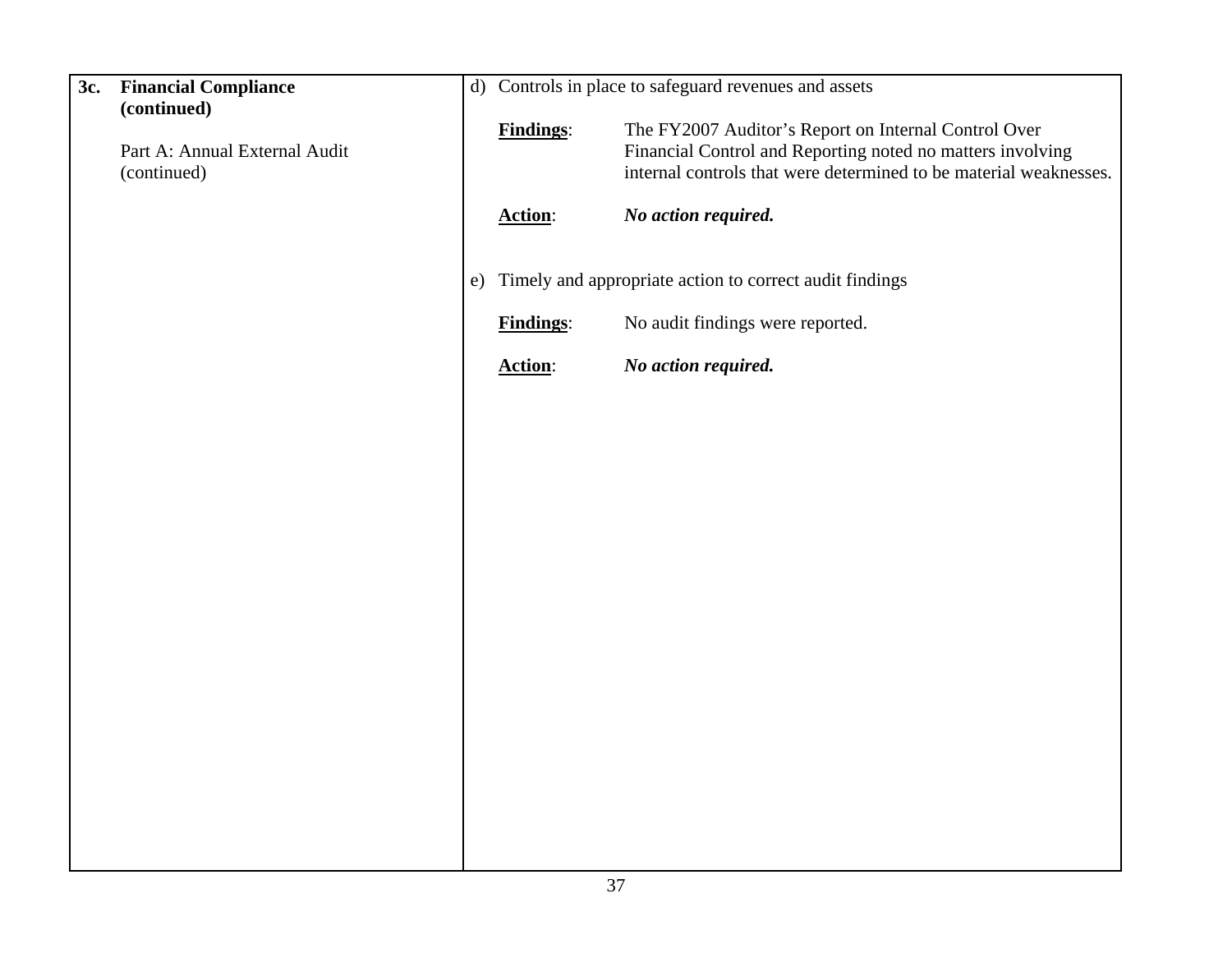| 3c. | <b>Financial Compliance</b>                                                              | <b>Indicators of Compliance:</b> |                                                                                                                                                          |
|-----|------------------------------------------------------------------------------------------|----------------------------------|----------------------------------------------------------------------------------------------------------------------------------------------------------|
|     | (continued)                                                                              | a) Adopted by due date           |                                                                                                                                                          |
|     | Part B: College Budget<br>The district shall adopt its annual budget by<br>September 30. | <b>Findings:</b>                 | Based on a review of board agendas and resolutions, it was<br>found that the budget has been adopted by the board prior to the<br>due date every year.   |
|     |                                                                                          | Action:                          | No action required.                                                                                                                                      |
|     |                                                                                          |                                  | b) Budget hearing appropriately advertised.                                                                                                              |
|     |                                                                                          | <b>Findings:</b>                 | The budget hearing has been appropriately advertised every year.<br>Newspaper certifications and clippings are maintained in the<br>files for each year. |
|     |                                                                                          | Action:                          | No action required.                                                                                                                                      |
|     |                                                                                          | <b>Indicators of Quality:</b>    | a) Recipient of GFOA budget award                                                                                                                        |
|     |                                                                                          |                                  |                                                                                                                                                          |
|     |                                                                                          | <b>Findings:</b>                 | The college submitted the FY08 budget to the GFOA for<br>certification but did not receive the award.                                                    |
|     |                                                                                          | <b>Action:</b>                   | Significant improvements were made to the FY09 budget and it<br>will also be submitted for consideration of the award.                                   |
|     |                                                                                          |                                  |                                                                                                                                                          |
|     |                                                                                          |                                  |                                                                                                                                                          |
|     |                                                                                          |                                  |                                                                                                                                                          |
|     |                                                                                          |                                  |                                                                                                                                                          |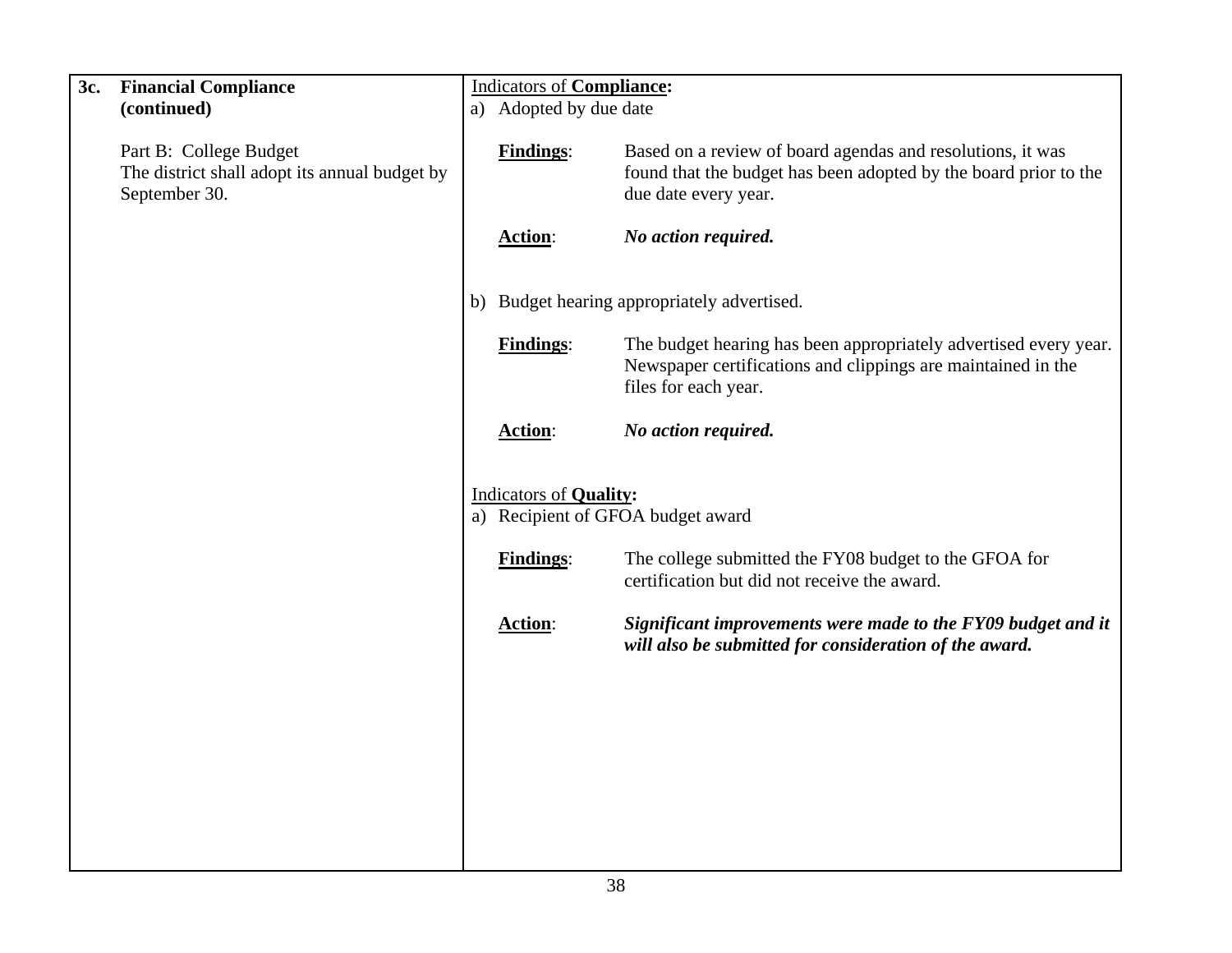| 3c. | <b>Financial Compliance</b><br>(continued)                                               | <b>Indicators of Compliance:</b><br>a) Published by due date |                                                                                                           |
|-----|------------------------------------------------------------------------------------------|--------------------------------------------------------------|-----------------------------------------------------------------------------------------------------------|
|     | Part C. Published Financial Statements<br>The district shall publish an annual financial | <b>Findings:</b>                                             | Based on a review of the audited Financial Statements, each was<br>published by the annual due date.      |
|     | statement by November 15.                                                                | <b>Action:</b>                                               | No action required.                                                                                       |
|     |                                                                                          | b) Published in prescribed format                            |                                                                                                           |
|     |                                                                                          | <b>Findings:</b>                                             | Based on a review of the audited Financial Statements, the<br>prescribed format was adhered to each year. |
|     |                                                                                          | Action:                                                      | No action required.                                                                                       |
|     |                                                                                          |                                                              |                                                                                                           |
|     |                                                                                          |                                                              |                                                                                                           |
|     |                                                                                          |                                                              |                                                                                                           |
|     |                                                                                          |                                                              |                                                                                                           |
|     |                                                                                          |                                                              |                                                                                                           |
|     |                                                                                          |                                                              |                                                                                                           |
|     |                                                                                          |                                                              |                                                                                                           |
|     |                                                                                          |                                                              |                                                                                                           |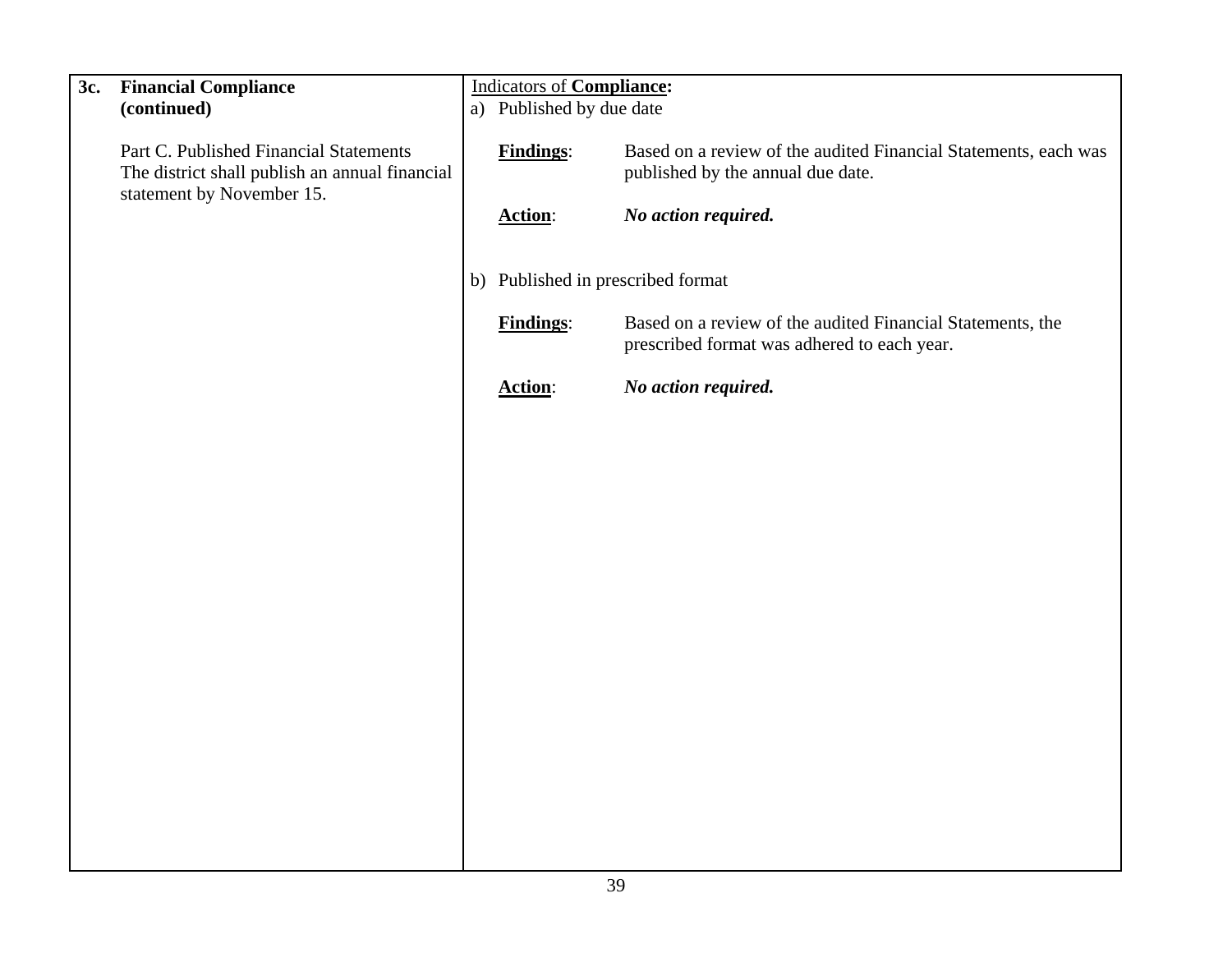| 3c. | <b>Financial Compliance</b>                                                                                       | <b>Indicators of Compliance:</b> |                                                                                                                                                               |
|-----|-------------------------------------------------------------------------------------------------------------------|----------------------------------|---------------------------------------------------------------------------------------------------------------------------------------------------------------|
|     | (continued)                                                                                                       | a) Filed by due date(s)          |                                                                                                                                                               |
|     | Part D: Tax Levy<br>The district shall adopt its annual tax levy<br>and file with the appropriate county clerk(s) | <b>Findings:</b>                 | Based on a review of annual files, the tax levy has been filed by<br>the due date each year.                                                                  |
|     | by the last Tuesday of December. It shall<br>comply with all applicable statutes including                        | Action:                          | No action required.                                                                                                                                           |
|     | publication notices.                                                                                              |                                  | b) Performed required publication notices.                                                                                                                    |
|     |                                                                                                                   | <b>Findings:</b>                 | Based on a review of annual files, which include newspaper<br>certifications and board agenda items, it was found that required<br>public notices were filed. |
|     |                                                                                                                   | <b>Action:</b>                   | No action required.                                                                                                                                           |
|     |                                                                                                                   |                                  |                                                                                                                                                               |
|     |                                                                                                                   |                                  |                                                                                                                                                               |
|     |                                                                                                                   |                                  |                                                                                                                                                               |
|     |                                                                                                                   |                                  |                                                                                                                                                               |
|     |                                                                                                                   |                                  |                                                                                                                                                               |
|     |                                                                                                                   |                                  |                                                                                                                                                               |
|     |                                                                                                                   |                                  |                                                                                                                                                               |
|     |                                                                                                                   |                                  |                                                                                                                                                               |
|     |                                                                                                                   |                                  |                                                                                                                                                               |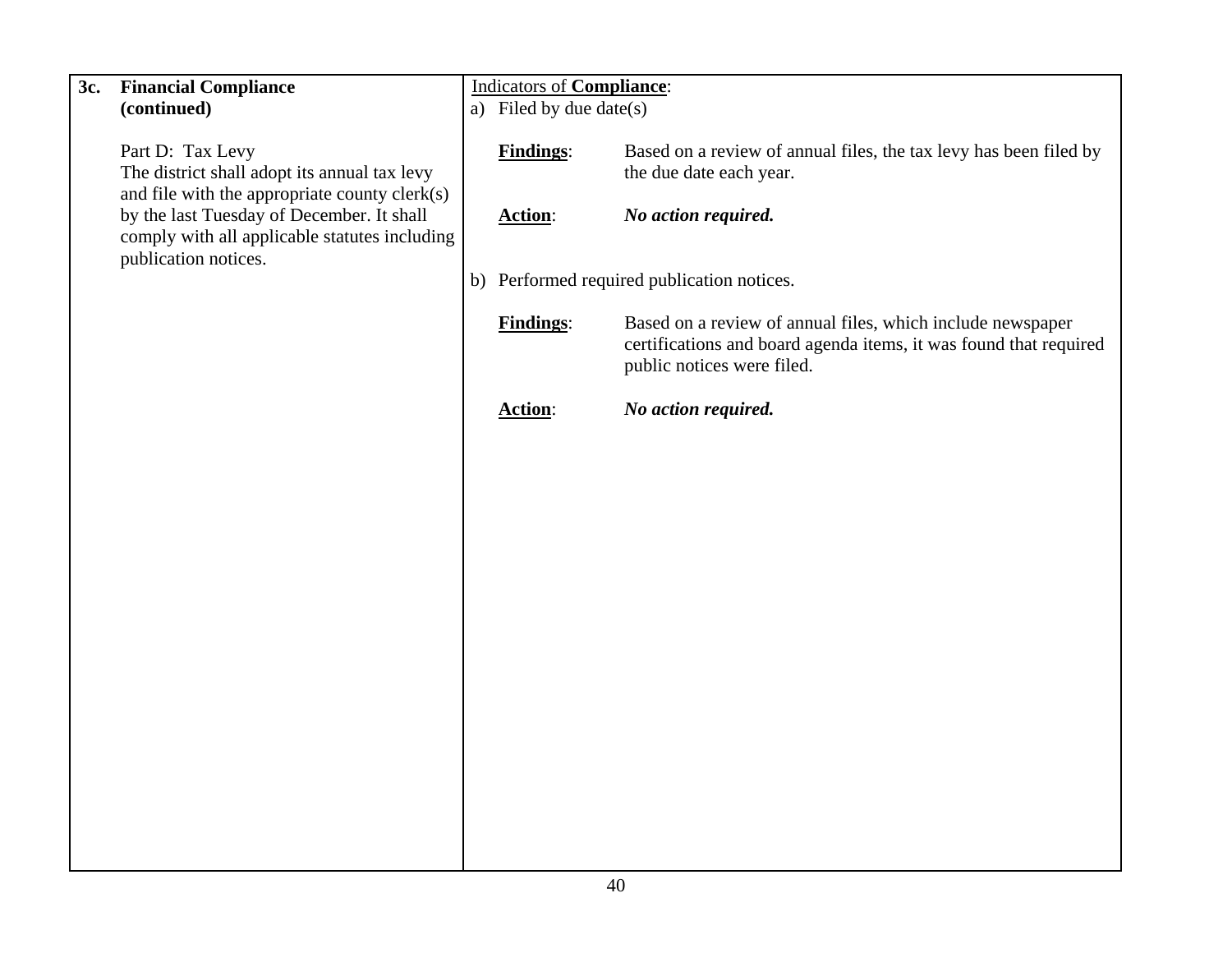| 3c. | <b>Financial Compliance</b>                                                                                                          | <b>Indicators of Compliance:</b> |                               |                                                                                                                                                        |  |
|-----|--------------------------------------------------------------------------------------------------------------------------------------|----------------------------------|-------------------------------|--------------------------------------------------------------------------------------------------------------------------------------------------------|--|
|     | (continued)                                                                                                                          |                                  |                               | a) District follows architect selection process                                                                                                        |  |
|     | Part E: Bidding and Awarding of Contracts<br>The district shall award all contracts for<br>purchases of supplies, material, and work |                                  | <b>Findings:</b>              | IVCC completed the Quality Based Selection process for<br>selection of a campus architect in 2005.                                                     |  |
|     | involving an expenditure in excess of<br>\$10,000 to the lowest responsible bidder<br>with certain exceptions as noted in state      |                                  | <b>Action:</b>                | No action required.                                                                                                                                    |  |
|     | statute.                                                                                                                             |                                  |                               | b) District advertises bid specifications and requirements.                                                                                            |  |
|     |                                                                                                                                      |                                  | <b>Findings:</b>              | Based on a review of randomly selected projects, the district<br>followed state regulations for advertising bid specifications and<br>requirements.    |  |
|     |                                                                                                                                      |                                  | <b>Action:</b>                | No action required.                                                                                                                                    |  |
|     |                                                                                                                                      |                                  | district.<br><b>Findings:</b> | c) District officials enter into contracts that are not unfair to the taxpayers of the<br>Based on a review of randomly selected contracts, district   |  |
|     |                                                                                                                                      |                                  |                               | officials enter into contracts that are prudent for the college and<br>taxpayers. All district officials complete a Statement of<br>Economic Interest. |  |
|     |                                                                                                                                      |                                  | Action:                       | No action required.                                                                                                                                    |  |
|     |                                                                                                                                      |                                  |                               |                                                                                                                                                        |  |
|     |                                                                                                                                      |                                  |                               |                                                                                                                                                        |  |
|     |                                                                                                                                      |                                  |                               |                                                                                                                                                        |  |
|     |                                                                                                                                      |                                  |                               |                                                                                                                                                        |  |
|     |                                                                                                                                      |                                  |                               |                                                                                                                                                        |  |
|     |                                                                                                                                      |                                  |                               |                                                                                                                                                        |  |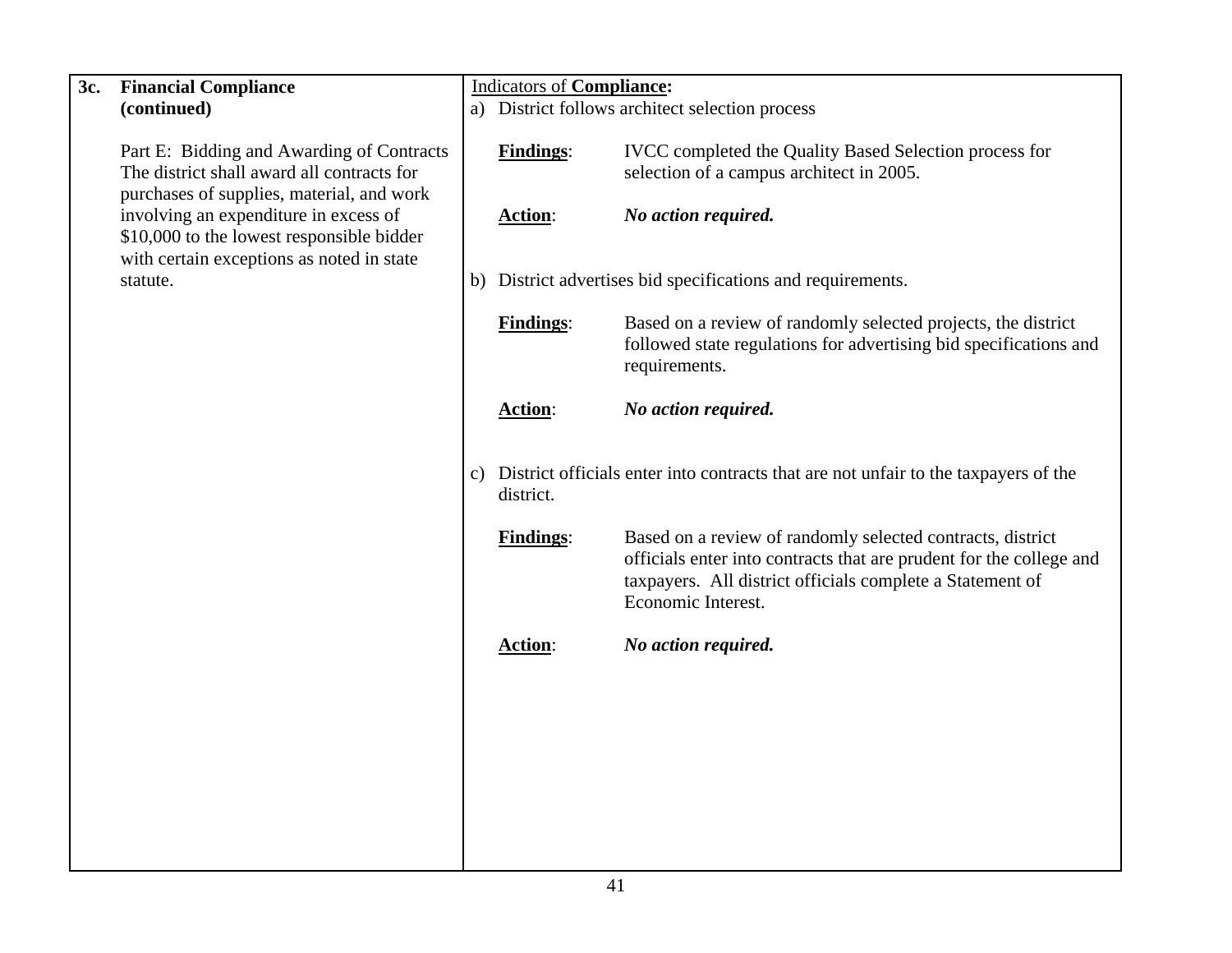| 3d. | <b>Facilities</b>                                                                   | <b>Indicators of Compliance:</b> |                                                                                    |
|-----|-------------------------------------------------------------------------------------|----------------------------------|------------------------------------------------------------------------------------|
|     |                                                                                     |                                  | a) College projects, including locally funded, protection, health, and safety, and |
|     | Part A: Approval of Construction Projects                                           |                                  | state-funded projects have received local board and ICCB approval prior to         |
|     | The expenditure of funds for the purchase,                                          | construction, as required.       |                                                                                    |
|     | construction, remodeling, or rehabilitation                                         |                                  |                                                                                    |
|     | of physical facilitiesshall have prior ICCB                                         | <b>Findings:</b>                 | Project files have been reviewed for the previous five years and                   |
|     | approval                                                                            |                                  | verified for compliance with the Capital Projects manual. There                    |
|     |                                                                                     |                                  | have been 23 Protection, Health, and Safety projects and one                       |
|     | Changes in budget/scope to approved<br>construction projects shall be submitted for |                                  | locally funded project.                                                            |
|     | approval When completed, each project                                               | <b>Action:</b>                   | No action required.                                                                |
|     | shall be certified                                                                  |                                  |                                                                                    |
|     |                                                                                     |                                  |                                                                                    |
|     |                                                                                     |                                  | b) Existence of a current facilities master plan to support requested projects     |
|     |                                                                                     |                                  |                                                                                    |
|     |                                                                                     | <b>Findings:</b>                 | Our current facilities master plan is in support of items that have                |
|     |                                                                                     |                                  | been accomplished in the last 5 years.                                             |
|     |                                                                                     |                                  |                                                                                    |
|     |                                                                                     | <b>Action:</b>                   | No action required.                                                                |
|     |                                                                                     |                                  |                                                                                    |
|     |                                                                                     |                                  |                                                                                    |
|     |                                                                                     |                                  |                                                                                    |
|     |                                                                                     |                                  |                                                                                    |
|     |                                                                                     |                                  |                                                                                    |
|     |                                                                                     |                                  |                                                                                    |
|     |                                                                                     |                                  |                                                                                    |
|     |                                                                                     |                                  |                                                                                    |
|     |                                                                                     |                                  |                                                                                    |
|     |                                                                                     |                                  |                                                                                    |
|     |                                                                                     |                                  |                                                                                    |
|     |                                                                                     |                                  |                                                                                    |
|     |                                                                                     |                                  |                                                                                    |
|     |                                                                                     |                                  |                                                                                    |
|     |                                                                                     |                                  |                                                                                    |
|     |                                                                                     |                                  |                                                                                    |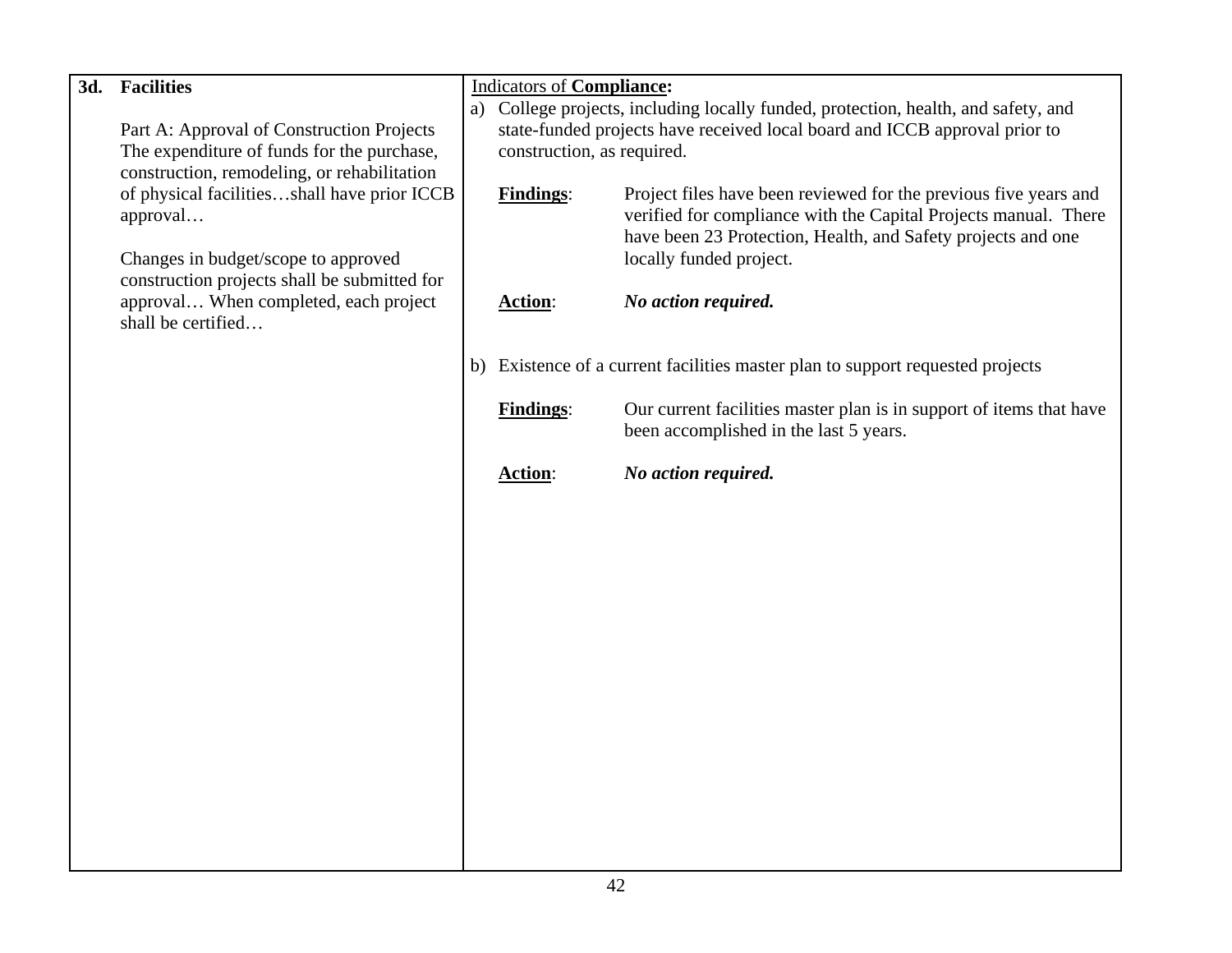| 3d. | <b>Facilities</b>                         | <b>Indicators of Quality:</b> |                                                                                                                                                                                                                                                                                                                                                                                                                                         |
|-----|-------------------------------------------|-------------------------------|-----------------------------------------------------------------------------------------------------------------------------------------------------------------------------------------------------------------------------------------------------------------------------------------------------------------------------------------------------------------------------------------------------------------------------------------|
|     | (continued)                               |                               | a. Existence of a long-range capital plan including deferred maintenance needs                                                                                                                                                                                                                                                                                                                                                          |
|     |                                           |                               |                                                                                                                                                                                                                                                                                                                                                                                                                                         |
|     | Part A: Approval of Construction Projects | <b>Findings:</b>              | Deferred maintenance needs are a priority and will be addressed<br>in our budgetary planning. We have had difficulty in resolving<br>these issues due to the loss of the deferred maintenance grants<br>and other local financial constraints. Many of our deferred<br>maintenance needs have grown in scope and meet the safety<br>requirements allowing us to utilize Protection, Health, and Safety<br>funds to fund these projects. |
|     |                                           | <b>Action:</b>                | We are in the process of obtaining estimates and prioritizing<br>needs of the work to be done. We plan on addressing the most<br>urgent needs through the operating budget.                                                                                                                                                                                                                                                             |
|     |                                           | and local board of trustees   | b. Periodic review of adequacy of long range capital plan by college management                                                                                                                                                                                                                                                                                                                                                         |
|     |                                           | <b>Findings:</b>              | Long-range needs are discussed annually when the RAMP<br>documents are submitted. Employees and the board have been<br>involved in this process, looking ahead at the addition of new<br>curricula and career programs.                                                                                                                                                                                                                 |
|     |                                           | Action:                       | Continue to review and update the long-range financial plan<br>and facilities master plan.                                                                                                                                                                                                                                                                                                                                              |
|     |                                           |                               |                                                                                                                                                                                                                                                                                                                                                                                                                                         |
|     |                                           |                               |                                                                                                                                                                                                                                                                                                                                                                                                                                         |
|     |                                           |                               |                                                                                                                                                                                                                                                                                                                                                                                                                                         |
|     |                                           |                               |                                                                                                                                                                                                                                                                                                                                                                                                                                         |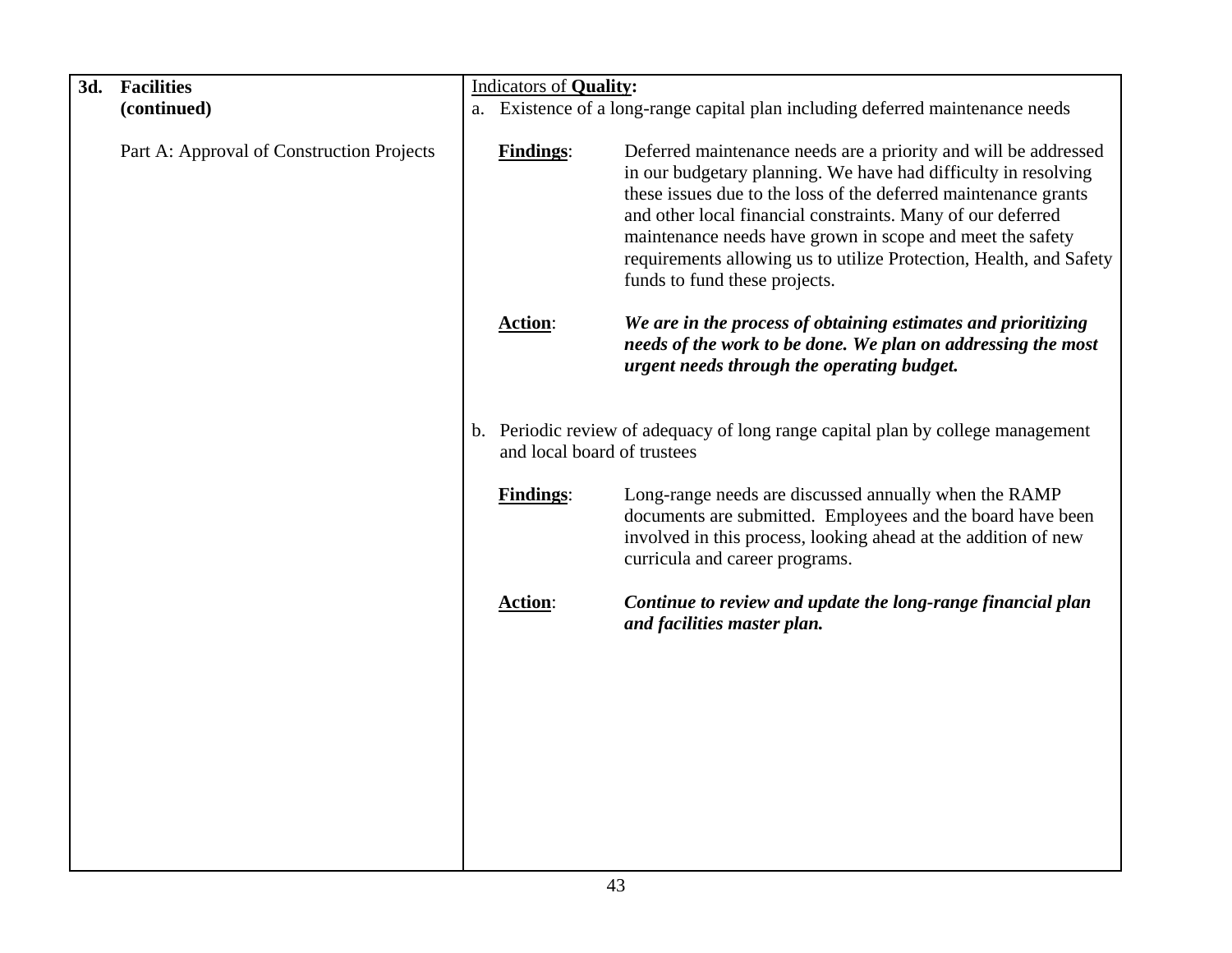| 3d. | <b>Facilities</b>                            |    | <b>Indicators of Compliance:</b>                                |                                                                                  |  |  |  |
|-----|----------------------------------------------|----|-----------------------------------------------------------------|----------------------------------------------------------------------------------|--|--|--|
|     | (continued)                                  |    |                                                                 | a) Proceeds of the PH $&$ S monies (tax levy or bonds) are expended for approved |  |  |  |
|     |                                              |    |                                                                 | protection, health, and safety projects only.                                    |  |  |  |
|     | Part B: Protection, Health, or Safety        |    |                                                                 |                                                                                  |  |  |  |
|     | Projects                                     |    | <b>Findings:</b>                                                | Our compliance is documented through our accounting system                       |  |  |  |
|     | (A district may levy a tax or issue bonds    |    |                                                                 | and required documentation.                                                      |  |  |  |
|     | which) provides for alterations or repairs   |    |                                                                 |                                                                                  |  |  |  |
|     | determined by the local community college    |    | Action:                                                         | No action required.                                                              |  |  |  |
|     | board to be necessary for health and safety, |    |                                                                 |                                                                                  |  |  |  |
|     | environmental protection, ADA                |    |                                                                 |                                                                                  |  |  |  |
|     | accessibility, or energy conservation        | b) |                                                                 | Annual protection, health, and safety tax levy does not exceed the total of      |  |  |  |
|     | purposes                                     |    | approved projects.                                              |                                                                                  |  |  |  |
|     |                                              |    |                                                                 |                                                                                  |  |  |  |
|     |                                              |    | <b>Findings:</b>                                                | The amount levied does not exceed the total of approved                          |  |  |  |
|     |                                              |    |                                                                 | projects.                                                                        |  |  |  |
|     |                                              |    |                                                                 |                                                                                  |  |  |  |
|     |                                              |    | <b>Action:</b>                                                  | No action required.                                                              |  |  |  |
|     |                                              |    |                                                                 |                                                                                  |  |  |  |
|     |                                              |    | <b>Indicators of Quality:</b>                                   |                                                                                  |  |  |  |
|     |                                              |    |                                                                 | a) Projects are accounted for in a project accounting system that allows for     |  |  |  |
|     |                                              |    | identification of excess PH&S funds in the O&M restricted fund. |                                                                                  |  |  |  |
|     |                                              |    |                                                                 |                                                                                  |  |  |  |
|     |                                              |    | <b>Findings:</b>                                                | Accounting practices are verified by an external audit. No audit                 |  |  |  |
|     |                                              |    |                                                                 | findings or recommendations were made related to this area.                      |  |  |  |
|     |                                              |    |                                                                 |                                                                                  |  |  |  |
|     |                                              |    | <b>Action:</b>                                                  | No action required.                                                              |  |  |  |
|     |                                              |    |                                                                 |                                                                                  |  |  |  |
|     |                                              |    |                                                                 |                                                                                  |  |  |  |
|     |                                              |    |                                                                 |                                                                                  |  |  |  |
|     |                                              |    |                                                                 |                                                                                  |  |  |  |
|     |                                              |    |                                                                 |                                                                                  |  |  |  |
|     |                                              |    |                                                                 |                                                                                  |  |  |  |
|     |                                              |    |                                                                 |                                                                                  |  |  |  |
|     |                                              |    |                                                                 |                                                                                  |  |  |  |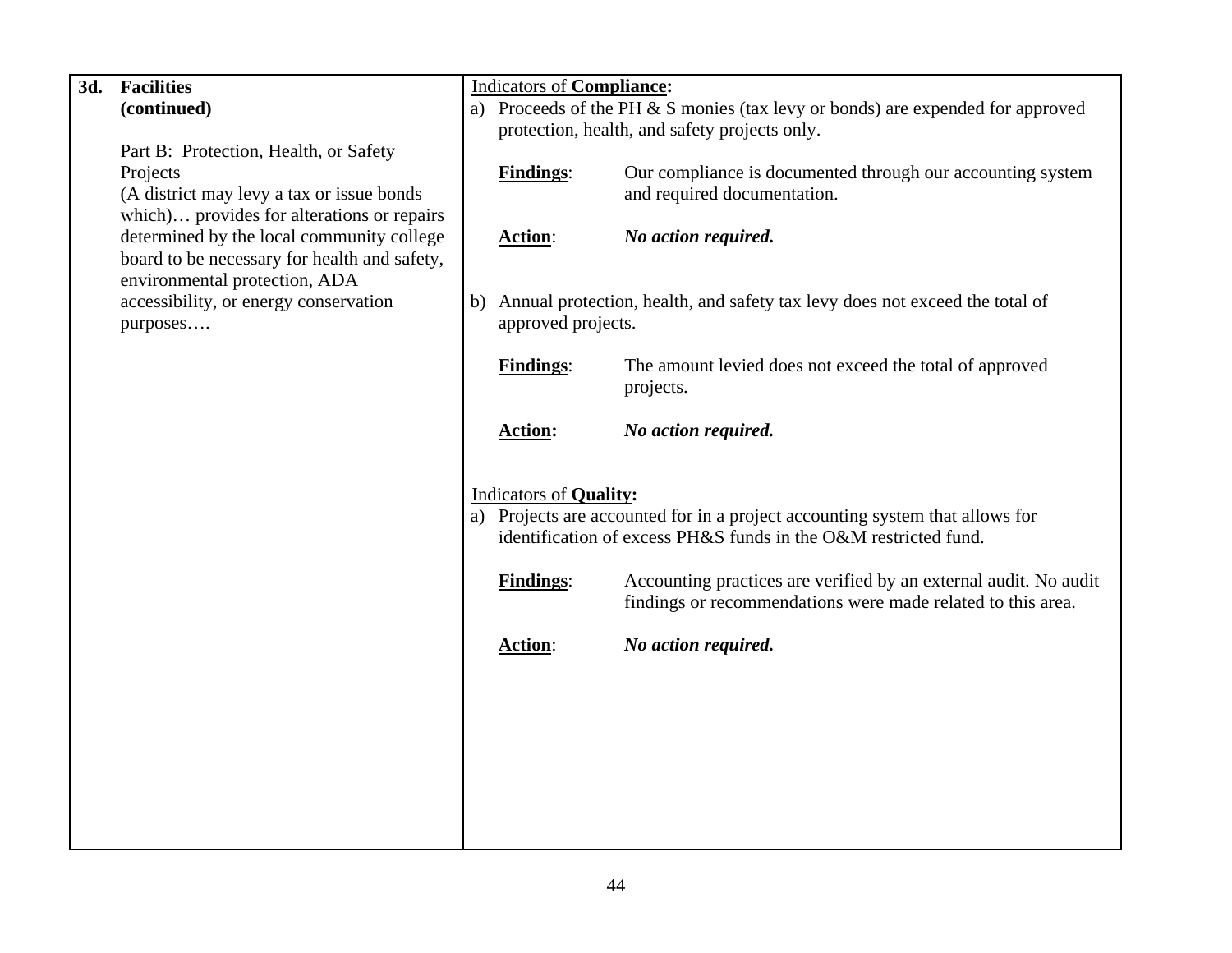|            | <b>4. ACCOUNTABILITY</b>                                                                                                                                                                                                         |            |                                                                                                                                                                                                                                                                     |                                                                                                                                                                                                                                                                                                                                                                                                                                                                                                    |  |
|------------|----------------------------------------------------------------------------------------------------------------------------------------------------------------------------------------------------------------------------------|------------|---------------------------------------------------------------------------------------------------------------------------------------------------------------------------------------------------------------------------------------------------------------------|----------------------------------------------------------------------------------------------------------------------------------------------------------------------------------------------------------------------------------------------------------------------------------------------------------------------------------------------------------------------------------------------------------------------------------------------------------------------------------------------------|--|
| <b>4a.</b> | <b>General Reporting Requirements</b><br>Complete and accurate reports shall be<br>submitted by the district/college to the<br>ICCB in accordance with ICCB<br>requirements, on forms provided by the<br>ICCB, where applicable. |            | Indicators of Compliance:                                                                                                                                                                                                                                           |                                                                                                                                                                                                                                                                                                                                                                                                                                                                                                    |  |
|            |                                                                                                                                                                                                                                  | Procedure: | a) Data submission/reports have been received on time.<br>Reporting requirements and deadlines of the ICCB were<br>reviewed for the past four years. Actual submission dates for all<br>required reports were compared to the due dates established by<br>the ICCB. |                                                                                                                                                                                                                                                                                                                                                                                                                                                                                                    |  |
|            |                                                                                                                                                                                                                                  |            | <b>Findings:</b>                                                                                                                                                                                                                                                    | This is an area the college needed to and has improved upon.<br>IVCC made on-time submission of reports a priority for FY05<br>and improvement has been noted showing an increase in on-time<br>reporting to 98% in FY08 as opposed to 85% in FY05, 90% in<br>FY06 and 89% in FY07. Consistent areas of under-performance<br>had been the A1, Program Review, Performance Enhancement<br>Grant, Continuous Quality Improvement Grant and Program<br>Improvement Grant Programmatic/Fiscal reports. |  |
|            |                                                                                                                                                                                                                                  |            | <b>Action:</b>                                                                                                                                                                                                                                                      | The individual responsible for handling the Performance<br><b>Enhancement Grant, Continuous Quality Improvement Grant</b><br>and Program Improvement Grant needs more support to meet<br>deadlines. As the College undergoes a reorganization being<br>driven by the new president, this area will be addressed.<br>Individuals responsible for all reports will be reminded that<br>timely submission of reports is a college priority.                                                           |  |
|            |                                                                                                                                                                                                                                  |            |                                                                                                                                                                                                                                                                     |                                                                                                                                                                                                                                                                                                                                                                                                                                                                                                    |  |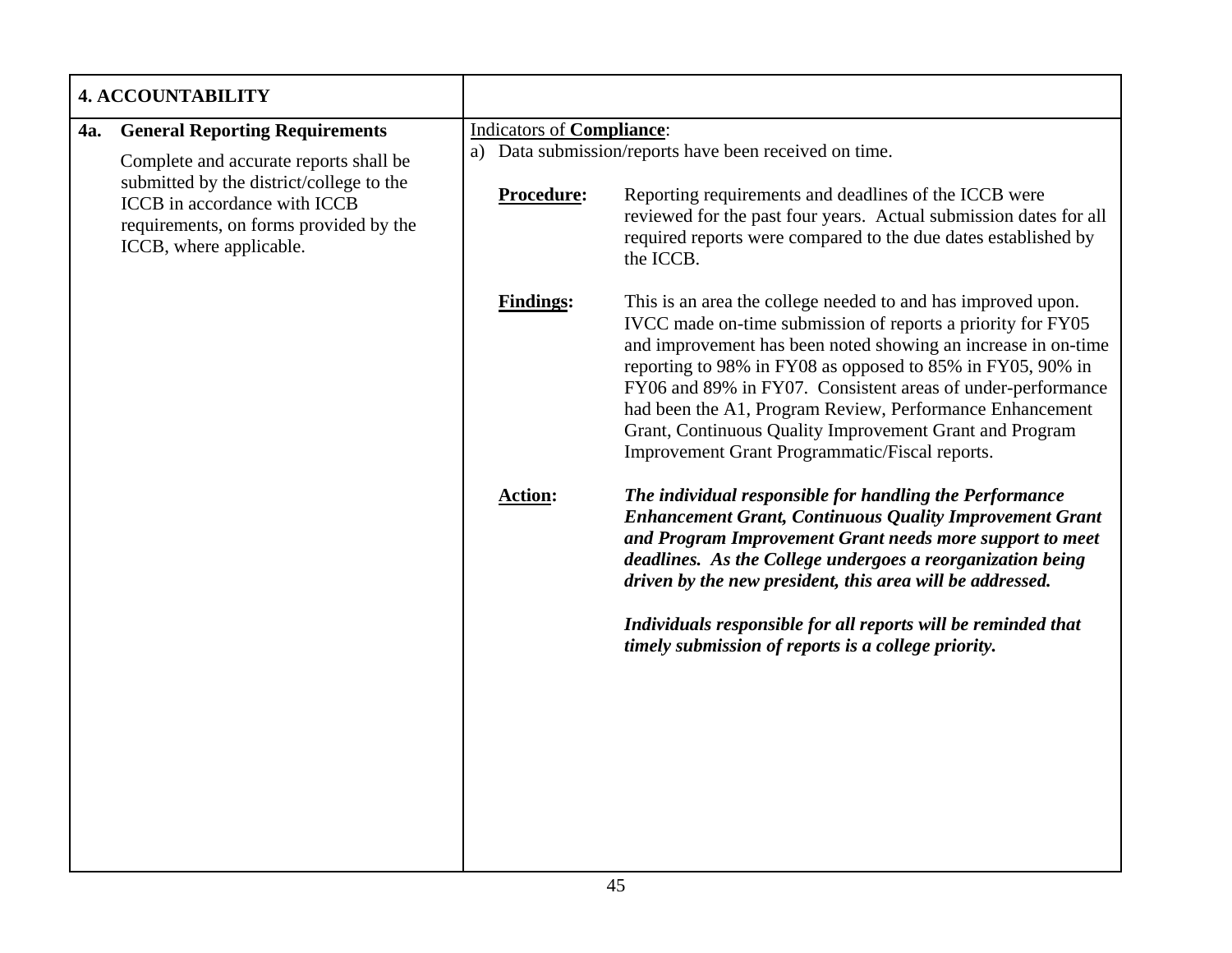| 4a. | <b>General Reporting Requirements</b> |                  | b) Data submissions are completed accurately and in the required format.                                                                                                                                                                                                                                                                                                                                                                                                                       |
|-----|---------------------------------------|------------------|------------------------------------------------------------------------------------------------------------------------------------------------------------------------------------------------------------------------------------------------------------------------------------------------------------------------------------------------------------------------------------------------------------------------------------------------------------------------------------------------|
|     | (continued)                           | Procedure:       | Determine if all reports have been submitted in the proper format                                                                                                                                                                                                                                                                                                                                                                                                                              |
|     |                                       |                  | and are accurate.                                                                                                                                                                                                                                                                                                                                                                                                                                                                              |
|     |                                       |                  |                                                                                                                                                                                                                                                                                                                                                                                                                                                                                                |
|     |                                       | <b>Findings:</b> | Reports submitted for the past four fiscal years have been in the<br>required format. All data submitted are believed to be accurate,<br>except for three data elements in the A-1 report and several<br>rooms in the Facilities report. In FY06 and FY07, the total<br>Remedial Credits Completed for Math, Communications and<br>Reading were under-reported in the A-1 report. In FY05, FY06,<br>FY07, and FY08, several newly constructed rooms were left out<br>of the Facilities report. |
|     |                                       | <b>Action:</b>   | The college will continue to submit records in the appropriate<br>format and make changes in procedures to verify accuracy of<br>all data submitted.                                                                                                                                                                                                                                                                                                                                           |
|     |                                       |                  | c) Data in different submissions are consistent.                                                                                                                                                                                                                                                                                                                                                                                                                                               |
|     |                                       | Procedure:       | Determine if report submissions containing related information<br>are consistent (A-1 & ID, C-1 & C-2, S-6 & Facilities).                                                                                                                                                                                                                                                                                                                                                                      |
|     |                                       | <b>Findings:</b> | Reports submitted for the past four fiscal years are consistent<br>with exceptions being the S-6 and Facilities reports for FY05,<br>FY06, FY07, and FY08.                                                                                                                                                                                                                                                                                                                                     |
|     |                                       | <b>Action:</b>   | The college will review all related reports for consistency<br>before submission. Procedures have been put in place to ensure<br>consistency of related reports. The ID report is generated from<br>the A-1 data. The S-6 data is imported into the Facilities<br>database and compared for consistency.                                                                                                                                                                                       |
|     |                                       |                  |                                                                                                                                                                                                                                                                                                                                                                                                                                                                                                |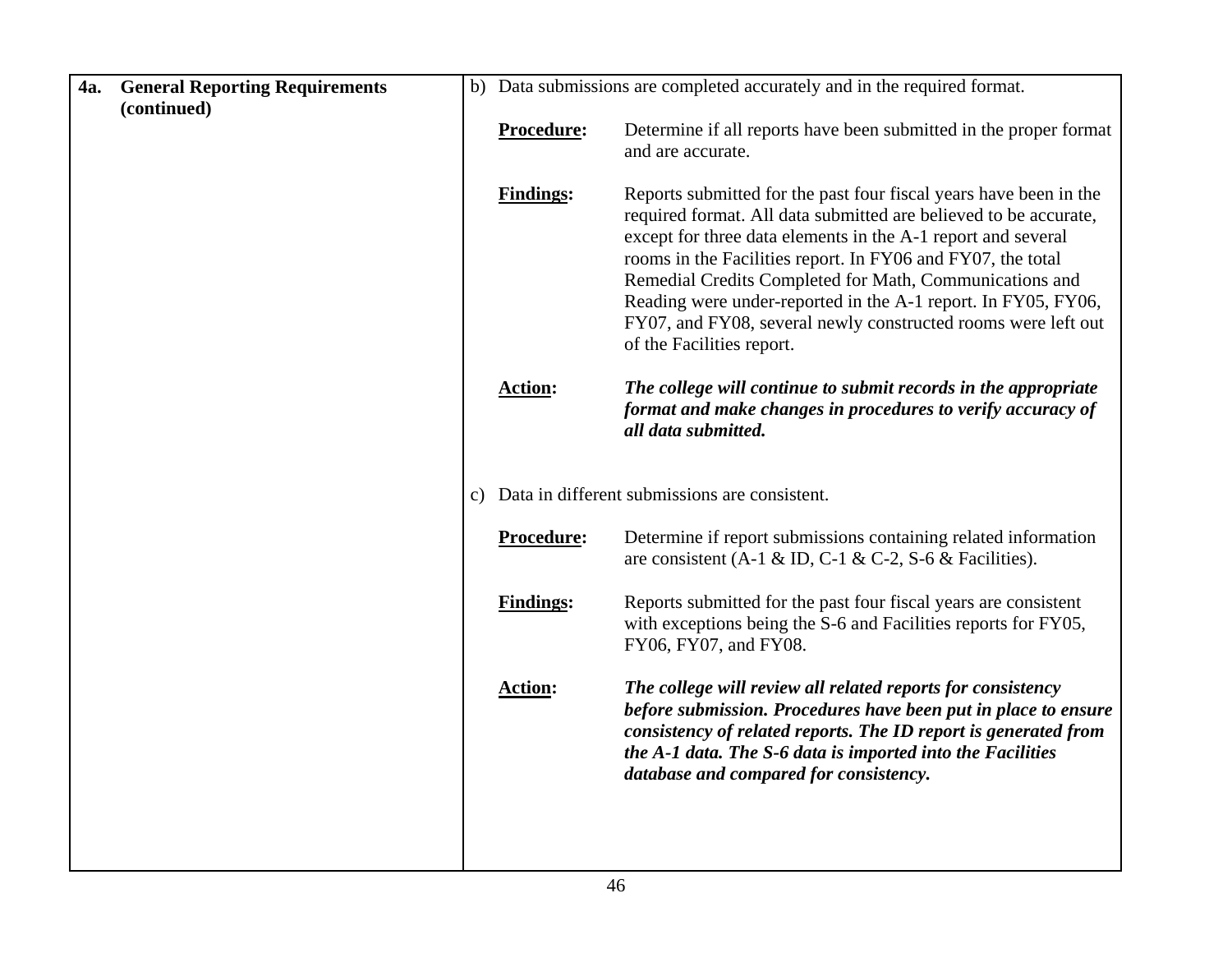| 4a. | <b>General Reporting Requirements</b> | <b>Indicators of Quality:</b> |                                                                          |
|-----|---------------------------------------|-------------------------------|--------------------------------------------------------------------------|
|     | (continued)                           |                               | a) Official college records support data submissions.                    |
|     |                                       |                               |                                                                          |
|     |                                       | <b>Findings:</b>              | College records support data submissions.                                |
|     |                                       |                               |                                                                          |
|     |                                       | <b>Action:</b>                | No action needed.                                                        |
|     |                                       |                               |                                                                          |
|     |                                       |                               |                                                                          |
|     |                                       |                               | b) College has a documented internal process for data flow and reporting |
|     |                                       |                               |                                                                          |
|     |                                       | <b>Findings:</b>              | The Administrative Assistant to the VP for Business Services             |
|     |                                       |                               | and Finance tracks submission of reports and sends reminders to          |
|     |                                       |                               | personnel responsible for submitting reports to ICCB.                    |
|     |                                       | <b>Action:</b>                | No action needed.                                                        |
|     |                                       |                               |                                                                          |
|     |                                       |                               |                                                                          |
|     |                                       |                               |                                                                          |
|     |                                       |                               |                                                                          |
|     |                                       |                               |                                                                          |
|     |                                       |                               |                                                                          |
|     |                                       |                               |                                                                          |
|     |                                       |                               |                                                                          |
|     |                                       |                               |                                                                          |
|     |                                       |                               |                                                                          |
|     |                                       |                               |                                                                          |
|     |                                       |                               |                                                                          |
|     |                                       |                               |                                                                          |
|     |                                       |                               |                                                                          |
|     |                                       |                               |                                                                          |
|     |                                       |                               |                                                                          |
|     |                                       |                               |                                                                          |
|     |                                       |                               |                                                                          |
|     |                                       |                               |                                                                          |
|     |                                       |                               |                                                                          |
|     |                                       |                               |                                                                          |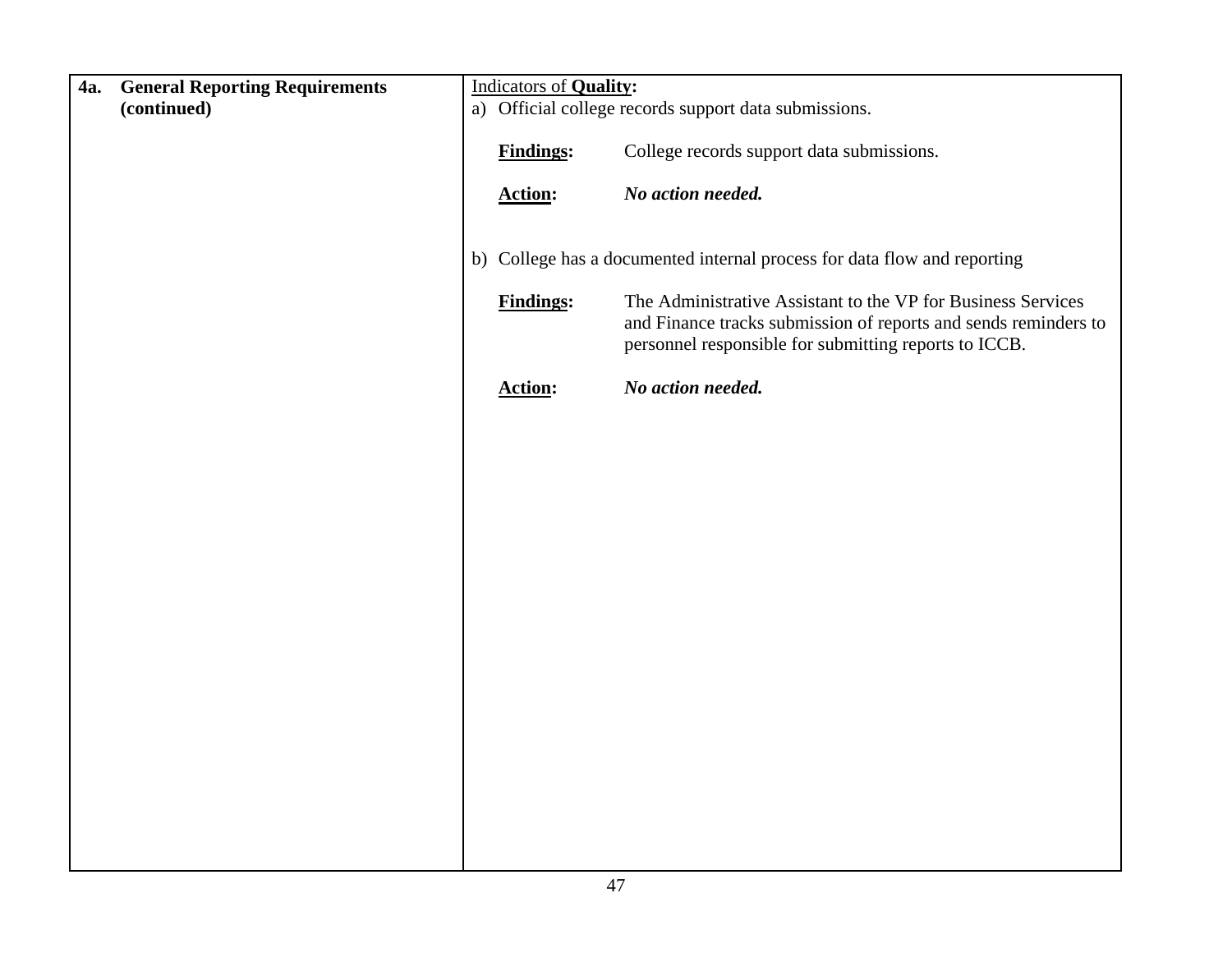| 4a. | <b>General Reporting Requirements</b> | Indicators of Compliance: |                                                                                                                                                                                                    |
|-----|---------------------------------------|---------------------------|----------------------------------------------------------------------------------------------------------------------------------------------------------------------------------------------------|
|     | (continued)                           |                           | Data Submissions/report for the following have been received on time and are                                                                                                                       |
|     |                                       |                           | completed accurately and in the required format:                                                                                                                                                   |
|     | Part A. Student Data Reporting        | Procedure:                | Reporting requirements and deadlines of the ICCB were<br>reviewed for the past four years.                                                                                                         |
|     |                                       |                           | Noncredit Course Enrollment Data (N1)                                                                                                                                                              |
|     |                                       | <b>Findings:</b>          | Reports completed in FY05-FY08 were on time, submitted in the<br>required format and believed to be accurate.                                                                                      |
|     |                                       | <b>Action:</b>            | The college will continue to submit Noncredit Course<br>Enrollment Data (N1) in a timely and accurate fashion.                                                                                     |
|     |                                       |                           | Annual Enrollment and Completion Data (A1)                                                                                                                                                         |
|     |                                       | <b>Findings:</b>          | Annual Enrollment and Completion Data (A1) were submitted<br>on time in the last two fiscal years but had three data elements<br>that were not reported correctly in FY07 and FY08.                |
|     |                                       | <b>Action:</b>            | The college has made the on-time submission of reports a<br>priority and has taken steps to ensure that Annual Enrollment<br>and Completion Data (A1) will be submitted accurately and on<br>time. |
|     |                                       |                           | Annual Student identification (1D)                                                                                                                                                                 |
|     |                                       | <b>Findings:</b>          | Reports completed in FY05-FY08 were on time, submitted in the<br>required format and believed to be accurate.                                                                                      |
|     |                                       | <b>Action:</b>            | The college will continue to submit Annual Student<br>Identification (ID) data accurately and on time.                                                                                             |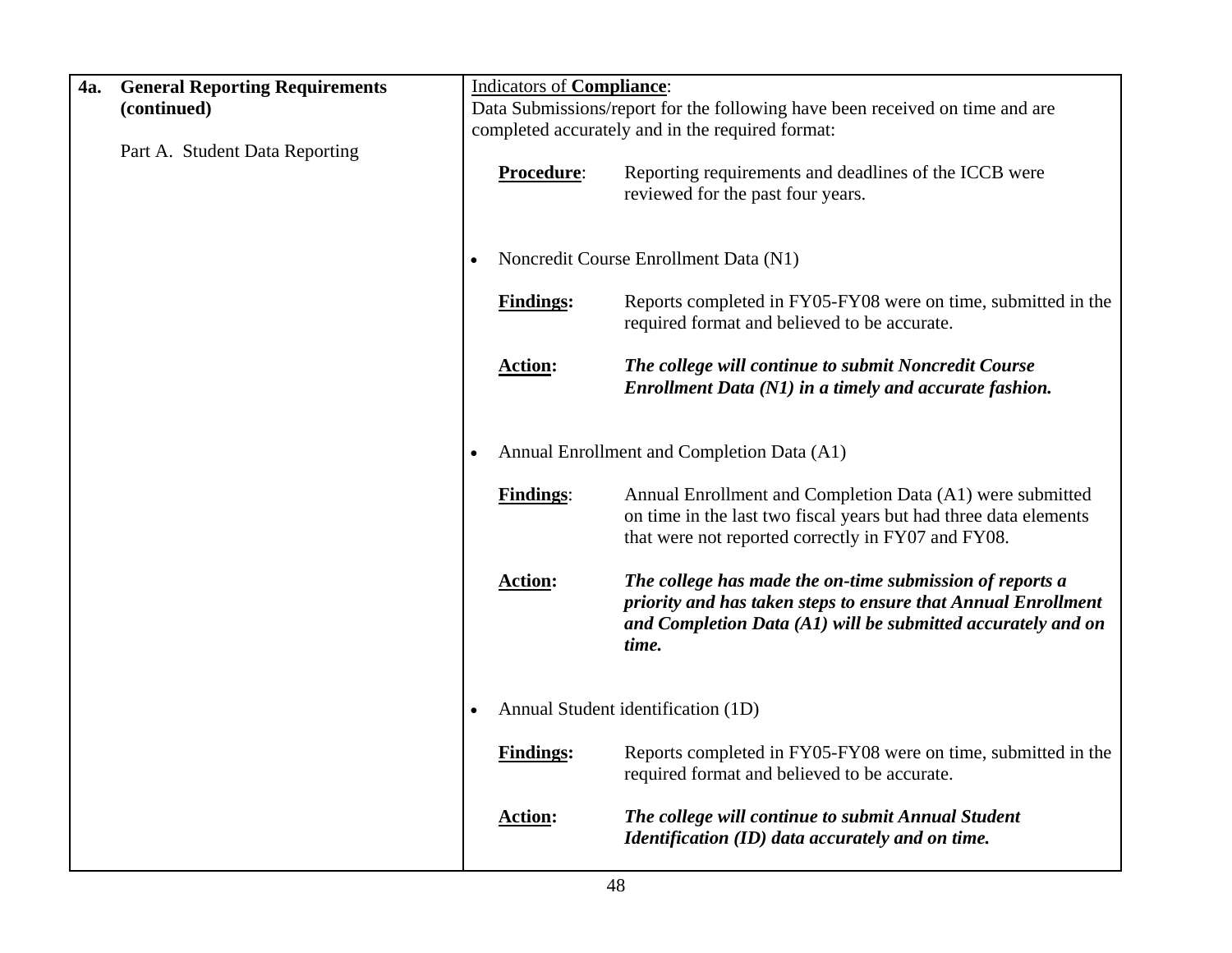| 4a. | <b>General Reporting Requirements</b><br>(continued) | Enrollment surveys        |                                                                                                                                 |
|-----|------------------------------------------------------|---------------------------|---------------------------------------------------------------------------------------------------------------------------------|
|     | Part A. Student Data Reporting<br>(continued)        | <b>Findings:</b>          | Nearly all of the reports completed in FY05-FY08 were on time,<br>submitted in the required format and believed to be accurate. |
|     |                                                      | <b>Action:</b>            | The college will strive to submit Enrollment surveys data<br>accurately and on time.                                            |
|     |                                                      | Fall Enrollment Data (E1) |                                                                                                                                 |
|     |                                                      | <b>Findings:</b>          | Reports completed in FY05-FY08 were on time, submitted in the<br>required format and believed to be accurate.                   |
|     |                                                      | <b>Action:</b>            | The college will continue to submit Fall Enrollment Data<br>accurately and on time.                                             |
|     |                                                      |                           | Summer Graduate Reporting for IPEDS GRS                                                                                         |
|     |                                                      | <b>Findings:</b>          | Reports completed in FY05-FY08 were on time, submitted in the<br>required format and believed to be accurate.                   |
|     |                                                      | <b>Action:</b>            | The college will continue to submit Summer Graduate<br>Reporting for IPEDS GRS accurately and on time.                          |
|     |                                                      |                           | Career and Tech Ed Graduate Follow-up (FS) Data                                                                                 |
|     |                                                      | <b>Findings:</b>          | Reports completed in FY05-FY08 were on time, submitted in the<br>required format and believed to be accurate.                   |
|     |                                                      | <b>Action:</b>            | The college will continue to submit Career and Tech Ed<br>Graduate Follow-up (FS) Data accurately and in a timely<br>fashion.   |
|     |                                                      |                           |                                                                                                                                 |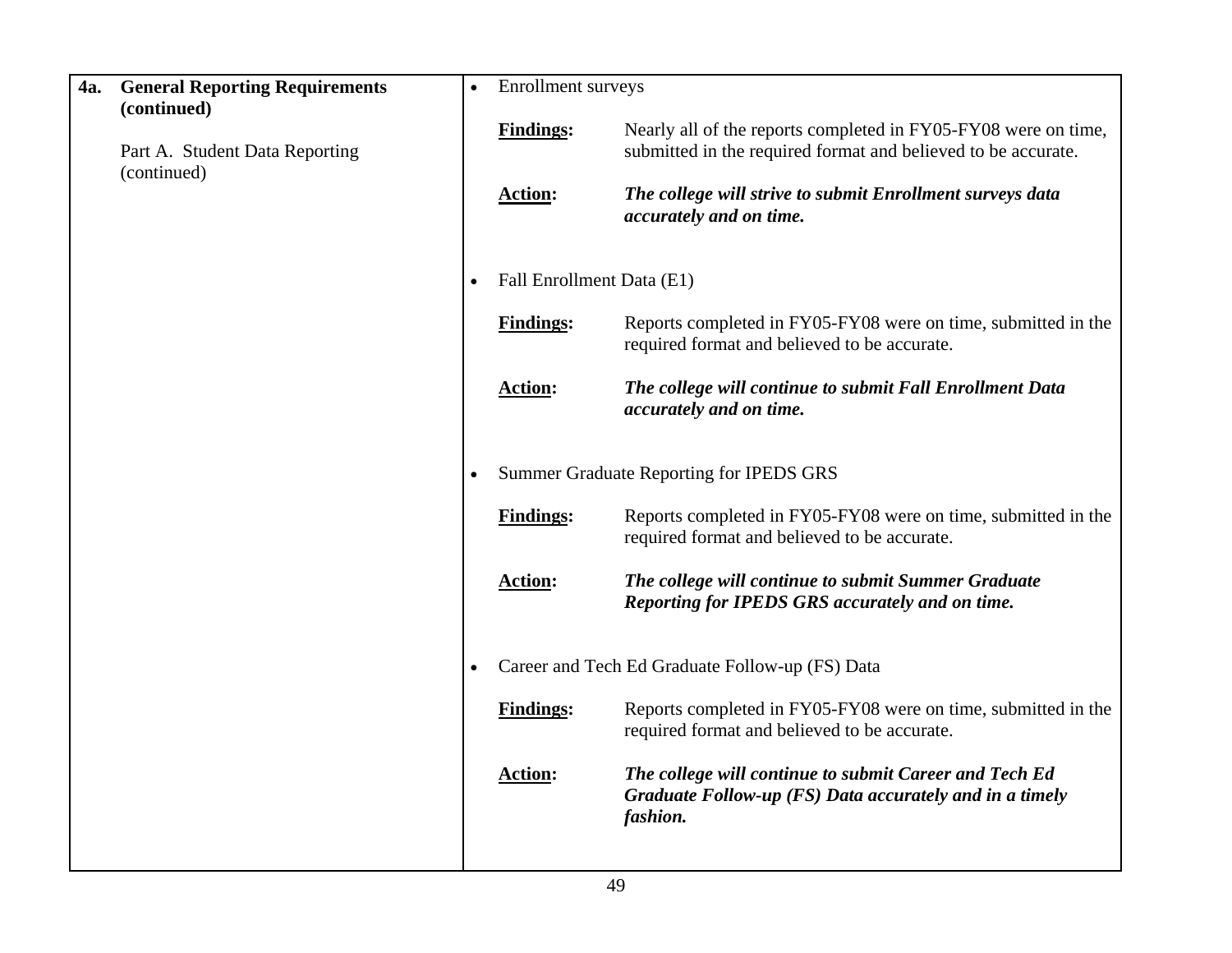| 4a. | <b>General Reporting Requirements</b>  |           | <b>Indicators of Compliance:</b> |                                                                                                               |
|-----|----------------------------------------|-----------|----------------------------------|---------------------------------------------------------------------------------------------------------------|
|     | (continued)                            |           |                                  | Data Submissions/report for the following have been received on time and are                                  |
|     | Part B. Faculty/Staff Data Submissions |           |                                  | complete accurately and in the required format:                                                               |
|     |                                        | $\bullet$ |                                  | Faculty, Staff & Salary Data (C1)                                                                             |
|     |                                        |           | Procedure:                       | Staff reviewed FY05-FY08 C1 review schedule and compared<br>them to ICCB's report of submission information.  |
|     |                                        |           | <b>Findings:</b>                 | Reports completed in FY05-FY08 were on time, submitted in the<br>required format and believed to be accurate. |
|     |                                        |           | <b>Action:</b>                   | The college will continue to submit Faculty, Staff & Salary<br>Data (C1) in a timely and accurate fashion.    |
|     |                                        | $\bullet$ |                                  | Faculty, Staff & Salary Data (C2)                                                                             |
|     |                                        |           | Procedure:                       | Staff reviewed FY05-FY08 C2 review schedule and compared<br>them to ICCB's report of submission information.  |
|     |                                        |           | <b>Findings:</b>                 | Reports completed in FY05-FY08 were on time, submitted in the<br>required format and believed to be accurate. |
|     |                                        |           | <b>Action:</b>                   | The college will continue to submit Faculty, Staff & Salary<br>Data (C2) in a timely and accurate fashion.    |
|     |                                        |           |                                  |                                                                                                               |
|     |                                        |           |                                  |                                                                                                               |
|     |                                        |           |                                  |                                                                                                               |
|     |                                        |           |                                  |                                                                                                               |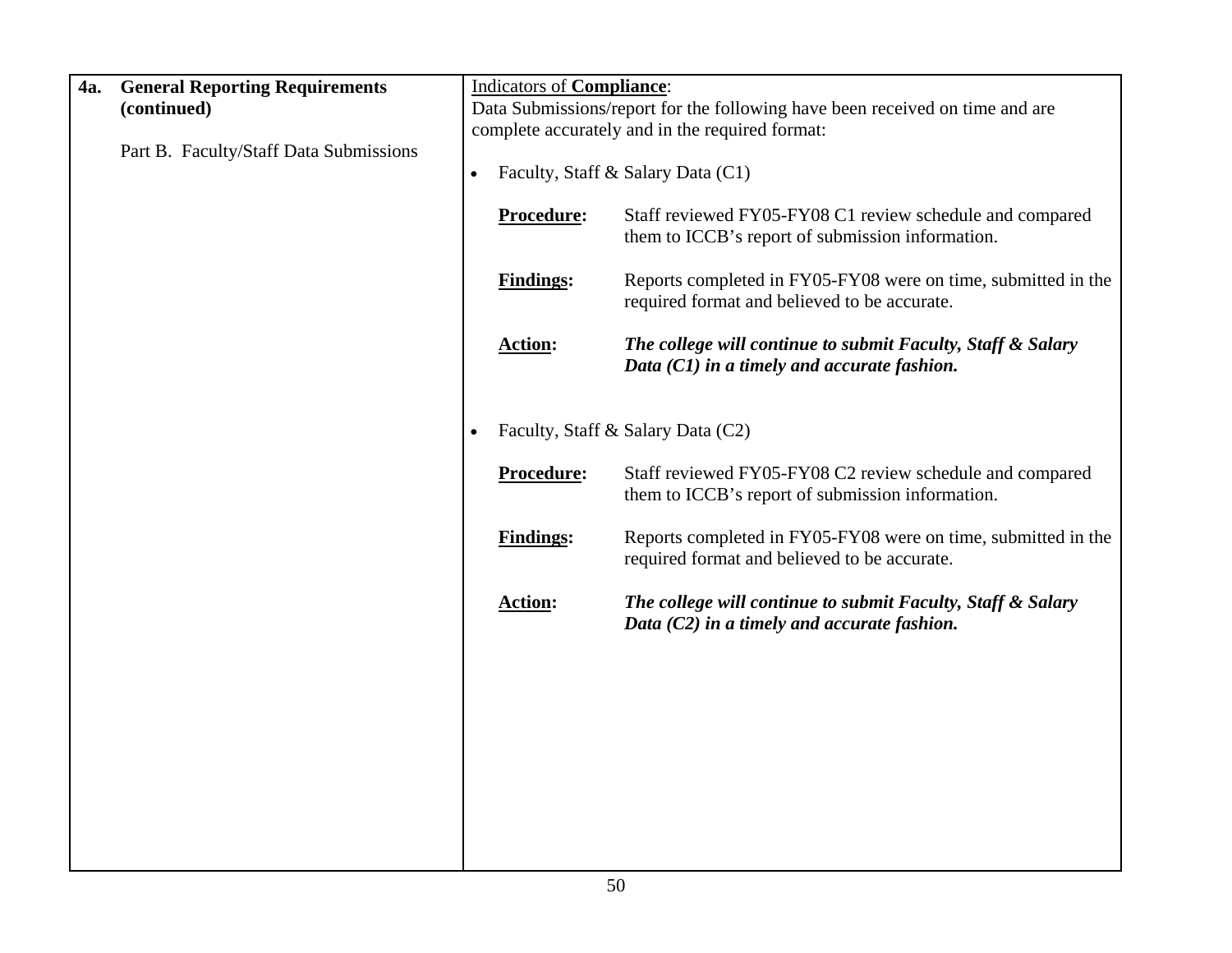| 4a. | <b>General Reporting Requirements</b> |           | <b>Indicators of Compliance:</b>                 |                                                                                                               |
|-----|---------------------------------------|-----------|--------------------------------------------------|---------------------------------------------------------------------------------------------------------------|
|     | (continued)                           |           |                                                  | Data Submissions/reports for the following have been received on time and are                                 |
|     |                                       |           | completed accurately and in the required format: |                                                                                                               |
|     | Part C. Financial Data Submissions    |           | Procedure:                                       | Reporting requirements and deadlines of the ICCB were<br>reviewed for the past four years.                    |
|     |                                       | $\bullet$ | Audit                                            |                                                                                                               |
|     |                                       |           | <b>Findings:</b>                                 | Reports completed in FY05-FY08 were on time, submitted in the<br>required format and believed to be accurate. |
|     |                                       |           | <b>Action:</b>                                   | The college will continue to submit the Audit in a timely and<br>accurate fashion.                            |
|     |                                       |           | <b>Audit/Unit Cost Reconciliation</b>            |                                                                                                               |
|     |                                       |           | <b>Findings:</b>                                 | Reports completed in FY05-FY08 were on time, submitted in the<br>required format and believed to be accurate. |
|     |                                       |           | <b>Action:</b>                                   | The college will continue to submit the Audit/Unit Cost<br>Reconciliation in a timely and accurate fashion.   |
|     |                                       |           | <b>Audit/UFRS Reconciliation</b>                 |                                                                                                               |
|     |                                       |           | <b>Findings:</b>                                 | Reports completed in FY05-FY08 were on time, submitted in the<br>required format and believed to be accurate. |
|     |                                       |           | <b>Action:</b>                                   | The college will continue to submit the Audit/UFRS<br>Reconciliation in a timely and accurate fashion.        |
|     |                                       |           |                                                  |                                                                                                               |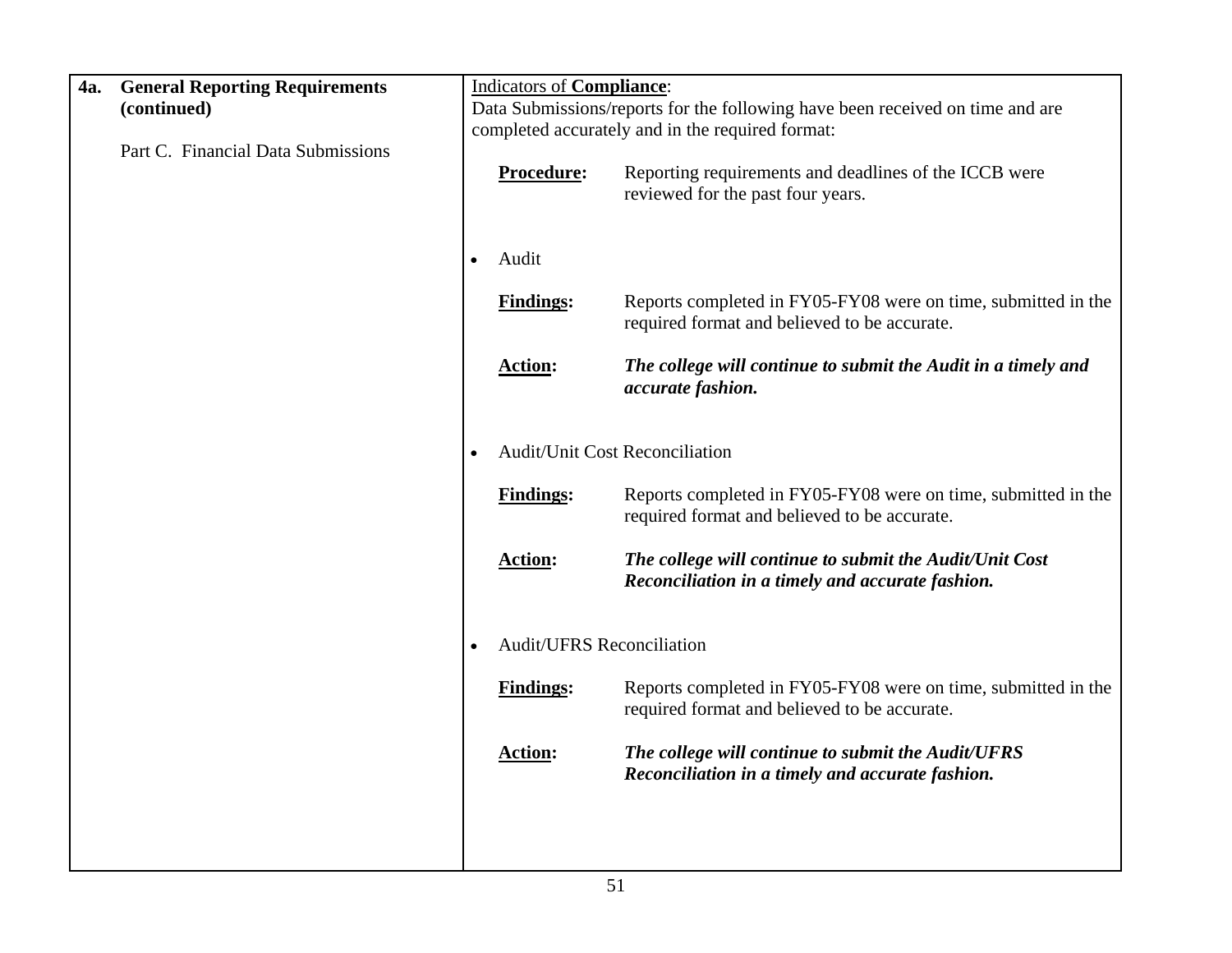| <b>4a.</b> | <b>General Reporting Requirements</b><br>(continued) | $\bullet$ | <b>Budget</b>              |                                                                                                                                                  |
|------------|------------------------------------------------------|-----------|----------------------------|--------------------------------------------------------------------------------------------------------------------------------------------------|
|            | Part C. Financial Data Submissions<br>(continued)    |           | <b>Findings:</b>           | Reports completed in FY05-FY08 were on time, submitted in the<br>required format and believed to be accurate.                                    |
|            |                                                      |           | <b>Action:</b>             | The college will continue to submit the Budget in a timely and<br>accurate fashion.                                                              |
|            |                                                      |           | Certificate of Charge back |                                                                                                                                                  |
|            |                                                      |           | <b>Findings:</b>           | Reports completed in FY05-FY08 were on time, submitted in the<br>required format and believed to be accurate.                                    |
|            |                                                      |           | <b>Action:</b>             | The college will continue to submit the Certificate of Charge<br>back in a timely and accurate fashion.                                          |
|            |                                                      |           |                            | Certificate of Publication for Annual Financial Statement.                                                                                       |
|            |                                                      |           | <b>Findings:</b>           | Reports completed in FY05-FY08 were on time, submitted in the<br>required format and believed to be accurate.                                    |
|            |                                                      |           | <b>Action:</b>             | The college will continue to submit the Certificate of<br><b>Publication for Annual Financial Statement in a timely and</b><br>accurate fashion. |
|            |                                                      | $\bullet$ | Certificate for Tax Levy   |                                                                                                                                                  |
|            |                                                      |           | <b>Findings:</b>           | Reports completed in FY05-FY08 were on time, submitted in the<br>required format and believed to be accurate.                                    |
|            |                                                      |           | <b>Action:</b>             | The college will continue to submit the Certificate for Tax Levy<br>in a timely and accurate fashion.                                            |
|            |                                                      |           |                            |                                                                                                                                                  |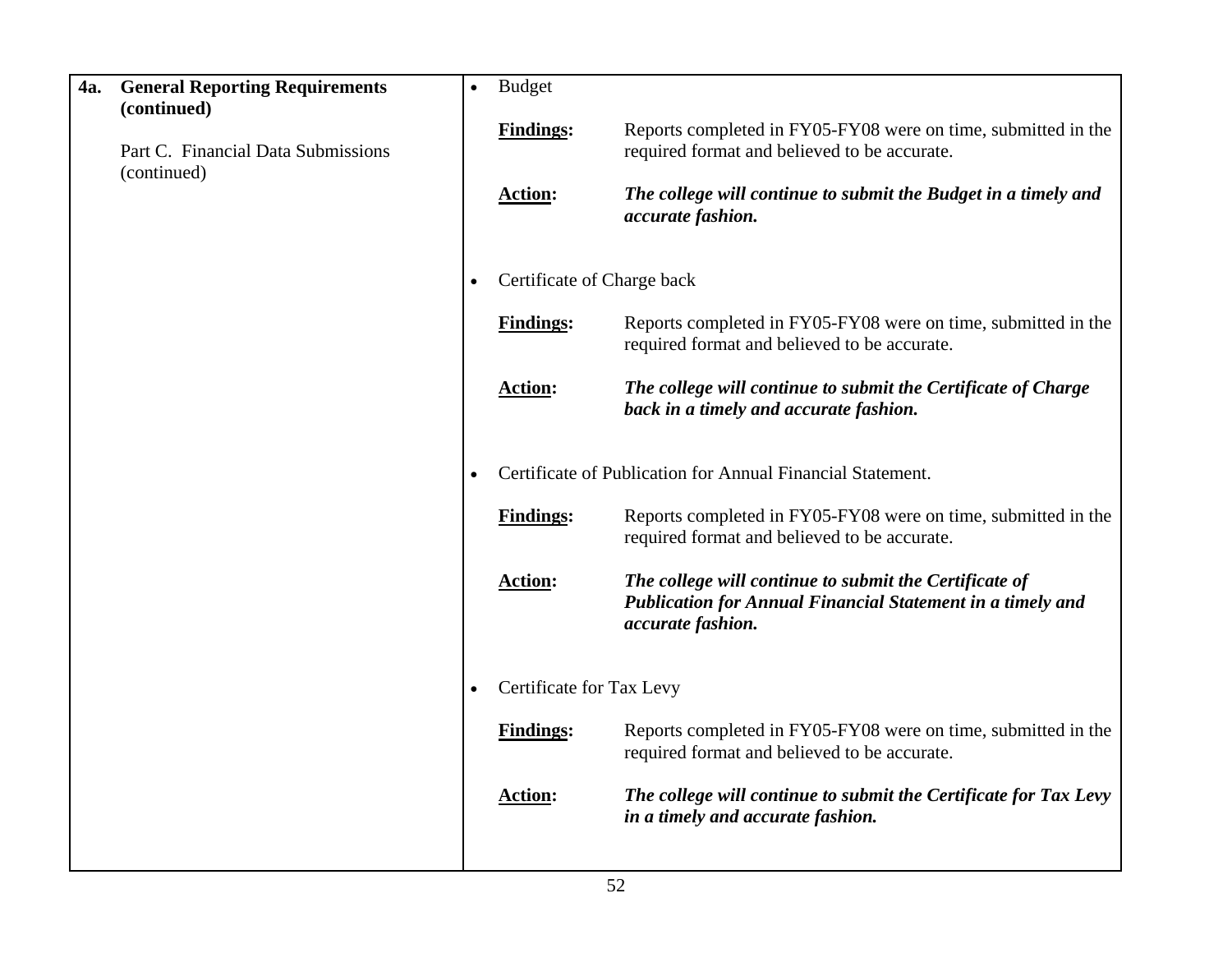| 4a. | <b>General Reporting Requirements</b><br>(continued) | $\bullet$ |                                    | S3 or SU/SR Course Enrollment Data                                                                                                                                                      |
|-----|------------------------------------------------------|-----------|------------------------------------|-----------------------------------------------------------------------------------------------------------------------------------------------------------------------------------------|
|     | Part C. Financial Data Submissions<br>(continued)    |           | <b>Findings:</b><br><b>Action:</b> | Reports completed in FY05-FY08 were on time, submitted in the<br>required format and believed to be accurate.<br>The college will continue to submit the SU/SRt in a timely<br>fashion. |
|     |                                                      | $\bullet$ | <b>Uniform Financial Reports</b>   |                                                                                                                                                                                         |
|     |                                                      |           | <b>Findings:</b>                   | Reports completed in FY05-FY08 except Spring FY05 were<br>submitted on time. They were submitted in the required format<br>and believed to be accurate.                                 |
|     |                                                      |           | <b>Action:</b>                     | The college will continue to submit the Uniform Financial<br>Reports, Spring and Summer/Fall in a timely and accurate<br>fashion.                                                       |
|     |                                                      |           | Unit Cost                          |                                                                                                                                                                                         |
|     |                                                      |           | <b>Findings:</b>                   | Reports completed in FY05-FY08 were on time, submitted in the<br>required format and believed to be accurate.                                                                           |
|     |                                                      |           | <b>Action:</b>                     | The college will continue to submit the Unit Cost in a timely<br>and accurate fashion.                                                                                                  |
|     |                                                      |           |                                    |                                                                                                                                                                                         |
|     |                                                      |           |                                    |                                                                                                                                                                                         |
|     |                                                      |           |                                    |                                                                                                                                                                                         |
|     |                                                      |           |                                    |                                                                                                                                                                                         |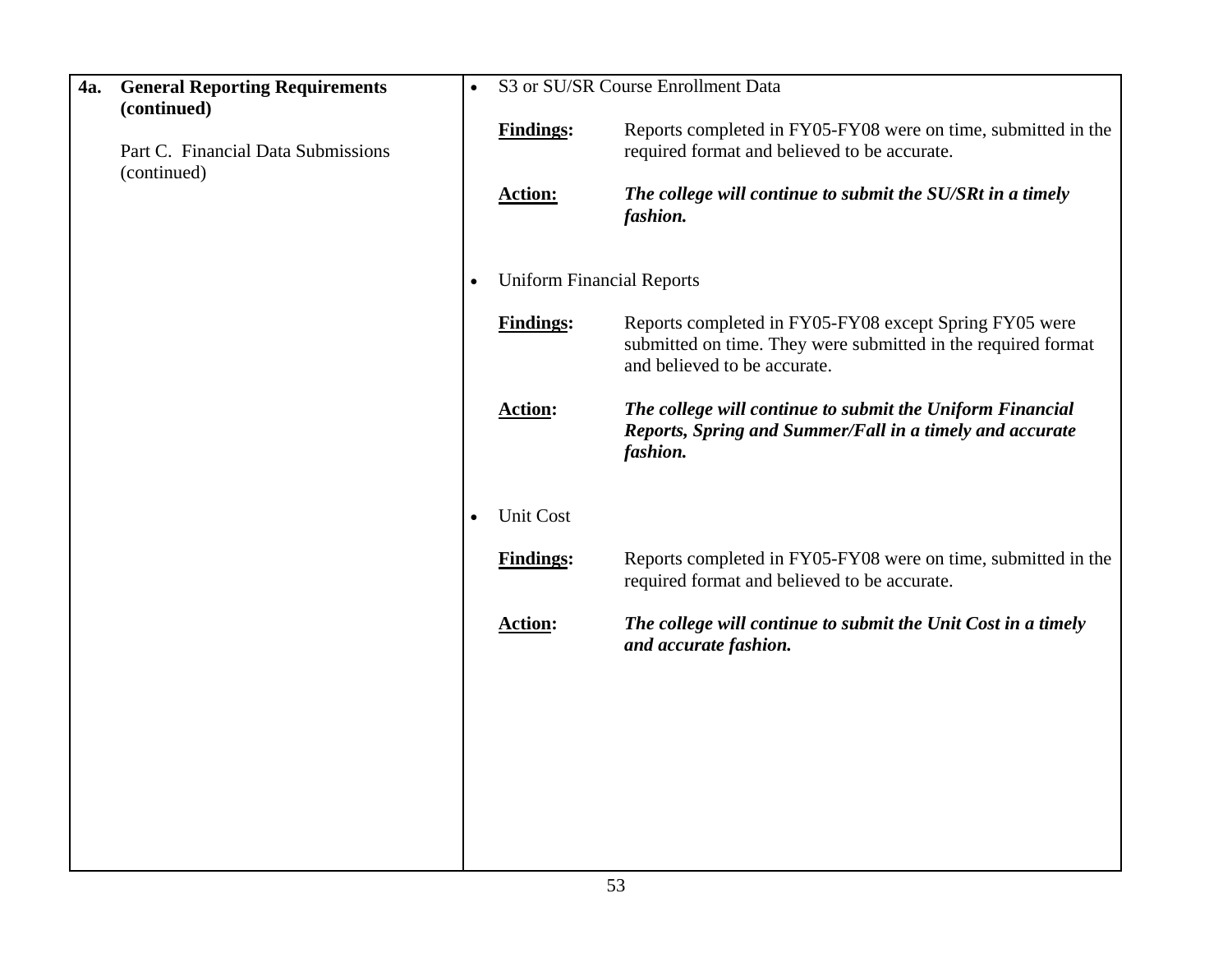| 4a. | <b>General Reporting Requirements</b><br>(continued) | $\bullet$ | <b>Budget Survey</b> |                                                                                                               |
|-----|------------------------------------------------------|-----------|----------------------|---------------------------------------------------------------------------------------------------------------|
|     | Part C. Financial Data Submissions<br>(continued)    |           | <b>Findings:</b>     | Reports completed in FY05-FY08 were on time, submitted in the<br>required format and believed to be accurate. |
|     |                                                      |           | <b>Action:</b>       | The college will continue to submit the Budget Survey in a<br>timely and accurate fashion.                    |
|     |                                                      | $\bullet$ | Tax Revenue Report   |                                                                                                               |
|     |                                                      |           | <b>Findings:</b>     | Reports completed in FY05-FY08 were on time, submitted in the<br>required format and believed to be accurate. |
|     |                                                      |           | <b>Action:</b>       | The college will continue to submit the Tax Revenue Report<br>in a timely and accurate fashion.               |
|     |                                                      |           |                      |                                                                                                               |
|     |                                                      |           |                      |                                                                                                               |
|     |                                                      |           |                      |                                                                                                               |
|     |                                                      |           |                      |                                                                                                               |
|     |                                                      |           |                      |                                                                                                               |
|     |                                                      |           |                      |                                                                                                               |
|     |                                                      |           |                      |                                                                                                               |
|     |                                                      |           |                      |                                                                                                               |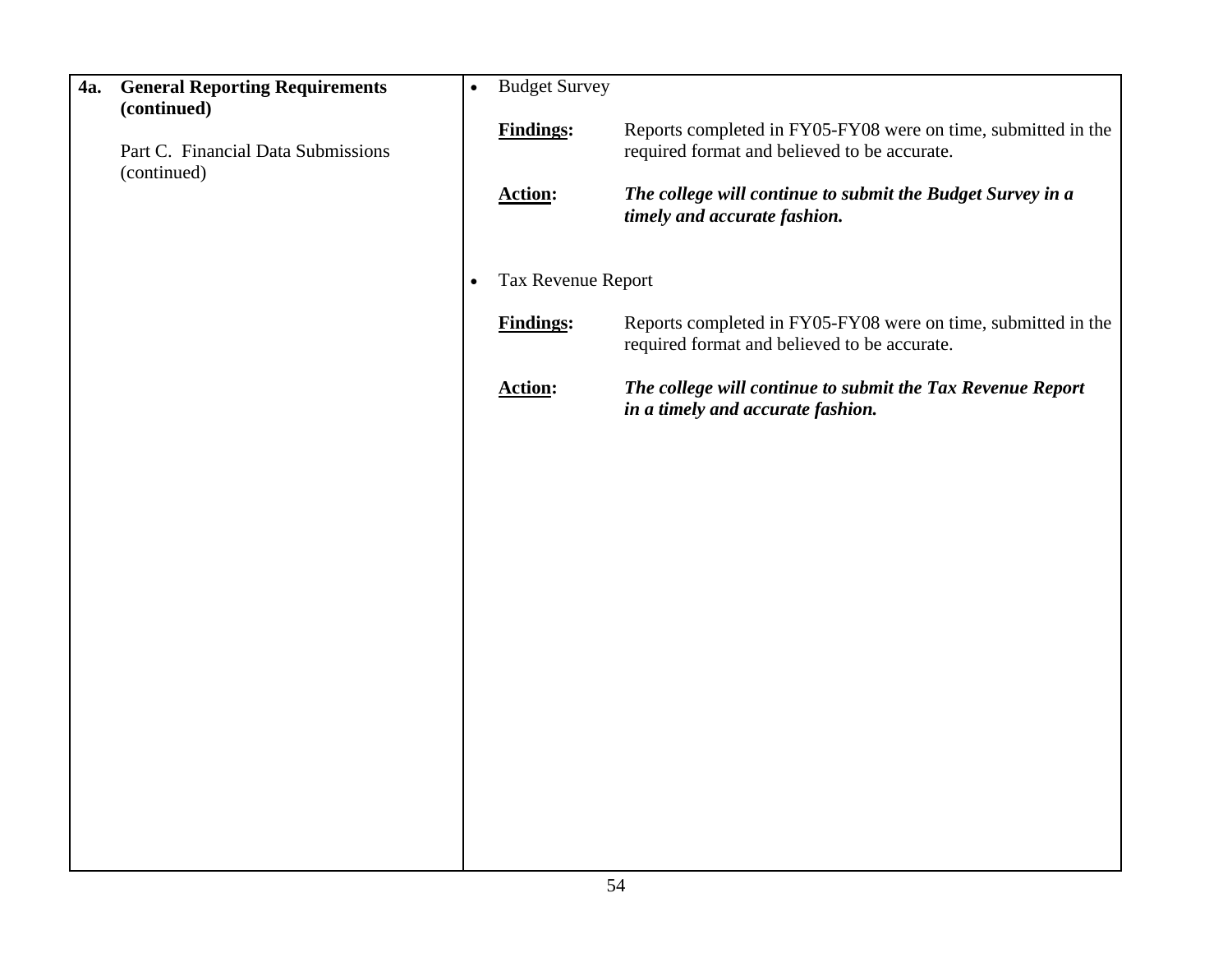| 4a. | <b>General Reporting Requirements</b> |           | <b>Indicators of Compliance:</b> |                                                                                                                                                                  |
|-----|---------------------------------------|-----------|----------------------------------|------------------------------------------------------------------------------------------------------------------------------------------------------------------|
|     | (continued)                           |           |                                  | Data Submissions/report for the following have been received on time and are                                                                                     |
|     |                                       |           |                                  | completed accurately and in the required format:                                                                                                                 |
|     | Part D. Facilities Data Submissions   |           | Procedure:                       | Reporting requirements and deadlines of the ICCB were<br>reviewed for the past four years.                                                                       |
|     |                                       |           | <b>Facilities Data</b>           |                                                                                                                                                                  |
|     |                                       |           | <b>Findings:</b>                 | Reports completed in FY05-FY08 were on time and in the<br>required format. In FY05 through FY08, several newly<br>constructed rooms were left out of the report. |
|     |                                       |           | <b>Action:</b>                   | The college will continue to submit records in the appropriate<br>format and make changes in procedures to verify accuracy of<br>all data submitted.             |
|     |                                       |           |                                  | Sq. Footage of Planned Construction and Owned Land (C1.1& C1/3)                                                                                                  |
|     |                                       |           | <b>Findings:</b>                 | Reports completed in FY05-FY08 were on time, submitted in the<br>required format and believed to be accurate.                                                    |
|     |                                       |           | <b>Action:</b>                   | The college will continue to submit the Sq. Footage of Planned<br>Construction and Owned Land (C1.1 & C1/3)<br>in a timely and accurate fashion.                 |
|     |                                       | $\bullet$ |                                  | <b>Construction Project Status Report</b>                                                                                                                        |
|     |                                       |           | <b>Findings:</b>                 | Reports completed in FY05-FY08 were on time, submitted in the<br>required format and believed to be accurate.                                                    |
|     |                                       |           | <b>Action:</b>                   | The college will continue to submit the Construction Project<br>Status Report in a timely and accurate fashion.                                                  |
|     |                                       |           |                                  |                                                                                                                                                                  |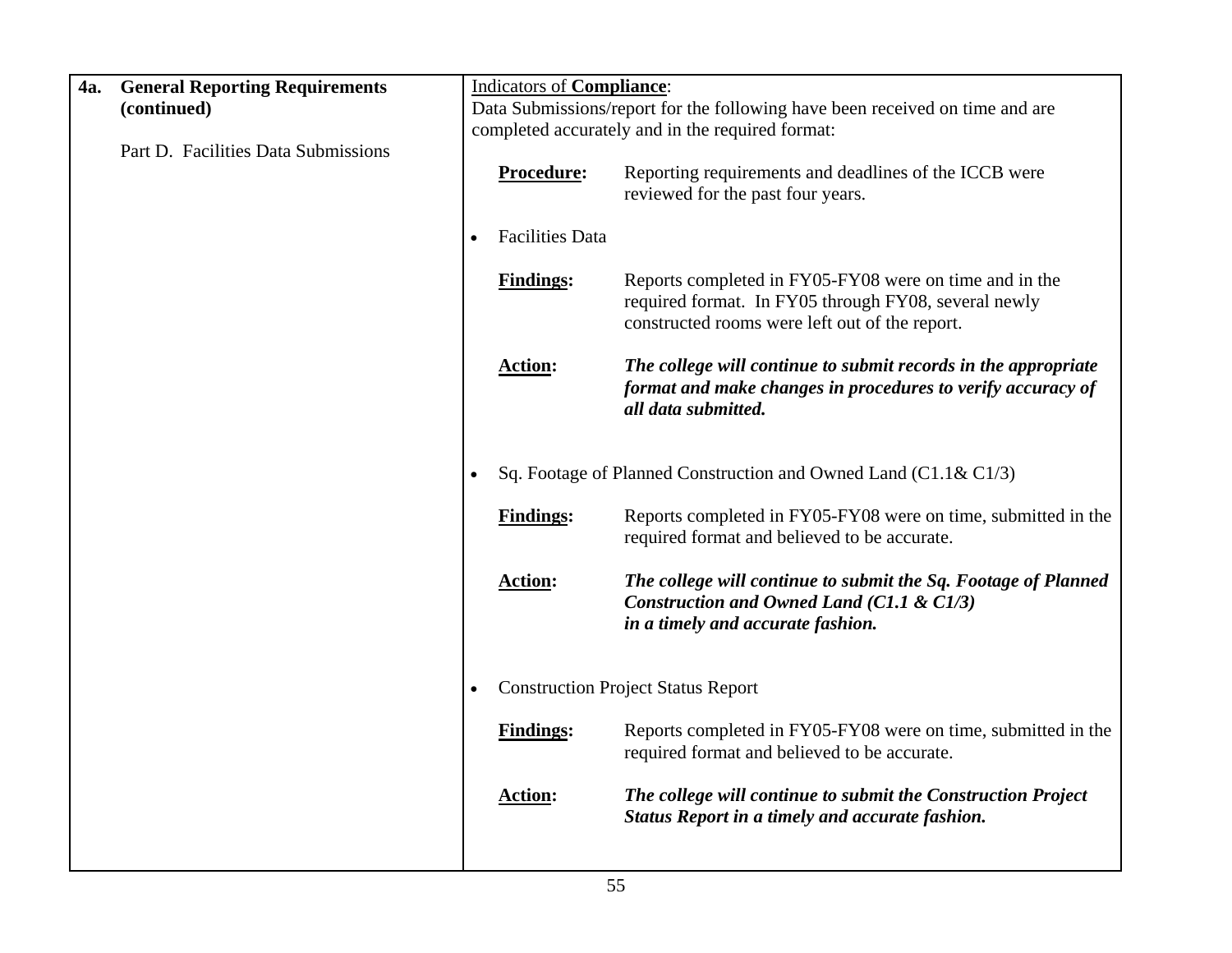| 4a. | <b>General Reporting Requirements</b><br>(continued) | $\bullet$ |                  | <b>RAMP</b> (Capital Budget Request)                                                                          |
|-----|------------------------------------------------------|-----------|------------------|---------------------------------------------------------------------------------------------------------------|
|     | Part D. Facilities Data Submissions<br>(continued)   |           | <b>Findings:</b> | Reports completed in FY05-FY08 were on time, submitted in the<br>required format and believed to be accurate. |
|     |                                                      |           | <b>Action:</b>   | The college will continue to submit the RAMP (Capital Budget<br>Request) in a timely and accurate fashion.    |
|     |                                                      | $\bullet$ | S6/S7 Data       |                                                                                                               |
|     |                                                      |           | <b>Findings:</b> | Reports completed in FY05-FY08 were on time, submitted in the<br>required format and believed to be accurate. |
|     |                                                      |           | <b>Action:</b>   | The college will continue to submit the S6/S7 Data in a timely<br>and accurate fashion.                       |
|     |                                                      |           |                  |                                                                                                               |
|     |                                                      |           |                  |                                                                                                               |
|     |                                                      |           |                  |                                                                                                               |
|     |                                                      |           |                  |                                                                                                               |
|     |                                                      |           |                  |                                                                                                               |
|     |                                                      |           |                  |                                                                                                               |
|     |                                                      |           |                  |                                                                                                               |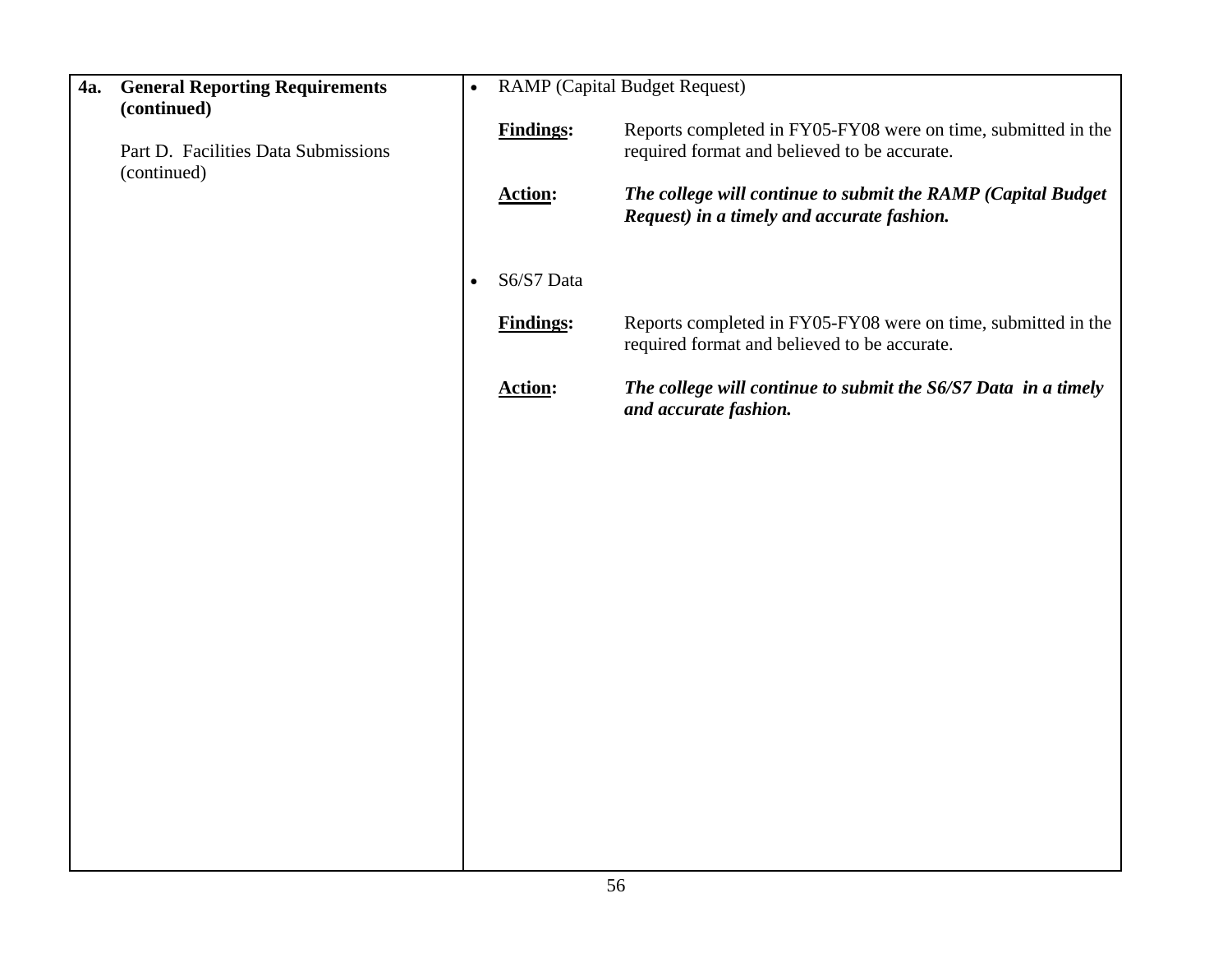| <b>General Reporting Requirements.</b><br>4a. | <b>Indicators of Compliance:</b>           |                                                                                                                                                                                                                                                                                                                                                                                                                                                                                                                                                                                                                                                                                                                                                                                                    |
|-----------------------------------------------|--------------------------------------------|----------------------------------------------------------------------------------------------------------------------------------------------------------------------------------------------------------------------------------------------------------------------------------------------------------------------------------------------------------------------------------------------------------------------------------------------------------------------------------------------------------------------------------------------------------------------------------------------------------------------------------------------------------------------------------------------------------------------------------------------------------------------------------------------------|
| (continued)                                   |                                            | Data Submission/report for the following have been received on time and are                                                                                                                                                                                                                                                                                                                                                                                                                                                                                                                                                                                                                                                                                                                        |
|                                               |                                            | completed accurately and in the required format:                                                                                                                                                                                                                                                                                                                                                                                                                                                                                                                                                                                                                                                                                                                                                   |
| Part E. Other Submissions                     | Procedure:                                 | Reporting requirements and deadlines of the ICCB were<br>reviewed for the past four years.                                                                                                                                                                                                                                                                                                                                                                                                                                                                                                                                                                                                                                                                                                         |
|                                               | Program Review Report                      |                                                                                                                                                                                                                                                                                                                                                                                                                                                                                                                                                                                                                                                                                                                                                                                                    |
|                                               | <b>Findings:</b>                           | Program Review reports for FY05 and FY06 were submitted late<br>and for FY07 and FY08 were submitted on time. All of these<br>reports were submitted in the required format and believed to be<br>accurate.                                                                                                                                                                                                                                                                                                                                                                                                                                                                                                                                                                                        |
|                                               | <b>Action:</b>                             | The college will remind staff of the importance of submitting<br>the Program Review reports in a timely and accurate fashion.                                                                                                                                                                                                                                                                                                                                                                                                                                                                                                                                                                                                                                                                      |
|                                               | <b>Program Review Listing</b><br>$\bullet$ |                                                                                                                                                                                                                                                                                                                                                                                                                                                                                                                                                                                                                                                                                                                                                                                                    |
|                                               | <b>Findings:</b>                           | For FY04, FY06, and FY08, the College's occupational program<br>reviews matched the ICCB schedule. The only exceptions<br>identified in FY05 and FY07 were the certificate programs that<br>we specifically began offering at the Sheridan Correctional<br>Center during FY04. Data were not available to report on during<br>FY04 for the correctional programs. In FY08 we added the Food<br>Service and the Warehousing and Distribution programs into the<br>schedule. In FY05 we failed to include the Horticulture<br>correctional program. In FY07 we did not include the $A+$<br>Computer Networking correctional program. Per the ICCB<br>schedule, the remaining correctional programs, Beginning<br>Welding and Commercial Custodial Training, are scheduled for<br>review during FY09. |
|                                               | <b>Action:</b>                             | The College will strive to ensure that IVCC's occupational<br>review schedule matches that of the ICCB.                                                                                                                                                                                                                                                                                                                                                                                                                                                                                                                                                                                                                                                                                            |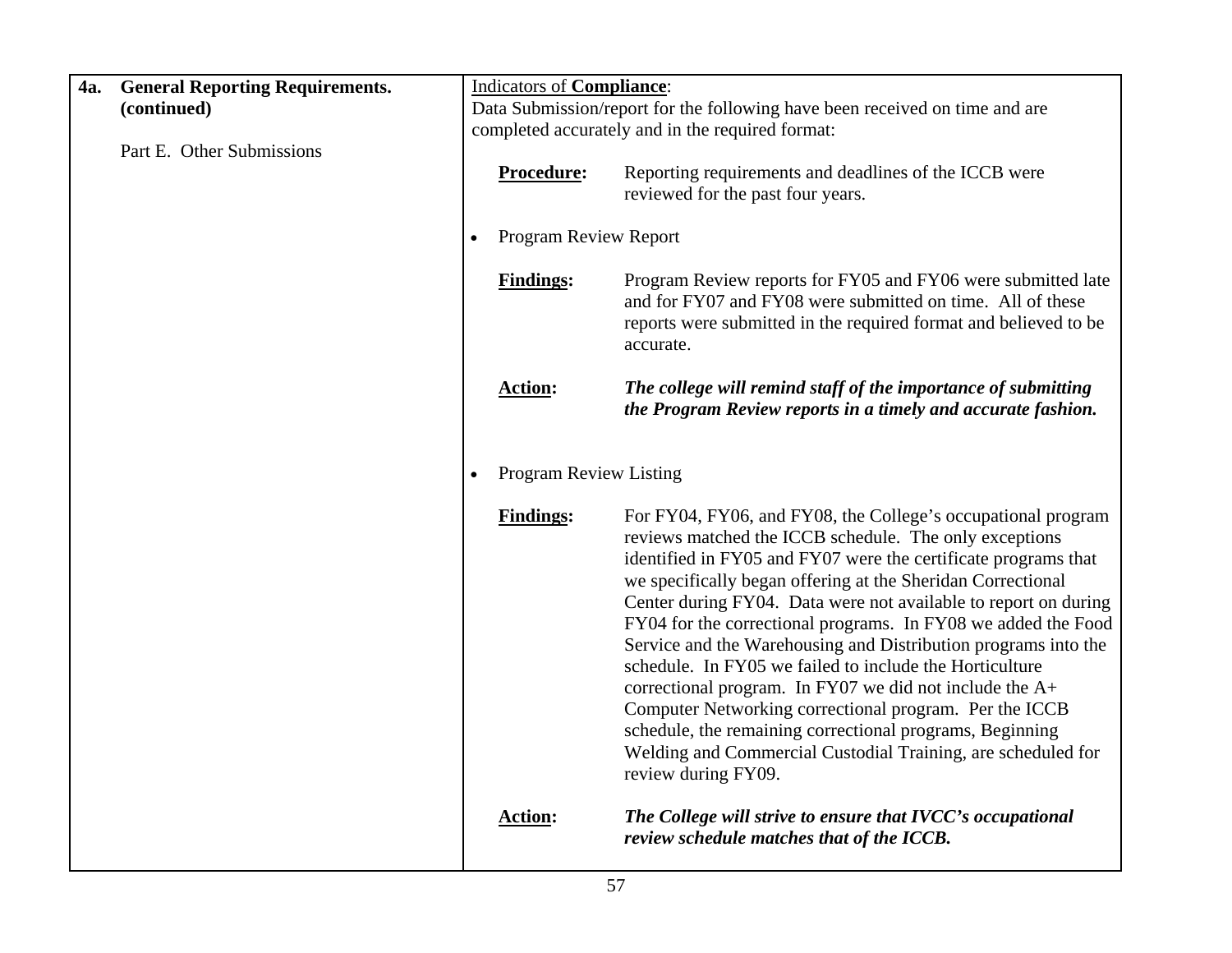| 4a. | <b>General Reporting Requirements</b><br>(continued) | <b>Special Initiatives Reports</b> |                                                                                                                                                             |  |  |  |
|-----|------------------------------------------------------|------------------------------------|-------------------------------------------------------------------------------------------------------------------------------------------------------------|--|--|--|
|     |                                                      | Procedure:                         | ICCB submission reports were reviewed.                                                                                                                      |  |  |  |
|     | Part E. Other Submissions<br>(continued)             | $\ast$                             | <b>Tech Prep Support Grant Report</b>                                                                                                                       |  |  |  |
|     |                                                      | <b>Findings:</b>                   | Reports completed in FY05-FY06 were on time, submitted in the<br>required format and believes to be accurate.                                               |  |  |  |
|     |                                                      | <b>Action:</b>                     | This report is no longer required.                                                                                                                          |  |  |  |
|     |                                                      | $\ast$                             | Perkins Fiscal Report                                                                                                                                       |  |  |  |
|     |                                                      | <b>Findings:</b>                   | Reports completed in FY05-FY07 were on time, submitted in the<br>required format and believes to be accurate.                                               |  |  |  |
|     |                                                      | <b>Action:</b>                     | This report is no longer required.                                                                                                                          |  |  |  |
|     |                                                      |                                    | <b>Strand 1 Performance Enhancement Grant Report</b>                                                                                                        |  |  |  |
|     |                                                      | <b>Findings:</b>                   | Reports completed in FY05, FY06, and FY07 were submitted<br>late. Reports are in the proper format and believed to be<br>accurate.                          |  |  |  |
|     |                                                      | <b>Action:</b>                     | This report is no longer required but, individuals responsible<br>for this report were reminded that timely submission of reports<br>is a college priority. |  |  |  |
|     |                                                      |                                    |                                                                                                                                                             |  |  |  |
|     |                                                      |                                    |                                                                                                                                                             |  |  |  |
|     |                                                      |                                    |                                                                                                                                                             |  |  |  |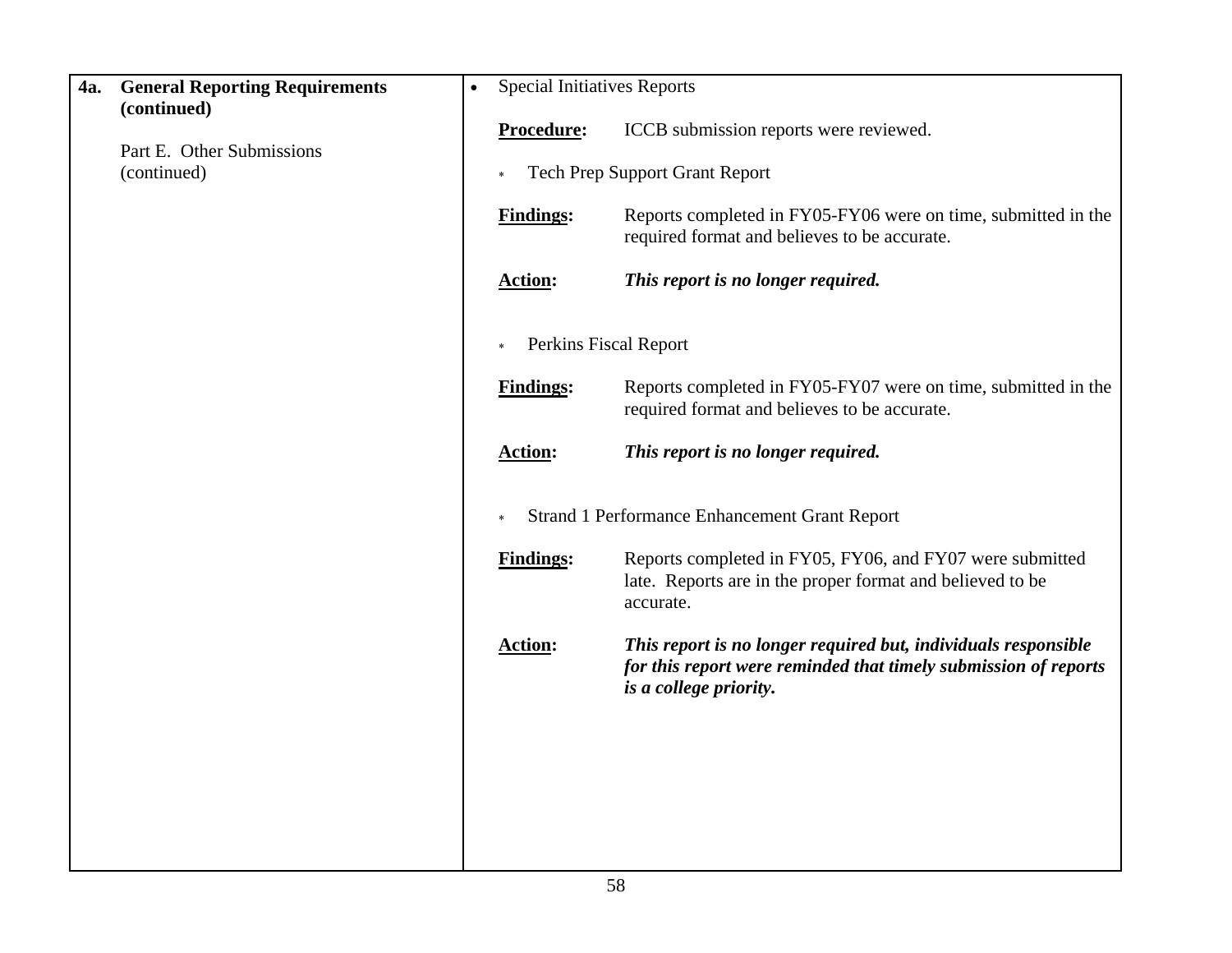| 4a. | <b>General Reporting Requirements</b><br>(continued) |                  | Special Initiatives Reports (continued)                                                                                                                     |
|-----|------------------------------------------------------|------------------|-------------------------------------------------------------------------------------------------------------------------------------------------------------|
|     |                                                      | $\ast$           | <b>Strand 2 Continuous Quality Improvement Grant Report</b>                                                                                                 |
|     | Part E. Other Submissions<br>(continued)             | <b>Findings:</b> | Reports completed in FY05, FY06, and FY07 were submitted<br>late. Reports are in the proper format and believed to be<br>accurate.                          |
|     |                                                      | <b>Action:</b>   | This report is no longer required, but individuals responsible<br>for this report were reminded that timely submission of reports<br>is a college priority. |
|     |                                                      |                  | <b>Tech Prep Fiscal Report</b>                                                                                                                              |
|     |                                                      | <b>Findings:</b> | Reports completed in FY05-FY08 were on time, submitted in the<br>required format and believed to be accurate.                                               |
|     |                                                      | <b>Action:</b>   | The College will continue to submit these reports in a timely<br>and accurate fashion.                                                                      |
|     |                                                      |                  | Tech Prep Programmatic Report                                                                                                                               |
|     |                                                      | <b>Findings:</b> | Reports completed in FY05-FY08 were on time, submitted in the<br>required format and believed to be accurate.                                               |
|     |                                                      | <b>Action:</b>   | The College will continue to submit these reports in a timely<br>and accurate fashion.                                                                      |
|     |                                                      |                  |                                                                                                                                                             |
|     |                                                      |                  |                                                                                                                                                             |
|     |                                                      |                  |                                                                                                                                                             |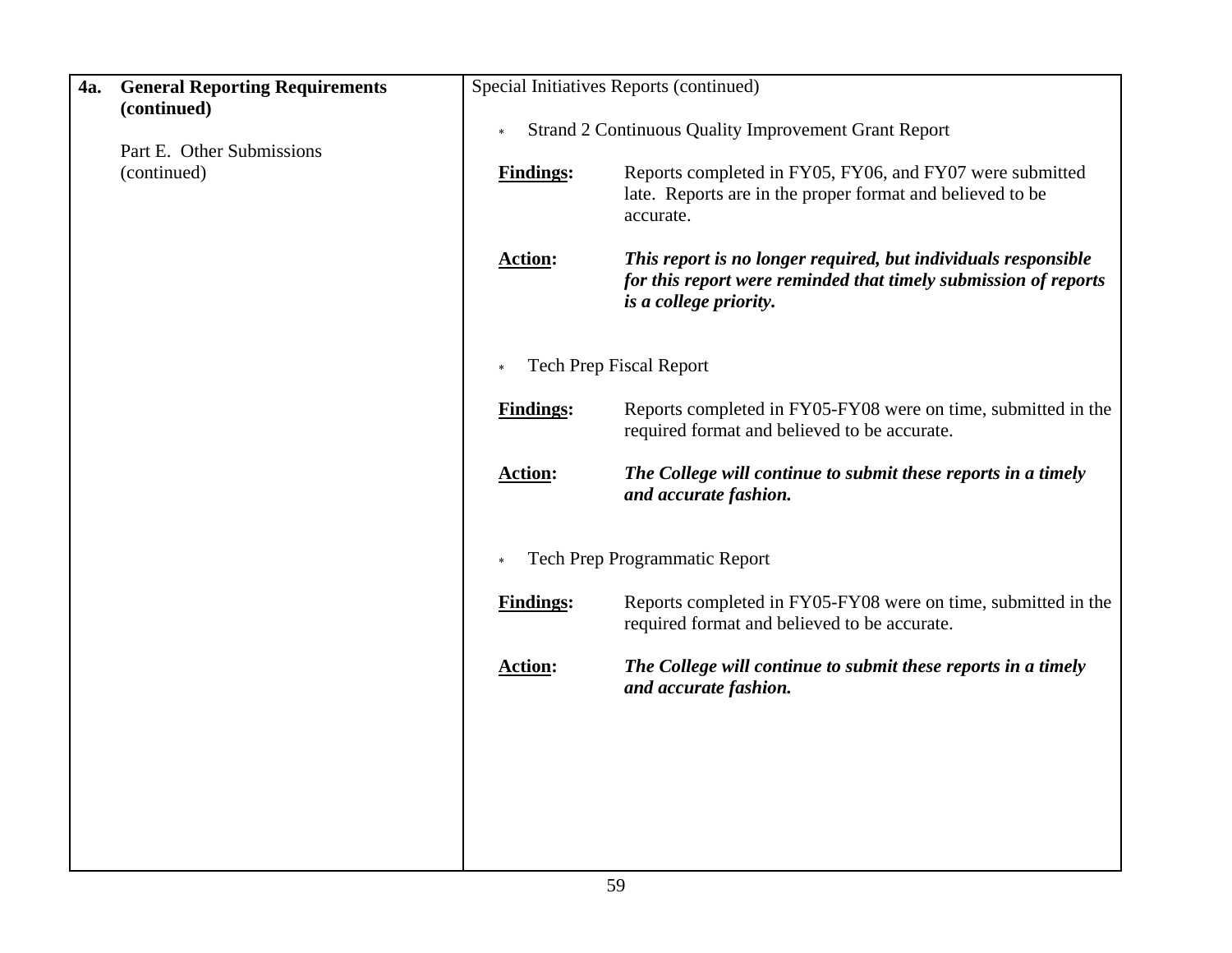| 4a. | <b>General Reporting Requirements</b><br>(continued) |                                    | Special Initiatives Reports (continued)                                                                                                                                                                 |
|-----|------------------------------------------------------|------------------------------------|---------------------------------------------------------------------------------------------------------------------------------------------------------------------------------------------------------|
|     |                                                      | Performance Report<br>$\ast$       |                                                                                                                                                                                                         |
|     | Part E. Other Submissions<br>(continued)             | <b>Findings:</b>                   | Reports completed in FY06, FY07, and FY08 were submitted on<br>time. The FY05 report was submitted late. Reports are in the<br>proper format and believed to be accurate.                               |
|     |                                                      | <b>Action:</b>                     | The College will strive to submit these reports in a timely and<br>accurate fashion.                                                                                                                    |
|     |                                                      | Report                             | Workforce Development Grant-Business/Industry Services Component                                                                                                                                        |
|     |                                                      | <b>Findings:</b><br><b>Action:</b> | Reports completed in FY05-FY08 were on time, submitted in the<br>required format and believed to be accurate.<br>The College will continue to submit these reports in a timely<br>and accurate fashion. |
|     |                                                      | <b>Component Report</b>            | Workforce Development Grant-Welfare/Low Income Support Services                                                                                                                                         |
|     |                                                      | <b>Findings:</b>                   | The FY05 report was submitted late. The report was in the<br>proper format and believed to be accurate.                                                                                                 |
|     |                                                      | <b>Action:</b>                     | This report is no longer required.                                                                                                                                                                      |
|     |                                                      |                                    |                                                                                                                                                                                                         |
|     |                                                      |                                    |                                                                                                                                                                                                         |
|     |                                                      |                                    |                                                                                                                                                                                                         |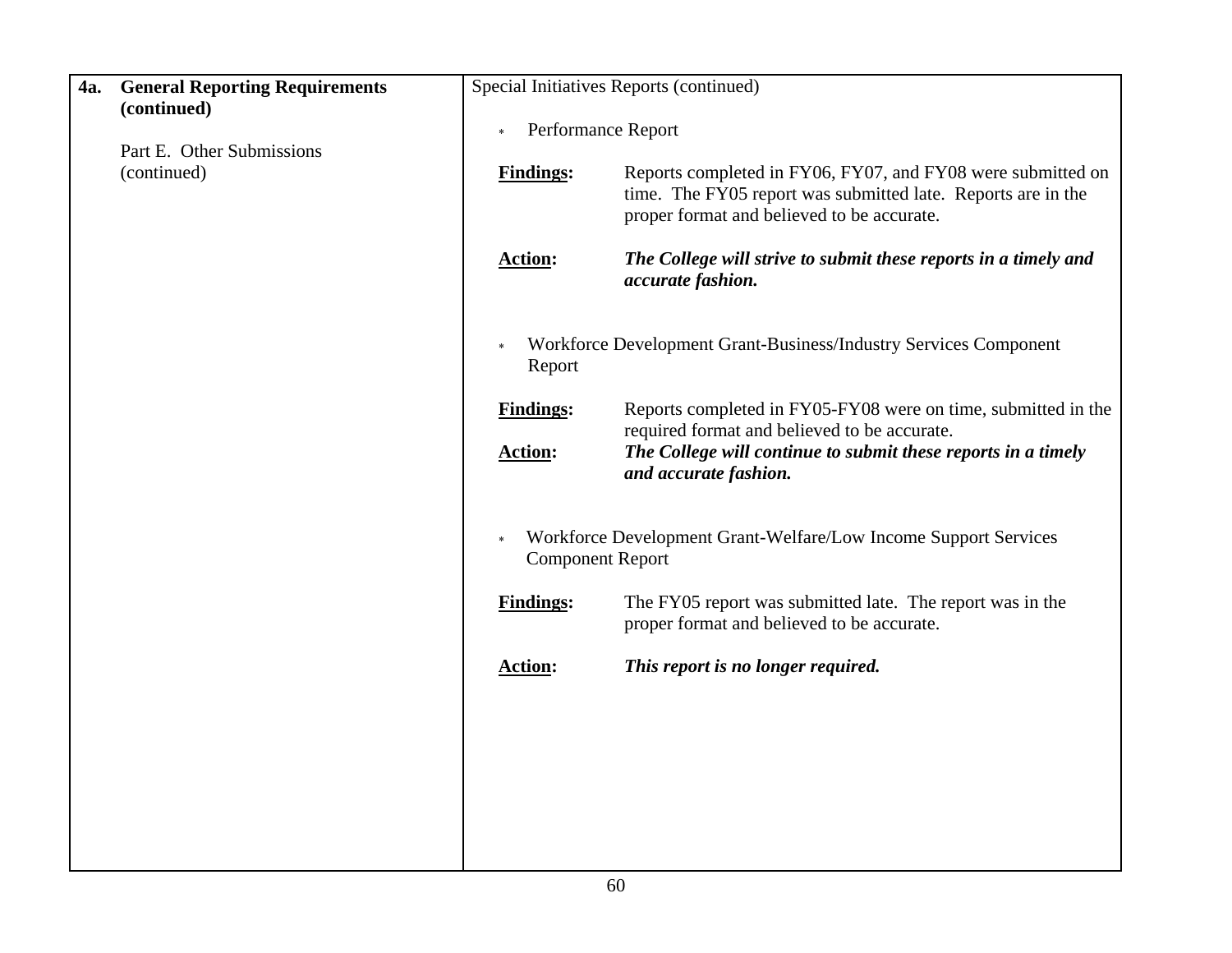| <b>4a.</b> | <b>General Reporting Requirements</b><br>(continued) | Special Initiatives Reports (continued) |                                                                                                                                                                               |  |  |
|------------|------------------------------------------------------|-----------------------------------------|-------------------------------------------------------------------------------------------------------------------------------------------------------------------------------|--|--|
|            | Part E. Other Submissions<br>(continued)             | $\ast$                                  | <b>Educational Technology Grant Report</b>                                                                                                                                    |  |  |
|            |                                                      | <b>Findings:</b>                        | The FY05 report was submitted late. The report was in the<br>proper format and believed to be accurate.                                                                       |  |  |
|            |                                                      | <b>Action:</b>                          | This report is no longer required.                                                                                                                                            |  |  |
|            |                                                      |                                         | Workforce Development Grant-Education to Careers Component Report                                                                                                             |  |  |
|            |                                                      | <b>Findings:</b>                        | The report completed in FY05 was submitted on time, submitted<br>in the required format and believed to be accurate.                                                          |  |  |
|            |                                                      | <b>Action:</b>                          | This report is no longer required.                                                                                                                                            |  |  |
|            |                                                      |                                         | Program Improvement Grant Programmatic/Fiscal Report                                                                                                                          |  |  |
|            |                                                      | <b>Findings:</b>                        | Reports completed in FY05 and FY08 were submitted on time.<br>The FY06 and FY07 reports were submitted late. Reports are in<br>the proper format and believed to be accurate. |  |  |
|            |                                                      | <b>Action:</b>                          | Individuals responsible for these reports will be reminded that<br>timely submission of reports is a college priority.                                                        |  |  |
|            |                                                      |                                         | Unit Cost (Traditional                                                                                                                                                        |  |  |
|            |                                                      | <b>Findings:</b>                        | The report completed in FY05 was submitted on time, submitted<br>in the required format and believed to be accurate.                                                          |  |  |
|            |                                                      | <b>Action:</b>                          | This report is no longer required.                                                                                                                                            |  |  |
|            |                                                      |                                         |                                                                                                                                                                               |  |  |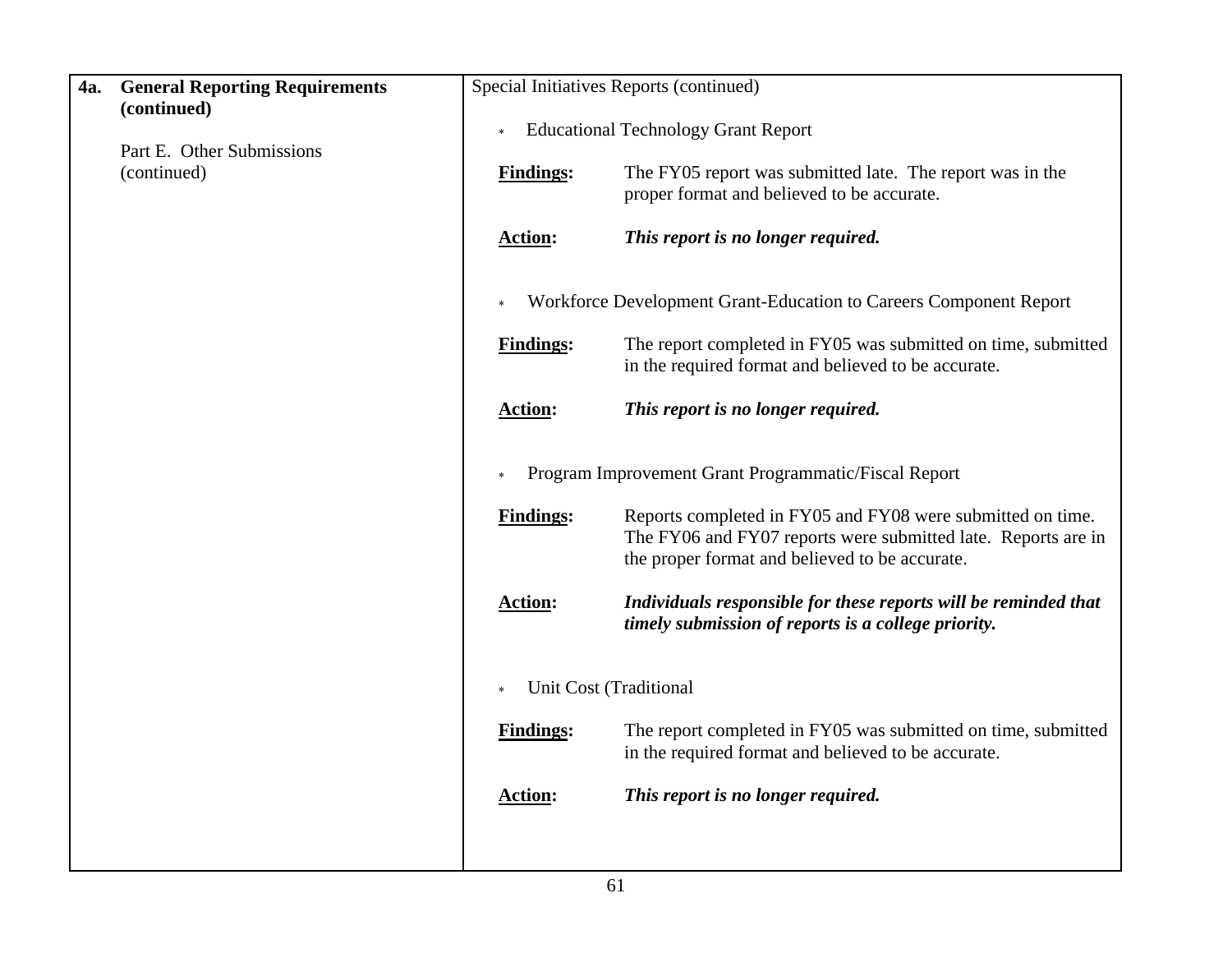| 4a. | <b>General Reporting Requirements</b> |                  | Special Initiatives Reports (continued)                                                                                                                                           |
|-----|---------------------------------------|------------------|-----------------------------------------------------------------------------------------------------------------------------------------------------------------------------------|
|     | (continued)                           | $\ast$           | Perkins Programmatic Report                                                                                                                                                       |
|     | Part E. Other Submissions             |                  |                                                                                                                                                                                   |
|     | (continued)                           | <b>Findings:</b> | Reports completed in FY05, FY06, and FY08 were submitted on<br>time. The FY07 report was submitted late. Reports are in the<br>proper format and believed to be accurate.         |
|     |                                       | <b>Action:</b>   | The College will continue to submit these reports in a timely<br>and accurate fashion.                                                                                            |
|     |                                       |                  | Faculty, Staff and Salary Supplementary Information                                                                                                                               |
|     |                                       | <b>Findings:</b> | Reports completed in FY05, FY06, FY07and FY08 were<br>submitted on time. The FY08 web survey was submitted late.<br>Reports are in the proper format and believed to be accurate. |
|     |                                       | <b>Action:</b>   | Individuals responsible for these reports will be reminded that<br>timely submission of reports is a college priority.                                                            |
|     |                                       | $\ast$           | P-16 Initiative Report                                                                                                                                                            |
|     |                                       | <b>Findings:</b> | Reports completed in FY05-FY08 were on time, submitted in the<br>required format, and believed to be accurate.                                                                    |
|     |                                       | <b>Action:</b>   | The College will continue to submit these reports in a timely<br>and accurate fashion.                                                                                            |
|     |                                       |                  |                                                                                                                                                                                   |
|     |                                       |                  |                                                                                                                                                                                   |
|     |                                       |                  |                                                                                                                                                                                   |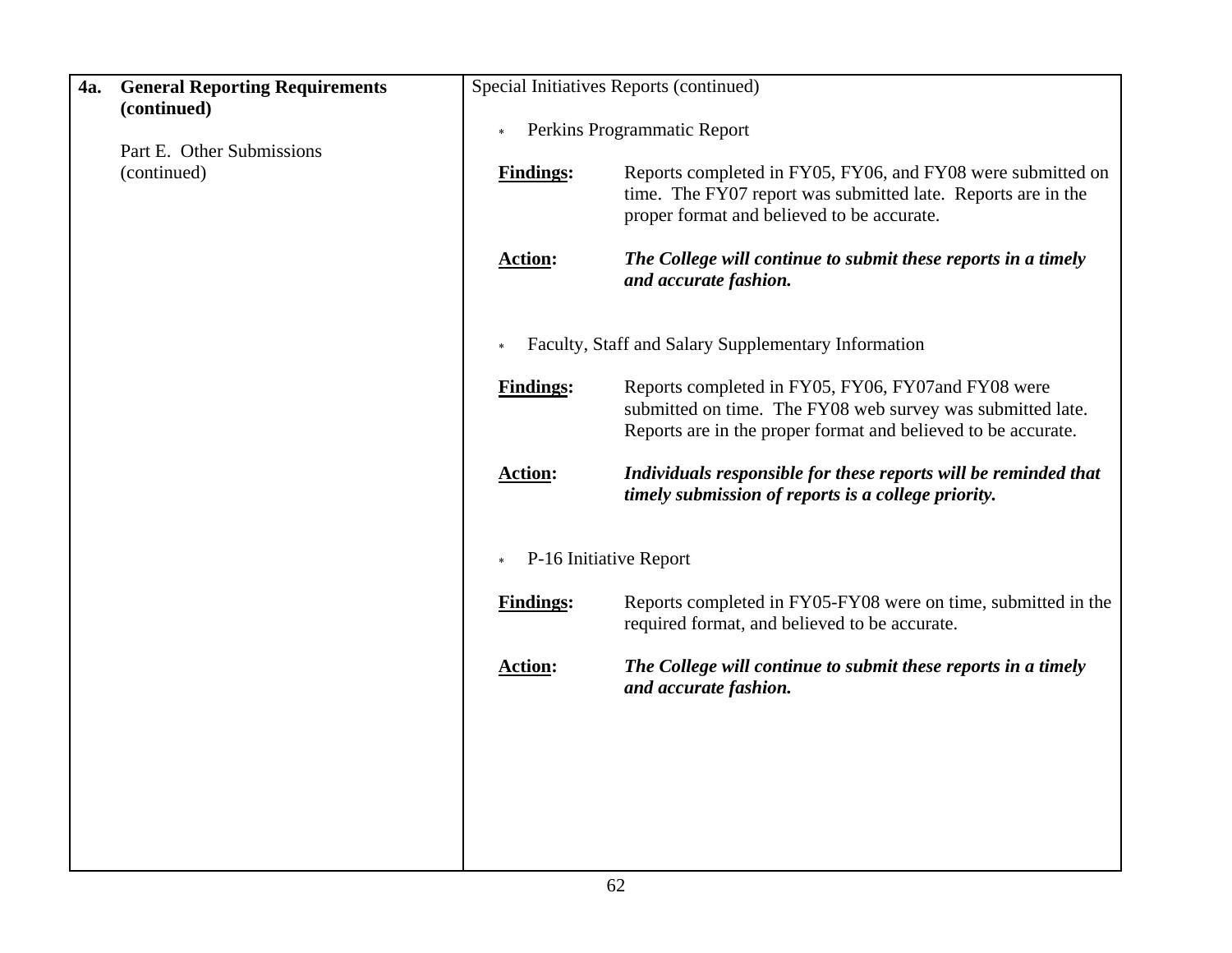| 4a. | <b>General Reporting Requirements</b><br>(continued) | $\bullet$ |                  | <b>Underrepresented Groups Report</b>                                                                                                                                    |
|-----|------------------------------------------------------|-----------|------------------|--------------------------------------------------------------------------------------------------------------------------------------------------------------------------|
|     | Part E. Other Submissions                            |           | Procedure:       | ICCB submissions reports were reviewed.                                                                                                                                  |
|     | (continued)                                          |           | <b>Findings:</b> | Reports completed in FY05, FY06 and FY08 were submitted on<br>time. The FY07 report was submitted late. Reports are in the<br>proper format and believed to be accurate. |
|     |                                                      |           | <b>Action:</b>   | Individuals responsible for these reports will be reminded that<br>timely submission of reports is a college priority.                                                   |
|     |                                                      |           |                  |                                                                                                                                                                          |
|     |                                                      |           |                  |                                                                                                                                                                          |
|     |                                                      |           |                  |                                                                                                                                                                          |
|     |                                                      |           |                  |                                                                                                                                                                          |
|     |                                                      |           |                  |                                                                                                                                                                          |
|     |                                                      |           |                  |                                                                                                                                                                          |
|     |                                                      |           |                  |                                                                                                                                                                          |
|     |                                                      |           |                  |                                                                                                                                                                          |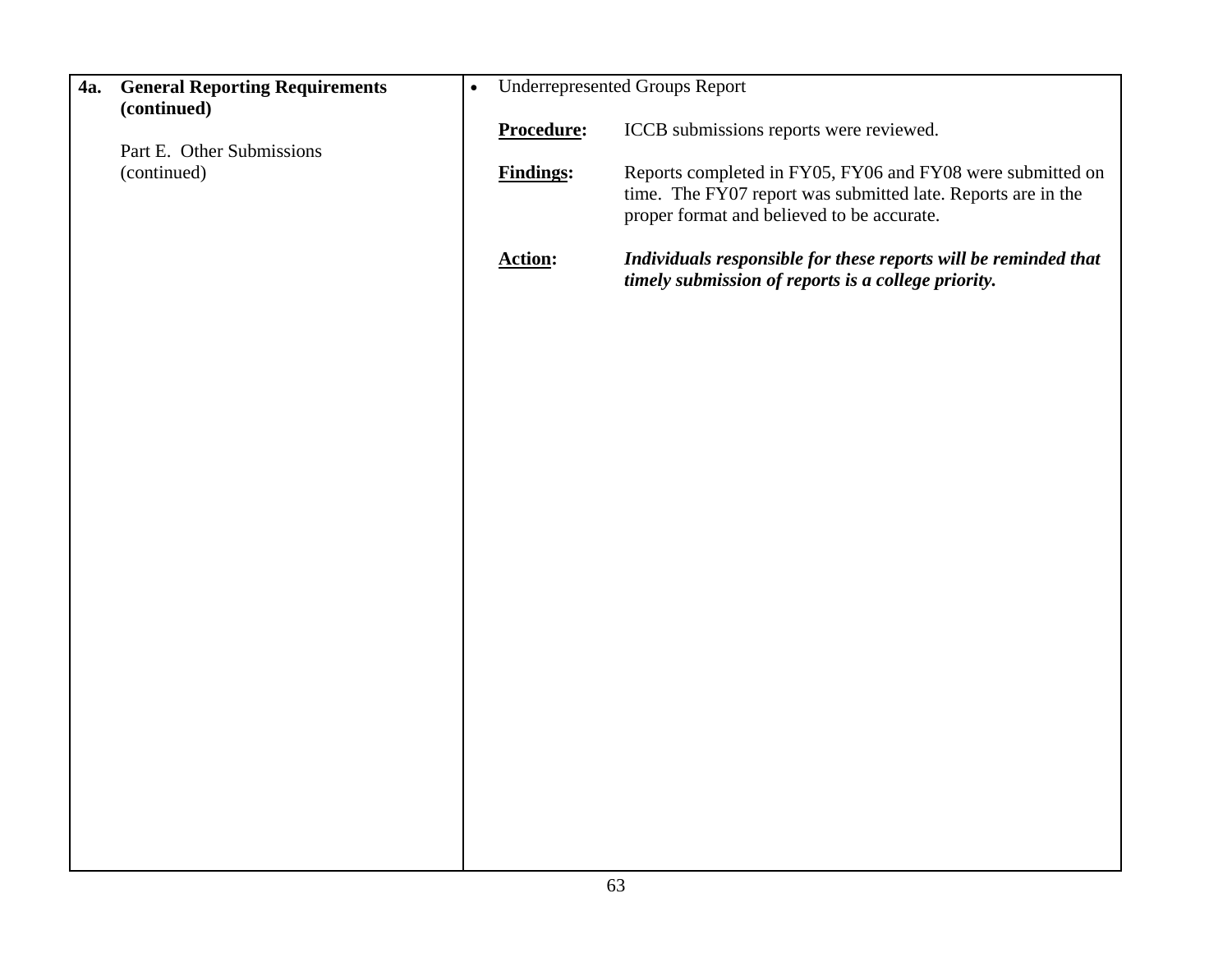| 4b. | <b>Program Review/Results</b>                                                                                                                                                                                                        |  | <b>Indicators of Compliance:</b>                                                  |                                                                                                                            |  |  |
|-----|--------------------------------------------------------------------------------------------------------------------------------------------------------------------------------------------------------------------------------------|--|-----------------------------------------------------------------------------------|----------------------------------------------------------------------------------------------------------------------------|--|--|
|     |                                                                                                                                                                                                                                      |  |                                                                                   | a) The college's written process description documents a systematic, college-wide                                          |  |  |
|     | 1. Each college shall have a systematic,                                                                                                                                                                                             |  | process.                                                                          |                                                                                                                            |  |  |
|     | college-wide program review process for<br>evaluating all of its instructional, student                                                                                                                                              |  | Procedure:                                                                        | Staff reviewed the college's written process description                                                                   |  |  |
|     | services, and academic support programs at                                                                                                                                                                                           |  |                                                                                   | documents and the five-year review schedule.                                                                               |  |  |
|     | least once within a five-year cycle.                                                                                                                                                                                                 |  |                                                                                   |                                                                                                                            |  |  |
|     |                                                                                                                                                                                                                                      |  | <b>Findings:</b>                                                                  | These documents present a systematic, college-wide process and                                                             |  |  |
|     | 2. The minimum criteria for program                                                                                                                                                                                                  |  |                                                                                   | a five-year review schedule.                                                                                               |  |  |
|     | review shall be program need, program cost,                                                                                                                                                                                          |  |                                                                                   |                                                                                                                            |  |  |
|     | and program quality, as defined by each                                                                                                                                                                                              |  | <b>Action:</b>                                                                    | No action required.                                                                                                        |  |  |
|     | college.                                                                                                                                                                                                                             |  |                                                                                   |                                                                                                                            |  |  |
|     | 3. Career and Technical Education                                                                                                                                                                                                    |  | b) Supporting data used to conduct the review reflect a systematic approach.      |                                                                                                                            |  |  |
|     | programs shall be scheduled in the year                                                                                                                                                                                              |  |                                                                                   |                                                                                                                            |  |  |
|     | following their inclusion in the ICCB                                                                                                                                                                                                |  | Procedure:                                                                        | Staff reviewed program review reports submitted for the period                                                             |  |  |
|     | follow-up study unless the college obtains                                                                                                                                                                                           |  |                                                                                   | FY04-FY08 for a systematic approach.                                                                                       |  |  |
|     | an exception in writing from the ICCB.                                                                                                                                                                                               |  |                                                                                   |                                                                                                                            |  |  |
|     | 4. Each college shall submit to the ICCB by<br>August 1 each year a summary report of its<br>previous year's program review results in a<br>format designated by the ICCB and a copy<br>of its current five-year schedule of program |  | <b>Findings:</b>                                                                  | For virtually all program reviews during the time period a<br>systematic approach was used.                                |  |  |
|     |                                                                                                                                                                                                                                      |  |                                                                                   |                                                                                                                            |  |  |
|     |                                                                                                                                                                                                                                      |  | <b>Action:</b>                                                                    | No action required.                                                                                                        |  |  |
|     |                                                                                                                                                                                                                                      |  |                                                                                   |                                                                                                                            |  |  |
|     |                                                                                                                                                                                                                                      |  |                                                                                   |                                                                                                                            |  |  |
|     | reviews.                                                                                                                                                                                                                             |  | c) The five-year schedule submitted by the college encompasses all instructional, |                                                                                                                            |  |  |
|     |                                                                                                                                                                                                                                      |  |                                                                                   | student service and academic programs over the five-year cycle to demonstrate a                                            |  |  |
|     |                                                                                                                                                                                                                                      |  | college-wide review process.                                                      |                                                                                                                            |  |  |
|     |                                                                                                                                                                                                                                      |  | Procedure:                                                                        | Staff reviewed the five-year schedule.                                                                                     |  |  |
|     |                                                                                                                                                                                                                                      |  |                                                                                   |                                                                                                                            |  |  |
|     |                                                                                                                                                                                                                                      |  | <b>Findings:</b>                                                                  | The five-year schedule includes all instructional, student<br>services, and academic programs demonstrating a college-wide |  |  |
|     |                                                                                                                                                                                                                                      |  |                                                                                   | approach.                                                                                                                  |  |  |
|     |                                                                                                                                                                                                                                      |  |                                                                                   |                                                                                                                            |  |  |
|     |                                                                                                                                                                                                                                      |  | <b>Action:</b>                                                                    | No action required.                                                                                                        |  |  |
|     |                                                                                                                                                                                                                                      |  |                                                                                   |                                                                                                                            |  |  |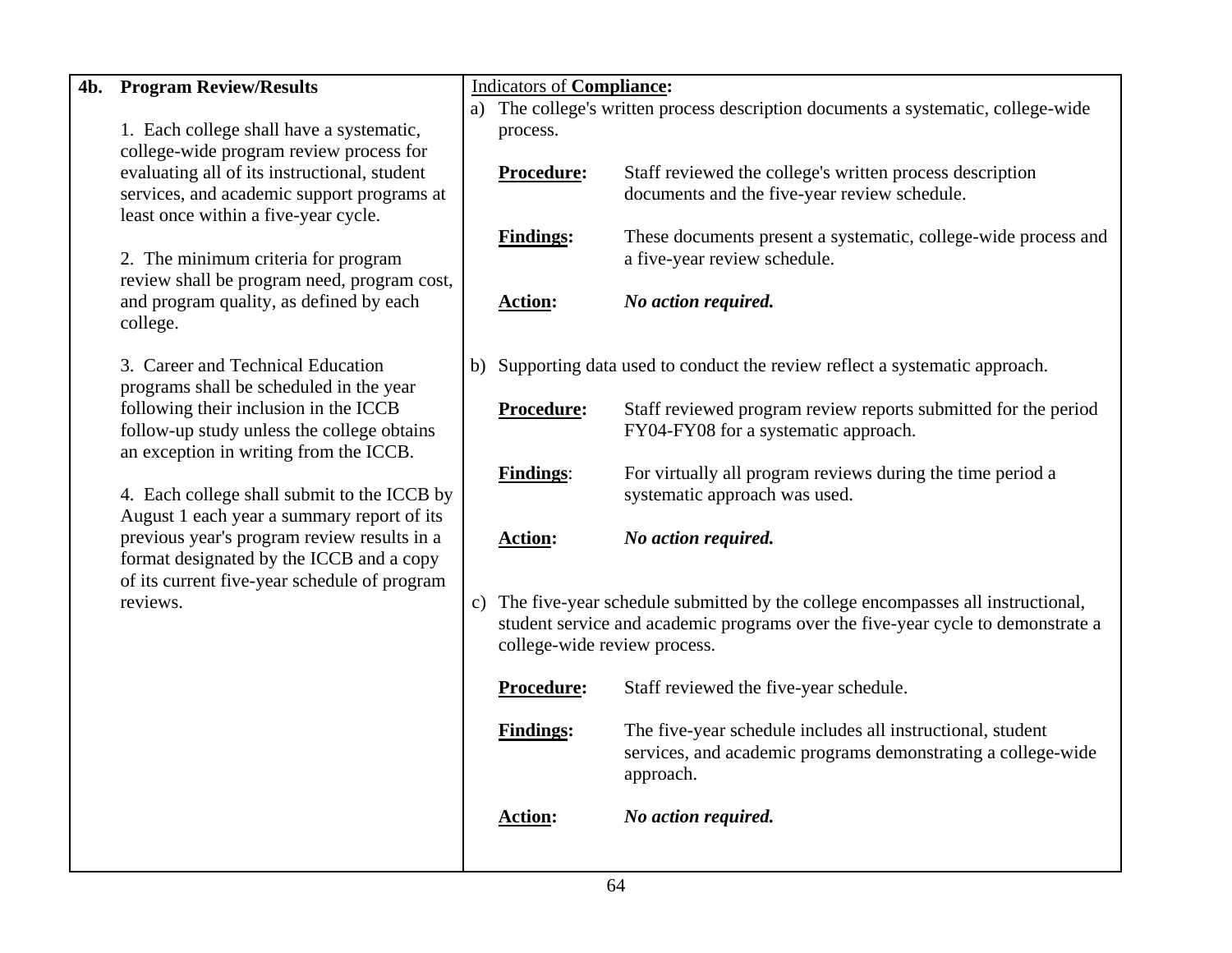| <b>Program Review/Results</b><br>4b.<br>(continued) | $\mathbf{d}$ |                         | The college will examine overall academic productivity, administrative<br>productivity, and public services productivity according to a schedule designated                                  |  |
|-----------------------------------------------------|--------------|-------------------------|----------------------------------------------------------------------------------------------------------------------------------------------------------------------------------------------|--|
|                                                     |              |                         | by ICCB/IBHE.                                                                                                                                                                                |  |
|                                                     |              | <b>Procedure:</b>       | This indicator seems to be a combination of others for standard<br>4B and is answered in indicators c and f. ICCB Performance<br>reports for the period FY $2004 - 2008$ were also reviewed. |  |
|                                                     |              | <b>Findings:</b>        | See c and f. Performance reports have addressed the Common<br><b>Institutional Indicators and Mission Specific Indicators</b><br>according to ICCB guidelines.                               |  |
|                                                     |              | <b>Action:</b>          | <b>No action Required.</b>                                                                                                                                                                   |  |
|                                                     |              | review of each program. | e) Criteria of need, quality, and cost as defined by the college will be used in the                                                                                                         |  |
|                                                     |              | Procedure:              | Thirty-seven of the thirty-seven programs were reviewed from<br>the FY04-FY08 occupational program reviews for key issues and<br>factors.                                                    |  |
|                                                     |              | <b>Findings:</b>        | All of the programs reviewed addressed need for the program.<br>Over 97% addressed quality factors of the program and over<br>91% of the programs addressed the cost of the program.         |  |
|                                                     |              | <b>Action:</b>          | No action required.                                                                                                                                                                          |  |
|                                                     |              |                         |                                                                                                                                                                                              |  |
|                                                     |              |                         |                                                                                                                                                                                              |  |
|                                                     |              |                         |                                                                                                                                                                                              |  |
|                                                     |              |                         |                                                                                                                                                                                              |  |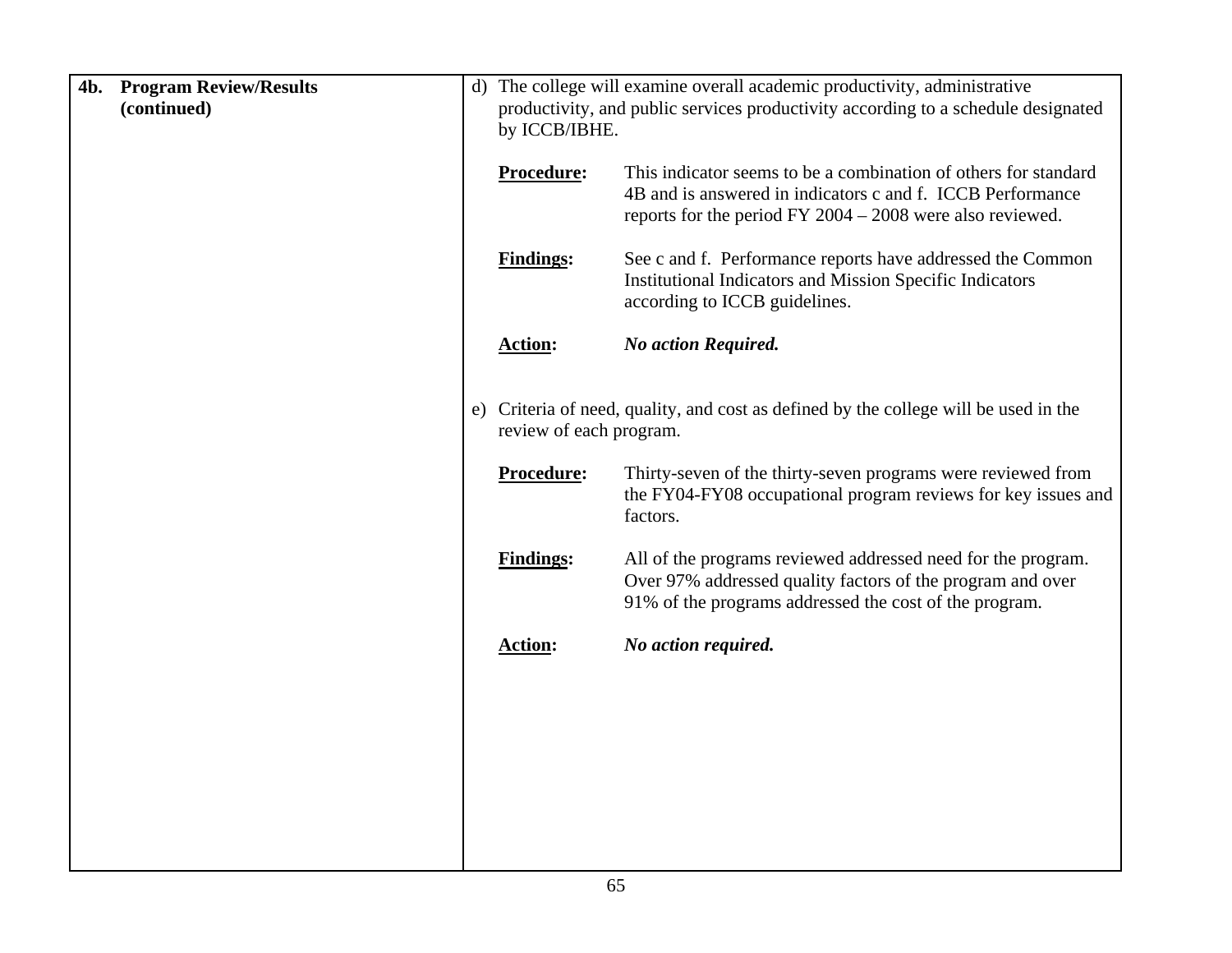| The college's program review schedule matches the schedule for occupational<br>program review as designated by the ICCB and will be submitted as part of the<br>college's annual report. |  |
|------------------------------------------------------------------------------------------------------------------------------------------------------------------------------------------|--|
| Staff reviewed the FY04-FY08 occupational program review<br>schedule and program reviews and compared them to the                                                                        |  |
| The college's occupational program reviews matched the ICCB                                                                                                                              |  |
|                                                                                                                                                                                          |  |
| Reports use the designated format. NOTE: Subject to revision based on changes                                                                                                            |  |
| Staff reviewed the format of FY04-FY08 program reviews.                                                                                                                                  |  |
|                                                                                                                                                                                          |  |
| Future program reviews should comment on any significant                                                                                                                                 |  |
|                                                                                                                                                                                          |  |
|                                                                                                                                                                                          |  |
|                                                                                                                                                                                          |  |
|                                                                                                                                                                                          |  |
|                                                                                                                                                                                          |  |
|                                                                                                                                                                                          |  |
|                                                                                                                                                                                          |  |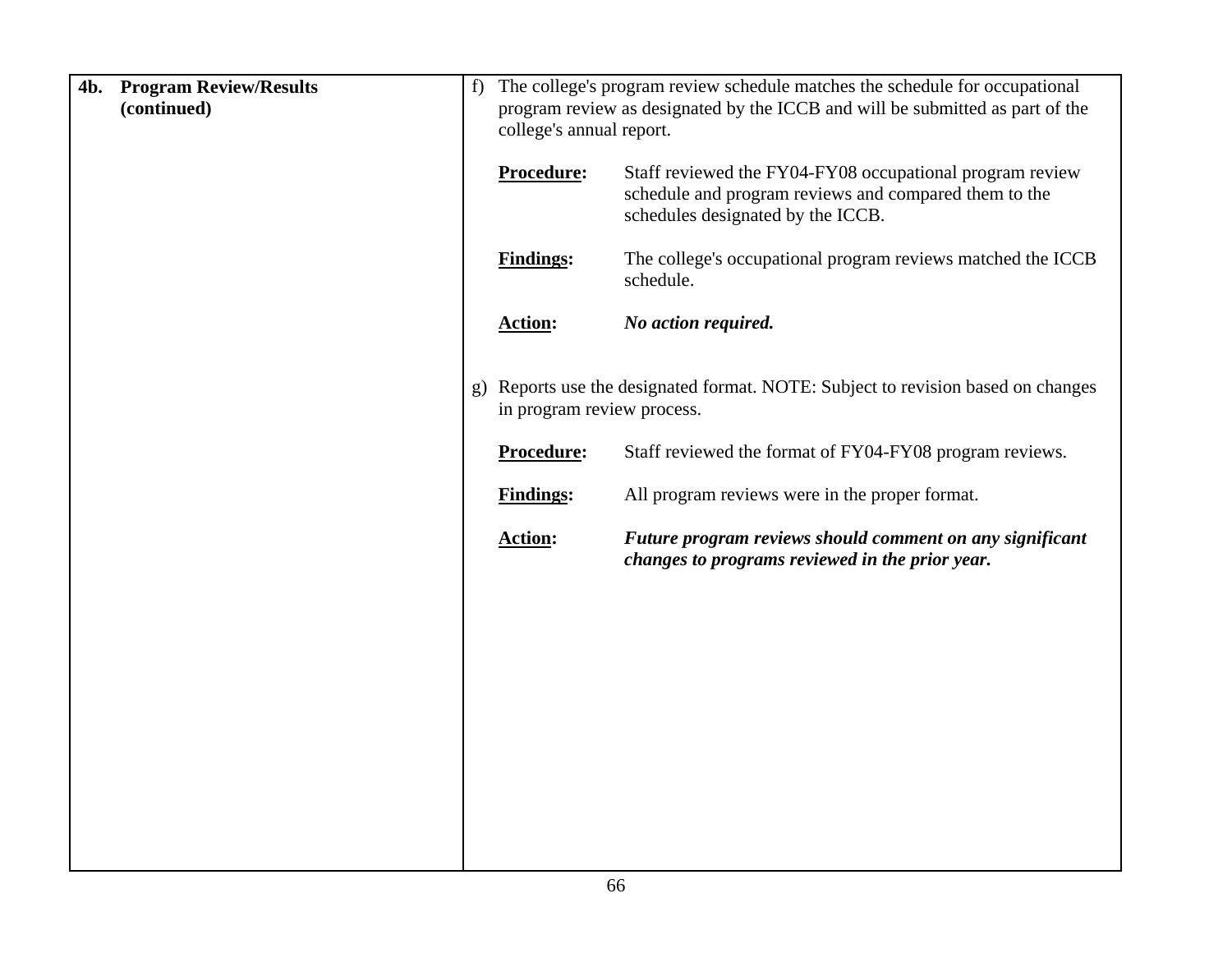| 4b. | <b>Program Review/Results</b> |           | <b>Indicators of Quality:</b>                                                                                                     |                                                                                                                                                                                                                                                                                                                                                                                                         |  |  |
|-----|-------------------------------|-----------|-----------------------------------------------------------------------------------------------------------------------------------|---------------------------------------------------------------------------------------------------------------------------------------------------------------------------------------------------------------------------------------------------------------------------------------------------------------------------------------------------------------------------------------------------------|--|--|
|     | (continued)                   |           | The following are measures that reflect quality aspects of Program Review/Results                                                 |                                                                                                                                                                                                                                                                                                                                                                                                         |  |  |
|     |                               |           | Report processes:                                                                                                                 |                                                                                                                                                                                                                                                                                                                                                                                                         |  |  |
|     |                               | $\bullet$ | The college provides a strong foundation of data for analysis to help determine<br>program need, quality, and cost-effectiveness. |                                                                                                                                                                                                                                                                                                                                                                                                         |  |  |
|     |                               |           | Procedure:                                                                                                                        | FY04-FY08 program reviews were reviewed.                                                                                                                                                                                                                                                                                                                                                                |  |  |
|     |                               |           | <b>Findings:</b>                                                                                                                  | Sufficient data was available and used in the reviews.<br>Current practice is to provide duplicated enrollment, credit hours<br>generated, degrees/certificates awarded, and labor market<br>outlook information, as well as revenue vs. expense information.                                                                                                                                           |  |  |
|     |                               |           | <b>Action:</b>                                                                                                                    | No action required.                                                                                                                                                                                                                                                                                                                                                                                     |  |  |
|     |                               | $\bullet$ | The college uses trend data.                                                                                                      |                                                                                                                                                                                                                                                                                                                                                                                                         |  |  |
|     |                               |           | Procedure:                                                                                                                        | FY04-FY08 program reviews were examined.                                                                                                                                                                                                                                                                                                                                                                |  |  |
|     |                               |           | <b>Findings:</b>                                                                                                                  | Trend data was used consistently in program reviews (over<br>90%). Exceptions were in the occupational program reviews<br>where the program had no enrollment, added no additional costs<br>to the college, and targeted recruitment was needed. Two<br>programs (Graphic Design Technology in Fy04 and<br>Warehousing and Distribution in FY08) were new and trend data<br>will be used in the future. |  |  |
|     |                               |           | <b>Action:</b>                                                                                                                    | No action required                                                                                                                                                                                                                                                                                                                                                                                      |  |  |
|     |                               |           |                                                                                                                                   |                                                                                                                                                                                                                                                                                                                                                                                                         |  |  |
|     |                               |           |                                                                                                                                   |                                                                                                                                                                                                                                                                                                                                                                                                         |  |  |
|     |                               |           |                                                                                                                                   |                                                                                                                                                                                                                                                                                                                                                                                                         |  |  |
|     |                               |           |                                                                                                                                   |                                                                                                                                                                                                                                                                                                                                                                                                         |  |  |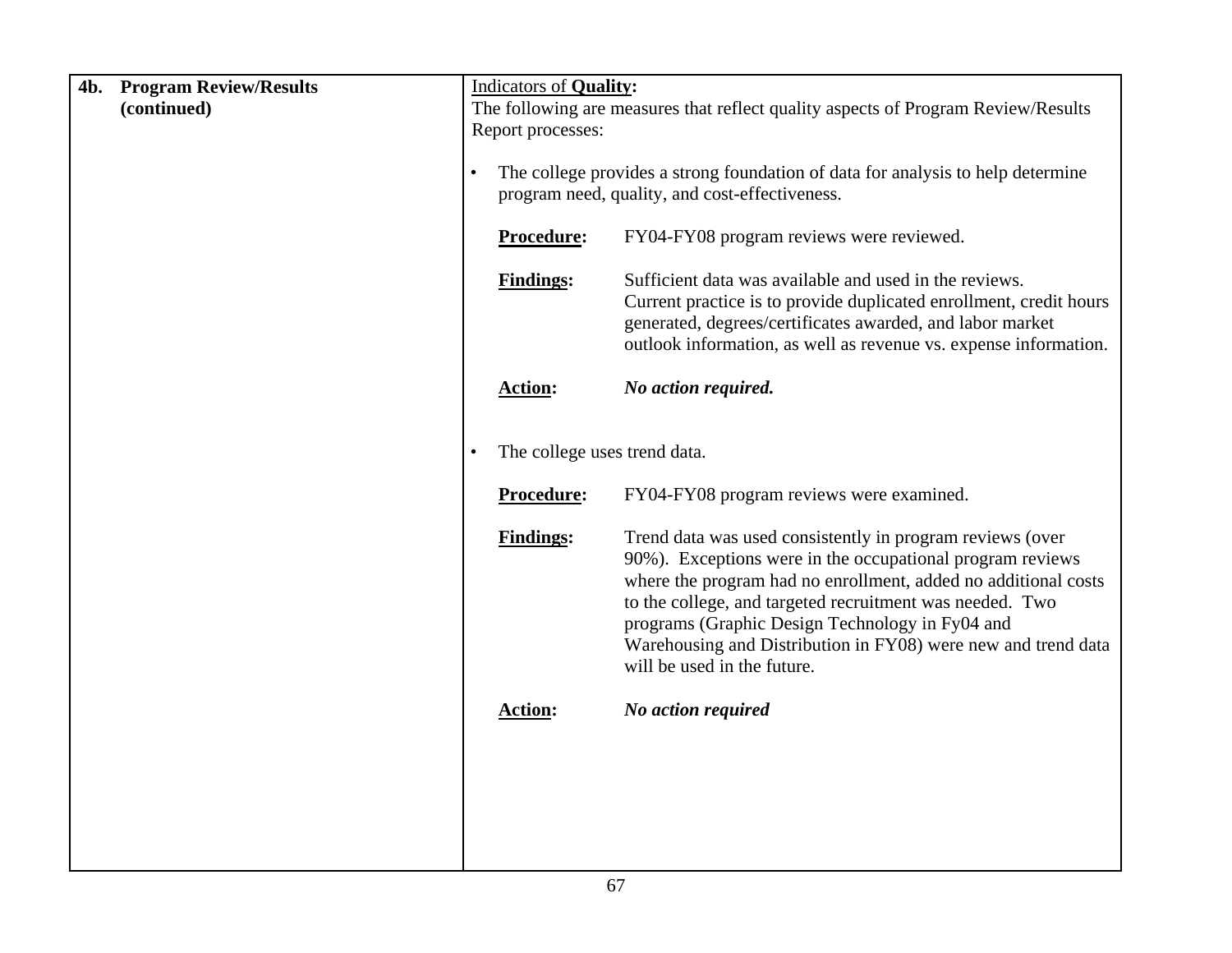| 4b. | <b>Program Review/Results</b> | $\bullet$ |                    | Use of data across like program areas is consistent                                                                                                                                                                                                                                                                                                |
|-----|-------------------------------|-----------|--------------------|----------------------------------------------------------------------------------------------------------------------------------------------------------------------------------------------------------------------------------------------------------------------------------------------------------------------------------------------------|
|     | (continued)                   |           |                    |                                                                                                                                                                                                                                                                                                                                                    |
|     |                               |           | Procedure:         | FY04-FY08 program reviews were reviewed.                                                                                                                                                                                                                                                                                                           |
|     |                               |           | <b>Findings:</b>   | Trend data for headcount, credit hours, and degrees/certificates<br>awarded were used in occupational program reviews, as well as<br>cost vs. revenue data. There is less consistency in the use of data<br>in the academic discipline, cross-disciplinary, and student<br>services areas.                                                         |
|     |                               |           | <b>Action:</b>     | The Institutional Research staff will work with Academic<br>Administrators and student services personnel to determine<br>appropriate data to be used in the academic discipline, cross-<br>disciplinary, and student services areas.                                                                                                              |
|     |                               |           | data are analyzed. | Reports show that program costs are appropriate and there is evidence that cost                                                                                                                                                                                                                                                                    |
|     |                               |           | Procedure:         | Thirty-seven of the thirty-seven FY04-FY08 program reviews<br>were examined.                                                                                                                                                                                                                                                                       |
|     |                               |           | <b>Findings:</b>   | Transfer and occupational program reviews consistently<br>compared College unit costs to state average program unit costs<br>prior to 2005. Since 2005, occupational program reviews have<br>more often used internal revenue vs. expense cost data. Of the<br>programs reviewed, over 90% (34 of 37) show evidence that cost<br>data is analyzed. |
|     |                               |           | <b>Action:</b>     | All programs and areas reviewed will be encouraged to discuss<br>program costs and efficiency in future reviews.                                                                                                                                                                                                                                   |
|     |                               |           |                    |                                                                                                                                                                                                                                                                                                                                                    |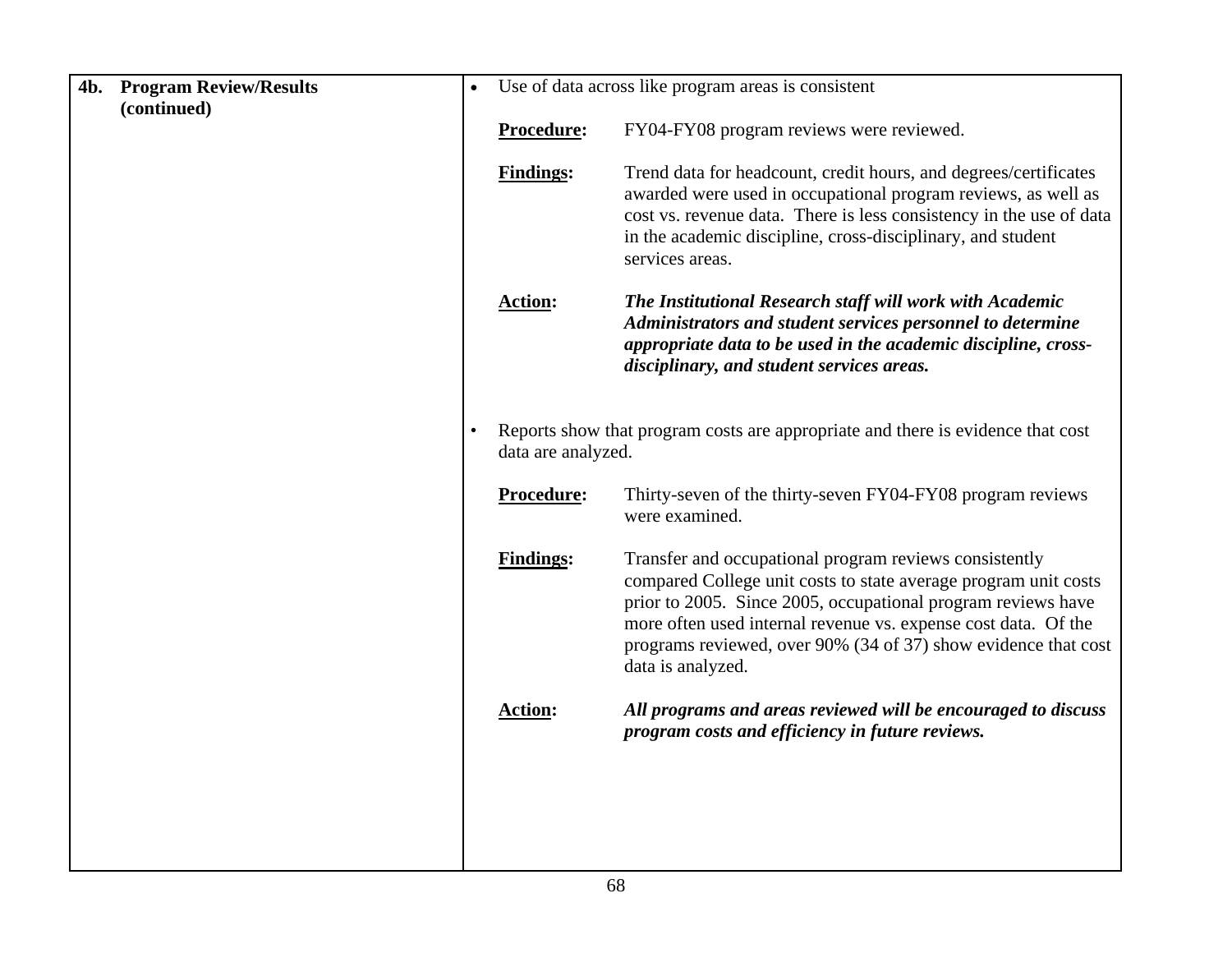| 4b.<br><b>Program Review/Results</b> | $\bullet$ | The program review process is a collaborative process relying primarily on |                                                                                                                                                                                                                                                                                                                                                                                                                                                                                                                                                                                                             |  |
|--------------------------------------|-----------|----------------------------------------------------------------------------|-------------------------------------------------------------------------------------------------------------------------------------------------------------------------------------------------------------------------------------------------------------------------------------------------------------------------------------------------------------------------------------------------------------------------------------------------------------------------------------------------------------------------------------------------------------------------------------------------------------|--|
| (continued)                          |           | faculty and using administrative resources.                                |                                                                                                                                                                                                                                                                                                                                                                                                                                                                                                                                                                                                             |  |
|                                      |           | Procedure:                                                                 | Academic program review process was discussed with academic<br>deans.                                                                                                                                                                                                                                                                                                                                                                                                                                                                                                                                       |  |
|                                      |           | <b>Findings:</b>                                                           | Positive faculty involvement has occurred in the occupational<br>disciplines, but in the transfer programs, faculty involvement has<br>been dependent upon the dean and faculty in that area. A new<br>program review process for occupational programs begun in Fall<br>2008 will bring about more consistency in the collaboration of<br>program coordinators and deans. An Action Project Team<br>focusing on General Education Assessment will develop a<br>similar process for transfer faculty and deans.                                                                                             |  |
|                                      |           | <b>Action:</b>                                                             | The Career & Technical Program (CTP) Dean resigned in<br>May 2008 and the new CTP dean will be mentored to make<br>appropriate use of faculty in program reviews. Deans with<br>transfer programs (disciplines) will be encouraged to include<br>faculty in all future academic discipline reviews, per the five-<br>year ICCB Program Review schedule.                                                                                                                                                                                                                                                     |  |
|                                      |           |                                                                            | The program review process is tied to long-range planning.                                                                                                                                                                                                                                                                                                                                                                                                                                                                                                                                                  |  |
|                                      |           | Procedure:                                                                 | The Vice President for Academic Affairs has confirmed that<br>program reviews have periodically be reviewed.                                                                                                                                                                                                                                                                                                                                                                                                                                                                                                |  |
|                                      |           | <b>Findings:</b>                                                           | Staff found appropriate references to program review reports.<br><b>ICCB Program Review Reports and ICCB Performance Reports</b><br>have been given to the IVCC Board as a general practice.<br>Weakness areas identified in some programs reviews correlated<br>to long-range planning and budgeting. Examples are the physical<br>condition of the Truck Driver training (TDT) skills course and<br>the need for full-time office coverage which has led to Board<br>approval of a full-time Administrative Assistant for TDT and the<br>repaving of the skills course and construction of a TDT building |  |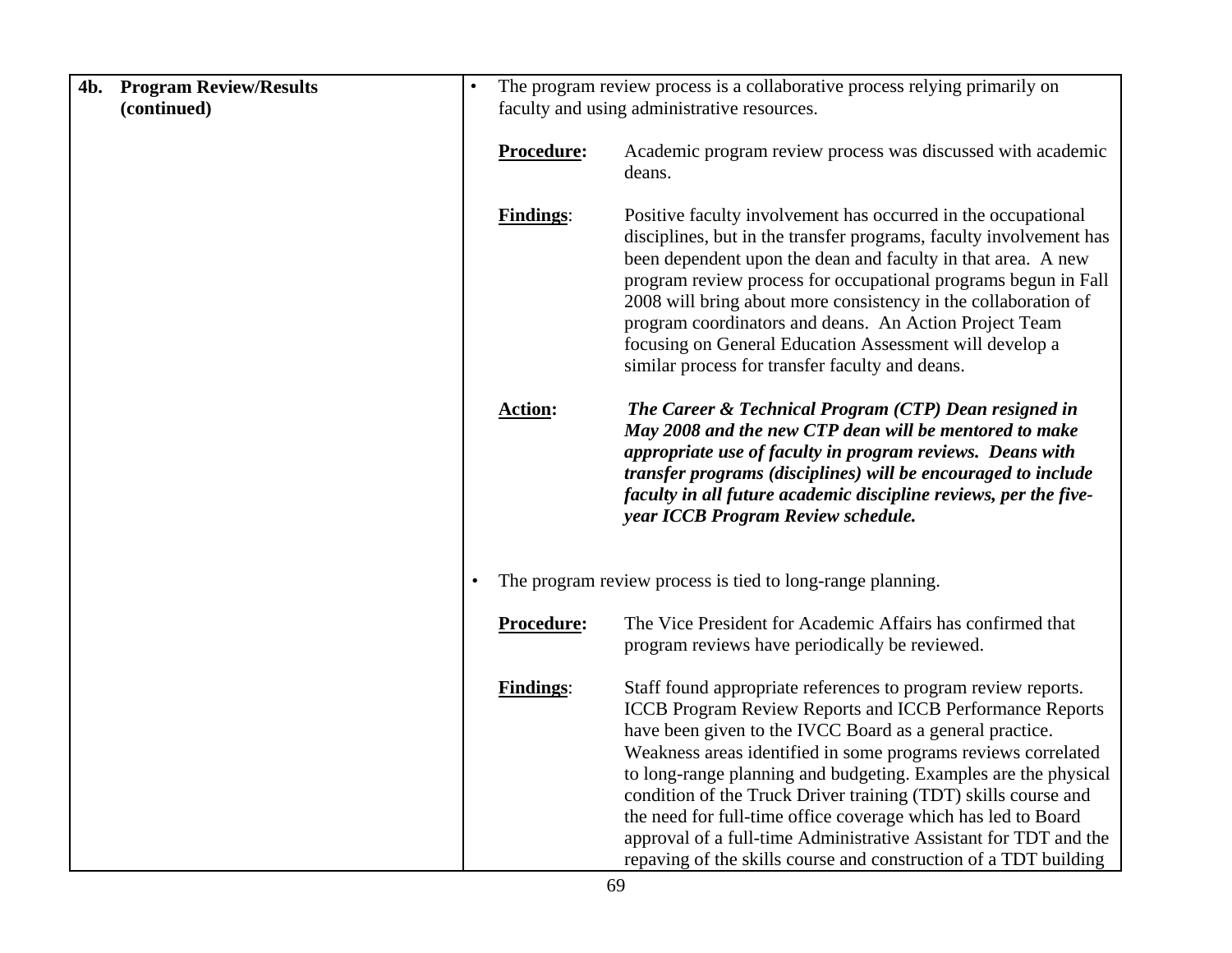| 4b. | <b>Program Review/Results</b> |           |                  | to house the program in FY 2009. Several programs indicated                                                                                      |
|-----|-------------------------------|-----------|------------------|--------------------------------------------------------------------------------------------------------------------------------------------------|
|     | (continued)                   |           |                  | the need for marketing and recruitment assistance which led to                                                                                   |
|     |                               |           |                  | the hiring of a Recruitment and Dual Credit/Dual Enrollment                                                                                      |
|     |                               |           |                  | Coordinator. The nursing program identified a lack of adequate                                                                                   |
|     |                               |           |                  | space for nursing skills practice which led to the renovation of                                                                                 |
|     |                               |           |                  | two previous nursing skills labs and one additional room to be                                                                                   |
|     |                               |           |                  | used as a nursing skills lab. In 2004, the Graphic Design                                                                                        |
|     |                               |           |                  | Technology Program indicated a need for Macintosh computers                                                                                      |
|     |                               |           |                  | in other labs than the designated GDT lab; now 2 Mac computers                                                                                   |
|     |                               |           |                  | are available in the Learning Resource Center, allowing students                                                                                 |
|     |                               |           |                  | to work on GDT projects at times other than class time.                                                                                          |
|     |                               |           | <b>Action:</b>   | No action required.                                                                                                                              |
|     |                               |           |                  |                                                                                                                                                  |
|     |                               | $\bullet$ |                  | The college systematically incorporates analyses of key issues and factors into its<br>program review process to keep attune to emerging trends. |
|     |                               |           | Procedure:       | 2004-2008 occupational program reviews were examined for key<br>issues and factors.                                                              |
|     |                               |           | <b>Findings:</b> | Over 83% (31 of 37 programs reviewed) of the reviews                                                                                             |
|     |                               |           |                  | identified important factors such as needed equipment, new<br>technology, new instructional formats, and local                                   |
|     |                               |           |                  | employment/internship opportunities. Input from advisory                                                                                         |
|     |                               |           |                  | council members provides emerging trend information to                                                                                           |
|     |                               |           |                  | program coordinators.                                                                                                                            |
|     |                               |           |                  |                                                                                                                                                  |
|     |                               |           | <b>Action:</b>   | No action required.                                                                                                                              |
|     |                               |           |                  |                                                                                                                                                  |
|     |                               |           |                  |                                                                                                                                                  |
|     |                               |           |                  |                                                                                                                                                  |
|     |                               |           |                  |                                                                                                                                                  |
|     |                               |           |                  |                                                                                                                                                  |
|     |                               |           |                  |                                                                                                                                                  |
|     |                               |           |                  |                                                                                                                                                  |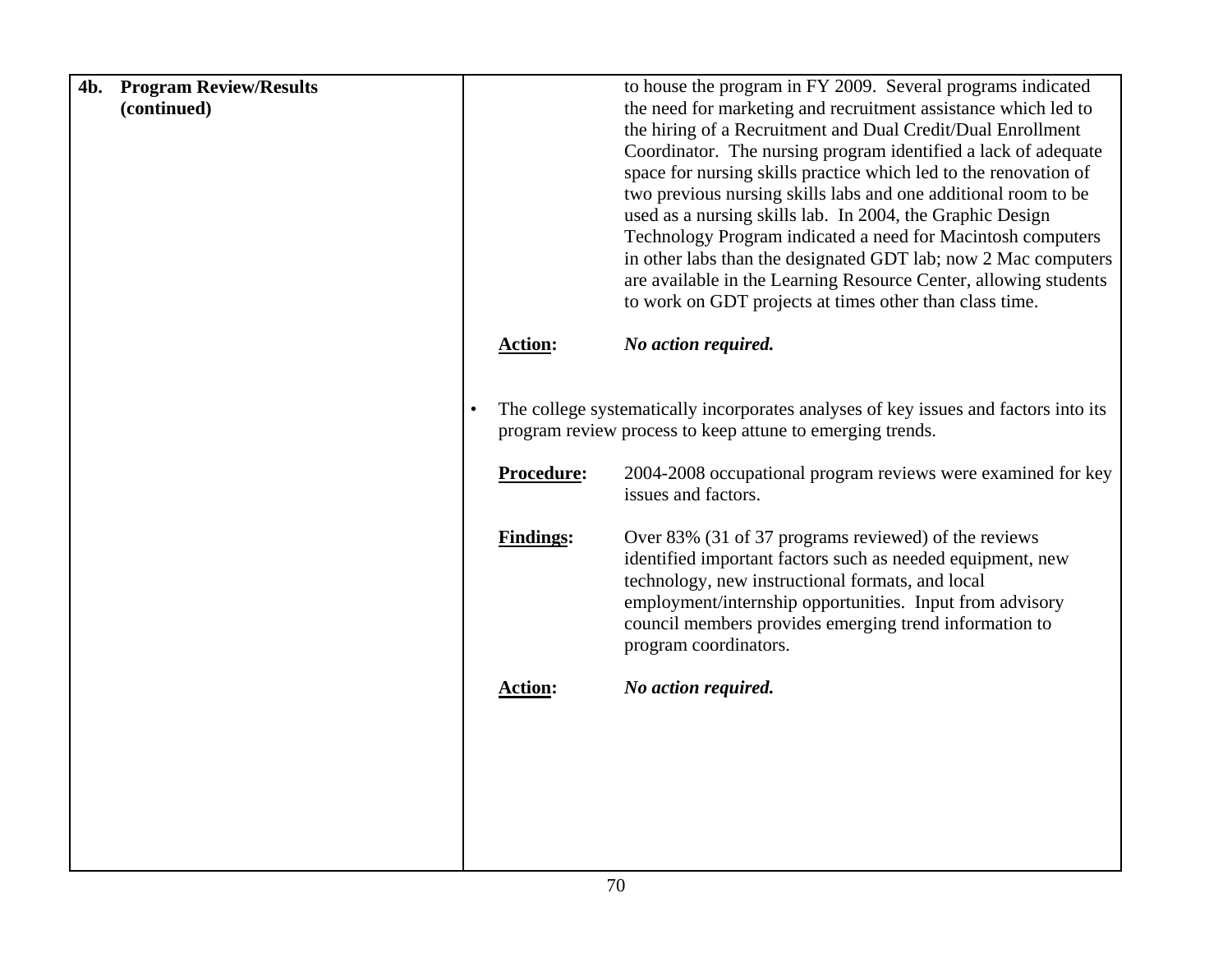| 4b. Program Review/Results<br>(continued) | $\bullet$ | Recommendations appropriately address identified weaknesses, and the college<br>has a mechanism to ensure that priority recommendations are adopted and<br>implemented. |                                                                                                                                                                                                                                                                                                                                                                                                                                                                 |
|-------------------------------------------|-----------|-------------------------------------------------------------------------------------------------------------------------------------------------------------------------|-----------------------------------------------------------------------------------------------------------------------------------------------------------------------------------------------------------------------------------------------------------------------------------------------------------------------------------------------------------------------------------------------------------------------------------------------------------------|
|                                           |           | Procedure:                                                                                                                                                              | Weakness and improvement sections of 2004-2008 occupational<br>program reviews were examined.                                                                                                                                                                                                                                                                                                                                                                   |
|                                           |           | <b>Findings:</b>                                                                                                                                                        | Recommendations consistently addressed weaknesses identified.<br>The appropriate dean has responsibility to implement<br>improvements within the annual fiscal constraints. In 21 of 37<br>programs reviewed, one or more improvements were<br>implemented such as equipment purchases, computer hardware<br>and software upgrades, facility improvements, and additional<br>personnel to address specific areas of concern (e.g., hiring of<br>CTE Recruiter). |
|                                           |           | <b>Action:</b>                                                                                                                                                          | No action required.                                                                                                                                                                                                                                                                                                                                                                                                                                             |
|                                           |           |                                                                                                                                                                         |                                                                                                                                                                                                                                                                                                                                                                                                                                                                 |
|                                           |           |                                                                                                                                                                         |                                                                                                                                                                                                                                                                                                                                                                                                                                                                 |
|                                           |           |                                                                                                                                                                         |                                                                                                                                                                                                                                                                                                                                                                                                                                                                 |
|                                           |           |                                                                                                                                                                         |                                                                                                                                                                                                                                                                                                                                                                                                                                                                 |
|                                           |           |                                                                                                                                                                         |                                                                                                                                                                                                                                                                                                                                                                                                                                                                 |
|                                           |           |                                                                                                                                                                         |                                                                                                                                                                                                                                                                                                                                                                                                                                                                 |
|                                           |           |                                                                                                                                                                         |                                                                                                                                                                                                                                                                                                                                                                                                                                                                 |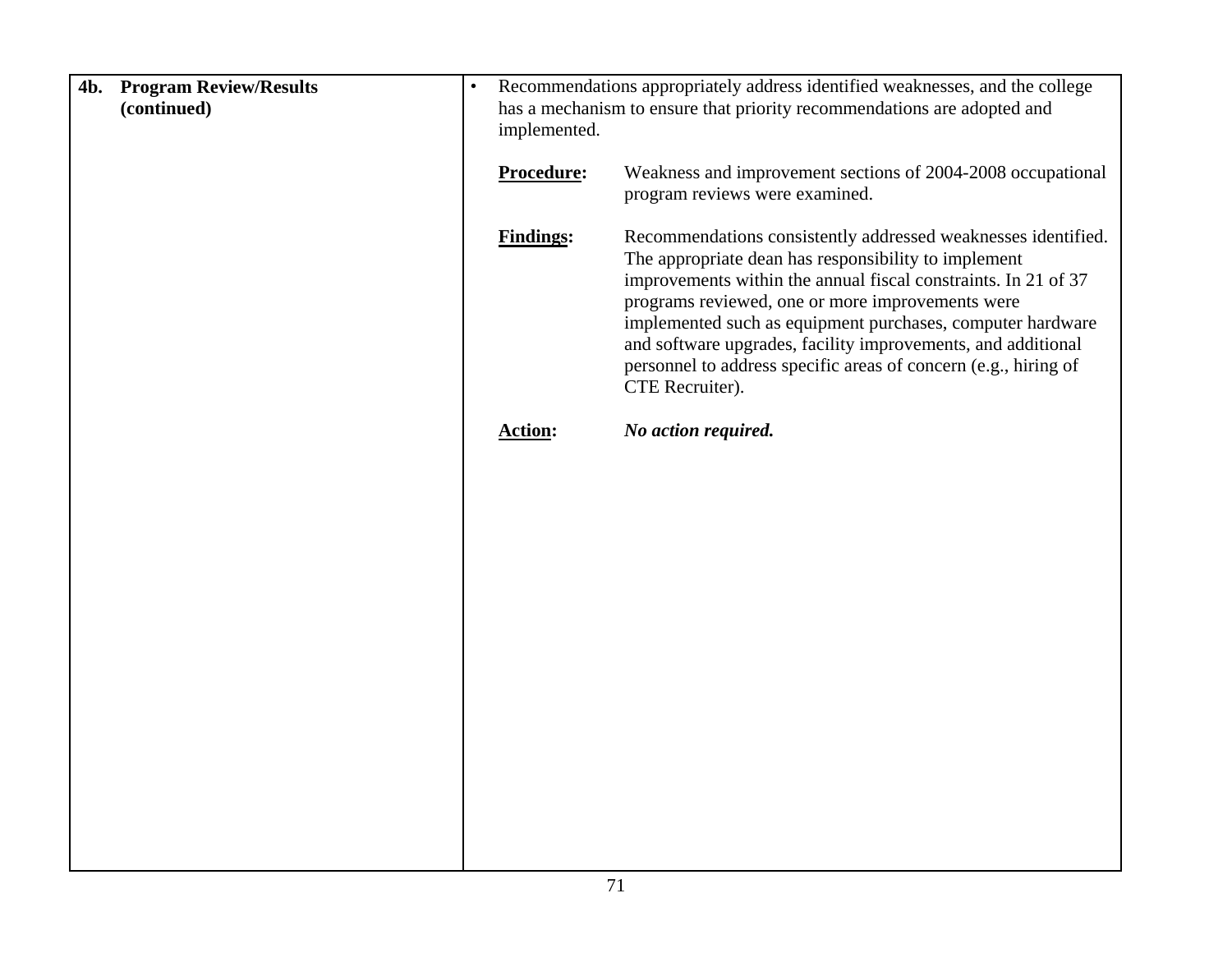| 4b. | <b>Program Review/Results</b><br>(continued) | In assessing occupational program quality, the college takes into consideration<br>occupational skills standards, work-based learning, articulation, integration of<br>academic and technical instruction, and faculty qualifications and professional<br>development in emerging trends and teaching techniques. |                                                                                                                                                                                                                                                                                                                                                                                                                                                                                                                                                                                                                                                                                                                                                                                                        |
|-----|----------------------------------------------|-------------------------------------------------------------------------------------------------------------------------------------------------------------------------------------------------------------------------------------------------------------------------------------------------------------------|--------------------------------------------------------------------------------------------------------------------------------------------------------------------------------------------------------------------------------------------------------------------------------------------------------------------------------------------------------------------------------------------------------------------------------------------------------------------------------------------------------------------------------------------------------------------------------------------------------------------------------------------------------------------------------------------------------------------------------------------------------------------------------------------------------|
|     |                                              | Procedure:                                                                                                                                                                                                                                                                                                        | 2004-2008 occupational program reviews were examined for<br>indicators of noted factors.                                                                                                                                                                                                                                                                                                                                                                                                                                                                                                                                                                                                                                                                                                               |
|     |                                              | <b>Findings:</b>                                                                                                                                                                                                                                                                                                  | Many occupational program faculty were not aware of the<br>Illinois Occupational Skills standards when this was reviewed at<br>a recent Program Coordinators meeting. Most occupational<br>program faculty make use of industry or other professional<br>standards in their field. For example, the automotive program<br>uses NATEF/ASE standards, the nursing program uses the<br>National League for Nursing Accrediting Commission standards,<br>and Industrial Technology/ Welding make use of OSHA<br>standards. Other items in this indicator are identified to a varying<br>extent in the program reviews. These include the educational<br>level of faculty, faculty industry experience, integration of<br>academic and technical instruction, and availability of most<br>current software. |
|     |                                              | <b>Action:</b>                                                                                                                                                                                                                                                                                                    | Occupational faculty will be provided copies of the Illinois<br>Standards for their review and the actual standards or<br>recommendations used by the program faculty for curriculum<br>revision will be documented.                                                                                                                                                                                                                                                                                                                                                                                                                                                                                                                                                                                   |
|     |                                              |                                                                                                                                                                                                                                                                                                                   |                                                                                                                                                                                                                                                                                                                                                                                                                                                                                                                                                                                                                                                                                                                                                                                                        |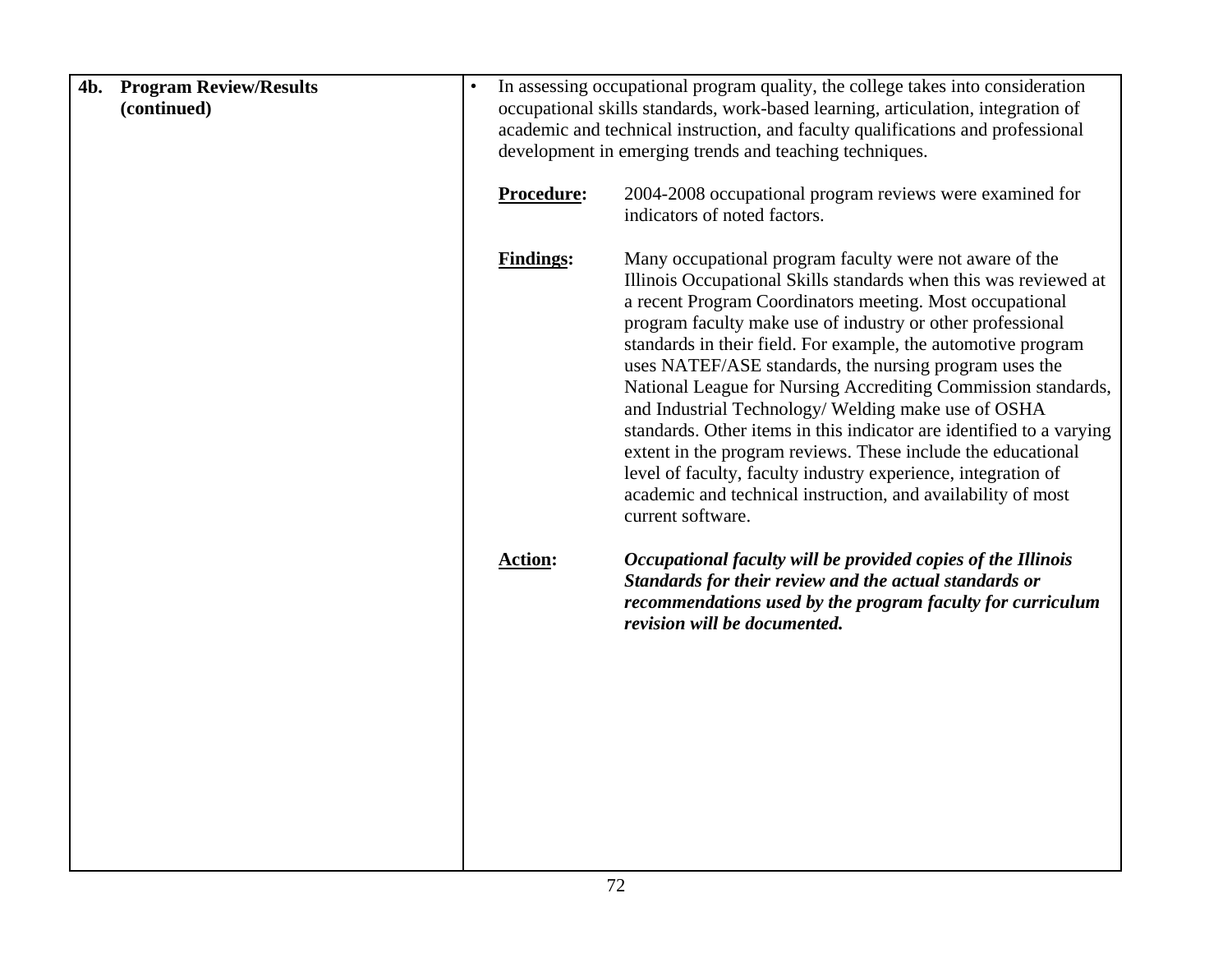| <b>Program Review/Results</b><br>4b.<br>(continued) | The college uses input from its business advisory committees to assess program<br>quality and determine if modifications are needed to keep up with changes in the<br>occupation. |                                                                                                                                                                                                                                                                                                                                                                                                                                                                                                                                                                                                                                           |  |  |
|-----------------------------------------------------|-----------------------------------------------------------------------------------------------------------------------------------------------------------------------------------|-------------------------------------------------------------------------------------------------------------------------------------------------------------------------------------------------------------------------------------------------------------------------------------------------------------------------------------------------------------------------------------------------------------------------------------------------------------------------------------------------------------------------------------------------------------------------------------------------------------------------------------------|--|--|
|                                                     | Procedure:                                                                                                                                                                        | The Associate Vice President of Career and Technical<br>Education, Division deans and all 22 program coordinators were<br>asked for meeting dates, agenda and/or minutes of advisory<br>meetings for the past several years.                                                                                                                                                                                                                                                                                                                                                                                                              |  |  |
|                                                     | <b>Findings:</b>                                                                                                                                                                  | The majority of programs hold advisory committee meetings one<br>or more times per year. For example in FY08, 23 of 29 program<br>advisory committees met. All 29 of the programs have met with<br>advisory committees within the five-year period. Warehousing<br>and distribution has regional collaboration, monthly meetings<br>with The North Central Illinois Logistics Council which serves<br>as advisory input. Several college employees, including the<br>Interim VP for Academic Affairs, are members of the local<br>workforce investment board, NCI Works, whose members<br>provide advisory input in a more general sense. |  |  |
|                                                     | <b>Action:</b>                                                                                                                                                                    | Deans will lead occupational programs and division offices to<br>more consistently track dates, agendas, and notes from<br>advisory meetings.                                                                                                                                                                                                                                                                                                                                                                                                                                                                                             |  |  |
|                                                     |                                                                                                                                                                                   |                                                                                                                                                                                                                                                                                                                                                                                                                                                                                                                                                                                                                                           |  |  |
|                                                     |                                                                                                                                                                                   |                                                                                                                                                                                                                                                                                                                                                                                                                                                                                                                                                                                                                                           |  |  |
|                                                     |                                                                                                                                                                                   |                                                                                                                                                                                                                                                                                                                                                                                                                                                                                                                                                                                                                                           |  |  |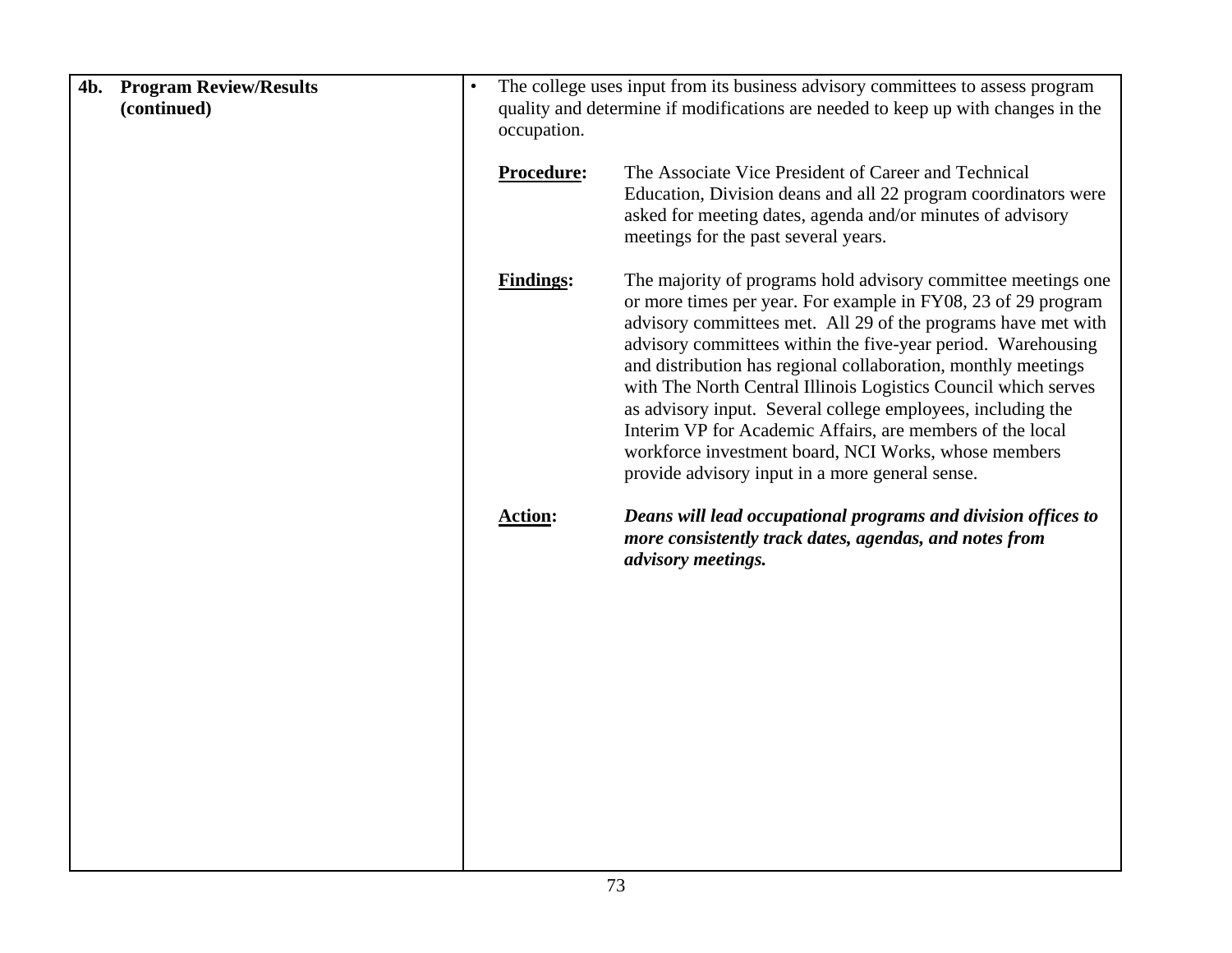| <b>4b.</b> Program Review/Results<br>(continued) | $\bullet$ | cost programs.   | The college takes advantage of regional collaboration to deliver low-need/high                                                                                                                                                                                                                                                                                                                                                                                                                                                                                                                                                                                                                                                                                                                                                                                                                                                                                                                                                                       |
|--------------------------------------------------|-----------|------------------|------------------------------------------------------------------------------------------------------------------------------------------------------------------------------------------------------------------------------------------------------------------------------------------------------------------------------------------------------------------------------------------------------------------------------------------------------------------------------------------------------------------------------------------------------------------------------------------------------------------------------------------------------------------------------------------------------------------------------------------------------------------------------------------------------------------------------------------------------------------------------------------------------------------------------------------------------------------------------------------------------------------------------------------------------|
|                                                  |           | Procedure:       | Staff reviewed collaboration information provided by academic<br>deans and the Interim VP for Academic Affairs.                                                                                                                                                                                                                                                                                                                                                                                                                                                                                                                                                                                                                                                                                                                                                                                                                                                                                                                                      |
|                                                  |           | <b>Findings:</b> | The IVCC Dean of Health Professions is working with Illinois<br>Central College staff to reserve seating for IVCC students in<br>their surgical tech program. The Dean of Health Professions is<br>also working with Heartland Community College to reserve two<br>seats for IVCC students in their Radiological Technology<br>program. In recent years, IVCC has begun Medical<br>Transcription and Medical Coding programs in conjunction with<br>online courses through Career Step. The Dean of Career and<br>Technical Programs and the Associate Vice President for Career<br>and Technical Education worked with the Northwest Illinois<br>Economic Region on the Governor's Critical Skills Shortage<br>Initiative; this partnership included Sauk Valley, Black Hawk,<br>and IVCC. This resulted in the expansion of the IVCC welding<br>program and the addition of the Warehousing and Distribution<br>certificate program at IVCC. In FY07, IVCC processed 106<br>cooperative agreement requests for 13 different community<br>colleges. |
|                                                  |           | <b>Action:</b>   | No action required.                                                                                                                                                                                                                                                                                                                                                                                                                                                                                                                                                                                                                                                                                                                                                                                                                                                                                                                                                                                                                                  |
|                                                  |           |                  |                                                                                                                                                                                                                                                                                                                                                                                                                                                                                                                                                                                                                                                                                                                                                                                                                                                                                                                                                                                                                                                      |
|                                                  |           |                  |                                                                                                                                                                                                                                                                                                                                                                                                                                                                                                                                                                                                                                                                                                                                                                                                                                                                                                                                                                                                                                                      |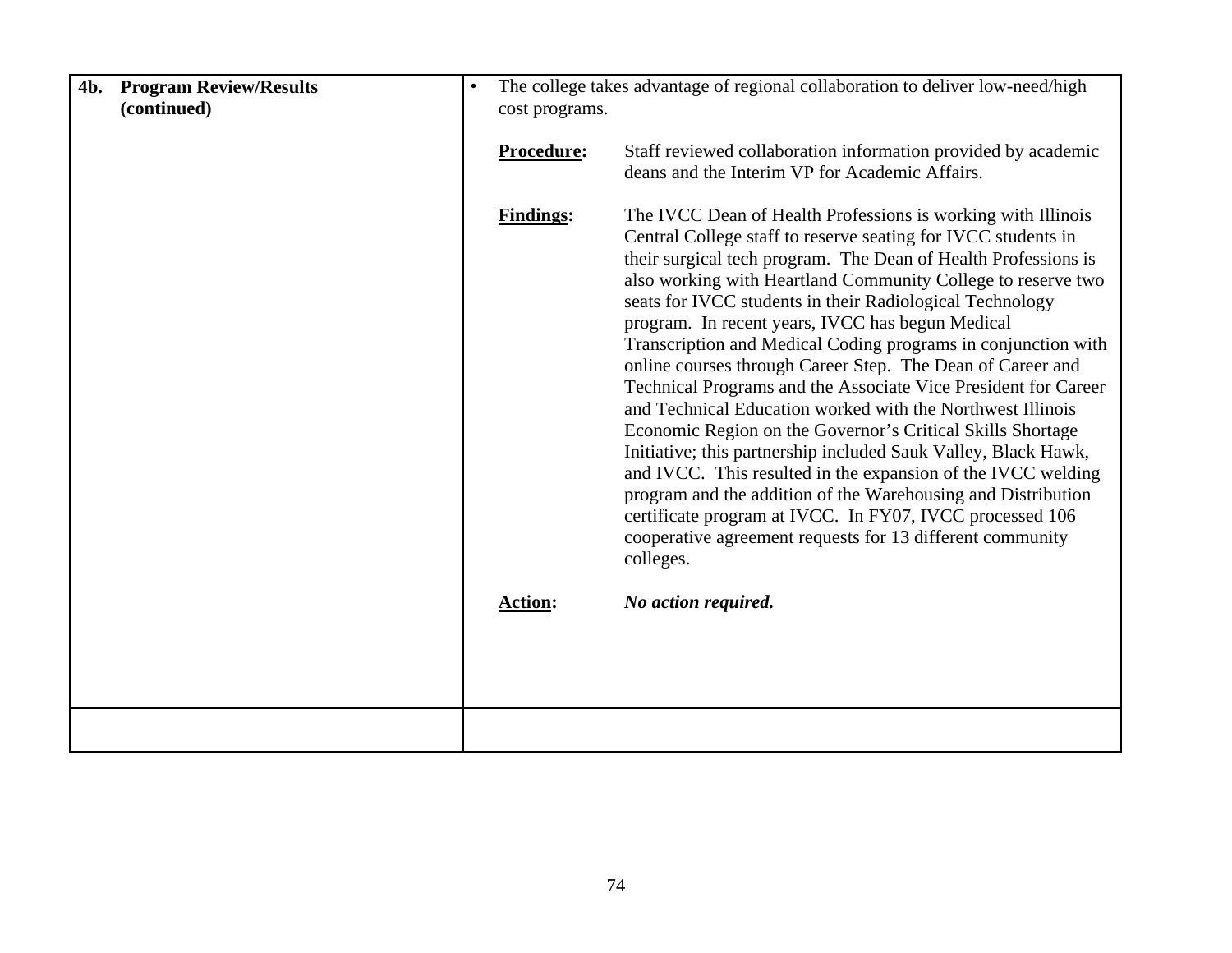## Attachment A

## DATA AND REPORT SUBMISSION SUMMARY Illinois Valley Community College

## Standard 1: Accountability - 1a. Reporting Requirements Summary Status - ICCB Reports Illinois Valley Community College

## **4a. Indicators of Compliance**

|                                      | <b>Due</b>  | Last<br><b>Submission</b> | 1a.               | $1b$ .<br><b>Accuracy</b> | 1c.                |                   |
|--------------------------------------|-------------|---------------------------|-------------------|---------------------------|--------------------|-------------------|
| <b>Report Name</b>                   | <b>Date</b> | <b>Date</b>               | <b>Timeliness</b> | / Format                  | <b>Consistency</b> | <b>Comments</b>   |
| Part A. Student Data Reporting       |             |                           |                   |                           |                    |                   |
| Noncredit Course Enrollment          | $7 - 15$    | $6 - 30$                  | Yes               | Yes                       | Yes                | FY05 on time      |
| Data $(N1)$                          |             | $7 - 7$                   |                   |                           |                    | FY06 on time      |
|                                      |             | $7 - 6$                   |                   |                           |                    | FY07 on time      |
|                                      |             | $7 - 2$                   |                   |                           |                    | FY08 on time      |
| Annual Enrollment and                | $8 - 1$     | $8 - 5$                   | N <sub>0</sub>    | Yes                       | Yes                | FY05 late         |
| Completion Data (A1)                 |             | $9 - 6$                   | N <sub>0</sub>    | Yes                       |                    | FY06 late         |
|                                      |             | $7 - 26$                  | Yes               | N <sub>o</sub>            |                    | FY07 on time      |
|                                      |             | $7 - 26$                  | Yes               | N <sub>o</sub>            |                    | FY08 on time      |
| <b>Annual Student Identification</b> | $9-1$       | $8-26$                    | Yes               | Yes                       | Yes                | FY05 on time      |
| (ID)                                 |             | $8 - 18$                  |                   |                           |                    | FY06 on time      |
|                                      |             | $8-9$                     |                   |                           |                    | FY07 on time      |
|                                      |             | $7 - 25$                  |                   |                           |                    | FY08 on time      |
| Enrollment Surveys - Fall,           | $10-1$      | $9-27, 2-2$               | Yes               | Yes                       | Yes                | FY05 both on time |
| <b>Spring</b>                        | $2 - 15$    | $9-12, 2-7$               |                   |                           |                    | FY06 both on time |
|                                      |             | $9-8, 1-24$               |                   |                           |                    | FY07 both on time |
|                                      |             | $9-19, 2-4$               |                   |                           |                    | FY08 both on time |
|                                      |             |                           |                   |                           |                    |                   |
| Fall Enrollment Data (E1)            | $10-1$      | $9-16$                    | Yes               | Yes                       | Yes                | FY05 on time      |
|                                      |             | $9-16$                    |                   |                           |                    | FY06 on time      |
|                                      |             | $9 - 8$                   |                   |                           |                    | FY07 on time      |
|                                      |             | $9 - 18$                  |                   |                           |                    | FY08 on time      |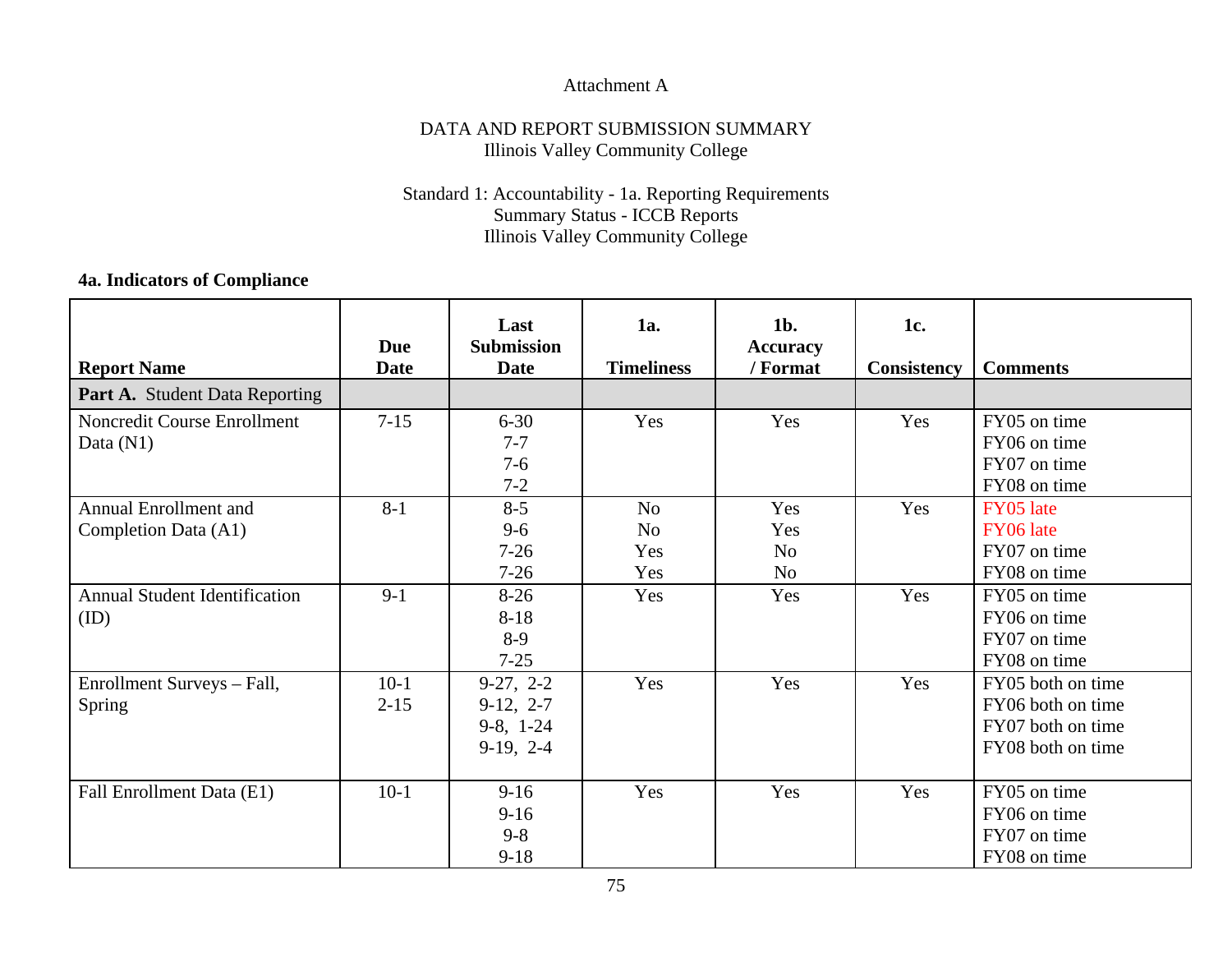| <b>Report Name</b>                        | <b>Due</b><br><b>Date</b> | Last<br><b>Submission</b><br><b>Date</b> | 1a.<br><b>Timeliness</b> | $1b$ .<br><b>Accuracy</b><br>/ Format | 1c.<br><b>Consistency</b> | <b>Comments</b> |
|-------------------------------------------|---------------------------|------------------------------------------|--------------------------|---------------------------------------|---------------------------|-----------------|
|                                           | $12 - 1$                  | $10-14$                                  | Yes                      | Yes                                   | Yes                       | FY05 on time    |
| Summer Graduate reporting for             |                           | $10-10$                                  |                          |                                       |                           | FY06 on time    |
| <b>IPEDS GRS</b>                          |                           | $10-9$                                   |                          |                                       |                           | FY07 on time    |
|                                           |                           | $10-15$                                  |                          |                                       |                           | FY08 on time    |
| Career and Tech Ed Graduate               | $5 - 30$                  | $5 - 20$                                 | Yes                      | Yes                                   | Yes                       | FY05 on time    |
| Follow-up (FS)                            |                           | $5 - 25$                                 |                          |                                       |                           | FY06 on time    |
|                                           |                           | $5 - 24$                                 |                          |                                       |                           | FY07 on time    |
|                                           |                           | $4 - 29$                                 |                          |                                       |                           | FY08 on time    |
| Part B. Faculty/Staff Data<br>Submissions |                           |                                          |                          |                                       |                           |                 |
|                                           | $10-15$                   | $10-13$                                  | Yes                      | Yes                                   | Yes                       | FY05 on time    |
|                                           |                           | $10 - 11$                                |                          |                                       |                           | FY06 on time    |
| Faculty, Staff & Salary Data (C1)         |                           | $10-9$                                   |                          |                                       |                           | FY07 on time    |
|                                           |                           | $10-4$                                   |                          |                                       |                           | FY08 on time    |
|                                           | $10-15$                   | $10-14$                                  | Yes                      | Yes                                   | Yes                       | FY05 on time    |
| Faculty, Staff & Salary Data (C2)         |                           | $10-13$                                  |                          |                                       |                           | FY06 on time    |
|                                           |                           | $10-9$                                   |                          |                                       |                           | FY07 on time    |
|                                           |                           | $10-9$                                   |                          |                                       |                           | FY08 on time    |
| Part C. Financial Data<br>Submissions     |                           |                                          |                          |                                       |                           |                 |
|                                           | $10-15$                   | $9 - 22$                                 | Yes                      | Yes                                   | Yes                       | FY05 on time    |
| Audit                                     |                           | $10-3$                                   |                          |                                       |                           | FY06 on time    |
|                                           |                           | $10-13$                                  |                          |                                       |                           | FY07 on time    |
|                                           |                           | $10-12$                                  |                          |                                       |                           | FY08 on time    |
| <b>Audit/Unit Cost Reconciliation</b>     | $10-15$                   | $9 - 27$                                 | Yes                      | Yes                                   | Yes                       | FY05 on time    |
|                                           |                           | $9 - 30$                                 |                          |                                       |                           | FY06 on time    |
|                                           |                           | $10-9$                                   |                          |                                       |                           | FY07 on time    |
|                                           |                           | $10-12$                                  |                          |                                       |                           | FY08 on time    |
| <b>Audit/UFRS Reconciliation</b>          | $10-15$                   | $10 - 11$                                | Yes                      | Yes                                   | Yes                       | FY05 on time    |
|                                           |                           | $9 - 30$                                 |                          |                                       |                           | FY06 on time    |
|                                           |                           | $10-9$                                   |                          |                                       |                           | FY07 on time    |
|                                           |                           | $10-12$                                  |                          |                                       |                           | FY08 on time    |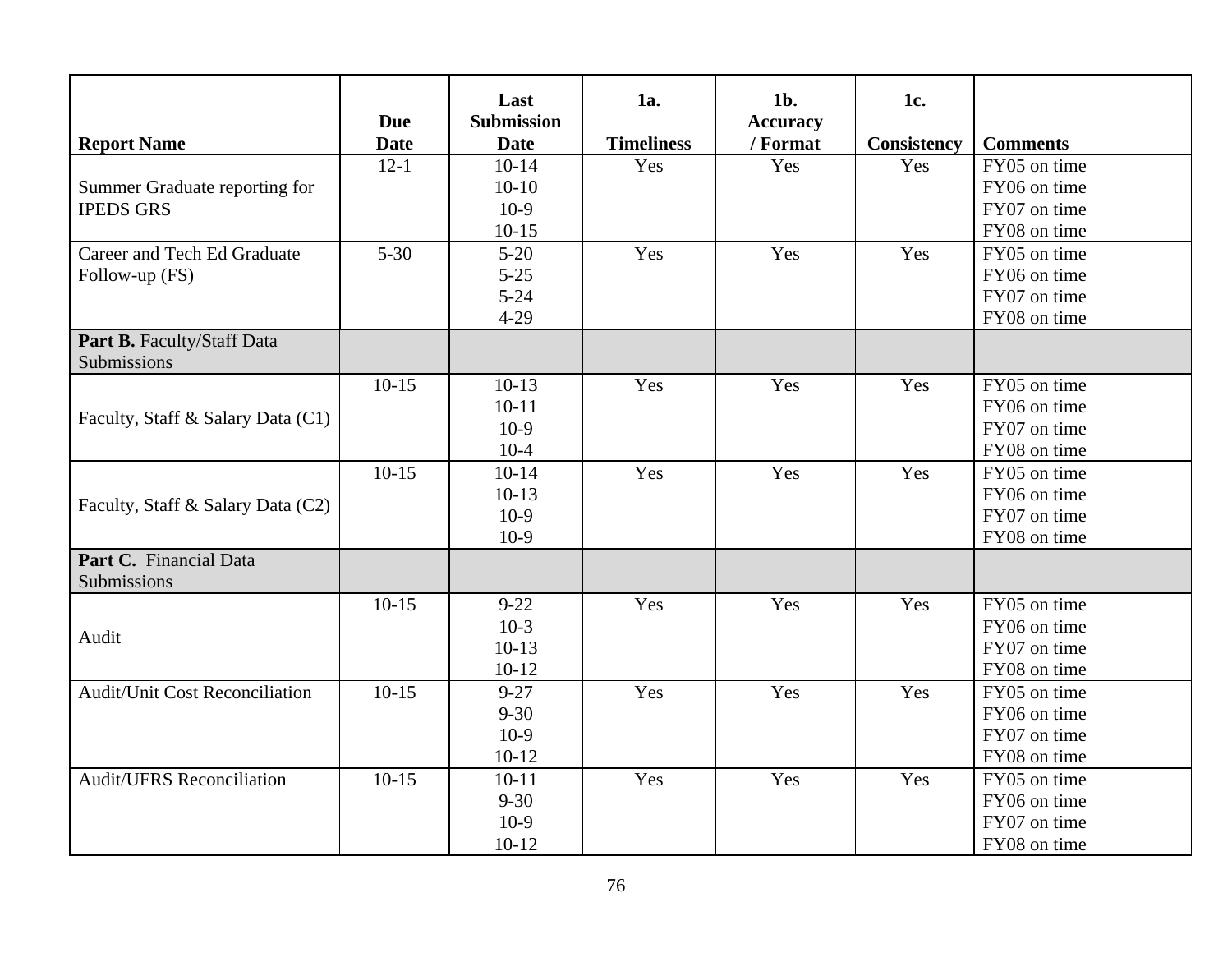| <b>Report Name</b>                | <b>Due</b><br><b>Date</b> | Last<br><b>Submission</b><br><b>Date</b> | <b>1a.</b><br><b>Timeliness</b> | $1b$ .<br><b>Accuracy</b><br>/ Format | 1c.<br><b>Consistency</b> | <b>Comments</b> |
|-----------------------------------|---------------------------|------------------------------------------|---------------------------------|---------------------------------------|---------------------------|-----------------|
|                                   | $10-15$                   | $9-1$                                    | Yes                             | Yes                                   | Yes                       | FY05 on time    |
| <b>Budget</b>                     | $10-15$                   | $9-1$                                    | Yes                             | Yes                                   | Yes                       | FY06 on time    |
|                                   |                           | $9 - 13$                                 |                                 |                                       |                           | FY07 on time    |
|                                   |                           | $9 - 13$                                 |                                 |                                       |                           | FY08 on time    |
|                                   | $10-15$                   | $9 - 22$                                 | Yes                             | Yes                                   | Yes                       | FY05 on time    |
|                                   |                           | $10-3$                                   |                                 |                                       |                           | FY06 on time    |
| Certificate of Charge back        |                           | $10-13$                                  |                                 |                                       |                           | FY07 on time    |
|                                   |                           | $10-12$                                  |                                 |                                       |                           | FY08 on time    |
|                                   | $12 - 1$                  | $11-30$                                  | Yes                             | Yes                                   | Yes                       | FY05 on time    |
| Certificate of Publication for    |                           | $11 - 16$                                |                                 |                                       |                           | FY06 on time    |
| <b>Annual Financial Statement</b> |                           | $11-2$                                   |                                 |                                       |                           | FY07 on time    |
|                                   |                           | $11-5$                                   |                                 |                                       |                           | FY08 on time    |
|                                   | $1 - 31$                  | $1-4$                                    | Yes                             | Yes                                   | Yes                       | FY05 on time    |
| Certificate of Tax Levy           |                           | $1 - 10$                                 |                                 |                                       |                           | FY06 on time    |
|                                   |                           | $1 - 11$                                 |                                 |                                       |                           | FY07 on time    |
|                                   |                           | $1 - 24$                                 |                                 |                                       |                           | FY08 on time    |
|                                   | 8/31                      | $8 - 25$                                 | Yes                             | Yes                                   | Yes                       | FY05 on time    |
| Summer Term SR Data Course        | $9 - 30$                  | $8 - 24$                                 |                                 |                                       |                           | FY06 on time    |
| Enrollment                        | $8 - 31$                  | $8-22$                                   |                                 |                                       |                           | FY07 on time    |
|                                   | $8 - 31$                  | $8 - 22$                                 |                                 |                                       |                           | FY08 on time    |
|                                   | 8/31                      | $8 - 25$                                 | Yes                             | Yes                                   | Yes                       | FY05 on time    |
| <b>Summer Term SU Data Course</b> | $9 - 30$                  | $8 - 24$                                 |                                 |                                       |                           | FY06 on time    |
| Enrollment                        | $8 - 31$                  | $8 - 21$                                 |                                 |                                       |                           | FY07 on time    |
|                                   | $8 - 31$                  | $8 - 22$                                 |                                 |                                       |                           | FY08 on time    |
|                                   | 1/31                      | $1 - 14$                                 | Yes                             | Yes                                   | Yes                       | FY05 on time    |
| <b>Fall Term SR Data Course</b>   |                           | $1 - 13$                                 |                                 |                                       |                           | FY06 on time    |
| Enrollment                        |                           | $1 - 10$                                 |                                 |                                       |                           | FY07 on time    |
|                                   |                           | $1-9$                                    |                                 |                                       |                           | FY08 on time    |
|                                   | 1/31                      | $1-13$                                   | Yes                             | Yes                                   | Yes                       | FY05 on time    |
| <b>Fall Term SU Data Course</b>   |                           | $1 - 13$                                 |                                 |                                       |                           | FY06 on time    |
| Enrollment                        |                           | $1 - 10$                                 |                                 |                                       |                           | FY07 on time    |
|                                   |                           | $1-9$                                    |                                 |                                       |                           | FY08 on time    |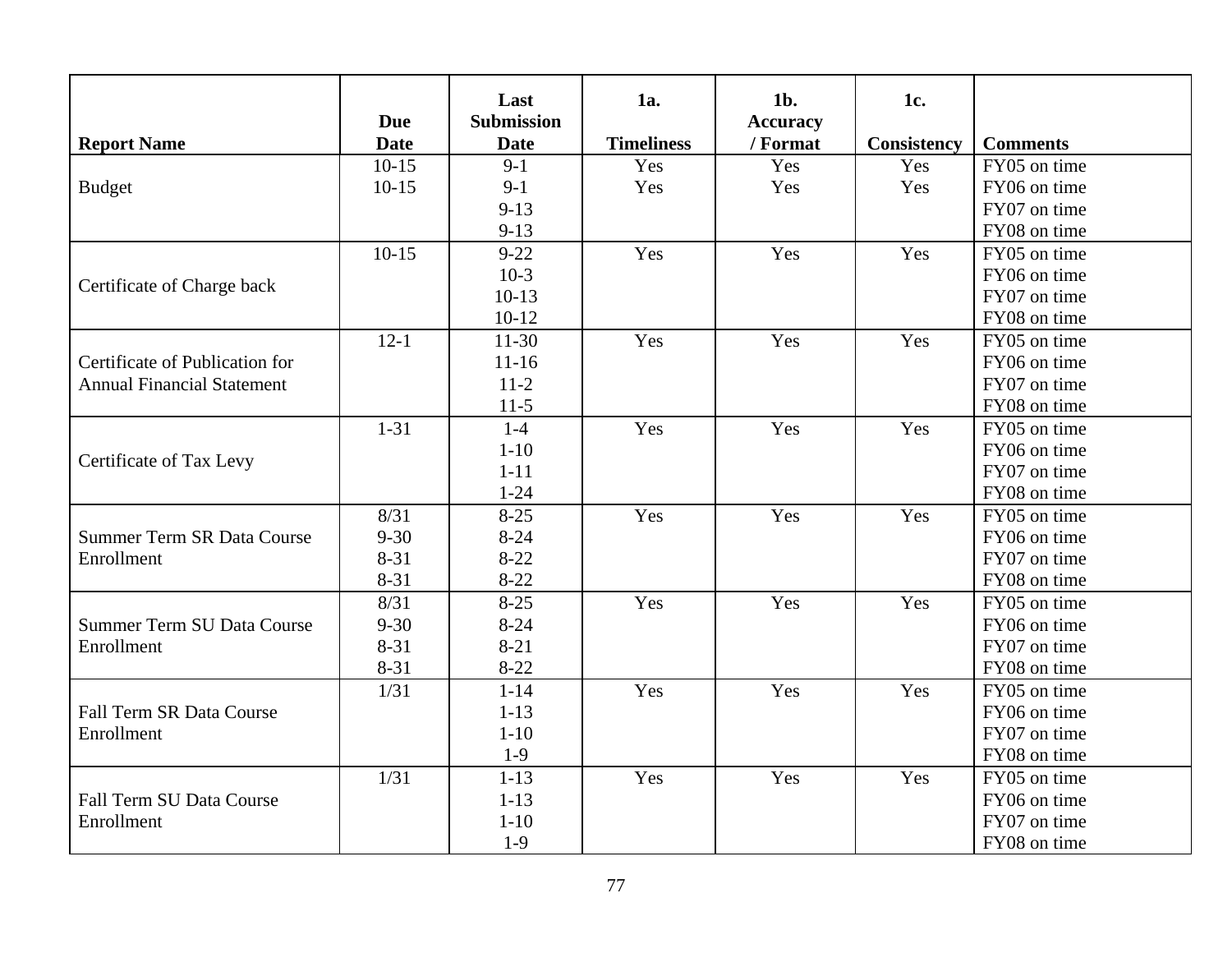| <b>Report Name</b>                     | <b>Due</b><br><b>Date</b> | Last<br><b>Submission</b><br><b>Date</b> | 1a.<br><b>Timeliness</b> | $1b$ .<br><b>Accuracy</b><br>/ Format | 1c.<br><b>Consistency</b> | <b>Comments</b> |
|----------------------------------------|---------------------------|------------------------------------------|--------------------------|---------------------------------------|---------------------------|-----------------|
|                                        | 6/30                      | $6 - 13$                                 | Yes                      | Yes                                   | Yes                       | FY05 on time    |
| Spring Term SR Data Course             |                           | $6 - 13$                                 |                          |                                       |                           | FY06 on time    |
| Enrollment                             | $6 - 30$                  | $5-29$                                   | Yes                      | Yes                                   | Yes                       | FY07 on time    |
|                                        |                           | $6 - 4$                                  |                          |                                       |                           | FY08 on time    |
|                                        | 6/30                      | $6 - 13$                                 | Yes                      | Yes                                   | Yes                       | FY05 on time    |
| Spring Term SU Data Course             |                           | $6 - 13$                                 |                          |                                       |                           | FY06 on time    |
| Enrollment                             |                           | $5-29$                                   |                          |                                       |                           | FY07 on time    |
|                                        |                           | $6 - 4$                                  |                          |                                       |                           | FY08 on time    |
|                                        | $7 - 31$                  | $8 - 2$                                  | N <sub>o</sub>           | Yes                                   | Yes                       | FY05 late       |
| <b>Uniform Financial</b>               |                           | $7 - 21$                                 | Yes                      |                                       |                           | FY06 on time    |
| $Reports(UFRS) - Spring$               |                           | $7 - 24$                                 | Yes                      |                                       |                           | FY07 on time    |
|                                        |                           | $7 - 16$                                 | Yes                      |                                       |                           | FY08 on time    |
|                                        | $1 - 31$                  | $1 - 13$                                 | Yes                      | Yes                                   | Yes                       | FY05 on time    |
| <b>Uniform Financial</b>               |                           | $1-19$                                   |                          |                                       |                           | FY06 on time    |
| Reports(UFRS) - Summer/Fall            |                           | $1 - 16$                                 |                          |                                       |                           | FY07 on time    |
|                                        |                           | $1 - 18$                                 |                          |                                       |                           | FY08 on time    |
|                                        | $9-1$                     | $8 - 17$                                 | Yes                      | Yes                                   | Yes                       | FY05 on time    |
|                                        |                           | $8-19$                                   |                          |                                       |                           | FY06 on time    |
| Unit Cost, Revised                     |                           | $8 - 30$                                 |                          |                                       |                           | FY07 on time    |
|                                        |                           | $8 - 23$                                 |                          |                                       |                           | FY08 on time    |
|                                        | $9-1$                     | $8 - 16$                                 | Yes                      | Yes                                   | Yes                       | FY05 on time    |
|                                        |                           | $7 - 28$                                 |                          |                                       |                           | FY06 on time    |
| <b>Budget Survey</b>                   |                           | $8 - 31$                                 |                          |                                       |                           | FY07 on time    |
|                                        |                           | 8-28                                     |                          |                                       |                           | FY08 on time    |
|                                        | $9-1$                     | $8 - 16$                                 | Yes                      | Yes                                   | Yes                       | FY05 on time    |
| Tax Revenue Report                     |                           | $7 - 28$                                 |                          |                                       |                           | FY06 on time    |
|                                        |                           | $8 - 31$                                 |                          |                                       |                           | FY07 on time    |
|                                        |                           | 8-28                                     |                          |                                       |                           | FY08 on time    |
| Part D. Facilities Data<br>Submissions |                           |                                          |                          |                                       |                           |                 |
| <b>Facilities Data</b>                 | $9-1$                     | $8 - 31$                                 | Yes                      | N <sub>o</sub>                        | N <sub>o</sub>            | FY05 on time    |
|                                        |                           | $9-1$                                    |                          | N <sub>o</sub>                        | N <sub>o</sub>            | FY06 on time    |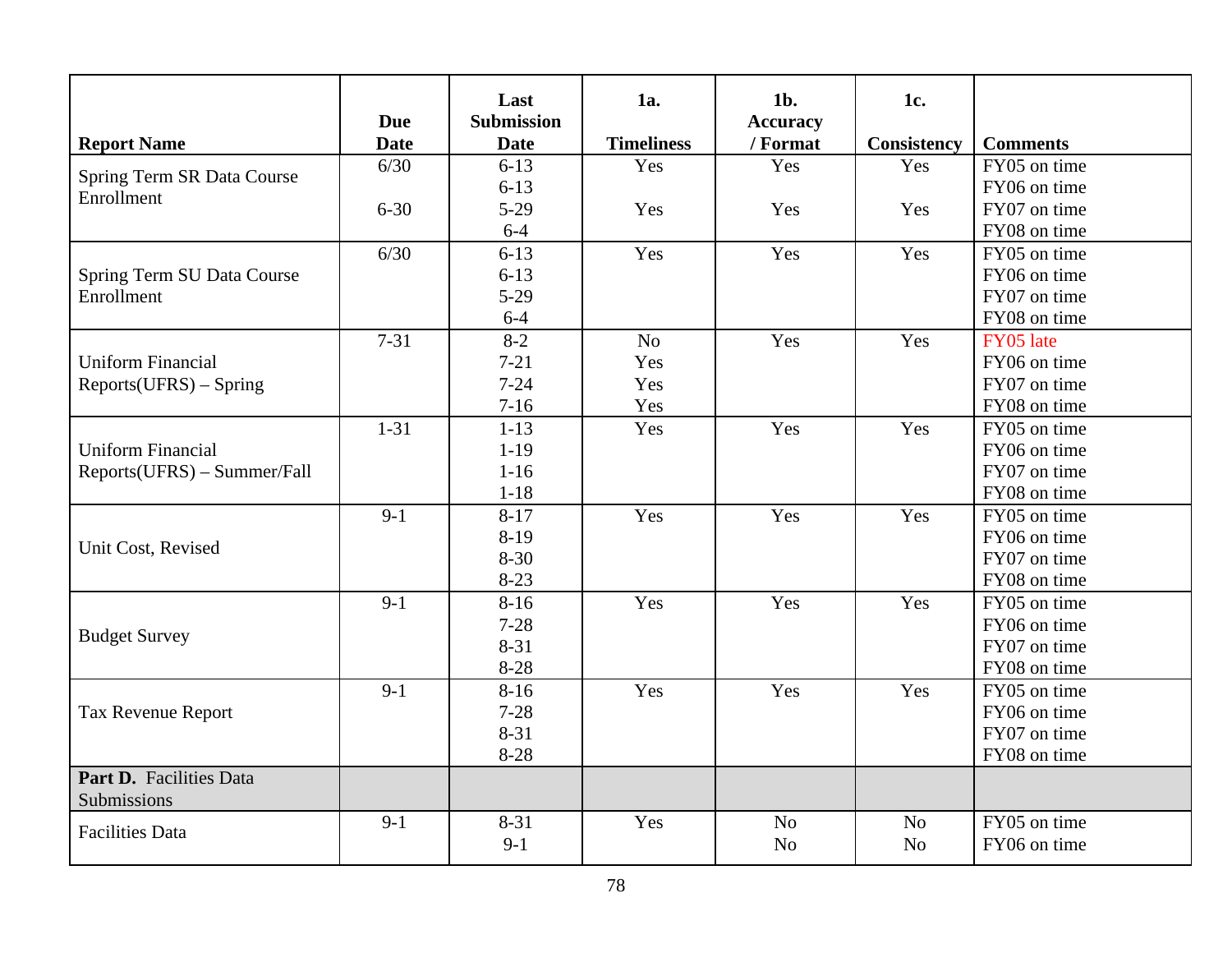| <b>Report Name</b>                    | <b>Due</b><br><b>Date</b> | Last<br><b>Submission</b><br><b>Date</b> | 1a.<br><b>Timeliness</b> | $1b$ .<br><b>Accuracy</b><br>/ Format | 1c.<br><b>Consistency</b> | <b>Comments</b> |
|---------------------------------------|---------------------------|------------------------------------------|--------------------------|---------------------------------------|---------------------------|-----------------|
| Facilities Data (continued)           |                           | $9-1$                                    |                          | N <sub>o</sub>                        | N <sub>o</sub>            | FY07 on time    |
|                                       |                           | $8 - 8$                                  |                          | N <sub>o</sub>                        | N <sub>o</sub>            | FY08 on time    |
| Sq. Footage of Planned                | $8 - 1$                   | $7-20$                                   | Yes                      | Yes                                   | Yes                       | FY05 on time    |
| <b>Construction and Owned Land</b>    |                           | $8-1$                                    |                          |                                       |                           | FY06 on time    |
| (C1.1 & C1/3)                         |                           | $8 - 1$                                  |                          |                                       |                           | FY07 on time    |
|                                       |                           | $7 - 31$                                 |                          |                                       |                           | FY08 on time    |
|                                       | $1 - 31$                  | $1 - 31$                                 | Yes                      | Yes                                   | Yes                       | FY05 on time    |
| <b>Construction Project Status</b>    |                           | $1-26$                                   |                          |                                       |                           | FY06 on time    |
| Report                                |                           | $1 - 24$                                 |                          |                                       |                           | FY07 on time    |
|                                       |                           | $1 - 18$                                 |                          |                                       |                           | FY08 on time    |
|                                       | $7-1$                     | $6 - 22$                                 | Yes                      | Yes                                   | Yes                       | FY05 on time    |
| <b>RAMP</b> (Capital Budget Request)  |                           | $6 - 30$                                 |                          |                                       |                           | FY06 on time    |
|                                       |                           | $6 - 30$                                 |                          |                                       |                           | FY07 on time    |
|                                       |                           | $6 - 29$                                 |                          |                                       |                           | FY08 on time    |
| S6/S7                                 | $1 - 31$                  | $1 - 14$                                 | Yes                      | Yes                                   | Yes                       | FY05 on time    |
|                                       |                           | $1-13$                                   |                          |                                       |                           | FY06 on time    |
|                                       |                           | $1 - 10$                                 |                          |                                       |                           | FY07 on time    |
|                                       |                           | $1 - 14$                                 |                          |                                       |                           | FY08 on time    |
| <b>Part E. Other Submissions</b>      |                           |                                          |                          |                                       |                           |                 |
|                                       | $8 - 1$                   | $8 - 2$                                  | N <sub>o</sub>           | Yes                                   | Yes                       | FY05 late       |
| <b>Program Review Report</b>          |                           | $8 - 3$                                  | N <sub>o</sub>           |                                       |                           | FY06 late       |
|                                       |                           | $7 - 18$                                 | Yes                      |                                       |                           | FY07 on time    |
|                                       |                           | $7 - 27$                                 | Yes                      |                                       |                           | FY08 on time    |
|                                       | $8 - 1$                   | $8 - 2$                                  | N <sub>o</sub>           | Yes                                   | Yes                       | FY05 late       |
|                                       |                           | $8 - 3$                                  | N <sub>o</sub>           |                                       |                           | FY06 late       |
| <b>Program Review Listing</b>         |                           | $7 - 18$                                 | Yes                      |                                       |                           | FY07 on time    |
|                                       |                           | $7 - 27$                                 | Yes                      |                                       |                           | FY08 on time    |
|                                       | $1 - 20$                  | $1 - 14$                                 | Yes                      | Yes                                   | Yes                       | FY05 on time    |
|                                       | $1 - 20$                  | $1 - 3$                                  | Yes                      |                                       |                           | FY06 on time    |
| <b>Underrepresented Groups Report</b> | $2 - 6$                   | $4 - 24$                                 | N <sub>o</sub>           |                                       |                           | FY07 late       |
|                                       | $3-17$                    | $3 - 11$                                 | Yes                      |                                       |                           | FY08 on time    |
|                                       |                           |                                          |                          |                                       |                           |                 |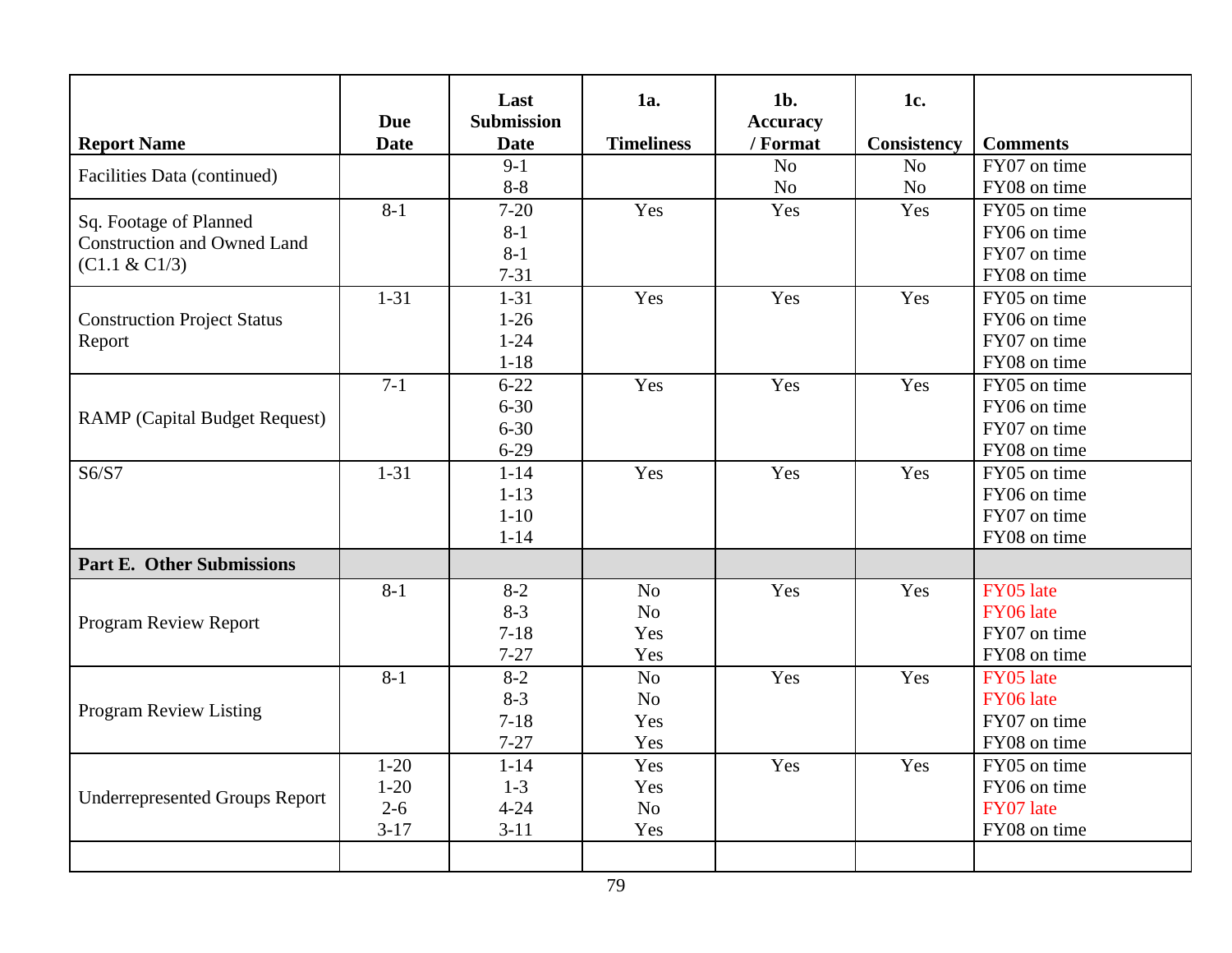| <b>Report Name</b>                    | <b>Due</b><br><b>Date</b> | Last<br><b>Submission</b><br><b>Date</b> | 1a.<br><b>Timeliness</b> | $1b$ .<br><b>Accuracy</b><br>/ Format | 1c.<br>Consistency | <b>Comments</b> |
|---------------------------------------|---------------------------|------------------------------------------|--------------------------|---------------------------------------|--------------------|-----------------|
|                                       | 7/1                       | $6 - 29$                                 | Yes                      | Yes                                   | Yes                | FY05 on time    |
| <b>Tech Prep Support Grant Report</b> | $8 - 1$                   | $7-29$                                   |                          |                                       |                    | FY06 on time    |
|                                       | $7 - 31$                  | $7 - 12$                                 | Yes                      | Yes                                   | Yes                | FY07 n/a        |
|                                       | $9 - 30$                  | $9 - 24$                                 |                          |                                       |                    | FY08 n/a        |
|                                       | 7/31                      | $7 - 31$                                 | Yes                      | Yes                                   | Yes                | FY05 on time    |
|                                       | $7 - 31$                  | $7 - 31$                                 |                          |                                       |                    | FY06 on time    |
| Perkins Fiscal Report                 | $8 - 15$                  | $8 - 15$                                 |                          |                                       |                    | FY07 on time    |
|                                       |                           |                                          |                          |                                       |                    | FY08 n/a        |
|                                       | 7/31                      | $8 - 23$                                 | N <sub>o</sub>           | Yes                                   | Yes                | FY05 late       |
| <b>Strand 1 Performance</b>           |                           | $8 - 18$                                 |                          |                                       |                    | FY06 late       |
| <b>Enhancement Grant Report</b>       |                           | $8 - 2$                                  |                          |                                       |                    | FY07 late       |
|                                       |                           |                                          |                          |                                       |                    | FY08 n/a        |
|                                       | 7/31                      | $8 - 23$                                 | No                       | Yes                                   | Yes                | FY05 late       |
| <b>Strand 2 Continuous Quality</b>    |                           | $8 - 18$                                 |                          |                                       |                    | FY06 late       |
| <b>Improvement Grant Report</b>       |                           | $8 - 2$                                  |                          |                                       |                    | FY07 late       |
|                                       |                           |                                          |                          |                                       |                    | FY08 n/a        |
|                                       | FY05: 7/31                | $7 - 31$                                 | Yes                      | Yes                                   | Yes                | FY05 on time    |
| <b>Tech Prep Fiscal Report</b>        | FY06: 7/31                | $7 - 31$                                 |                          |                                       |                    | FY06 on time    |
|                                       | FY07: 8/15                | $8 - 15$                                 |                          |                                       |                    | FY07 on time    |
|                                       | FY08: 9/30                | $9 - 22$                                 |                          |                                       |                    | FY08 on time    |
|                                       | FY05: 7/31                | $7 - 28$                                 | Yes                      | Yes                                   | Yes                | FY05 on time    |
| <b>Tech Prep Programmatic Report</b>  | FY06: 7/31                | $7 - 22$                                 |                          |                                       |                    | FY06 on time    |
|                                       | FY07: 8/15                | $8 - 1$                                  |                          |                                       |                    | FY07 on time    |
|                                       | FY08: 9/30                | $7 - 30$                                 |                          |                                       |                    | FY08 on time    |
|                                       | 8/1                       | $8-2$                                    | No                       | Yes                                   | Yes                | FY05 late       |
| Performance Report                    | $8 - 5$                   | $8 - 4$                                  | Yes                      |                                       |                    | FY06 on time    |
|                                       | $8 - 4$                   | $7 - 31$                                 | Yes                      | Yes                                   | Yes                | FY07 on time    |
|                                       | $8 - 10$                  | 8-09                                     |                          |                                       |                    | FY08 on time    |
| Workforce Development Grant-          | 8/1                       | $7 - 28$                                 | Yes                      | Yes                                   | Yes                | FY05 on time    |
| <b>Business/Industry Services</b>     |                           | $7 - 27$                                 |                          |                                       |                    | FY06 on time    |
| <b>Component Report</b>               |                           | $7 - 31$                                 |                          |                                       |                    | FY07 on time    |
|                                       |                           | $7 - 24$                                 |                          |                                       |                    | FY08 on time    |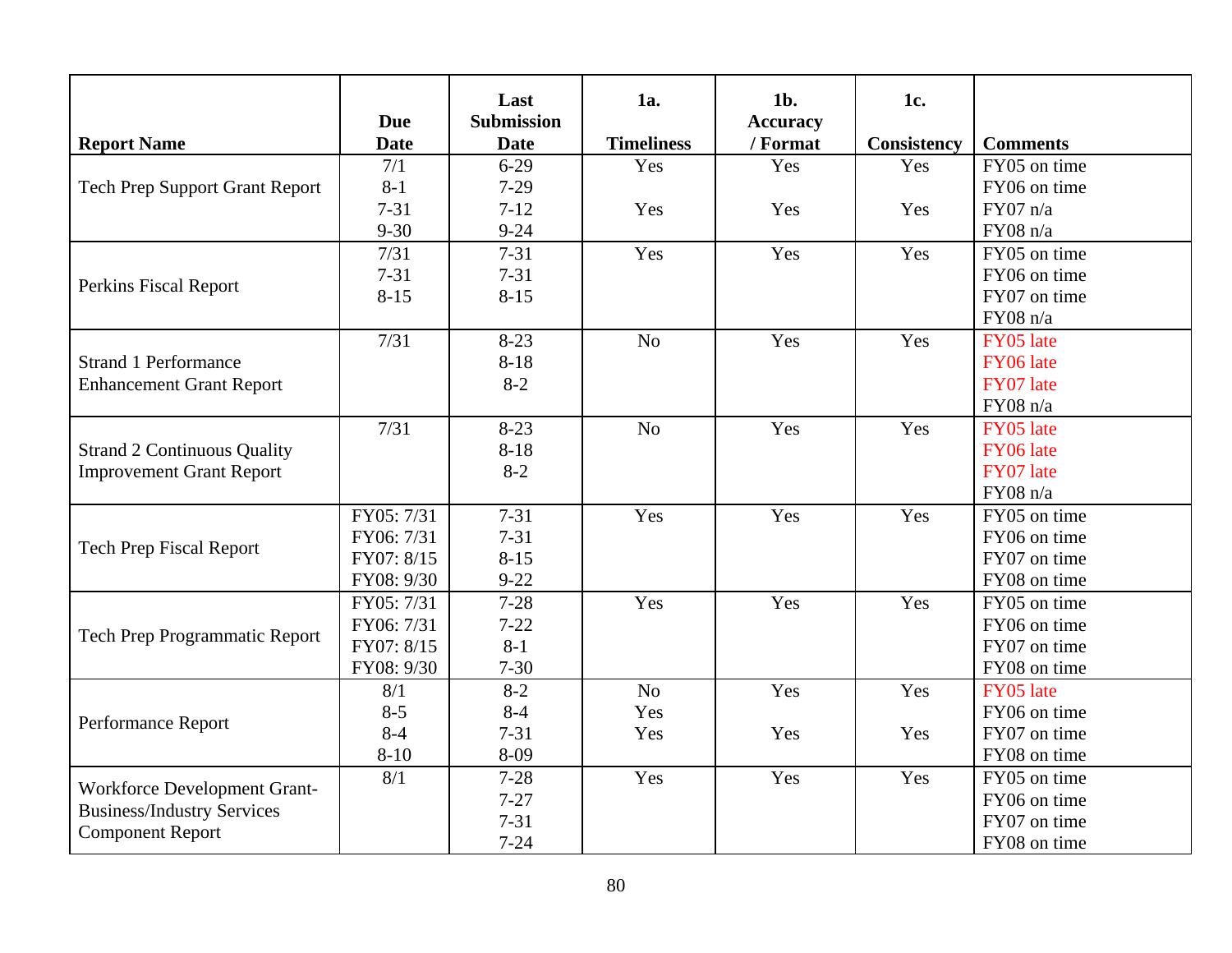| <b>Report Name</b>                                                                             | <b>Due</b><br><b>Date</b>              | Last<br><b>Submission</b><br><b>Date</b>          | 1a.<br><b>Timeliness</b>                       | $1b$ .<br><b>Accuracy</b><br>/ Format | 1c.<br>Consistency | <b>Comments</b>                                                                              |
|------------------------------------------------------------------------------------------------|----------------------------------------|---------------------------------------------------|------------------------------------------------|---------------------------------------|--------------------|----------------------------------------------------------------------------------------------|
| Workforce Development Grant-<br>Welfare/Low Income Support<br><b>Services Component Report</b> | 8/1                                    | $8 - 5$                                           | N <sub>o</sub>                                 | Yes                                   | Yes                | FY05 late<br>FY06 n/a<br>FY07 n/a<br>FY08 n/a                                                |
| <b>Educational Technology Grant</b><br>Report                                                  | 8/1                                    | $8 - 4$                                           | N <sub>o</sub>                                 | Yes                                   | Yes                | FY05 late<br>FY06 n/a<br>FY07 n/a<br>FY08 n/a                                                |
| Workforce Development Grant-<br><b>Education to Careers Component</b><br>Report                | 8/1                                    | $7 - 22$                                          | Yes                                            | Yes                                   | Yes                | FY05 on time<br>FY06 n/a<br>FY07 n/a<br>FY08 n/a                                             |
| Program Improvement Grant<br>Programmatic/Fiscal Report                                        | 8/30<br>$8-1$<br>$8 - 1$<br>$9 - 30$   | $8 - 30$<br>$8 - 17$<br>$8 - 4$<br>$8 - 28$       | Yes<br>N <sub>o</sub><br>N <sub>o</sub><br>Yes | Yes                                   | Yes                | FY05 on time<br>FY06 late<br>FY07 late<br>FY08 on time                                       |
| Unit Cost (Traditional)                                                                        | 9/1                                    | $8-17$                                            | Yes                                            | Yes                                   | Yes                | FY05 on time<br>FY06 n/a<br>FY07 n/a<br>FY08 n/a                                             |
| Perkins Programmatic Report                                                                    | 10/1<br>10/1<br>8/15<br>9/30           | $10-1$<br>$9 - 30$<br>$8 - 23$<br>$9 - 28$        | Yes<br>Yes<br>N <sub>o</sub><br>Yes            | Yes                                   | Yes                | FY05 on time<br>FY06 on time<br>FY07 late<br>FY08 on time                                    |
| Faculty, Staff & Salary<br><b>Supplementary Information</b>                                    | 10/15<br>$10-17$<br>$10-17$<br>$10-17$ | $10-13$<br>$10-13$<br>$10-10$<br>n/a<br>$11 - 27$ | Yes<br>Yes<br>Yes<br>Yes<br>N <sub>o</sub>     | Yes                                   | Yes                | FY05 on time<br>FY06 on time<br>FY07 on time<br>FY08 report on time.<br>FY08 Web survey late |
| P-16 Initiative Report                                                                         | $8 - 1$                                | $7 - 21$<br>$8 - 1$<br>$7 - 19$                   | Yes                                            | Yes                                   | Yes                | FY05 on time<br>FY06 on time<br>FY07 on time                                                 |